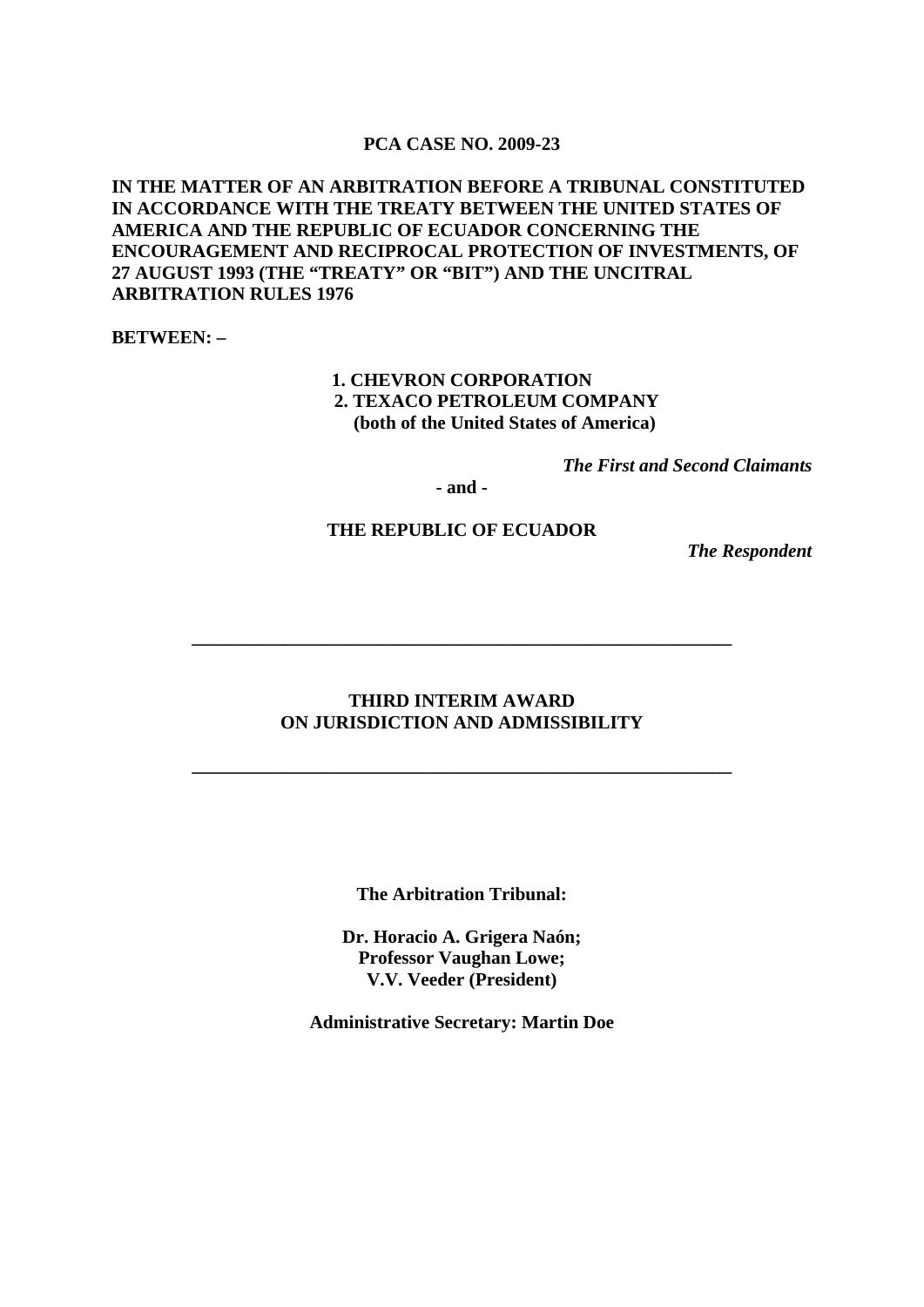## **TABLE OF CONTENTS**

|     | <b>Part I:</b> The Arbitration | <i><b>I.01</b></i> |
|-----|--------------------------------|--------------------|
| (A) |                                |                    |
| (B) |                                |                    |
| (C) |                                |                    |
| (D) |                                |                    |
| (E) |                                |                    |
| (F) |                                |                    |
| (G) |                                |                    |

#### Part II: **The BIT's Relevant Extracts**

 $2.1.$  $2.2.$  $2.3.$  $2.4.$  $2.5.$  $2.6.$  $2.7.$  $2.8.$  $2.8.$ 

 $II.01$ 

|     |      | <b>Part III:</b> The Parties' Jurisdictional Disputes | <b>III.01</b> |
|-----|------|-------------------------------------------------------|---------------|
| (A) |      |                                                       |               |
| (B) |      |                                                       |               |
|     |      |                                                       |               |
|     |      |                                                       |               |
|     |      |                                                       |               |
|     | 3.12 |                                                       |               |
|     |      |                                                       |               |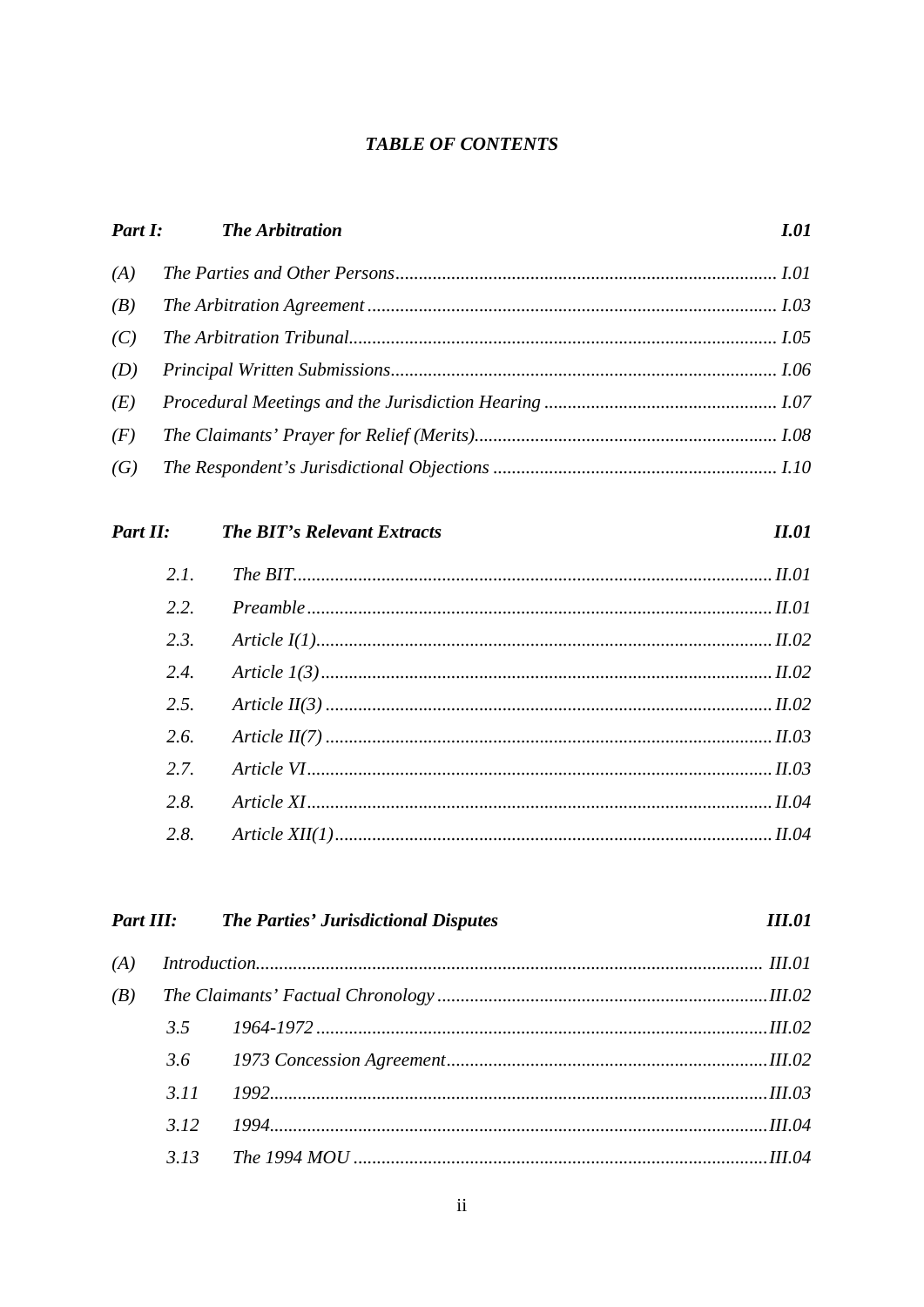|     | 3.16  |  |
|-----|-------|--|
|     | 3.17  |  |
|     | 3.20  |  |
|     | 3.23  |  |
|     | 3.25  |  |
|     | 3.26  |  |
|     | 3.27  |  |
|     | 3.32  |  |
|     | 3.34  |  |
|     | 3.39  |  |
| (C) |       |  |
|     | 3.42  |  |
|     | 3.56  |  |
|     | 3.57  |  |
|     | 3.58  |  |
|     | 3.59  |  |
|     | 3.61  |  |
|     | 3.72  |  |
|     | 3.75  |  |
|     | 3.79  |  |
|     | 3.83  |  |
|     | 3.86  |  |
| (D) |       |  |
|     | 3.88  |  |
|     | 3.91  |  |
|     | 3.92  |  |
|     | 3.97  |  |
|     | 3.100 |  |
|     | 3.105 |  |
|     | 3.113 |  |
|     | 3.126 |  |
|     | 3.129 |  |
|     | 3.136 |  |
|     |       |  |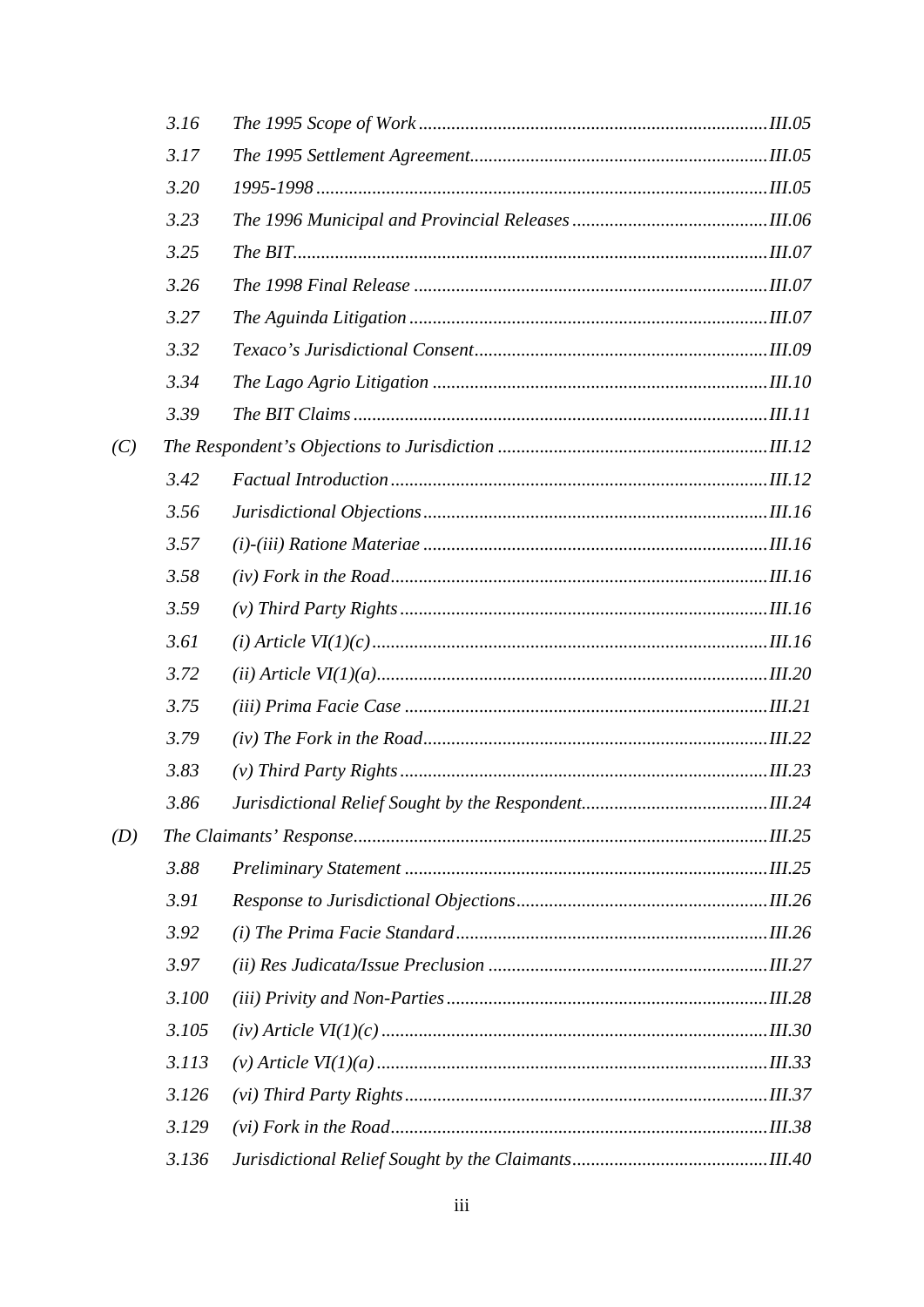| (E)      |       |                                       |              |
|----------|-------|---------------------------------------|--------------|
|          | 3.138 |                                       |              |
|          | 3.139 |                                       |              |
|          | 3.140 |                                       |              |
|          | 3.143 |                                       |              |
|          | 3.166 |                                       |              |
|          | 3.173 |                                       |              |
|          | 3.176 |                                       |              |
|          | 3.178 |                                       |              |
|          | 3.182 |                                       |              |
| (F)      |       |                                       |              |
|          | 3.188 |                                       |              |
|          | 3.189 |                                       |              |
|          | 3.190 |                                       |              |
|          | 3.193 |                                       |              |
|          | 3.197 |                                       |              |
|          | 3.200 |                                       |              |
|          | 3.216 |                                       |              |
|          | 3.223 |                                       |              |
|          | 3.239 |                                       |              |
|          | 3.241 |                                       |              |
|          | 3.243 |                                       |              |
|          | 3.245 |                                       |              |
|          | 3.250 |                                       |              |
| (G)      |       |                                       |              |
|          | 3.252 |                                       |              |
|          | 3.253 |                                       |              |
| Part IV: |       | The Tribunal's Analysis and Decisions | <b>IV.01</b> |
| (A)      |       |                                       |              |
| (B)      |       |                                       |              |
| (C)      |       |                                       |              |
|          | 4.14  |                                       |              |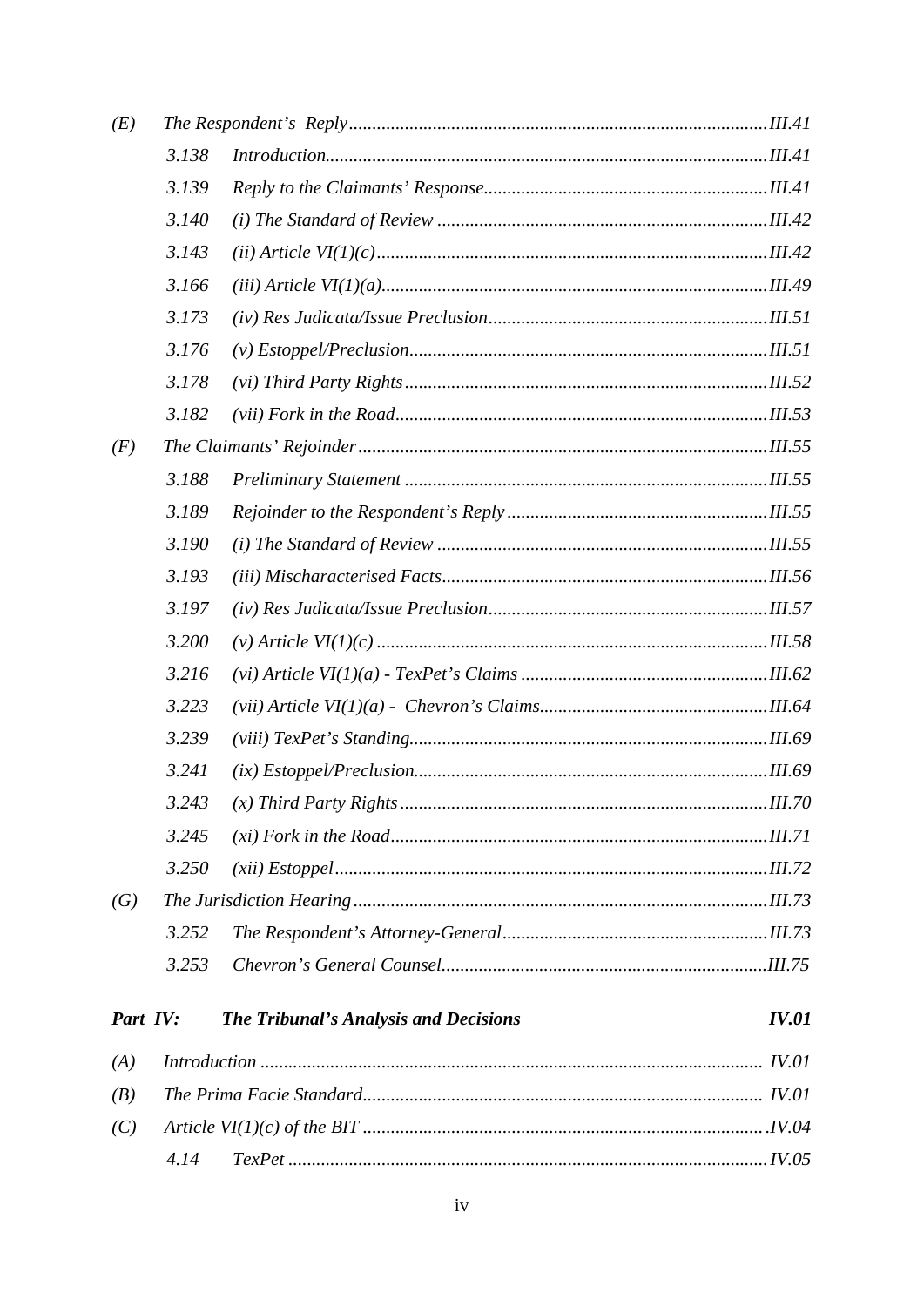|     | 4.22 |  |
|-----|------|--|
|     | 4.28 |  |
|     | 4.29 |  |
| (C) |      |  |
|     | 4.31 |  |
|     | 4.38 |  |
| (D) |      |  |
| (E) |      |  |
| (F) |      |  |
| (G) |      |  |
| (H) |      |  |

| Part V: | <b>The Operative Part</b> |
|---------|---------------------------|
|---------|---------------------------|

 $V.01$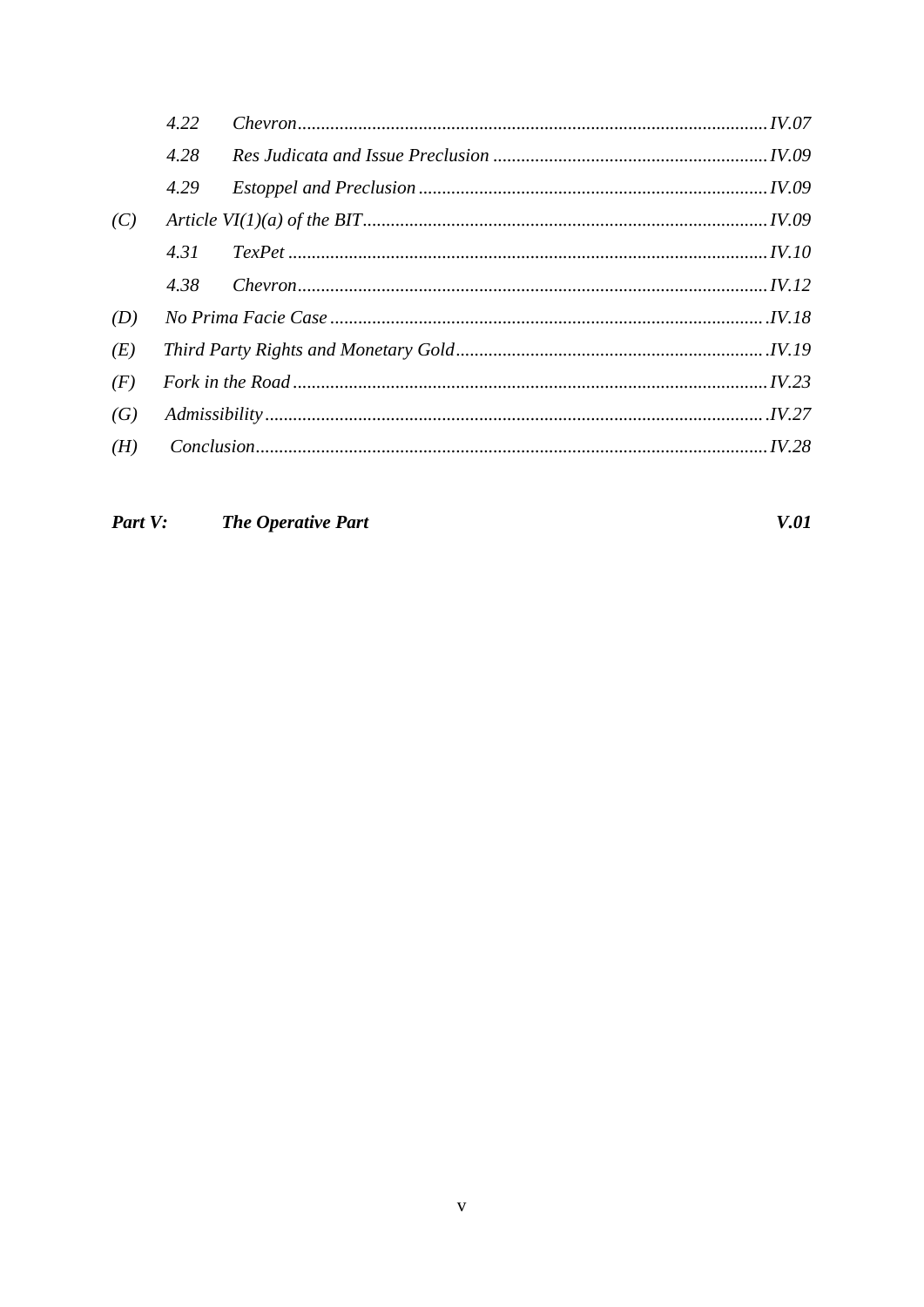# *LIST OF ABBREVIATIONS*

| 1973 Concession<br>Agreement                       | Agreement between the Government of Ecuador, Ecuadorian Gulf<br>Oil Company and TexPet, 6 August 1973 (Exhibit C-7)                                                                                                                                                                                                                                                                                                                                                                                                                                                                                                                                                                                  |
|----------------------------------------------------|------------------------------------------------------------------------------------------------------------------------------------------------------------------------------------------------------------------------------------------------------------------------------------------------------------------------------------------------------------------------------------------------------------------------------------------------------------------------------------------------------------------------------------------------------------------------------------------------------------------------------------------------------------------------------------------------------|
| 1994 MOU                                           | Memorandum of Understanding among the Government of Ecuador,<br>PetroEcuador and TexPet, 14 December 1994 (Exhibit C-17)                                                                                                                                                                                                                                                                                                                                                                                                                                                                                                                                                                             |
| 1995 Settlement<br>Agreement                       | Contract for Implementing of Environmental Remediation Work and<br>Release from Obligations, Liability, and Claims among the<br>Government of Ecuador, PetroEcuador and TexPet, 4 May 1995<br>(Exhibit C-23)                                                                                                                                                                                                                                                                                                                                                                                                                                                                                         |
| 1995 Scope of Work                                 | Scope of Work agreement among the Government of Ecuador,<br>PetroEcuador, and TexPet, 23 March 1995 (Exhibit C-23, Annex A)                                                                                                                                                                                                                                                                                                                                                                                                                                                                                                                                                                          |
| 1995 Remediation<br><b>Action Plan</b>             | Texaco Petroleum Company Remedial Action Plan for the Former<br>PetroEcuador-TexPet Consortium, 8 September 1995                                                                                                                                                                                                                                                                                                                                                                                                                                                                                                                                                                                     |
| (1996) Municipal and<br><b>Provincial Releases</b> | Release with Municipality of Joya de los Sachas, 2 May 1996<br>(Exhibit C-27); Release with Municipality of Shushufindi, 2 May<br>1996 (Exhibit C-28); Release with Municipality of the Canton of<br>Francisco de Orellana (Coca), 2 May 1996 (Exhibit C-29); Release<br>with Municipality of Lago Agrio, 2 May 1996 (Exhibit C-30);<br>Contract of Settlement and Release between Texaco Petroleum<br>Company and the Provincial Prefect's Office of Sucumbios, 2 May<br>1996 (Exhibit C-31); Instrument of Settlement and Release from<br>Obligations, Responsibilities, and Claims between the Municipalities<br>Consortium of Napo and Texaco Petroleum Company, 26 April 1996<br>(Exhibit C-32) |
| 1998 Final Release<br>(or 1998 Acta Final)         | Final Document (Acta Final): Final Certification Between the<br>Republic of Ecuador, Petroecuador, PetroProducción and TexPet, 30<br>September 1998 (Exhibit C-53)                                                                                                                                                                                                                                                                                                                                                                                                                                                                                                                                   |
| 1999 EMA                                           | of Environmental Management (also known<br>the<br>Law<br>as<br>Environmental Management Act), July 1999                                                                                                                                                                                                                                                                                                                                                                                                                                                                                                                                                                                              |
| Aguinda litigation                                 | Maria Aguinda et al. v. Texaco, Inc., 945 F. Supp. 625 (S.D.N.Y.<br>1996), 142 F. Supp. 534 (S.D.N.Y. 2001), 93 Civ. 7527, 2000 WL<br>122143 (S.D.N.Y. Jan. 31, 2000), 303 F.3d 470 (U.S. Court of<br>Appeals for the Second Circuit, Aug. 16, 2002)                                                                                                                                                                                                                                                                                                                                                                                                                                                 |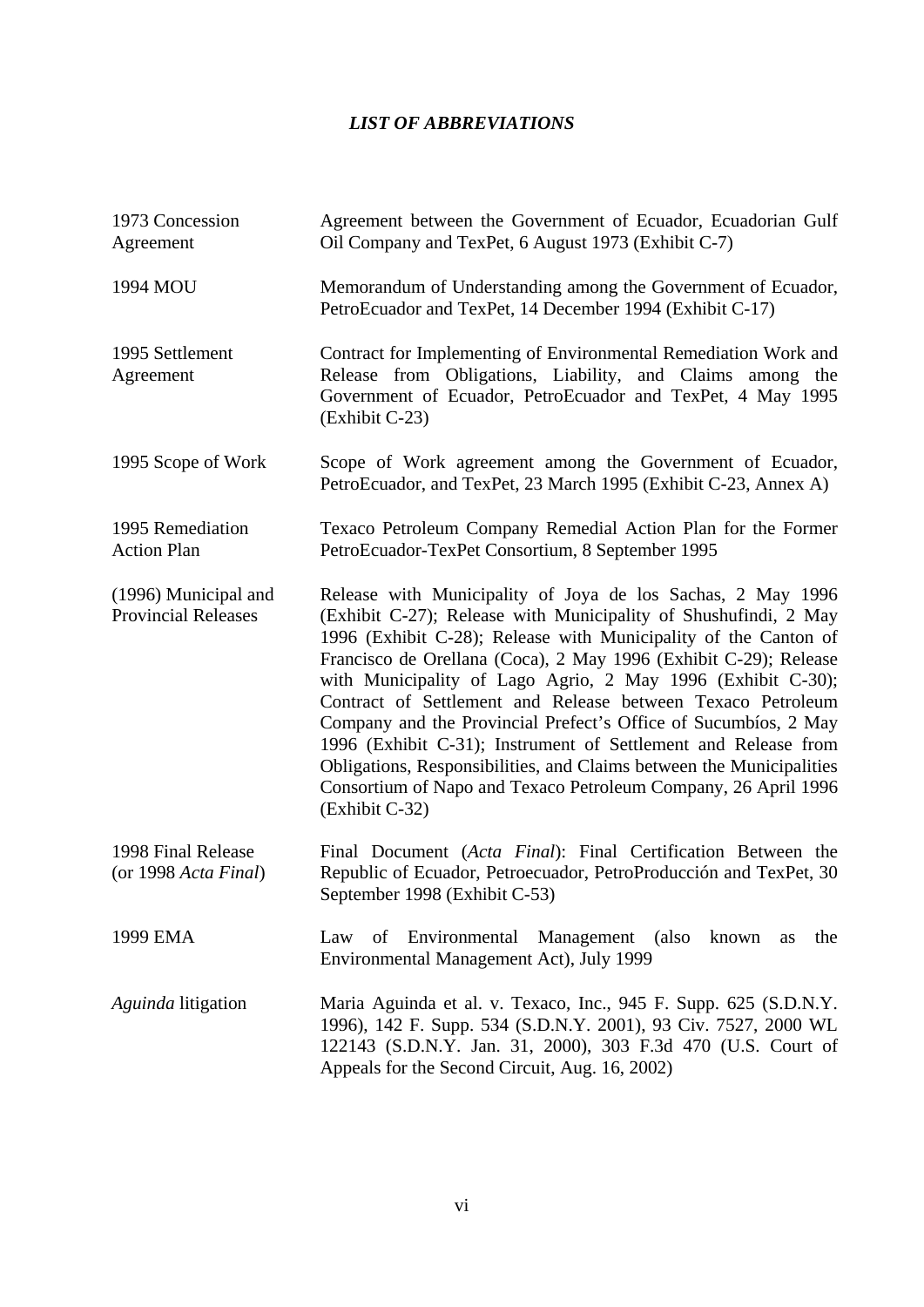| <b>BIT</b>                     | Bilateral Investment Treaty, specifically the Treaty Between the<br>United States of America and the Republic of Ecuador concerning<br>the Encouragement and Reciprocal Protection of Investment, 27<br>August 1993 (entered into force 11 May 1997) (Exhibit C-279)                                                         |
|--------------------------------|------------------------------------------------------------------------------------------------------------------------------------------------------------------------------------------------------------------------------------------------------------------------------------------------------------------------------|
| CC                             | Ecuadorian Civil Code                                                                                                                                                                                                                                                                                                        |
| <b>CEPE</b>                    | Corporación Estatal Petrolera Ecuatoriana, an Ecuadorian State-<br>owned company, later succeeded by PetroEcuador                                                                                                                                                                                                            |
| Chevron<br>(or First Claimant) | Chevron Corporation, a legal person organised under the laws of the<br>United States of America, with its principal place of business at 6001<br>Bollinger Canyon Road, San Ramon, California, 94583, U.S.A., and<br>indirect parent company of TexPet since 2001                                                            |
| Consortium                     | Consortium between TexPet, Ecuadorian Gulf Oil Company, and<br>CEPE pursuant to the 1973 Concession Agreement                                                                                                                                                                                                                |
| "Crude"                        | Crude: The Real Price of Oil. Dir. Joe Berlinger, 2009                                                                                                                                                                                                                                                                       |
| Exh. C-                        | Claimants' Exhibit                                                                                                                                                                                                                                                                                                           |
| Exh. R-                        | Respondent's Exhibit                                                                                                                                                                                                                                                                                                         |
| Gulf                           | Ecuadorian Gulf Oil Company                                                                                                                                                                                                                                                                                                  |
| <b>ICSID</b>                   | International Centre for Settlement of Investment Disputes                                                                                                                                                                                                                                                                   |
| <b>ILC</b>                     | <b>International Law Commission</b>                                                                                                                                                                                                                                                                                          |
| Lago Agrio litigation          | Maria Aguinda et al. v. Chevron Texaco Corporation, Proceeding<br>No. 002-2003 (at first instance), Proceeding No. 2011-0106 (on<br>appeal), Provincial Court of Sucumbíos, Sole Division (Corte<br>Provincial de Justicia de Sucumbíos, Sala Única de la Corte<br>Provincial de Justicia de Sucumbíos), Nueva Loja, Ecuador |
| <b>PCA</b>                     | Permanent Court of Arbitration                                                                                                                                                                                                                                                                                               |
| PetroEcuador                   | Empresa Estatal de Petróleos de Ecuador                                                                                                                                                                                                                                                                                      |
| Salgado Report                 | Expert Report of Roberto Salgado Valdez of 1 October 2010<br>(Exhibit RE-2)                                                                                                                                                                                                                                                  |
| Texaco                         | Texaco Inc., a legal person organized under the laws of the United<br>States of America, and indirect parent company of TexPet until 2001                                                                                                                                                                                    |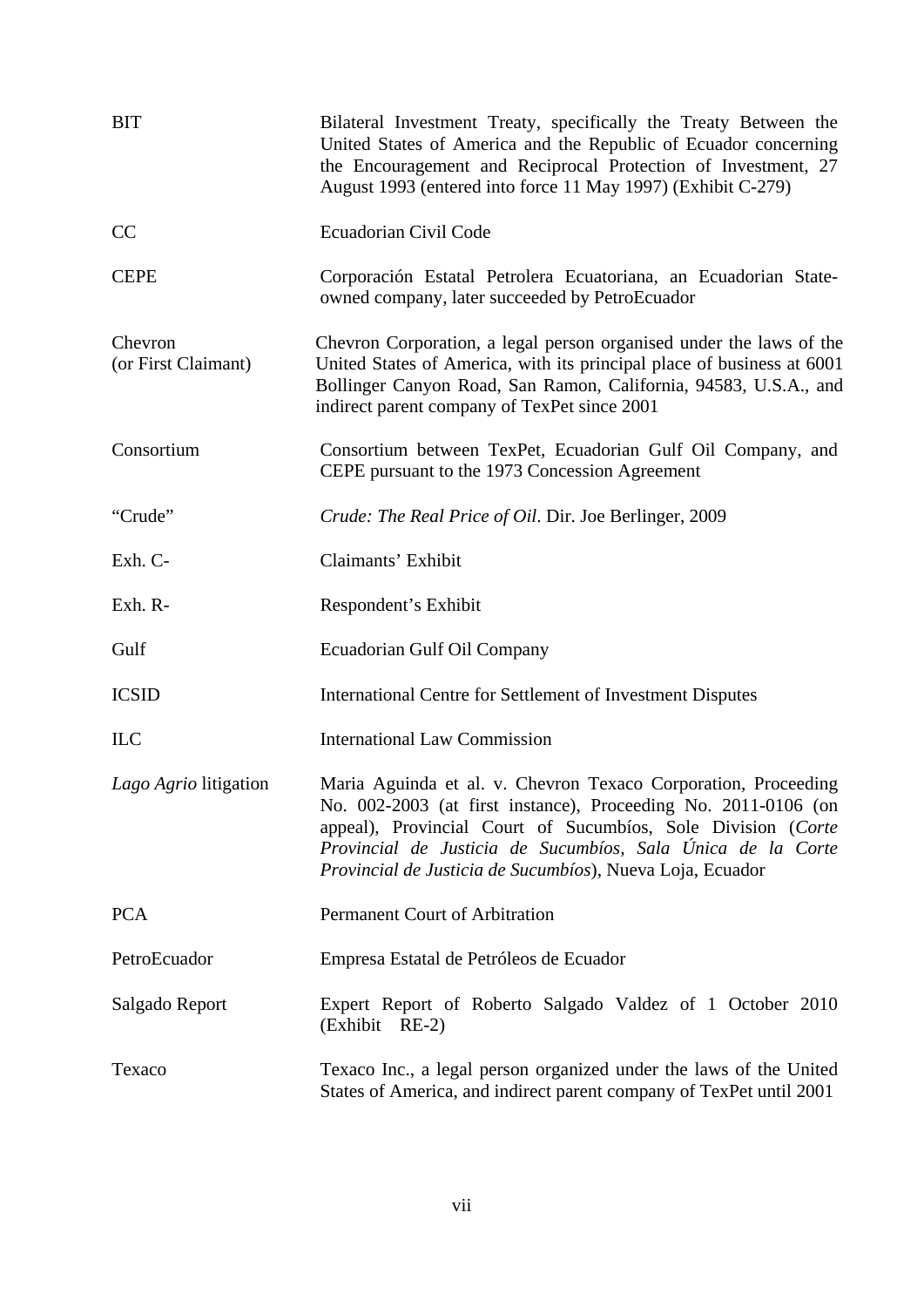| TexPet<br>(or Second Claimant) | Texaco Petroleum Company, a legal person organised under the laws<br>of the United States of America, with its principal place of business at<br>6001 Bollinger Canyon Road, San Ramon, California, 94583, U.S.A.,<br>and wholly-owned subsidiary of Chevron Corporation |
|--------------------------------|--------------------------------------------------------------------------------------------------------------------------------------------------------------------------------------------------------------------------------------------------------------------------|
| <b>UNCITRAL Arbitration</b>    | Arbitration Rules of the United Nations Commission on International                                                                                                                                                                                                      |
| <b>Rules</b>                   | Trade Law, 15 December 1976                                                                                                                                                                                                                                              |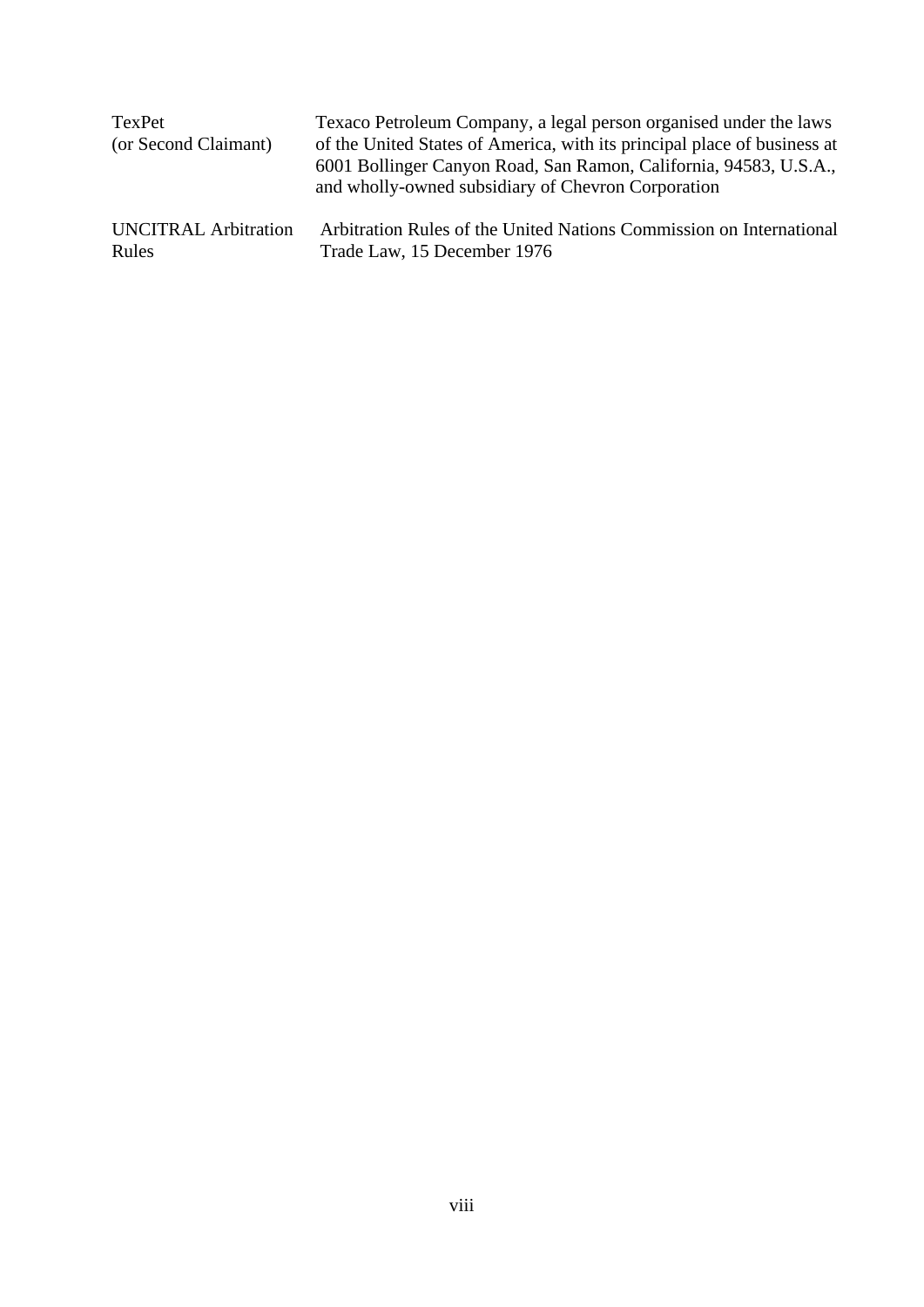# *LIST OF LEGAL MATERIALS*

# **Treaties**

| <b>BIT</b>              | Treaty Between the United States of America and the Republic of<br>Ecuador concerning the Encouragement and Reciprocal Protection of<br>Investment, 27 August 1993 (entered into force 11 May 1997) (Exhibit<br>$C-279$ |
|-------------------------|-------------------------------------------------------------------------------------------------------------------------------------------------------------------------------------------------------------------------|
| <b>ICSID Convention</b> | Convention on the Settlement of Investment Disputes between States<br>and Nationals of Other States, 18 March 1965                                                                                                      |
| Vienna Convention       | Vienna Convention on the Law of Treaties, 23 May 1969                                                                                                                                                                   |

# **Decisions**

| AAPL v Sri Lanka            | Asian Agric. Prods., Ltd. (AAPL) v. Sri Lanka, ICSID Case No.<br>ARB/87/3, Award, 27 June 1990 (El-Kosheri, Asante, Goldman)<br>(Exhibit CLA-86) (Exhibit CLA-86)                                                                                                                                                         |
|-----------------------------|---------------------------------------------------------------------------------------------------------------------------------------------------------------------------------------------------------------------------------------------------------------------------------------------------------------------------|
| Amco v Indonesia            | Amco Asia v. Indonesia, Jurisdiction: Resubmission, 89 ILR 552 (1988)<br>(Exhibit CLA-8)                                                                                                                                                                                                                                  |
| AMT v Zaire                 | American Manufacturing & Trading, Inc. v. Zaire, ICSID Case No.<br>ARB/93/1, Award, 21 February 1997 (Sucharitkul, Golsong, Mbaye)<br>(Exhibit CLA-103)                                                                                                                                                                   |
| Azurix v Argentina          | Azurix Corp. v. Argentina, ICSID Case No. ARB/01/12, Decision on<br>Jurisdiction, 8 December 2003 (Sureda, Lauterpacht, Martins) (Exhibit<br>RLA-50); Azurix Corp. v. Argentina, ICSID Case No. ARB/01/12,<br>Decision on the Application for Annulment, 1 September 2009<br>(Griffith, Ajibola, Hwang) (Exhibit CLA-203) |
| <b>Barcelona Traction</b>   | Barcelona Traction, Light and Power Company, Limited (Belgium v.<br>Spain), Judgment, I.C.J. Reports 1970                                                                                                                                                                                                                 |
| Biwater v Tanzania          | Biwater Gauff (Tanzania) Limited v. United Republic of Tanzania,<br>ICSID Case No. ARB/05/22, Award, 24 July 2008 (Hanotiau, Born,<br>Landau) (Exhibit CLA-137)                                                                                                                                                           |
| <b>Burlington v Ecuador</b> | Burlington Resources Inc. v. Republic of Ecuador, ICSID Case No.<br>ARB/08/05, Decision on Jurisdiction, 2 June 2010 (Kaufmann-Kohler,<br>Stern, Orrego Vicuña) (Exhibit RLA-39)                                                                                                                                          |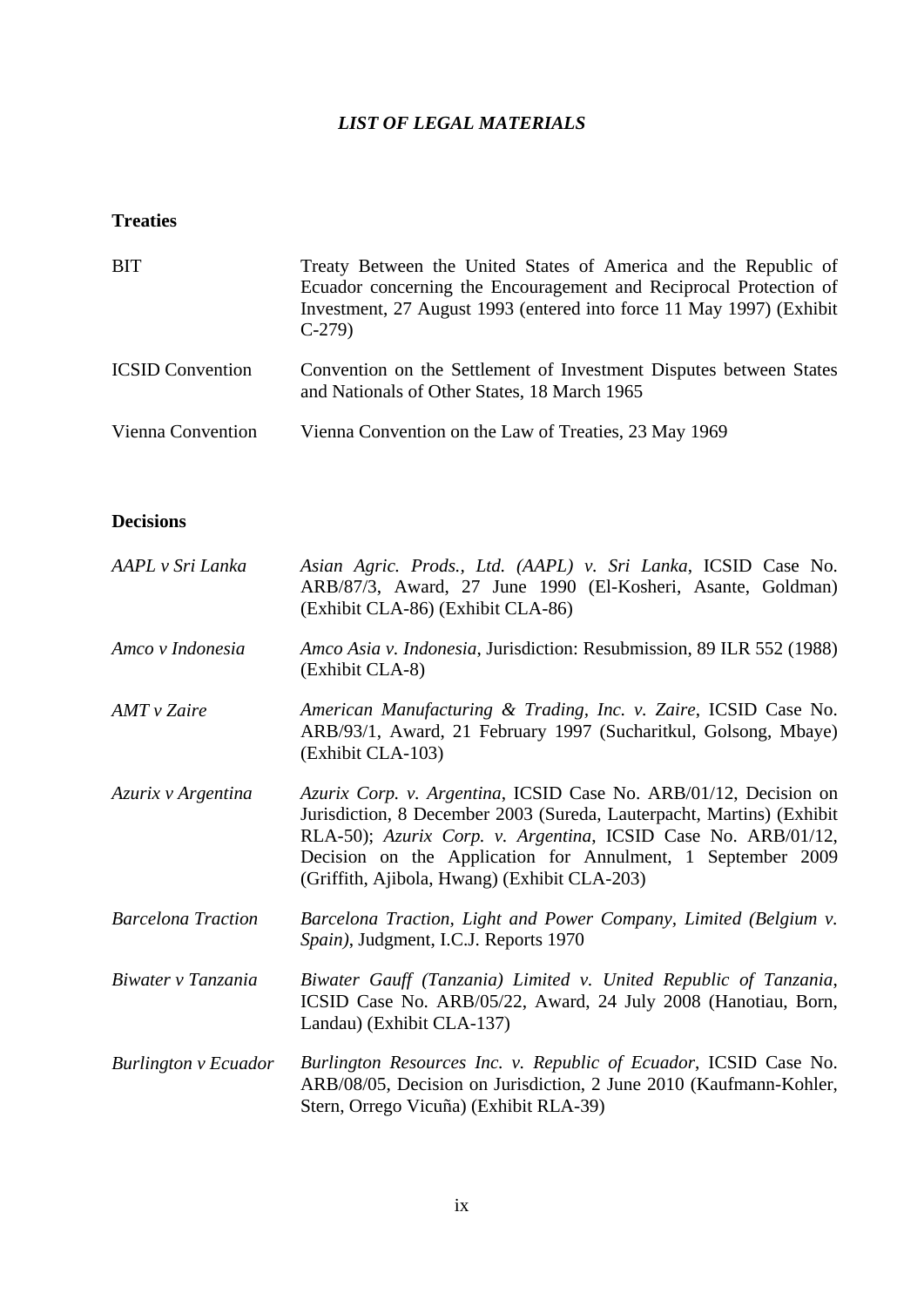- *CMS v Argentina CMS Gas Transmission Company v. Argentine Republic*, ICSID Case No. ARB/01/8, Decision on Objections to Jurisdiction, 17 July 2003 (Orrego Vicuña, Lalonde, Rezek) (Exhibit CLA-58); *CMS Gas Transmission Company v. Argentine Republic*, ICSID Case No. ARB/01/8, Award, 12 May 2005 (Orrego Vicuña, Lalonde, Rezek) (Exhibit CLA-88)
- *Commercial Cases Dispute Chevron Corporation and Texaco Petroleum Company v. The Republic of Ecuador*, PCA Case No. AA277, UNCITRAL, Interim Award, 1 December 2008 (Böckstiegel, Van den Berg, Brower) (Exhibit CLA-1); *Chevron Corporation and Texaco Petroleum Company v. The Republic of Ecuador*, PCA Case No. AA277, UNCITRAL, Partial Award on the Merits, 30 March 2010 (Böckstiegel, Van den Berg, Brower) (Exhibit CLA-47)
- *Continental Casualty v Argentina Continental Casualty Company v. Argentine Republic*, ICSID Case No. ARB/03/9, Decision on Jurisdiction, 22 February 2006 (Sacerdoti, Veeder, Nader) (Exhibit RLA-43)
- *Costa Rica v Nicaragua Costa Rica v. Nicaragua*, The Central American Court of Justice, Judgment, 30 September 1916, 11 AM. J. INT'L L. 181, 181-229 (1917) (Exhibit RLA-77)
- *Duke Energy v Ecuador Duke Energy Electroquil Partners and Electroquil S.A. v. Republic of Ecuador*, ICSID Case No. ARB/04/19, Award, 18 August 2008 (Kaufmann-Kohler, Gómez Pinzón, van den Berg) (Exhibit RLA-40)
- *El Paso v Argentina El Paso Energy International Company v. Argentine Republic*, ICSID Case No. ARB/03/15, Decision on Jurisdiction, 27 April 2006 (Caflisch, Stern, Bernardini) (Exhibit CLA-14)
- *EnCana v Ecuador EnCana Corporation v. Republic of Ecuador*, LCIA Case No. UN3481, Award, 3 February 2006 (Crawford, Grigera Naón, Thomas) (Exhibit RLA-41)

*Enron v Argentina Enron Creditors Recovery Corporation (formerly Enron Corporation) and Ponderosa Assets, L.P. v. Argentine Republic*, ICSID Case No. ARB/01/3, Decision on Jurisdiction, 14 January 2004 (Orrego Vicuña, Espiell, Tschanz) (Exhibit CLA-62)

*Fedax v Venezuela Fedax N.V. v. Republic of Venezuela*, ICSID Case No. ARB/96/3, Decision on Objections to Jurisdiction, 11 July 1997 (Orrego Vicuña, Heth, Owen) (Exhibit CLA-93)

*Frontier Petroleum Frontier Petroleum Services (FPS) v. Czech Republic,* UNCITRAL, Final Award, 12 November 2010 (Williams, Schreuer, Álvarez)

*Genin v Estonia Alex Genin and others v. Republic of Estonia*, ICSID Case No. ARB/99/2, Award, 25 June 2001 (Fortier, Heth, van den Berg) (Exhibit CLA-87)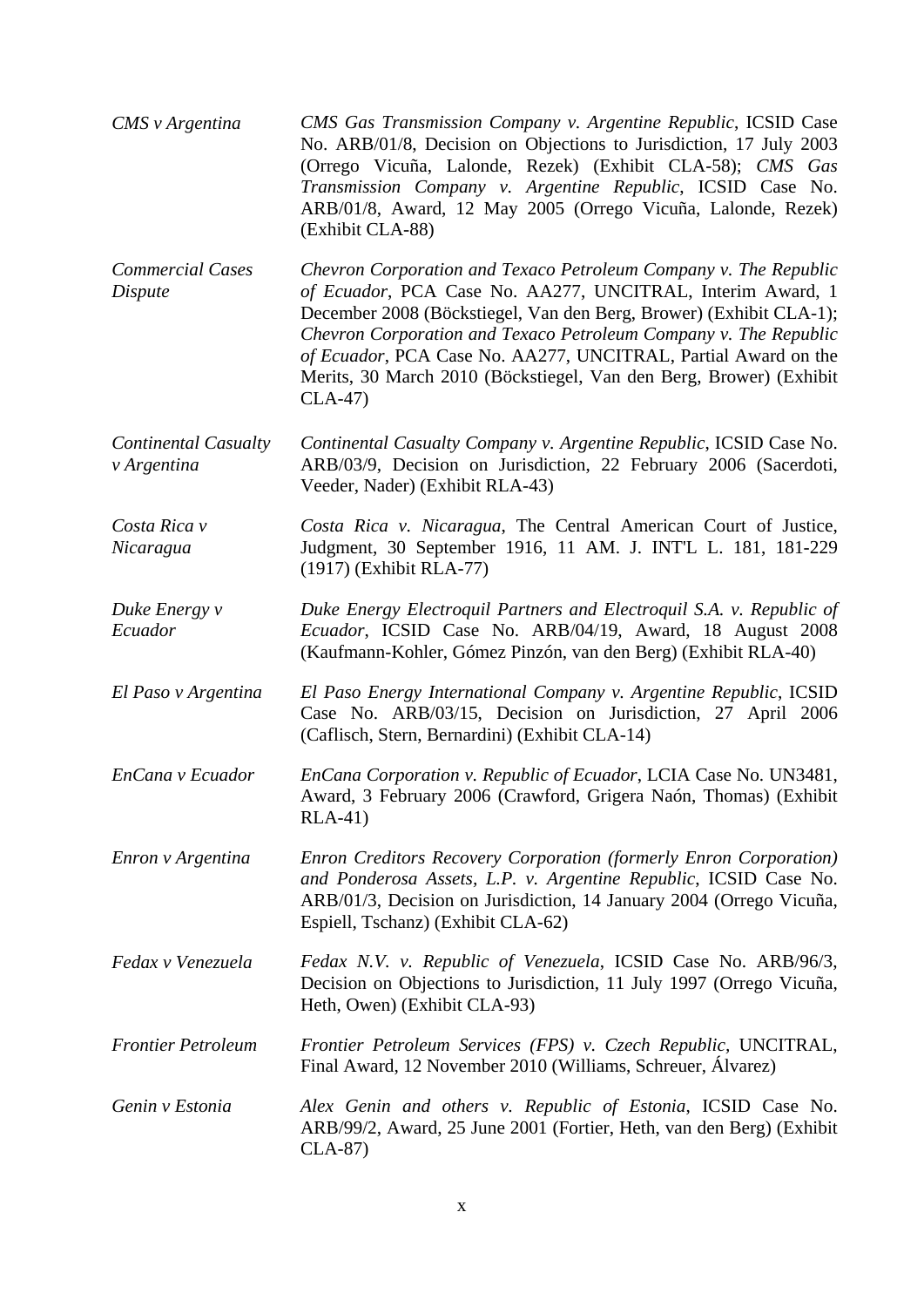| Holiday Inns v<br><b>Morocco</b>   | Pierre Lalive, The First 'World Bank' Arbitration (Holiday Inns v.<br>Morocco) - Some Legal Problems, 51 Brit. Y.B. Int'l L. 123, 159<br>(1980), reprinted in 1 ICSID Rep. 645 (1993) (Exhibit CLA-118)                                               |
|------------------------------------|-------------------------------------------------------------------------------------------------------------------------------------------------------------------------------------------------------------------------------------------------------|
| Impregilo v Pakistan               | Impregilo S.p.A. v. Islamic Republic of Pakistan, ICSID Case No.<br>ARB/03/3, Decision on Jurisdiction, 22 April 2005 (Guillaume,<br>Cremades, Landau) (Exhibit RLA-51)                                                                               |
| Inmaris v Ukraine                  | Inmaris Perestroika Sailing Maritime Services GmbH and Others v.<br>Ukraine, ICSID Case No. ARB/08/8, Decision on Jurisdiction, 8 March<br>2010 (Alexandrov, Cremades, Rubins) (Exhibit CLA-114)                                                      |
| Joy Mining v Egypt                 | Joy Mining Machinery Limited v. Arab Republic of Egypt, ICSID Case<br>No. ARB/03/11, Award on Jurisdiction, 6 August 2004 (Orrego<br>Vicuña, Craig, Weeramantry) (Exhibit RLA-32)                                                                     |
| Lanco v Argentina                  | Lanco International, Inc. v. Argentine Republic, ICSID Case No.<br>ARB/97/6, Decision on Jurisdiction, 8 December 1998 (Cremades,<br>Aguilar Alvarez, Baptista) (Exhibit CLA-176)                                                                     |
| Larsen v Hawaiian<br>Kingdom       | Larsen v. The Hawaiian Kingdom, PCA, UNCITRAL, Award, 5<br>February 2001 (Crawford, Griffith, Greenwood) (Exhibit RLA-76)                                                                                                                             |
| Lucchetti v Peru                   | Industria Nacional de Alimentos, S.A. and Indalsa Perú, S.A. (formerly<br>Empresas Lucchetti, S.A. and Lucchetti Perú, S.A.) v. Republic of Peru,<br>ICSID Case No. ARB/03/4, Decision on Annulment, 5 September 2007<br>(Danelius, Berman, Giardina) |
| Maffezini v Spain                  | Emilio Agustín Maffezini v. Kingdom of Spain, ICSID Case No.<br>ARB/97/7, Decision on Objections to Jurisdiction, 25 January 2000<br>(Orrego Vicuña, Buergenthal, Wolf) (Exhibit RLA-82)                                                              |
| Methanex v United<br><b>States</b> | Methanex Corporation v. United States of America, UNCITRAL,<br>Partial Award, 7 August 2002 (Veeder, Reisman, Rowley) (Exhibit<br>$CLA-148)$                                                                                                          |
| Micula v Romania                   | Ioan Micula, Viorel Micula and others v. Romania, ICSID Case No.<br>ARB/05/20, Decision on Jurisdiction and Admissibility, 24 September<br>2008 (Levy, Alexandrov, Ehlermann) (Exhibit RLA-52)                                                        |
| Mondev v United<br><b>States</b>   | Mondev International Ltd. v. United States of America, ICSID Case No.<br>ARB(AF)/99/2, Award, 11 October 2002 (Stephen, Crawford,<br>Schwebel) (Exhibit CLA-7)                                                                                        |
| Monetary Gold                      | Case of the Monetary Gold removed from Rome in 1943 (Italy v.<br>France, United Kingdom of Great Britain and Northern Ireland and<br>United States of America), Preliminary Question, Judgment, 15 June<br>1954, I.C.J. Rep. 1954 (Exhibit RLA-19)    |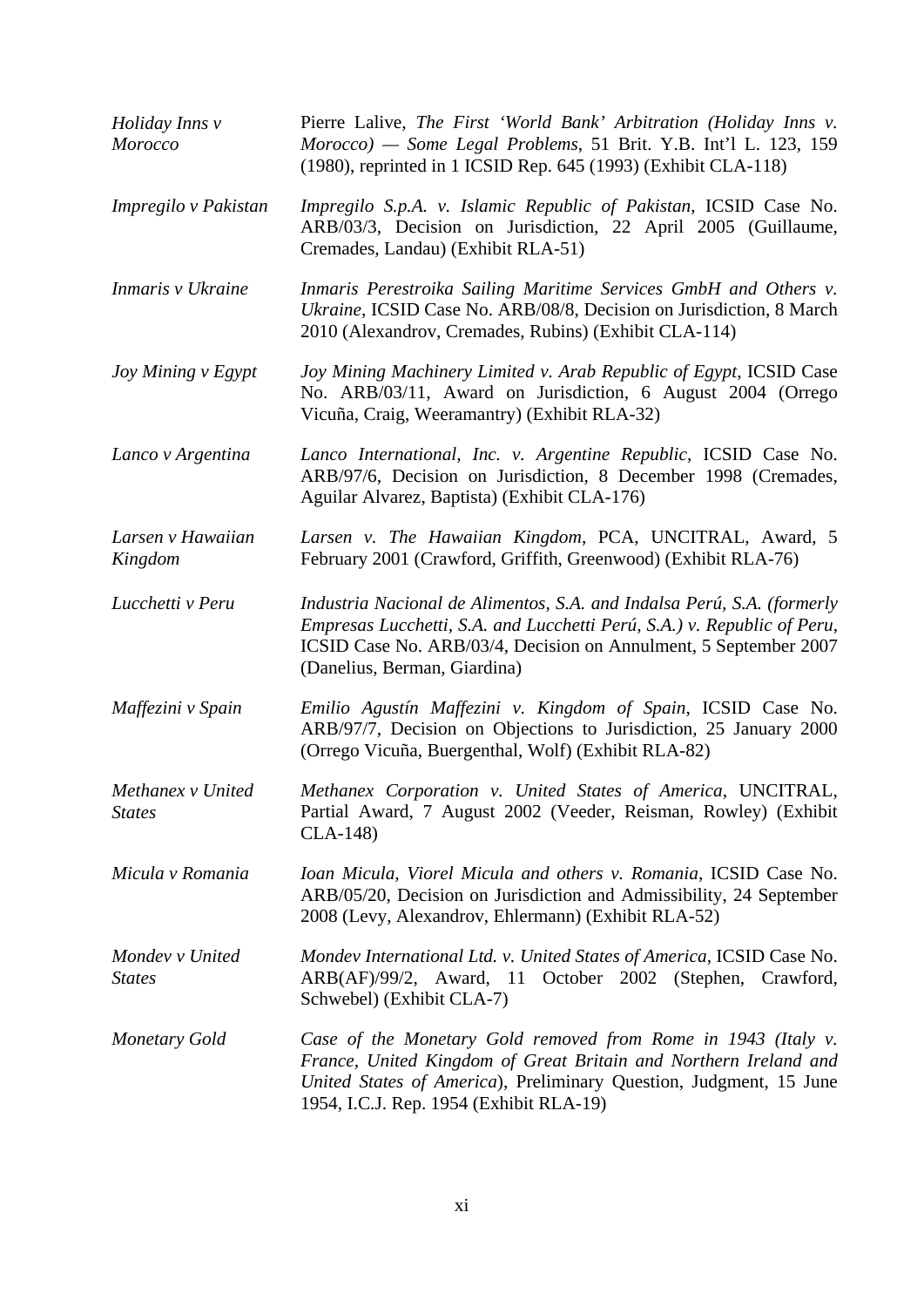| Nagel v Czech<br>Republic          | William Nagel v. Czech Republic, SCC Case No. 49/2002, Award, 9<br>September 2003 (Danelius, Hunter, Kronke) (Exhibit RLA-90)                                                                                                             |
|------------------------------------|-------------------------------------------------------------------------------------------------------------------------------------------------------------------------------------------------------------------------------------------|
| Noble Energy v<br>Ecuador          | Noble Energy Inc. and MachalaPower Cía. Ltd. v. Republic of Ecuador<br>and Consejo Nacional de Electricidad, ICSID Case No. ARB/05/12,<br>Decision on Jurisdiction, 5 March 2008 (Kaufmann-Kohler, Álvarez,<br>Cremades) (Exhibit CLA-70) |
| <i>Noble Ventures v</i><br>Romania | Noble Ventures, Inc. v. Romania, ICSID Case No. ARB/01/11, Award,<br>12 October 2005 (Böckstiegel, Lever, Dupuy) (Exhibit CLA-159)                                                                                                        |
| Occidental v Ecuador               | Occidental Petroleum Corporation and Occidental Exploration and<br>Production Company v. Republic of Ecuador, LCIA Case No. UN3467,<br>Final Award, 1 July 2004 (Orrego Vicuña, Brower, Sweeney) (Exhibit<br><b>RLA-57)</b>               |
| Occidental v Ecuador<br>2005       | Occidental Exploration and Production Co v. Republic of Ecuador,<br>[2005] EWCA Civ 1116 (Exhibit CLA-160)                                                                                                                                |
| Occidental v Ecuador<br>2007       | Occidental Exploration and Production Co v. Republic of Ecuador,<br>[2007] EWCA Civ 656 (Exhibit CLA-146)                                                                                                                                 |
| Oil Platforms                      | Case Concerning Oil Platforms (Iran v. United States), Preliminary<br>Objection Judgment, 12 December 1996, 1996 ICJ Reports 803<br>(Exhibit RLA-45)                                                                                      |
| Olguín v Paraguay                  | Eudoro Armando Olguín v. Republic of Paraguay, ICSID Case No.<br>ARB/98/5, Decision on Jurisdiction, 8 August 2000 (Oreamuno, Rezek,<br>Mayora Alvarado) (Exhibit CLA-171)                                                                |
| Pantechniki v Albania              | Pantechniki S.A. Contractors & Engineers v. Republic of Albania,<br>ICSID Case No. ARB/07/21, Award, 30 July 2009 (Paulsson) (Exhibit<br>$RLA-17$                                                                                         |
| <b>PSEG Global Inc v</b><br>Turkey | PSEG Global Inc. and Konya Ilgin Elektrik Üretim ve Ticaret Limited<br>Sirketi v. Republic of Turkey, ICSID Case No. ARB/02/5, Decision on<br>Jurisdiction, 4 June 2004 (Orrego Vicuña, Fortier, Kaufmann-Kohler)<br>(Exhibit RLA-38)     |
| Romak v Uzbekistan                 | Romak S.A. v. Uzbekistan, PCA Case No. AA280, Award, 26<br>November 2009 (Mantilla Serrano, Rubins, Molfessis) (Exhibit RLA-<br>16)                                                                                                       |
| Saba Fakes v Turkey                | Saba Fakes v. Republic of Turkey, ICSID Case No. ARB/07/20, Award,<br>14 July 2010 (Gaillard, van Houtte, Lévy) (Exhibit CLA-80)                                                                                                          |
| Saipem v Bangladesh                | Saipem S.p.A. v. The People's Republic of Bangladesh, ICSID Case No.<br>ARB/05/07, Decision on Jurisdiction and Recommendation on<br>Provisional Measures, 21 March 2007 (Kaufmann-Kohler, Schreuer,<br>Otton) (Exhibit CLA-27)           |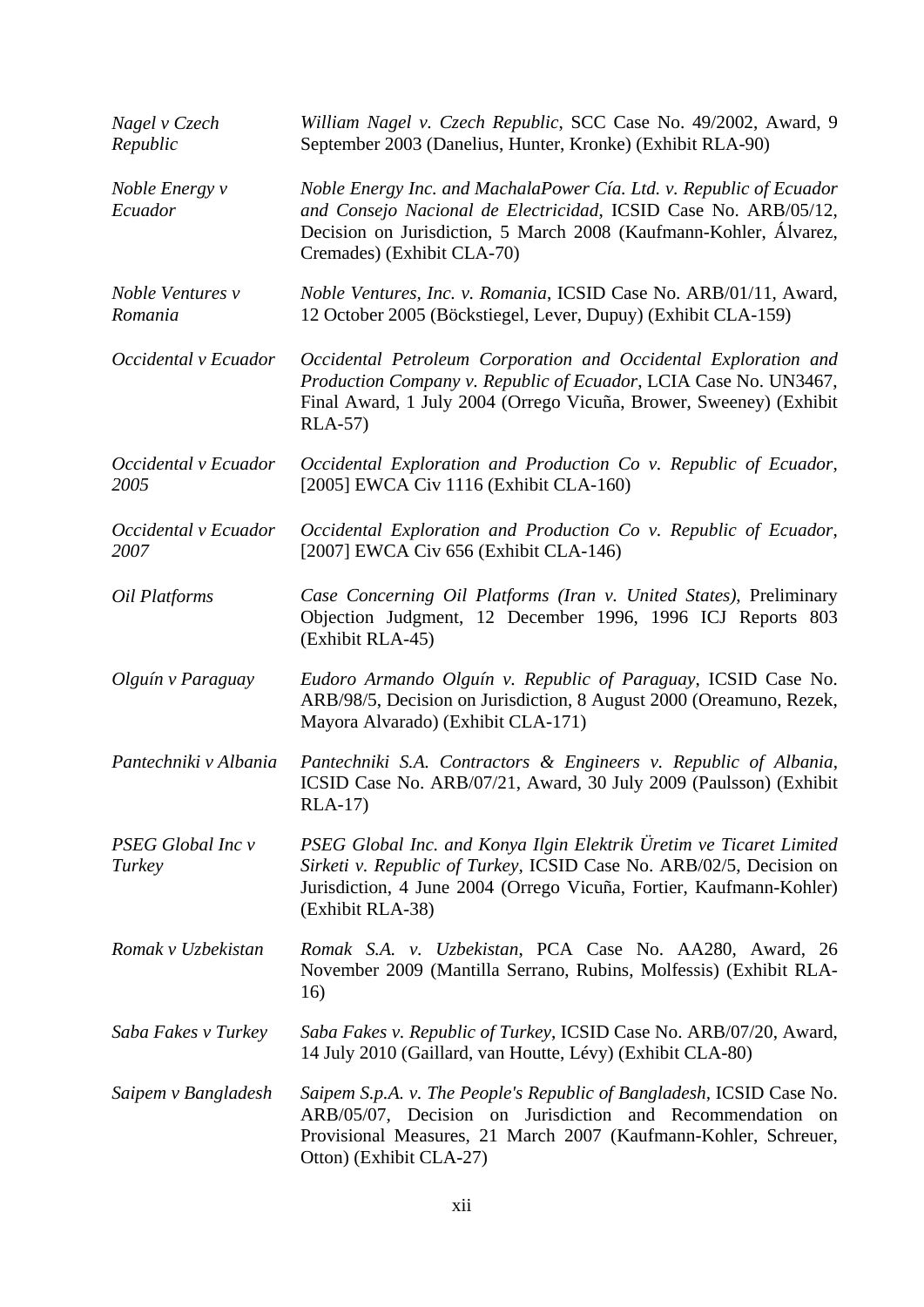| Salini v Morocco             | Salini Costruttori S.p.A. and Italstrade S.p.A. v. Kingdom of Morocco,<br>ICSID Case No. ARB/00/4, Decision on Jurisdiction, 23 July 2001<br>(Briner, Cremades, Fadlallah) (Exhibit RLA-34)                                                                                                |
|------------------------------|--------------------------------------------------------------------------------------------------------------------------------------------------------------------------------------------------------------------------------------------------------------------------------------------|
| SGS v Philippines            | SGS Société Générale de Surveillance S.A. v. Republic of the<br><i>Philippines</i> , ICSID Case No. ARB/02/6, Decision on Objections to<br>Jurisdiction, 29 January 2004 (El-Kosheri, Crawford, Crivellaro)<br>(Exhibit RLA-47)                                                            |
| $SPP$ v Egypt                | SPP (Middle East) Limited and Southern Pacific Properties Limited v.<br>Arab Republic of Egypt and Egyptian General Company for Tourism<br>and Hotels, ICC Case No. YD/AS No. 3493, Award, 11 March 1983, 3<br>ICSID Rep. 46, 66 (1995) (Bernini, Elghatit, Littman) (Exhibit CLA-<br>109) |
| Tradex v Albania             | Tradex Hellas S.A. v. Republic of Albania, ICSID Case No. ARB/94/2,<br>Award, 29 April 1999 (Böckstiegel, Fielding, Giardina) (Exhibit CLA-<br>134)                                                                                                                                        |
| Waste Management v<br>Mexico | Waste Management, Inc. v. United Mexican States, ICSID Case No.<br>ARB(AF)/00/3), Decision on Jurisdiction, 26 June 2002 (Crawford,<br>Magallón Gómez, Civiletti) (Exhibit CLA-73)                                                                                                         |
| White Industries v<br>India  | White Industries Australia Limited v. Republic of India, UNCITRAL,<br>Award, 30 November 2011 (Rowley, Brower, Lau)                                                                                                                                                                        |

# **Other Materials**

| 1994 US Model BIT                              | Treaty Between the Government of the United States of America and<br>the Government of [Country] Concerning the Encouragement and<br>Reciprocal Protection of Investment (Exhibit CLA-158) |
|------------------------------------------------|--------------------------------------------------------------------------------------------------------------------------------------------------------------------------------------------|
| 2004 US Model BIT                              | Treaty Between the Government of the United States of America and<br>the Government of [Country] Concerning the Encouragement and<br>Reciprocal Protection of Investment (Exhibit RLA-9)   |
| <b>ILC</b> Articles on State<br>Responsibility | International Law Commission Articles on State Responsibility for<br>Internationally Wrongful Acts, adopted by the International Law<br>Commission at its fifty-third session (2001)       |
| Schreuer et al                                 | CHRISTOPH SCHREUER, LORETTA MALINTOPPI, AUGUST REINISCH, and<br>ANTHONY SINCLAIR, THE ICSID CONVENTION: A COMMENTARY, 2 <sup>nd</sup><br>Edition (Cambridge University Press 2009)         |
| Vandevelde 1992                                | KENNETH J. VANDEVELDE, UNITED STATES INVESTMENT TREATIES:<br>POLICY AND PRACTICE (Kluwer Law and Taxation 1992)                                                                            |
| Vandevelde 2009                                | KENNETH J. VANDEVELDE, U.S. INTERNATIONAL<br><b>INVESTMENT</b><br><b>AGREEMENTS (Oxford University Press 2009)</b>                                                                         |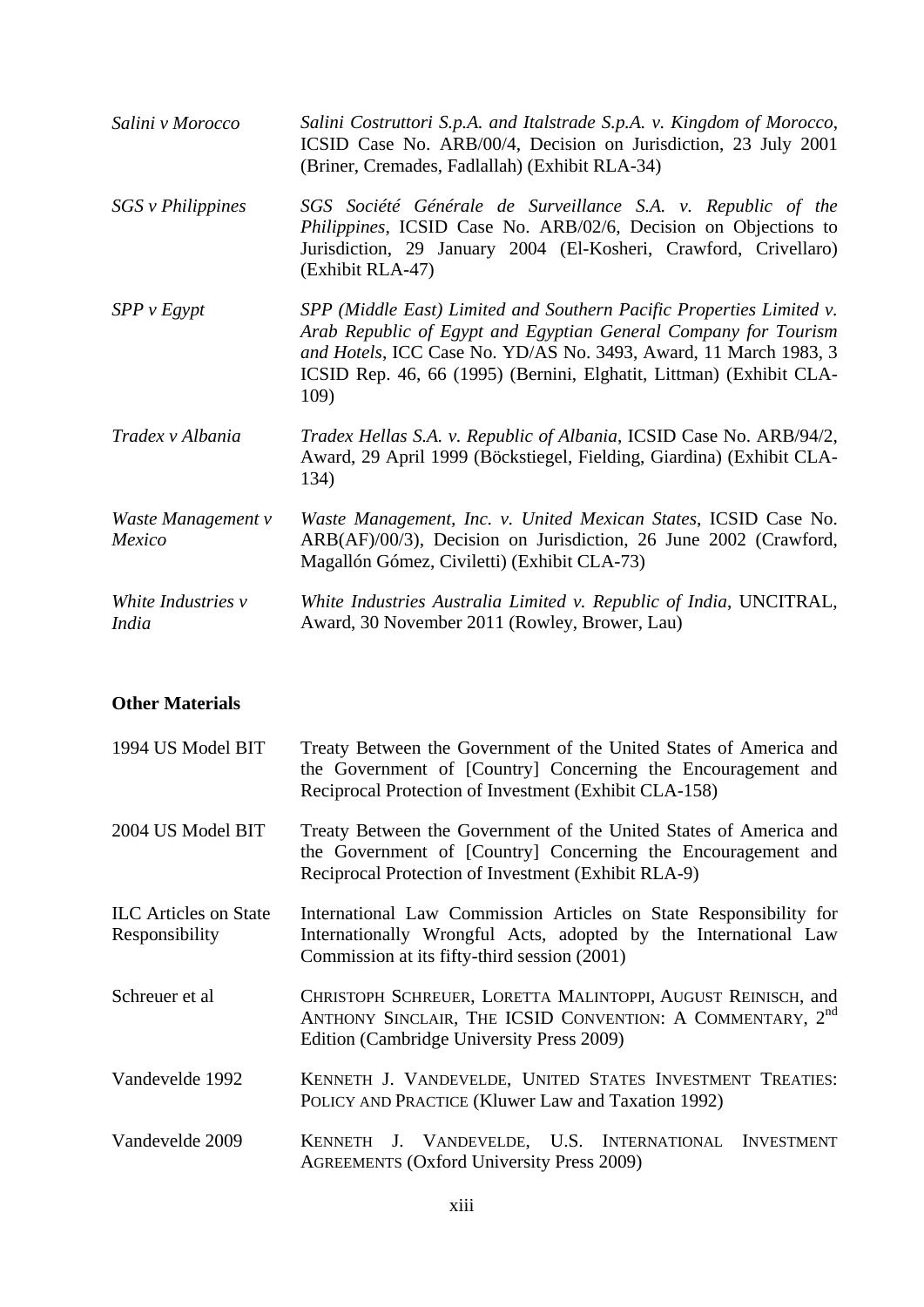# *PART I: THE ARBITRATION*

## *(A) The Parties and Other Persons*

- 1.1. *The First Claimant:* The First Claimant is Chevron Corporation, a legal person organised under the laws of the United States of America, with its principal place of business at 6001 Bollinger Canyon Road, San Ramon, California 94583, U.S.A. (for ease of reference, herein called "Chevron").
- 1.2. *The Second Claimant:* The Second Claimant is Texaco Petroleum Company, also a legal person organised under the laws of the United States of America, with its principal place of business at 6001 Bollinger Canyon Road, San Ramon, California 94583 U.S.A. (for ease of reference, herein called "TexPet").
- 1.3. Until 2001, TexPet was a wholly owned indirect subsidiary of Texaco Inc., a legal person organised under the laws of the United States of America (for ease of reference, herein called "Texaco"); and thereafter, as from 2001, TexPet became and remains a wholly owned indirect subsidiary of Chevron.
- 1.4. *The Claimants' Legal Representatives*: The Claimants are represented by: Mr. R. Doak Bishop; Mr. Wade M. Coriell and Ms. Isabel Fernández de la Cuesta (all of King & Spalding LLP, Houston); Mr. Edward G. Kehoe and Ms. Caline Mouawad (both of King & Spalding LLP, New York); and Professor James Crawford SC (of Matrix Chambers, London).
- 1.5. *The Respondent:* The Respondent is the Republic of Ecuador. It has owned and controlled at all material times Empresa Estatal de Petróleos de Ecuador (herein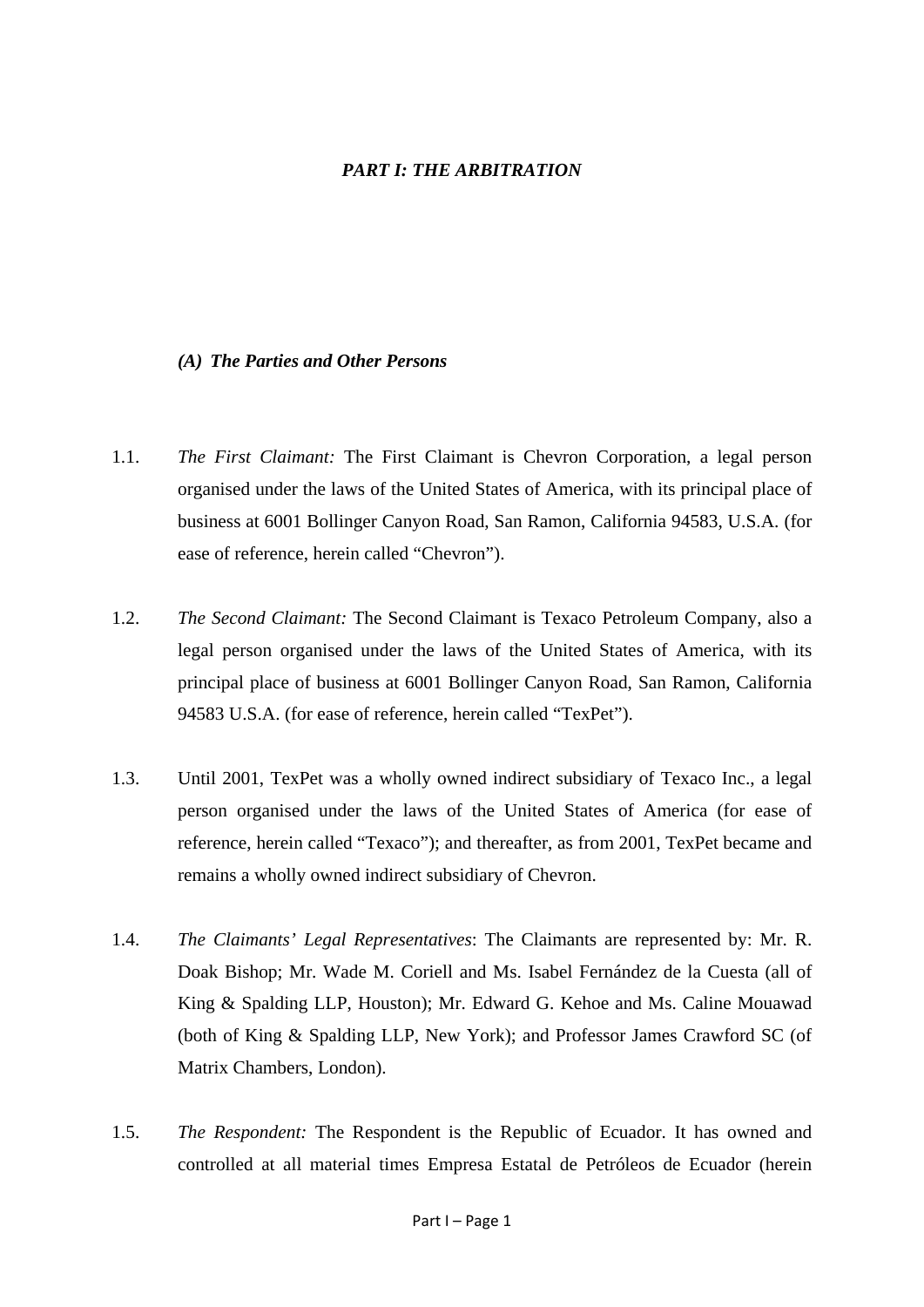called "PetroEcuador", known earlier as "CEPE"), a legal person formed under the laws of Ecuador.

- 1.6. *The Respondent's Legal Representatives:* The Respondent is represented by Dr. Diego García Carrión (Procurador General del Estado), Dr. Álvaro Galindo C. (Director de Asuntos Internacionales y Arbitraje, Procuraduría General del Estado, until April 2011), Dr Francisco Grijalva (Director de Asuntos Internacionales y Arbitraje, Procuraduría General del Estado, as from April 2011), Mr. Bruno D. Leurent (Winston & Strawn LLP, Paris, until June 2011); Mr. C. MacNeil Mitchell (Winston & Strawn LLP, New York); Mr. Eric W. Bloom and Mr. Tomás Leonard (both of Winston & Strawn LLP, Washington, D.C.); Mr. Ricardo Ugarte (Winston & Strawn LLP, Chicago); and Professor Zachary Douglas and Mr. Luis González (both of Matrix Chambers, London).
- 1.7. *Other Persons:* The persons known as the "Lago Agro plaintiffs" in the legal proceedings in Ecuador known as the "*Lago Agrio* litigation" are not named parties to these arbitration proceedings; nor those known as the "Aguinda plaintiffs" in the earlier legal proceedings in the USA, known as the "*Aguinda* litigation". These persons' legal representatives and advisers in the USA and Ecuador are not parties to nor legally represented in these arbitration proceedings.
- 1.8. Texaco Inc ("Texaco"), TexPet's parent company until 2001, is not a named party to these arbitration proceedings; nor is it legally represented in these arbitration proceedings.
- 1.9. PetroEcuador is not a named party to these arbitration proceedings; nor is it legally represented in these arbitration proceedings.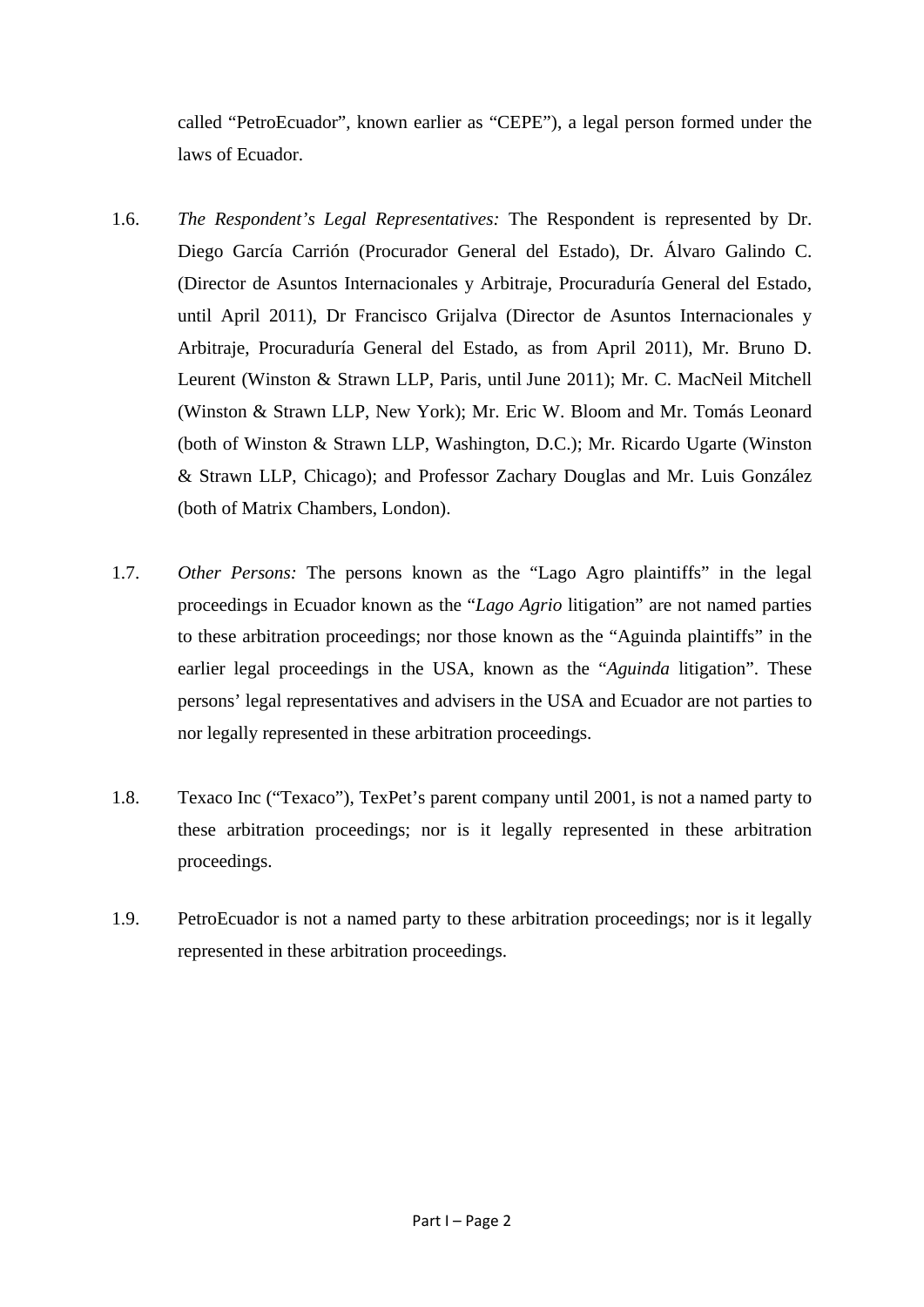# *(B) The Arbitration Agreement*

1.10. The arbitration agreement invoked by the Claimants is contained in Article VI of the Treaty between the United States of America and the Republic of Ecuador concerning the Encouragement and Reciprocal Protection of Investment of 27 August 1993 (for ease of reference, herein called "the BIT"), providing, inter alia, as follows:

Article VI(2)*: "In the event of an investment dispute, the parties to the dispute should initially seek a resolution through consultation and negotiation. If the dispute cannot be settled amicably, the national or company concerned may choose to submit the dispute, under one of the following alternatives, for resolution:*

- *(a) to the courts or administrative tribunals of the Party that is a party to the dispute; or*
- *(b) in accordance with any applicable, previously agreed dispute-settlement procedures; or*
- *(c) in accordance with the terms of paragraph 3".*

Article VI(3): *"(a) Provided that the national or company concerned has not submitted the dispute for resolution under paragraph 2 (a) or (b) and that six months have elapsed from the date on which the dispute arose, the national or company concerned may choose to consent in writing to the submission of the dispute for settlement by binding arbitration:*

- *...*
- *(iii) in accordance with the Arbitration Rules of the United Nations Commission on International Trade Law (UNCITRAL); ..."*

Article VI(4): *"Each Party hereby consents to the submission of any investment dispute for settlement by binding arbitration in accordance with the choice specified in the written consent of the national or company under paragraph 3. Such consent, together with the written consent of the national or company when given under paragraph 3 shall satisfy the requirement for:*

*...*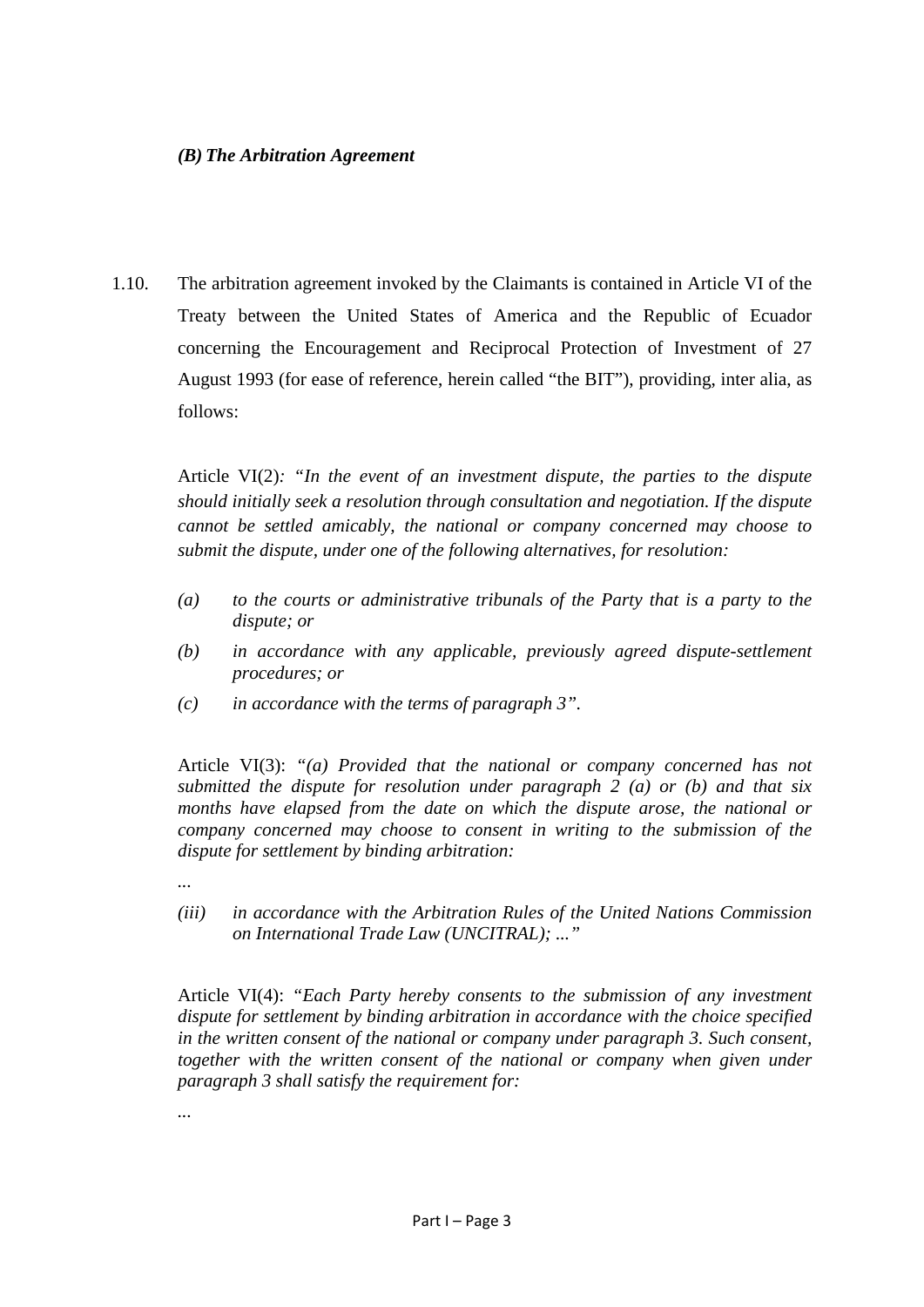*(b) an "agreement in writing" for purposes of Article II of the United Nations Convention on the Recognition and Enforcement of Foreign Arbitral Awards, done at New York, June 10, 1958 ("New York Convention") ..."*

Article VI(5): *"Any arbitration under paragraph 3(a) (ii), (iii) or (iv) of this Article shall be held in a state that is a party to the New York Convention."*

Article VI(6): *"Any arbitral award rendered pursuant to this Article shall be final and binding on the parties to the dispute. Each Party undertakes to carry out without delay the provisions of any such award and to provide in its territory for its enforcement."*

(For ease of reference, these terms cited from Article VI of the BIT, with the UNCITRAL Arbitration Rules (1976), are herein collectively called the "Arbitration Agreement").

- 1.11. In their Notice of Arbitration dated 23 September 2009, the Claimants maintained that the requirements of Article VI of the BIT had been met in full to establish this Tribunal's jurisdiction, namely: "First, Claimants have not submitted this investment dispute either to the courts or administrative tribunals of Ecuador or to any other applicable, previously-agreed dispute settlement procedure. Second, this dispute arose shortly after the Lago Agrio Litigation was commenced in 2003, when Ecuador refused to honor its obligations under the 1995 and 1998 investment agreements. For that reason, the six-month waiting period has expired. In addition, Claimants' representatives have met with various government officials on numerous occasions seeking to resolve this dispute. Moreover, in October 2007, Claimants delivered a letter reiterating this dispute's existence, seeking to resolve it via negotiation, and notifying Ecuador that Claimants would seek international arbitration under the BIT if the matter could not be resolved, All efforts at a negotiated settlement failed" (paragraph 73).
- 1.12. Pursuant to Article VI(3)(a)(iii) of the BIT (cited above), the Arbitration Agreement incorporates the UNCITRAL Arbitration Rules (1976).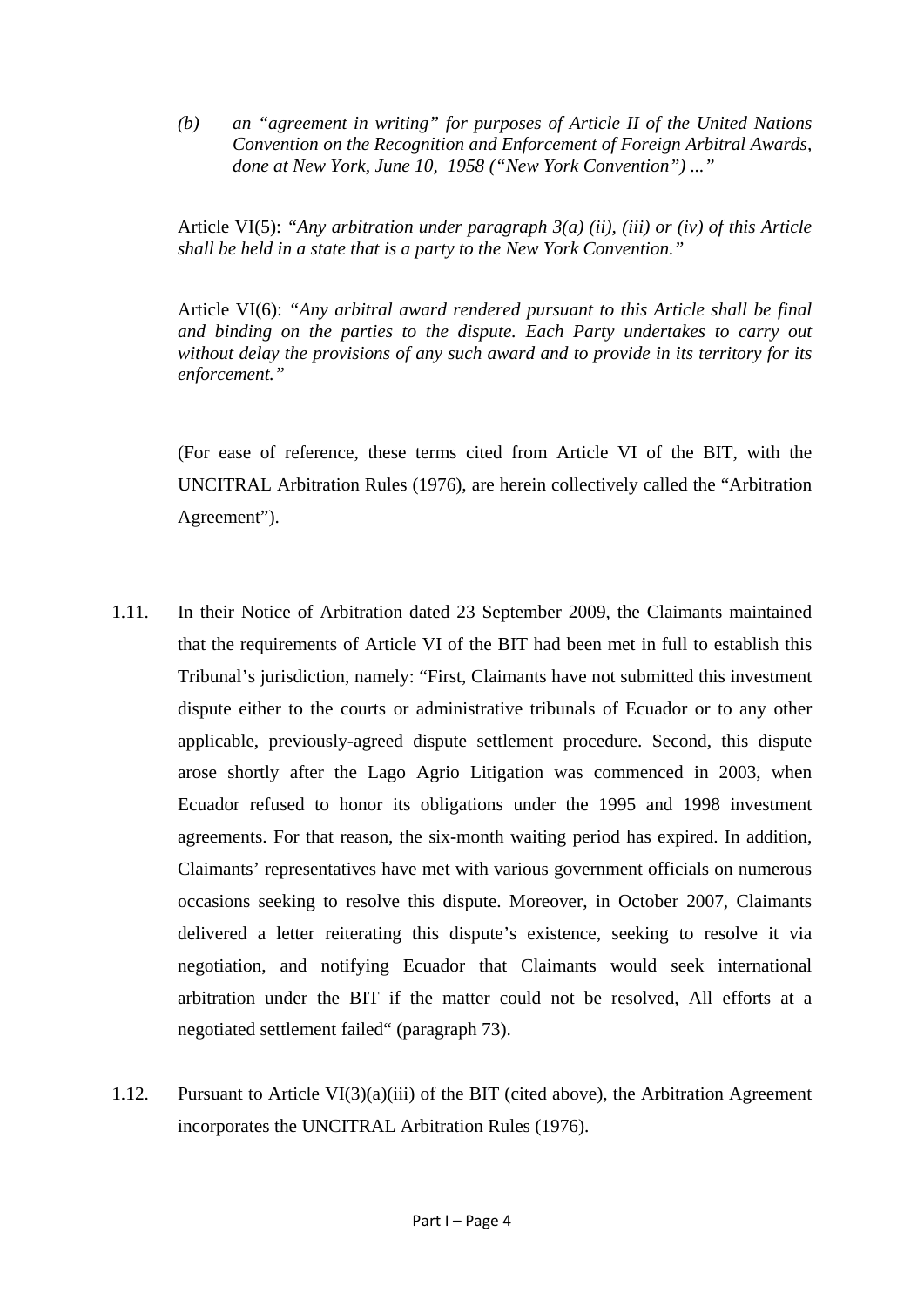- 1.13. Pursuant to Article 3(2) of the UNCITRAL Arbitration Rules, these arbitration proceedings are deemed to have commenced on 29 September 2009.
- 1.14. By agreement of the Parties (as confirmed by the Tribunal's Agreed Procedural Order No 1), the legal place of this arbitration is The Hague, The Netherlands within the meaning of Article 16 of the UNCITRAL Arbitration Rules. The Netherlands is a State that is a party to the New York Convention.
- 1.15. By further agreement of the Parties (as also confirmed by the Tribunal's Agreed Procedural Order No 1), English and Spanish are the official languages of this arbitration within the meaning of Article 17 of the UNCITRAL Arbitration Rules; and, as between them, English is the authoritative language, with all oral proceedings to be simultaneously interpreted and transcribed into English and Spanish.

# *(C) The Arbitration Tribunal*

1.16. Pursuant to the Arbitration Agreement, the Tribunal is comprised of three arbitrators appointed thereunder as follows:

*Dr. Grigera Naón:* In their Notice of Arbitration dated 23 September 2009, the Claimants notified the Respondent of their appointment as co-arbitrator of Dr. Horacio A. Grigera Naón, of 2708 35th Place NW Washington, D.C. 20007, United States of America;

*Professor Lowe:* On 4 December 2009, the Respondent notified the Claimants of its appointment as co-arbitrator of Professor Vaughan Lowe QC, of Essex Court Chambers, 24 Lincoln's Inn Fields, London WC2A 3EG, United Kingdom.

*Mr. Veeder:* By email of 22 January 2010, the Claimants informed the Permanent Court of Arbitration ("PCA") that the two co-arbitrators were unable to consent on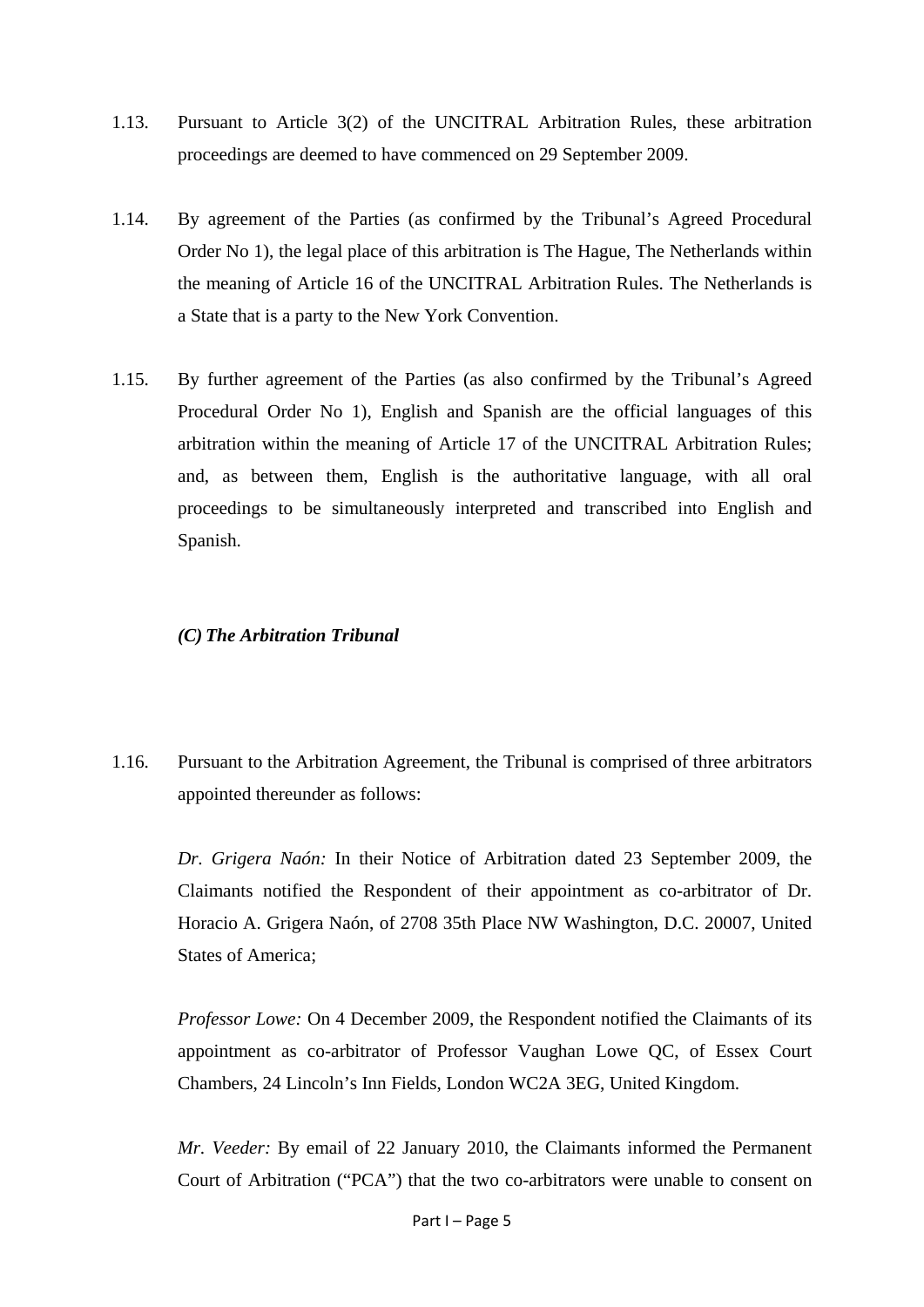the appointment of the presiding third arbitrator. Pursuant to the agreement between the Parties concerning the selection of the presiding third arbitrator, the PCA was requested to act as appointing authority and "if the party appointed arbitrators cannot agree on the President by Jan. 22 [2010], then the PCA will appoint the President but only after the PCA provides the parties an opportunity to comment on the candidate under consideration by the PCA." Accordingly, on 25 February 2010 and in accordance with the Parties' agreement, the Secretary-General of the PCA appointed as the presiding third arbitrator Mr. V.V. Veeder, of Essex Court Chambers, 24 Lincoln's Inn Fields, London WC2A 3EG, United Kingdom.

1.17. By further agreement of the Parties, the PCA's International Bureau was appointed to administer these arbitration proceedings, with Mr Martin Doe (of the PCA) acting as Administrative Secretary to the Tribunal.

## *(D) Principal Written Submissions*

- 1.18. The Claimants submitted their Notice of Arbitration of 23 September 2009 and their Memorial on the Merits of 6 September 2010. In response to the Respondent's jurisdictional objections listed below, the Claimants submitted their Counter-Memorial on Jurisdiction of 6 September 2010 and their Rejoinder on Jurisdiction of 6 November 2010.
- 1.19. The Respondent submitted its Memorial on Jurisdiction on 26 July 2010 and its Reply Memorial on Jurisdiction Objections on 6 October 2010.
- 1.20. Thereafter, the Parties have made many more written submissions in these proceedings related to the Respondent's jurisdictional objections; but it is unnecessary for present purposes to recite them here.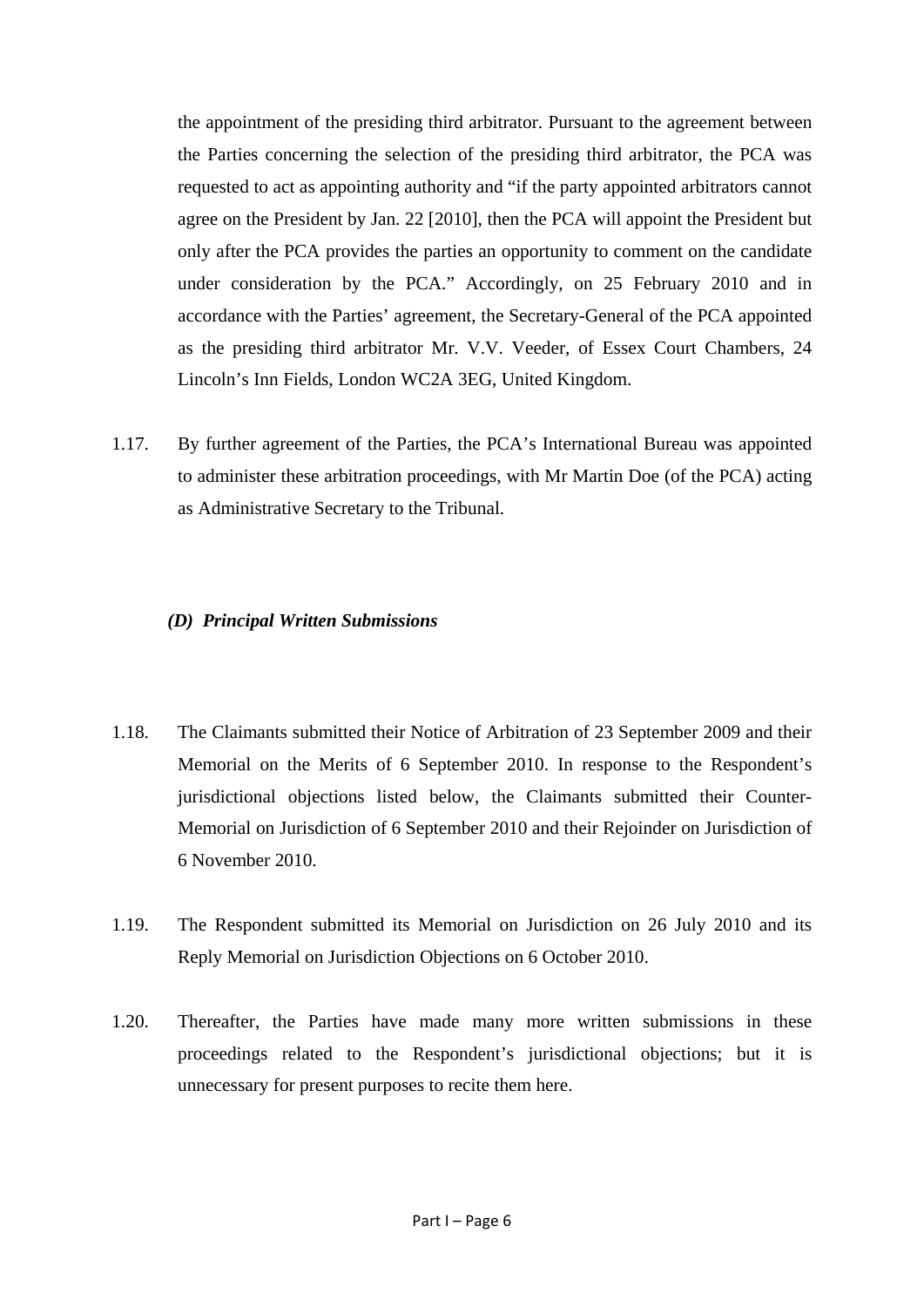## *(E) Procedural Meetings and the Jurisdiction Hearing*

- 1.21. The first procedural meeting took place by telephone conference-call on 26 March 2010. The second procedural meeting took place by telephone conference-call on 9 April 2010. The third procedural meeting took place on 10 & 11 May 2010 in London.
- 1.22. Between April and November 2010, the Tribunal made several procedural orders, including the Agreed Procedural Order No 1 dated 18 May 2010 and its Procedural Orders Nos 2-6. It is unnecessary to set them out here.
- 1.23. The Respondent's jurisdictional objections were the subject of the Hearing on Jurisdiction held on 22 and 23 November 2010 in London (the "Jurisdiction Hearing").
- 1.24. This Jurisdiction Hearing was attended by the Parties' legal representatives, as follows: (i) for the Claimants, Mr. Hewitt Pate (Chevron), Mr. David Moyer (Chevron), Mr. Ricardo Reis Veiga (Chevron), Professor James Crawford SC (Matrix Chambers), Mr. Thomas Grant (LCIL, Cambridge), Mr. Doak Bishop (King & Spalding), Mr. Edward Kehoe (King & Spalding), Mr. Thomas Childs (King & Spalding), Ms. Kristi Jacques (King & Spalding), Mr. David Weiss (King & Spalding), Mr. Timothy Sullivan (King & Spalding), Ms. Zhennia Silverman (King & Spalding) and Ms. Carol Tamez (King & Spalding); and (ii) for the Respondent, Dr. Diego García Carrión (the Attorney-General for Ecuador), Dr. Alvaro Galindo Cardona (Director of International Disputes, Attorney General's Office), Dr. Juan Francisco Martínez (Counsel, Attorney General's Office), Professor Zachary Douglas (Matrix Chambers), Mr. Luis González (Matrix Chambers), Mr. Eric Bloom (Winston & Strawn), Mr. Ricardo Ugarte (Winston & Strawn), Mr. Tomás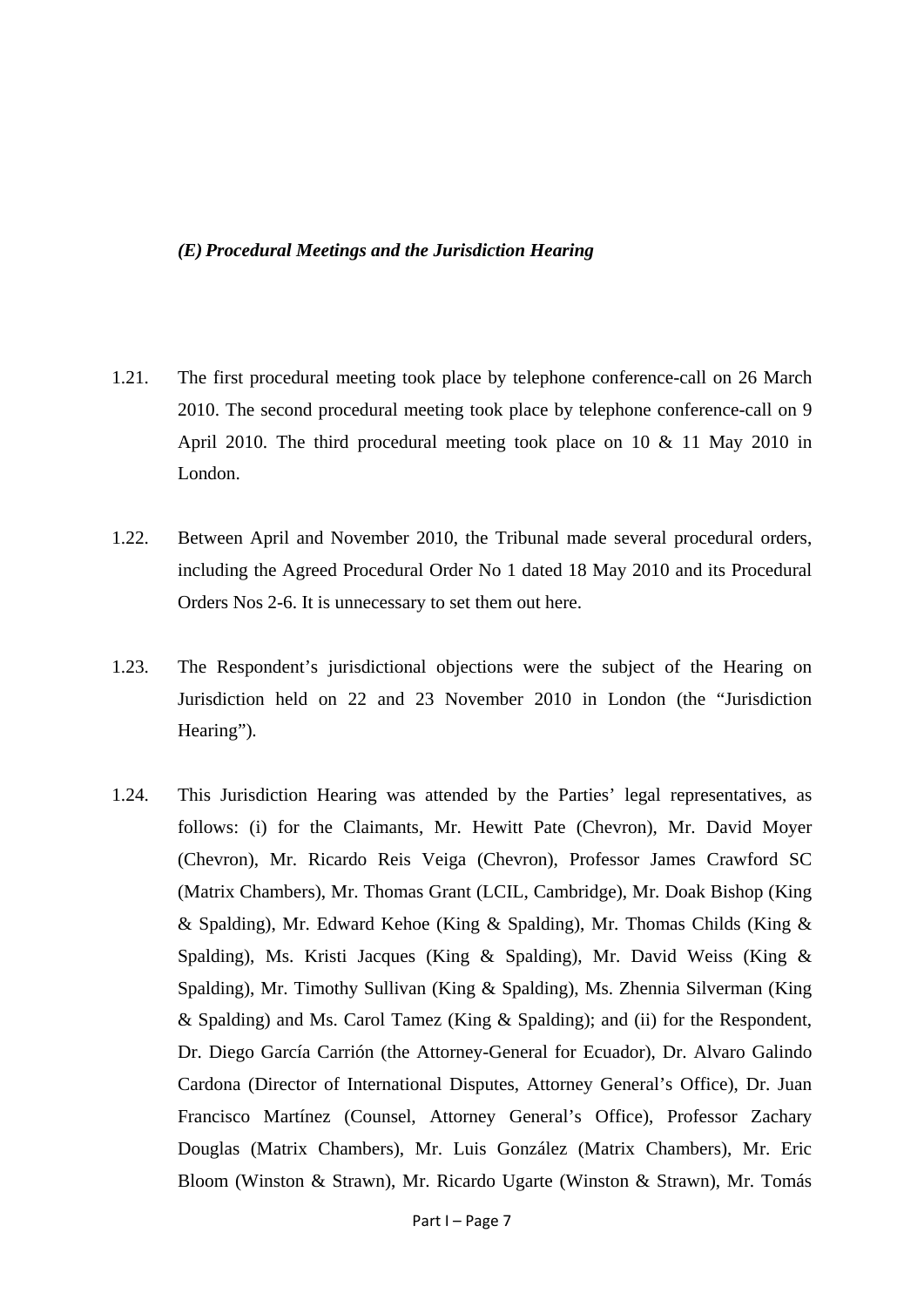Leonard (Winston & Strawn), Ms. Rachel Jones (Winston & Strawn), Ms. Elizabeth Rudd (Winston & Strawn) and Mr. Bruno Leurent (Winston & Strawn).

- 1.25. In addition, the Jurisdiction Hearing was attended by the Tribunal's Administrative Secretary, with Mr. David Kasdan and Mr. Dante Rinaldi as shorthand-writers and Mr. Jose Antonio Carvallo-Quintana and Mr. Thomas González Castro as interpreters.
- 1.26. In regard to the Respondent's jurisdictional objections, the Parties made opening oral submissions on the first day of the Jurisdiction Hearing<sup>[1](#page-20-0)</sup>, for the Respondent: the Attorney-General for Ecuador, Dr. Diego García Carrión [D1.5]; Mr. Bloom [D1.14], Professor Douglas [D1.30], Mr. Leonard [D1.69]; Mr. Ugarte [D1.86] and Mr Bloom again [D1.101]; and for the Claimants: Chevron's General Counsel, Mr. Pate [D1.111], Mr. Bishop [D1.114], Mr. Kehoe [D1.119], Mr. Bishop again [D1.164] and Professor Crawford [D1.190]. The Parties made rebuttal oral submissions on the Jurisdiction Hearing's second day, for the Respondent: Professor Douglas [D2.240], Mr. Bloom [D2.257], Mr. Leonard [D2.286], Mr. Ugarte [D2.294] and Mr. Galindo [D2.300]; and for the Claimants: Mr Bishop [D2.318], Mr. Kehoe [D2.333], Professor Crawford [D2.336] and Mr. Kehoe again [D2.358].
- 1.27. It is unnecessary to recite here the several events and procedural steps taken in these arbitration proceedings subsequent to the Jurisdiction Hearing. Moreover, for reasons explained below, the Tribunal has based its decisions in this Award on the materials submitted by the Parties up to and including the Jurisdiction Hearing.

# *(F) The Claimants' Prayer for Relief (Merits)*

1.28. The Claimants' claims for relief in this arbitration are formally pleaded, as regards the merits, in paragraph 547 of the Claimants' Memorial on the Merits, as follows:

<span id="page-20-0"></span><sup>&</sup>lt;sup>1</sup> The references to the English version of the Jurisdiction Hearing's verbatim transcript are made as follows: "D1.5" denotes page of 5 of the first day, 22 November 2010.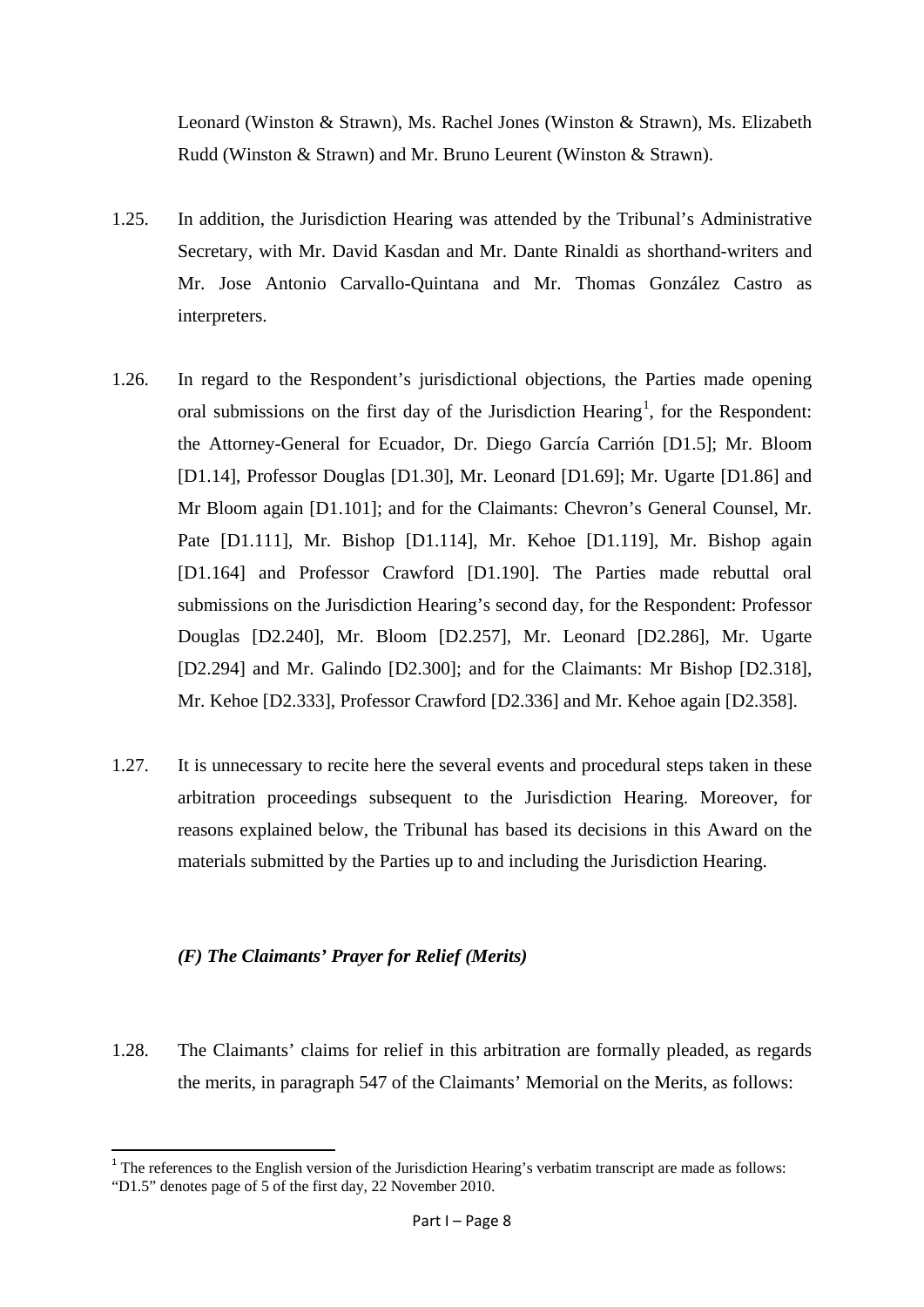*"Accordingly, Claimants request an Order and Award granting the following relief:*

*1. Declaring that under the 1995, 1996 and 1998 Settlement and Release Agreements, Claimants have no liability or responsibility for environmental impact, including but not limited to any alleged liability for impact to human health, the ecosystem, indigenous cultures, the infrastructure, or any liability for unlawful profits, or for performing any further environmental remediation arising out of the former Consortium that was jointly owned by TexPet and Ecuador, or under the expired Concession Contract between TexPet and Ecuador.*

*2. Declaring that Ecuador has breached the 1995, 1996, and 1998 Settlement and Release Agreements and the U.S.-Ecuador BIT, including its obligations to afford*  fair and equitable treatment, full protection and security, an effective means of *enforcing rights, non-arbitrary treatment, non-discriminatory treatment, and to observe obligations it entered into under the investment agreements.*

*3. Declaring that under the Treaty and applicable international law, Chevron is not liable for any judgment rendered in the Lago Agrio Litigation.*

*4. Declaring that any judgment rendered against Chevron in the Lago Agrio Litigation is not final, conclusive or enforceable.*

*5. Declaring that Ecuador or Petroecuador (or Ecuador and Petroecuador jointly) are exclusively liable for any judgment rendered in the Lago Agrio Litigation.*

*6. Ordering Ecuador to use all measures necessary to prevent any judgment against Chevron in the Lago Agrio Litigation from becoming final, conclusive or enforceable.*

*7. Ordering Ecuador to use all measures necessary to enjoin enforcement of any judgment against Chevron rendered in the Lago Agrio Litigation, including enjoining the nominal Plaintiffs from obtaining any related attachments, levies or other enforcement devices.*

*8. Ordering Ecuador to make a written representation to any court in which the nominal Plaintiffs attempt to enforce a judgment from the Lago Agrio Litigation, stating that the judgment is not final, enforceable or conclusive;*

*9. Ordering Ecuador to dismiss the Criminal Proceedings in Ecuador against Messrs. Ricardo Veiga and Rodrigo Pérez.*

*10. Ordering Ecuador not to seek the detention, arrest or extradition of Messrs Veiga or Pérez or the encumbrance of any of their property.*

*11. Awarding Claimants indemnification against Ecuador in connection with a Lago Agrio judgment, including a specific obligation by Ecuador to pay Claimants the sum of money awarded in to the Lago Agrio judgment.*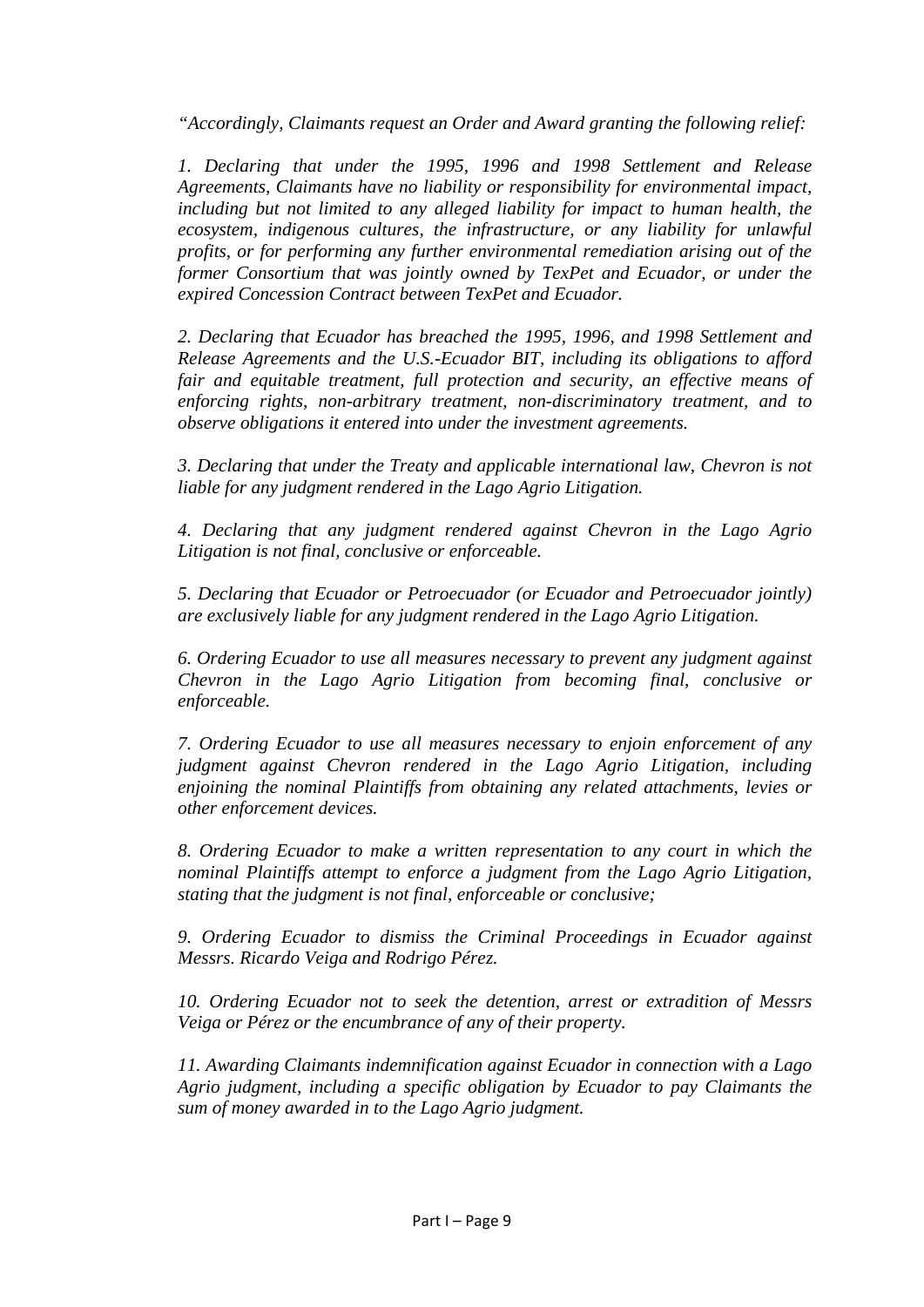*12. Awarding Claimants any sums that the nominal Lago Agrio Plaintiffs collect against Claimants or their affiliates in connection with enforcing a Lago Agrio judgment.*

*13. Awarding all costs and attorneys' fees incurred by Claimants in (1) defending the Lago Agrio Litigation and the Criminal Proceedings, (2) pursuing this Arbitration, (3) uncovering the collusive fraud through investigation and discovery proceedings in the United States, (4) opposing the efforts by Ecuador and the Lago Agrio Plaintiffs to stay this Arbitration through litigation in the United States, (5) as well as all costs associated with responding to the relentless public relations campaign by which the Lago Agrio Plaintiffs' lawyers (in collusion with Ecuador) attacked Chevron with false and fraudulent accusations concerning this case. These damages will be quantified at a later stage in these proceedings.*

*14. Awarding moral damages to compensate Claimants for the non-pecuniary harm that they have suffered due to Ecuador's outrageous and illegal conduct.*

*15. Awarding both pre- and post-award interest (compounded quarterly) until the date of payment.*

*16. Any other and further relief that the Tribunal deems just and proper."*

- 1.28. In their Notice of Arbitration, the Claimants had requested formal relief in different but, for present purposes, materially similar terms (paragraph 76).
- 1.29. This Award does not decide the merits of any of the Claimants' claims or any of the relief formally pleaded in the Claimant's Notice of Arbitration and Memorial on the Merits.

# *(G) The Respondent's Jurisdictional Objections*

1.30. The Respondent's jurisdictional objections are summarised below in Part III of this Award, together with the jurisdictional relief formally pleaded by the Respondent and the Claimants respectively. For convenience, the Tribunal refers herein to the Respondent's jurisdictional objections as referring both to its objections to the Tribunal's jurisdiction and to the admissibility of the Claimants' claims in these arbitration proceedings.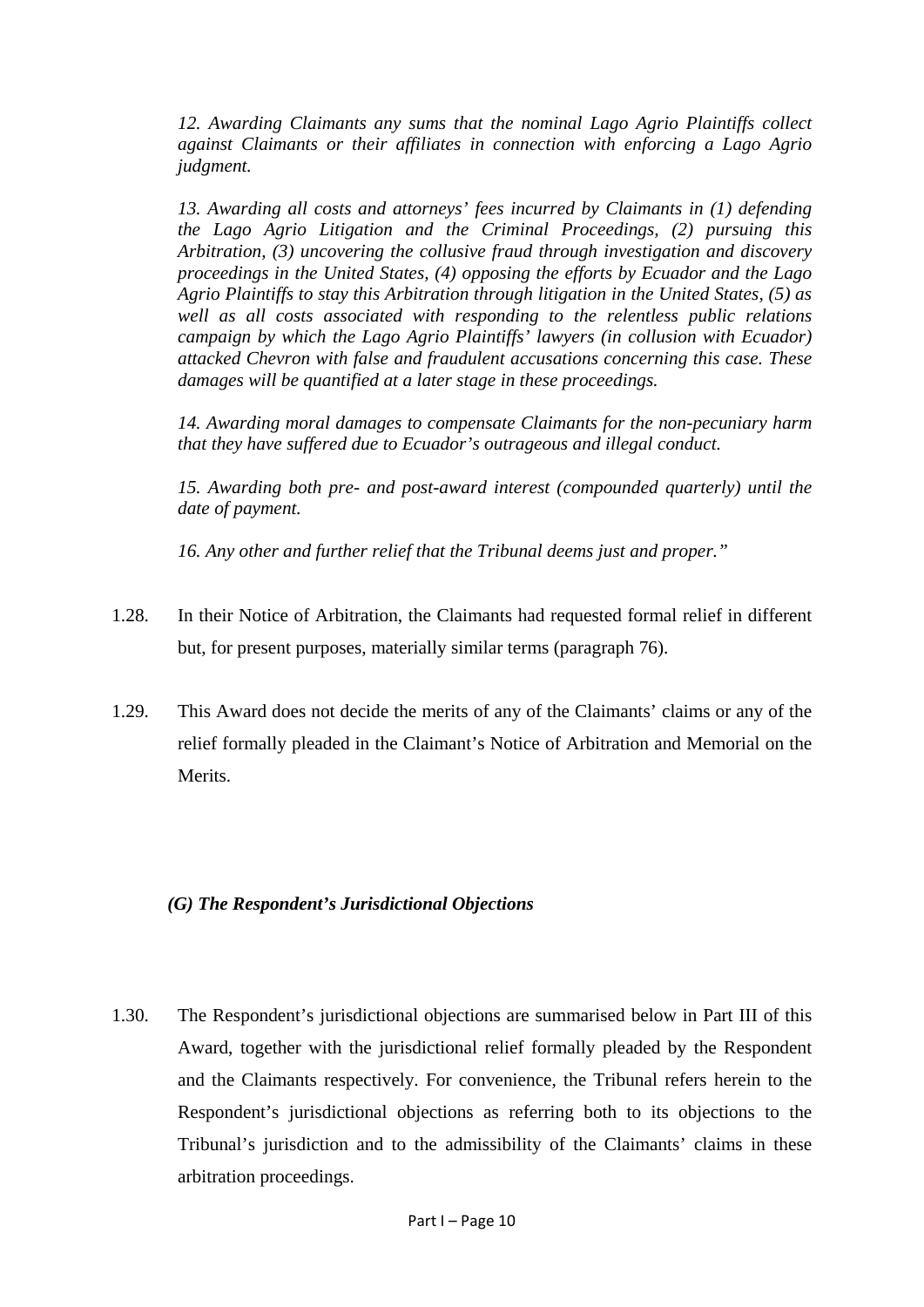1.31. This Award addresses only the Respondent's jurisdictional objections.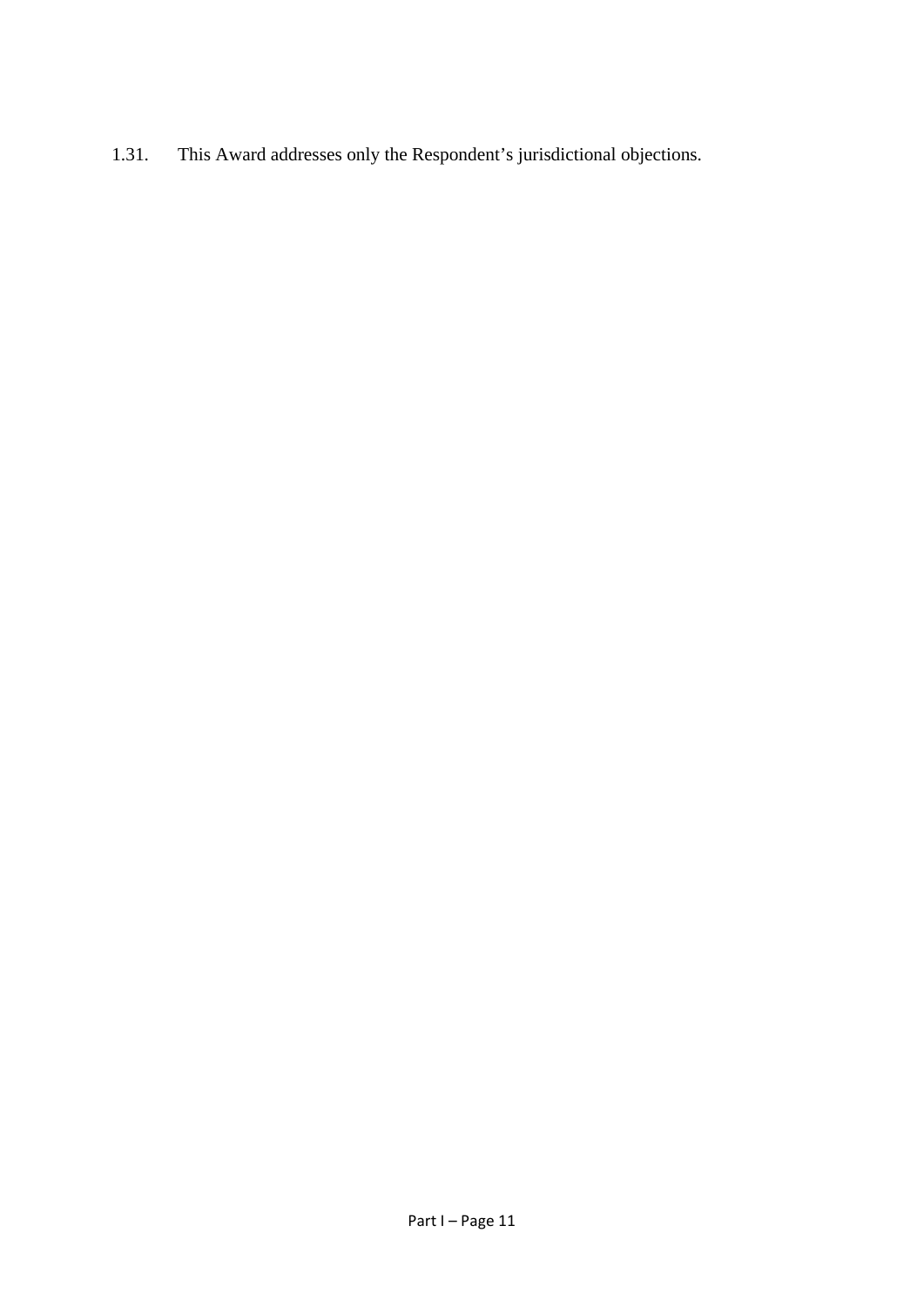# *PART II*

## *RELEVANT EXTRACTS FROM THE BIT*

- 2.1. *The BIT:* The Treaty between the United States of America and the Republic of Ecuador concerning the Encouragement and Reciprocal Protection of Investment (herein called the "BIT") provides as follows.
- 2.2. *Preamble:* The BIT's Preamble provides:

*"The United States of America and the Republic of Ecuador (hereinafter the "Parties");*

*Desiring to promote greater economic cooperation between them, with respect to investment by nationals and companies of one Party in the territory of the other Party;*

*Recognizing that agreement upon the treatment to be accorded such investment will stimulate the flow of private capital and the economic development of the Parties;*

*Agreeing that fair and equitable treatment of investment is desirable in order to maintain a stable framework for investment and maximum effective utilization of economic resources;*

*Recognizing that the development of economic and business ties can contribute to the wellbeing of workers in both Parties and promote respect for internationally recognized worker rights; and*

*Having resolved to conclude a Treaty concerning the encouragement and reciprocal protection of investment;*

*Have agreed as follows: ..."*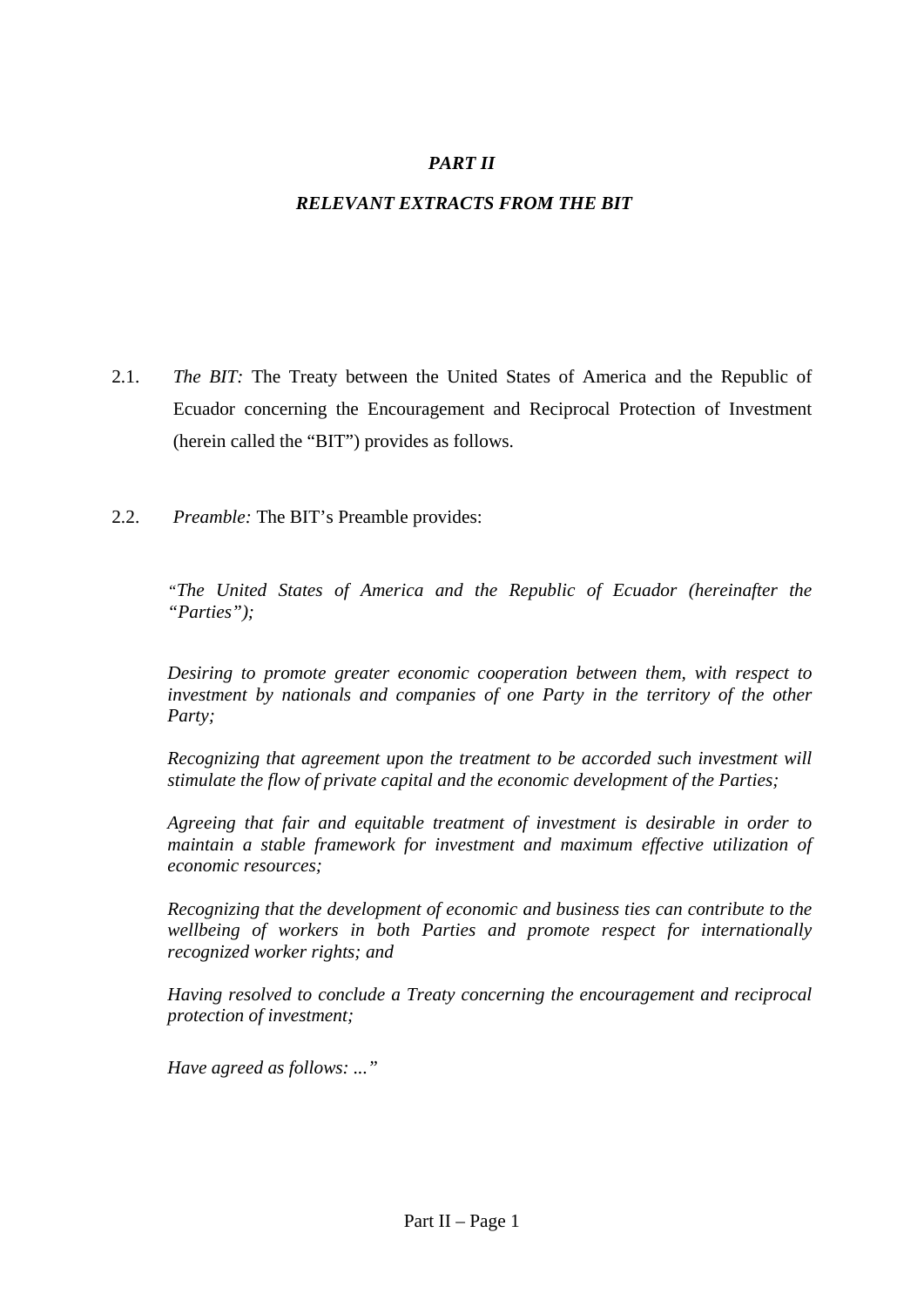# 2.3. *Article I(1): Article* I(1) of the BIT provides (inter alia):

# *"For the purposes of this Treaty,*

- *(a) 'investment' means every kind of investment in the territory of one Party owned or controlled directly or indirectly by nationals or companies of the other Party, such as equity, debt, and service and investment contracts; and includes:*
- *(i) tangible and intangible property, including rights, such as mortgages, liens and pledges;*
- *(ii) a company or shares of stock or other interests in a company or interests in the assets thereof;*
- *(iii) a claim to money or a claim to performance having economic value, and associated with an investment;*
- *(iv) intellectual property which includes, inter alia, rights relating to: ... and*
- *(v) any right conferred by law or contract, and any licences and permits pursuant to law; ..."*
- *(b) 'company' of a party means any kind of corporation, company, association, partnership, or other organization, legally constituted under the laws and regulations of a Party or a political subdivision thereof whether or not organized for pecuniary gain, or privately or governmentally owned or controlled; ...*
- 2.4. *Article 1(3):* Article I(3) of the BIT provides:

*"Any alteration of the form in which assets are invested or reinvested shall not affect their character as investment."*

- 2.5. *Article II(3)*: Article II(3) of the BIT provides:
	- *(a) Investment shall at all times be accorded fair and equitable treatment, shall enjoy full protection and security and shall in no case be accorded treatment less than that required by international law.*
	- *(b) Neither Party shall in any way impair by arbitrary or discriminatory measures the management, operation, maintenance, use, enjoyment, acquisition, expansion, or disposal of investments. For purposes of dispute resolution under Articles VI and VII, a measure may be arbitrary or discriminatory notwithstanding the fact that a party has had or has exercised the opportunity to review such measures in the courts or administrative tribunals of a Party.*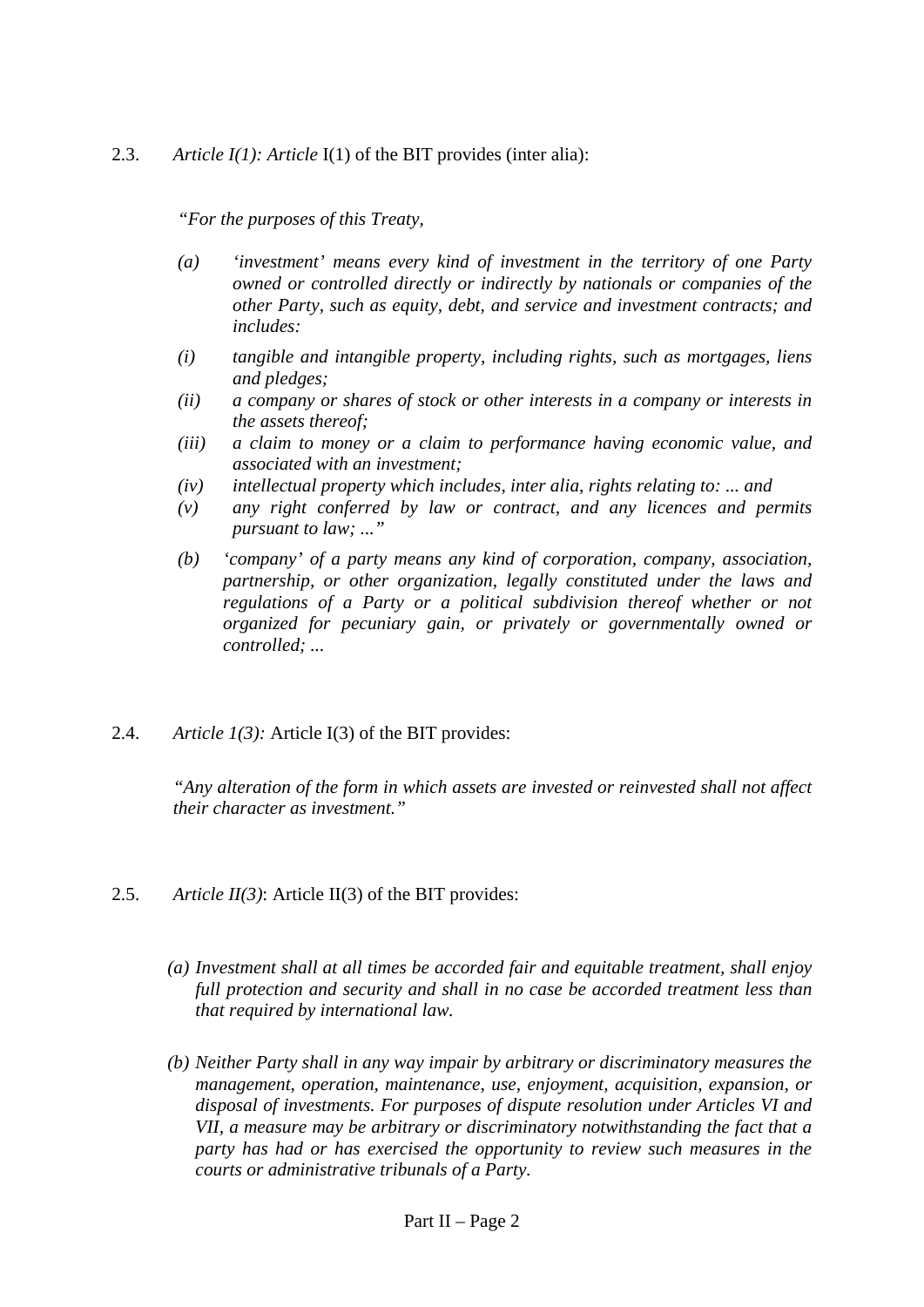- *(c) Each Party shall observe any obligation it may have entered into with regard to investments."*
- 2.6. *Article II(7)*: *Article* II(7) of the BIT provides:
	- *"7. Each Party shall provide effective means of asserting claims and enforcing rights with respect to investment, investment agreements, and investment authorizations."*
- 2.7. *Article VI: Article* VI of the BIT provides (inter alia):
	- *"1. For purposes of this Article, an investment dispute is a dispute between a Party and a national or company of the other Party arising out of or relating to (a) an investment agreement between that Party and such national or company; (b) an investment authorization granted by that Party's foreign investment authority to such national or company; or (c) an alleged breach of any right conferred or created by this Treaty with respect to an investment.*
	- *2. In the event of an investment dispute, the parties to the dispute should initially seek a resolution through consultation and negotiation. If the dispute cannot be settled amicably, the national or company concerned may choose to submit the dispute, under one of the following alternatives, for resolution:*
		- *(a) to the courts or administrative tribunals of the Party that is a party to the dispute; or*
		- *(b) in accordance with any applicable, previously agreed disputesettlement procedures; or*
		- *(c) in accordance with the terms of paragraph 3.*
	- *3. (a) Provided that the national or company concerned has not submitted the dispute for resolution under paragraph 2 (a) or (b) and that six months have elapsed from the date on which the dispute arose, the national or company concerned may choose to consent in writing to the submission of the dispute for settlement by binding arbitration: ...*
		- *(iii) in accordance with the Arbitration Rules of the United Nations Commission on International Trade Law (UNCITRAL); or ...*
	- *4. Each Party hereby consents to the submission of any investment dispute for settlement by binding arbitration in accordance with the choice specified in the*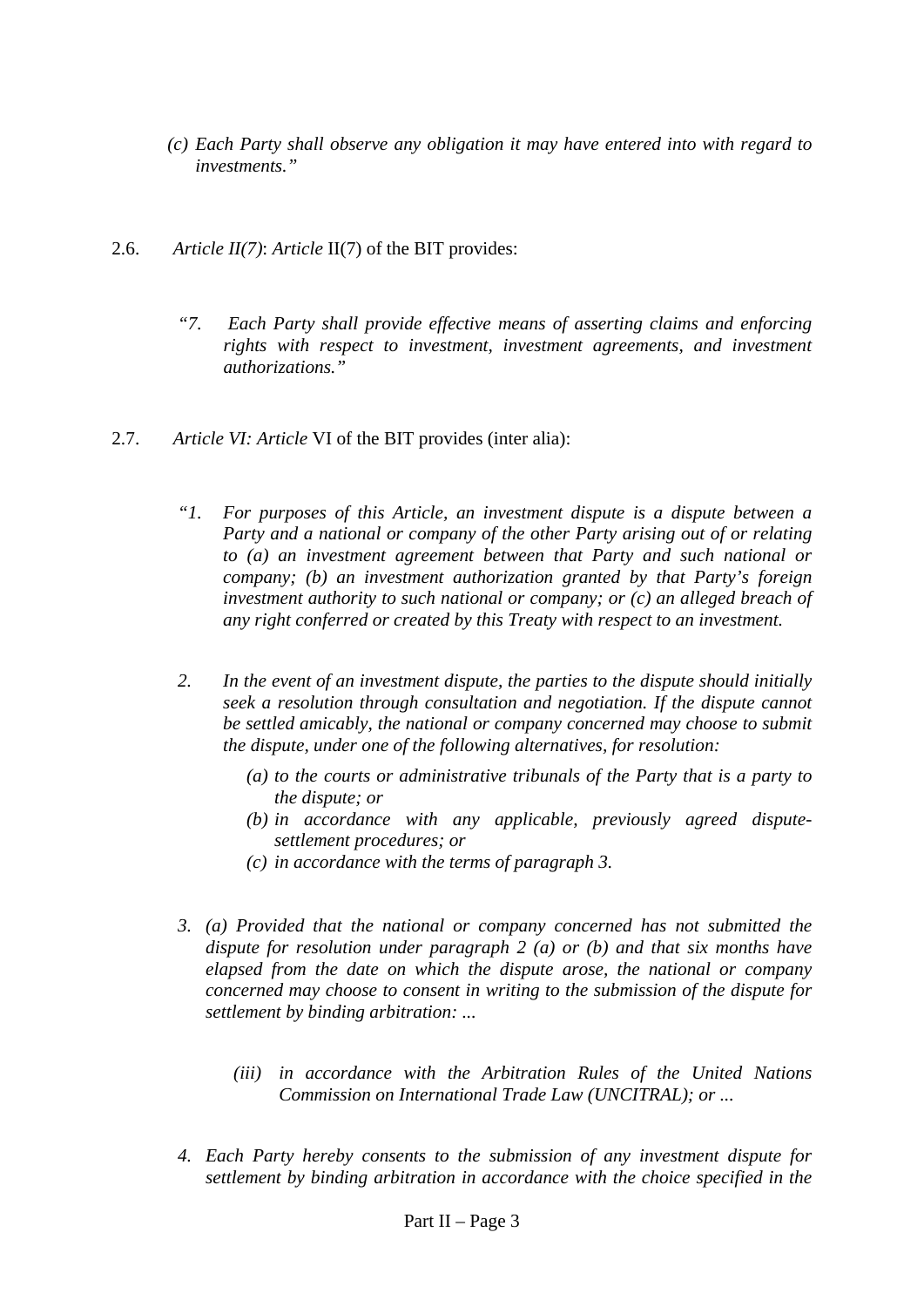*written consent of the national or company under paragraph 3. Such consent,*  together with the written consent of the national or company when given under *paragraph 3 shall satisfy the requirement for: ...*

*(b) an "agreement in writing" for purposes of Article II of the United Nations Convention on the Recognition and Enforcement of Foreign Arbitral Awards, done at New York, June 10, 1958 ("New York Convention") ..."* 

- *5. Any arbitration under paragraph 3(a) (ii), (iii) or (iv) of this Article shall be held in a state that is a party to the New York Convention.*
- *6. Any arbitral award rendered pursuant to this Article shall be final and binding on the parties to the dispute. Each Party undertakes to carry our without delay the provisions of any such award and to provide in its territory for its enforcement ..."*
- 2.8. *Article XI: Article* XI of the BIT provides:

*"This Treaty shall apply to the political subdivisions of the Parties."*

2.9. *Article XII(1):* Article XII(1) of the BIT provides (inter alia):

*"This Treaty ... shall apply to investments existing at the time of entry into force as well as to investments made or acquired hereafter."*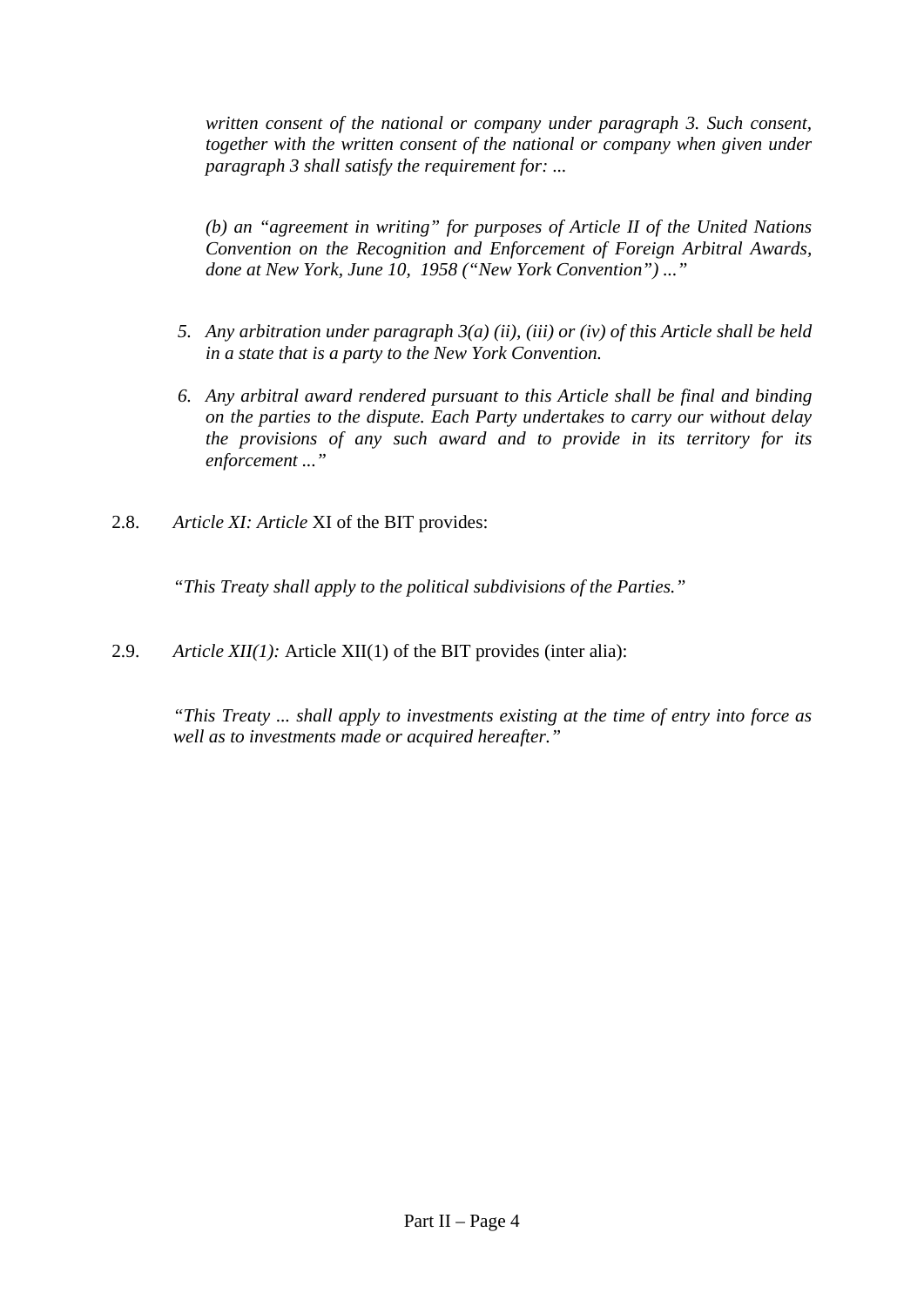# *PART III*

# *THE PARTIES' JURISDICTIONAL DISPUTES*

## *(A) Introduction*

- 3.1 It is appropriate here to summarise, for the purpose of this Award, the submissions made by the Respondent and the Claimants respectively in regard to the Respondent's several objections to the Tribunal's jurisdiction to decide, on the merits, the Claimants' claims arising from their dispute with the Respondent under the BIT.
- 3.2 This summary, although inevitably lengthy, does not attempt to describe all the submissions made by the Parties as regards the Tribunal's disputed jurisdiction in this arbitration. Nonetheless, the Tribunal has considered and addressed the Parties' submissions in full; and the fact that a particular submission has not been summarised below should not be taken as indicating that it has been left unconsidered by the Tribunal.
- 3.3 It is necessary first to set out, in the form of chronology, the relevant facts alleged by the Claimants. As explained below in Part IV of this Award, the Tribunal is required under the BIT and the Arbitration Agreement to take account of the factual allegations pleaded by the Claimants as regards the Respondent's jurisdictional objections. The Tribunal makes no finding in regard to any such facts in this Award; nor could it do so at this early stage of the arbitration when the Parties' cases and evidence on the merits of their respective claims and defences are materially incomplete.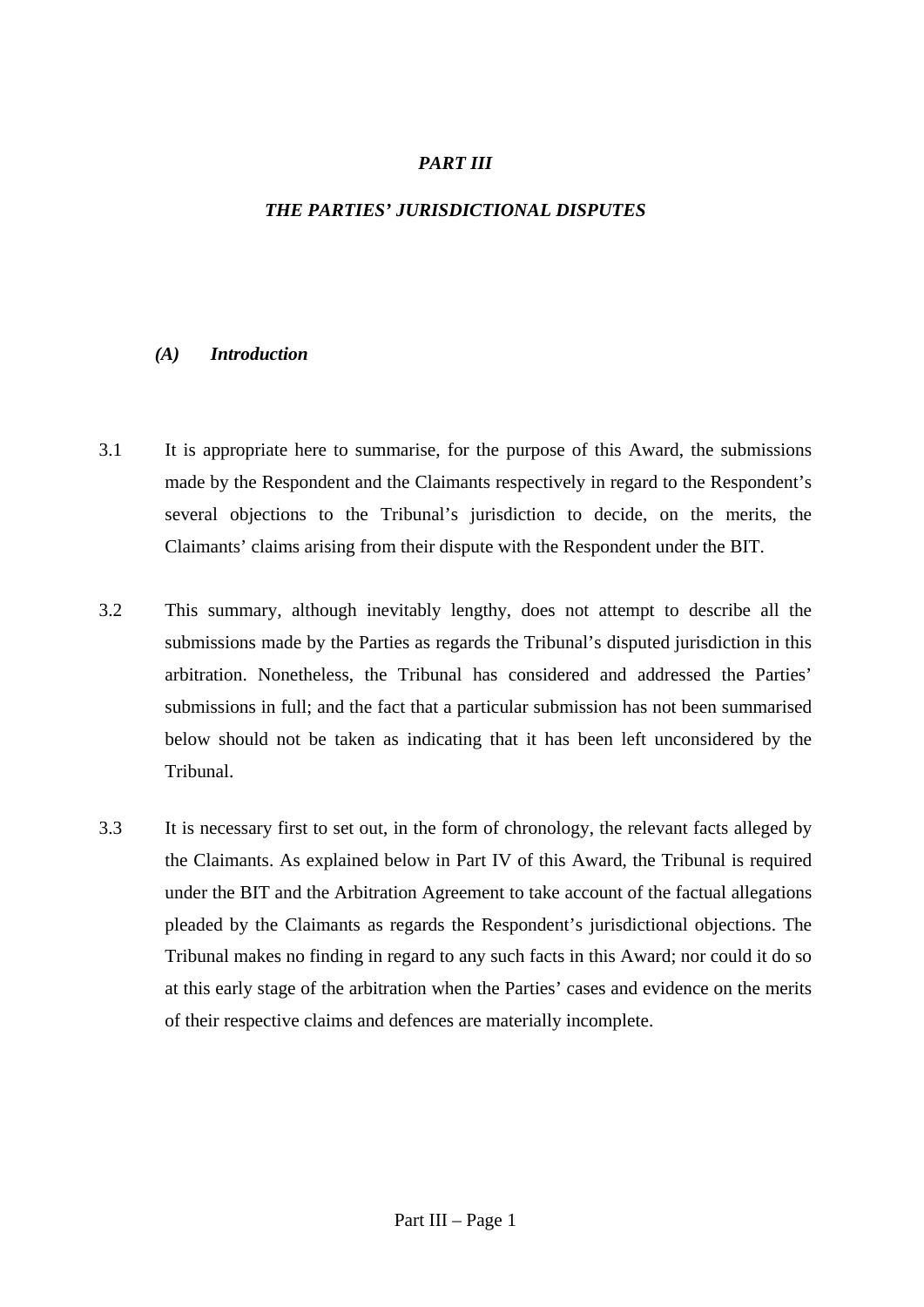## *(B) The Claimants' Factual Chronology*

- 3.4 This factual chronology of the principal events alleged by the Claimants is taken by the Tribunal largely from Part II ("Factual Background") of the Claimants' Notice of Arbitration, for necessary reasons explained above. This chronology is prepared by the Tribunal for the purpose only of this Award; and it has not been agreed by the Respondent; nor, as also explained above, does it contain any disputed facts found by the Tribunal.
- 3.5 *1964-1972:* In 1964, the Respondent granted oil exploration and production rights in Ecuador's Oriente region to TexPet and the Ecuadorian Gulf Oil Company ("Gulf") under a Concession Agreement dated 21 February 1964 made with these companies' local subsidiaries operating as a Consortium. Oriente lies in Ecuador's north-eastern region, in the Amazon Basin. In 1967, this Consortium discovered oil in Oriente and drilled its first well; and in 1972, nine oil fields were developed and an oil pipeline constructed.
- 3.6 *1973 Concession Agreement:* On 6 August 1973, the Respondent, TexPet and Gulf entered into a further concession agreement with a term expiring on 6 June 1992 (herein called "the 1973 Concession Agreement"). It was also agreed (inter alia) to grant to PetroEcuador (also known as "CEPE") an option to acquire an interest in the Consortium; and in 1974 PetroEcuador exercised that option, thereby acquiring a 25% stake in the Consortium. On 31 December 1976, PetroEcuador acquired Gulf's remaining interest, thereby acquiring a 62.5% interest in the Consortium. TexPet retained its 37.5% interest until the Consortium ended in 1992.
- 3.7 During the term of the 1973 Concession Agreement, the Consortium drilled 312 wells, developed 16 producing wells, built 18 production stations, installed extensive pipelines and constructed 6 base camps. The Consortium made all decisions on exploration, financing and operations for the concession; it paid royalties and other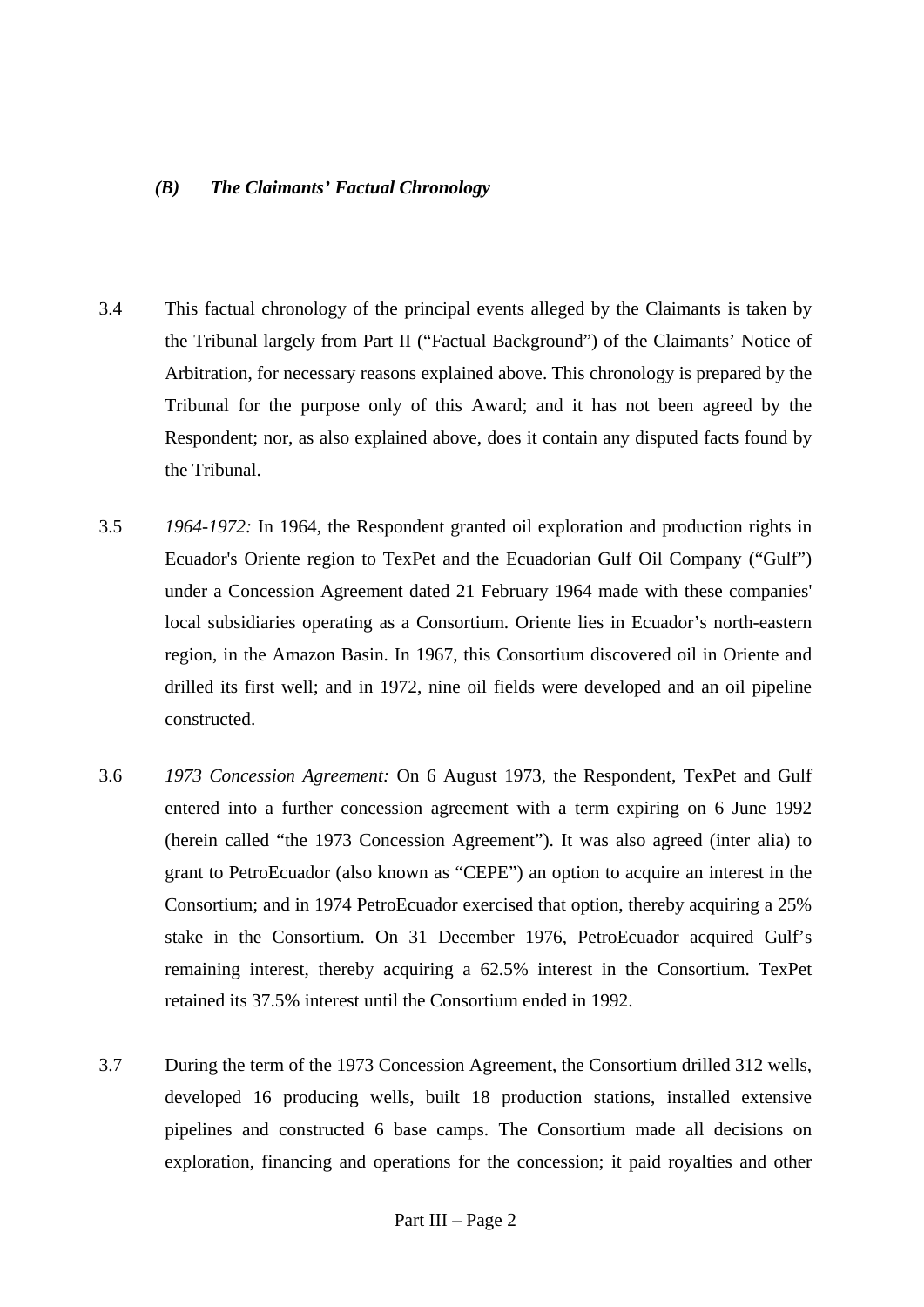fees to the Respondent, and it was subject to Ecuadorian Governmental regulation. From 1965, TexPet, as the Consortium's first operator, conducted the physical work for the Consortium; but it was the Consortium as a whole that enjoyed the concession's profits and also bore the operational risks and any liabilities associated with its operations. In 1990, Petroamazonas (PetroEcuador's subsidiary created specifically for this task) assumed the role of operator in place of TexPet.

- 3.8 Throughout the term of the Consortium's concession, the Ecuadorian Government regulated, approved and, in many instances, mandated the Consortium's activities; and no facilities were constructed, nor wells drilled, nor oil extracted without the Government's oversight and approval. Specifically, section 46 of the 1973 Concession Agreement imposed obligations on the Consortium in regard to the preservation of natural resources; and in 1976 the Respondent enacted the "Law for Prevention and Control of Environmental Contamination".
- 3.9 During the existence of the Consortium, approximately 90% of the revenues generated by the concession (approximately US\$ 23 billion) were paid directly to the Respondent in the form of revenues, royalties, taxes and subsidies; the Respondent and PetroEcuador held full regulatory control over the Consortium (as well as a majority share of its ownership), and they received almost all of the economic benefits from the Consortium's operations. Texaco and TexPet received about US\$ 500 million.
- 3.10 In 1990 (when Petroamazonas assumed the role of operator), TexPet and the Respondent agreed to conduct an environmental audit of the Consortium's oil fields. Two international contractors conducted separate environmental audits to ascertain the scope of environmental impacts from the Consortium's operations. These audits identified certain areas for environmental remediation and estimated that the total cost to remediate such areas would be approximately US\$ 8 million to US\$ 13 million.
- 3.11 *1992:* The 1973 Concession Agreement came to an end on 6 June 1992; and TexPet then transferred its interest in the Consortium to PetroEcuador. TexPet had thus been a minority member of the Consortium which had explored for and produced oil in Ecuador for about 28 years (from 1964 to 1992); and it had been the Consortium's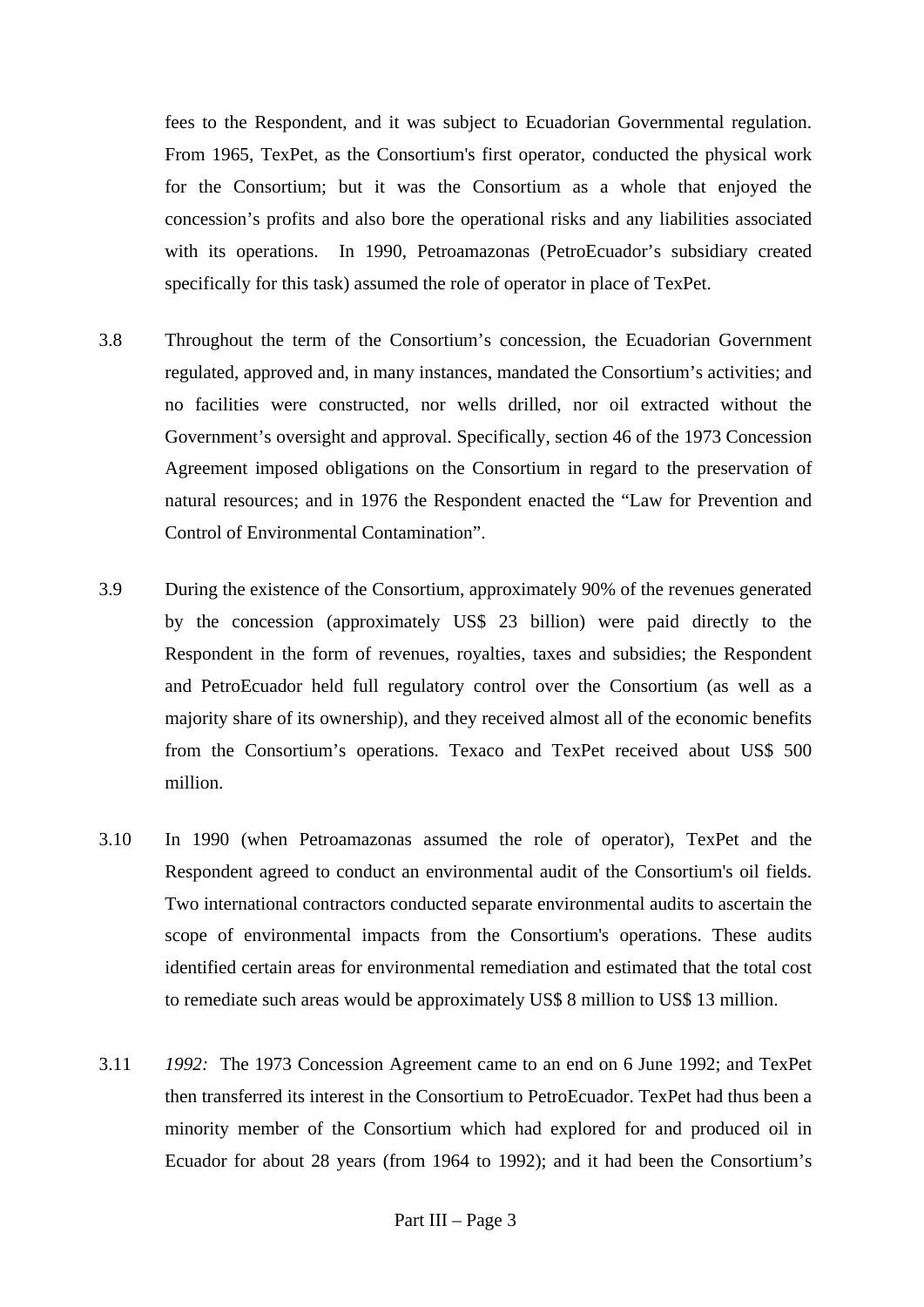operator under the 1973 Concession Agreement for about 25 years (to 1990). After 1992, TexPet had no ownership interest or involvement in any production activities in Ecuador.

- 3.12 *1994:* In 1994, the Respondent decided that it would not participate with TexPet in conducting environmental remediation. Thus, rather than jointly funding remediation of the entire concession area, the parties agreed to identify a set of remediation obligations corresponding only to TexPet's minority ownership interest in the Consortium in exchange for TexPet being released from any further liabilities or remediation obligations for environmental impact.
- 3.13 *The 1994 MOU:* Accordingly, on 14 December 1994, the Respondent (by its Ministry of Energy and Mines), PetroEcuador and TexPet signed a Memorandum of Understanding (herein called the "1994 MOU") in which they agreed to "negotiate the full and complete release of TexPet's obligations for environmental impact arising from the operations of the Consortium." The 1994 MOU referred expressly to the "environmental impacts" caused by the Consortium's operations: see particularly Articles 1(d), IV(b) and V of the 1994 MOU.
- 3.14 The "release" of TexPet would be accomplished in two steps. First, from the outset, TexPet would be released from any responsibility for environmental impacts not included in the "Scope of Work" (which was to specify the remediation tasks to be performed by TexPet). Second, TexPet would be released from any responsibility related to the Scope of Work upon performance of such Work.
- 3.15 Together, this two-step release would discharge TexPet from any claims that the Respondent and PetroEcuador might have against TexPet concerning environmental impacts caused by the Consortium's operations. At that time, only the Respondent's Government could require the environmental remediation of public land; and therefore by law (according to the Claimants) a settlement with the Respondent would fully discharge TexPet of any responsibility that might exist for environmental impacts on public land. However (as the Claimants acknowledge) it would not affect potential individualised claims for alleged personal injury or damage to private property.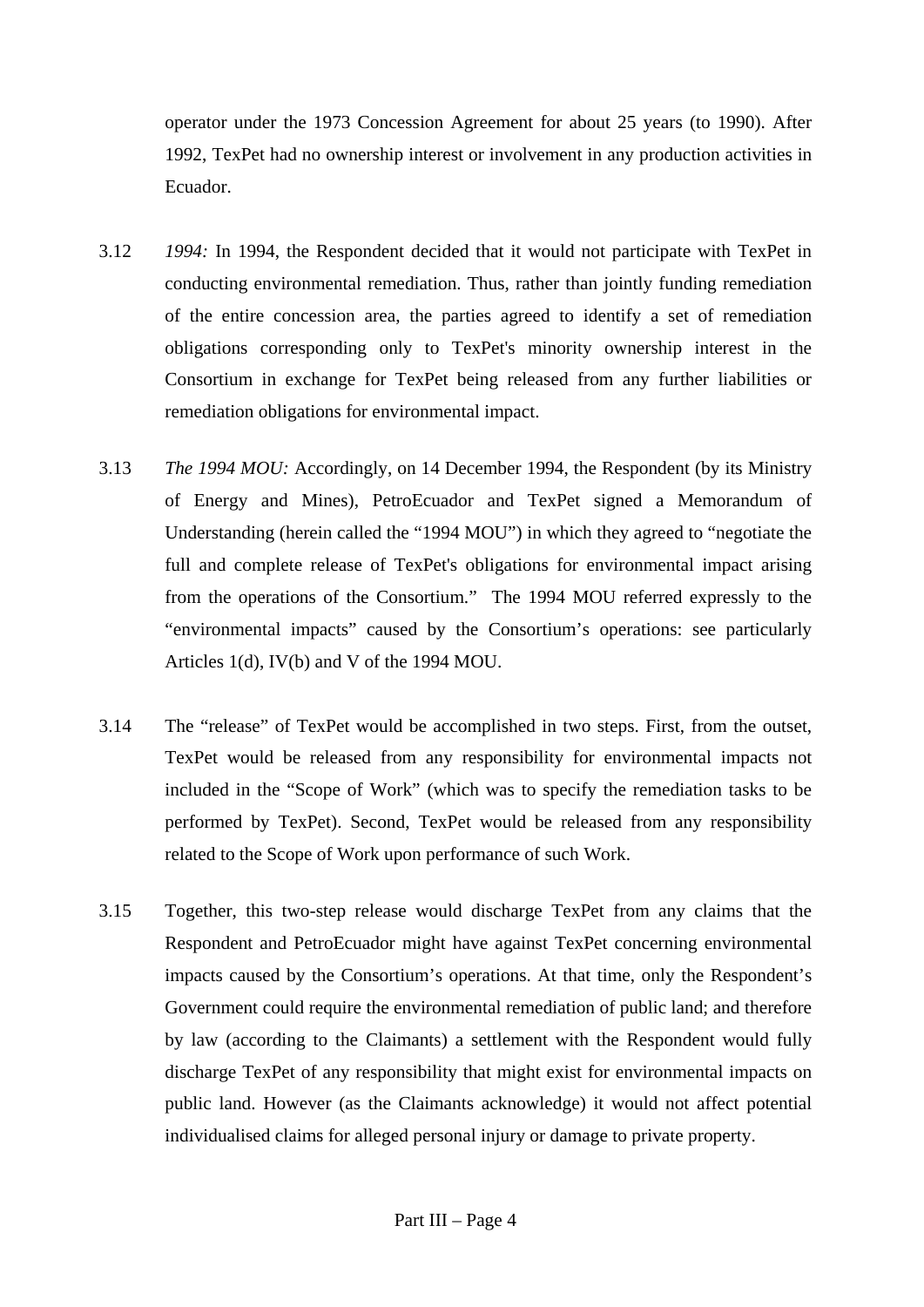- 3.16 *The 1995 Scope of Work:* On 23 March 1995, the Respondent, PetroEcuador and TexPet signed the Scope of Work identifying the particular sites and projects that would constitute TexPet's remediation tasks under the 1994 MOU. TexPet also agreed to finance certain socio-economic projects in Ecuador; and the Respondent insisted (as part of the consideration for TexPet's release) that TexPet should negotiate with four specified municipalities in the Oriente region claiming compensation for alleged environmental harm resulting from the Consortium's operations.
- 3.17 *The 1995 Settlement Agreement:* On 4 May 1995, the Respondent, PetroEcuador and TexPet made a Settlement Agreement (herein called the "1995 Settlement Agreement"). It provided in its preamble that TexPet agreed to undertake "Environmental Remedial Work in consideration for being released and discharged of all its legal and contractual obligations and liability for Environmental Impact arising out of the Consortium's operations." The term "Environmental Impact" included: "[a]ny solid, liquid, or gaseous substance present or released into the environment in such concentration or condition, the presence or release of which causes, or has the potential to cause harm to human health or the environment."
- 3.18 As contemplated in the 1994 MOU, the 1995 Settlement Agreement: (i) released TexPet from all of the Respondent's and PetroEcuador's claims based on any Environmental Impact (except for claims related to TexPet's performance of the Scope of Work); and (ii) provided that TexPet would be released from all remaining environmental liability upon completion of the remediation obligations described in that Scope of Work.
- 3.19 TexPet and PetroEcuador made a further agreement dated 17 November 1995, effectively confirming TexPet's obligations in the 1995 Settlement Agreement (page 43).
- 3.20 *1995-1998:* For the remediation work contemplated by the 1995 Settlement Agreement, the Respondent provided a list of approved, independent environmental engineering contractors; and from that list, TexPet selected Woodward-Clyde, a large and reputable environmental engineering firm. Woodward-Clyde began its work by conducting additional investigations of the sites listed in the Scope of Work and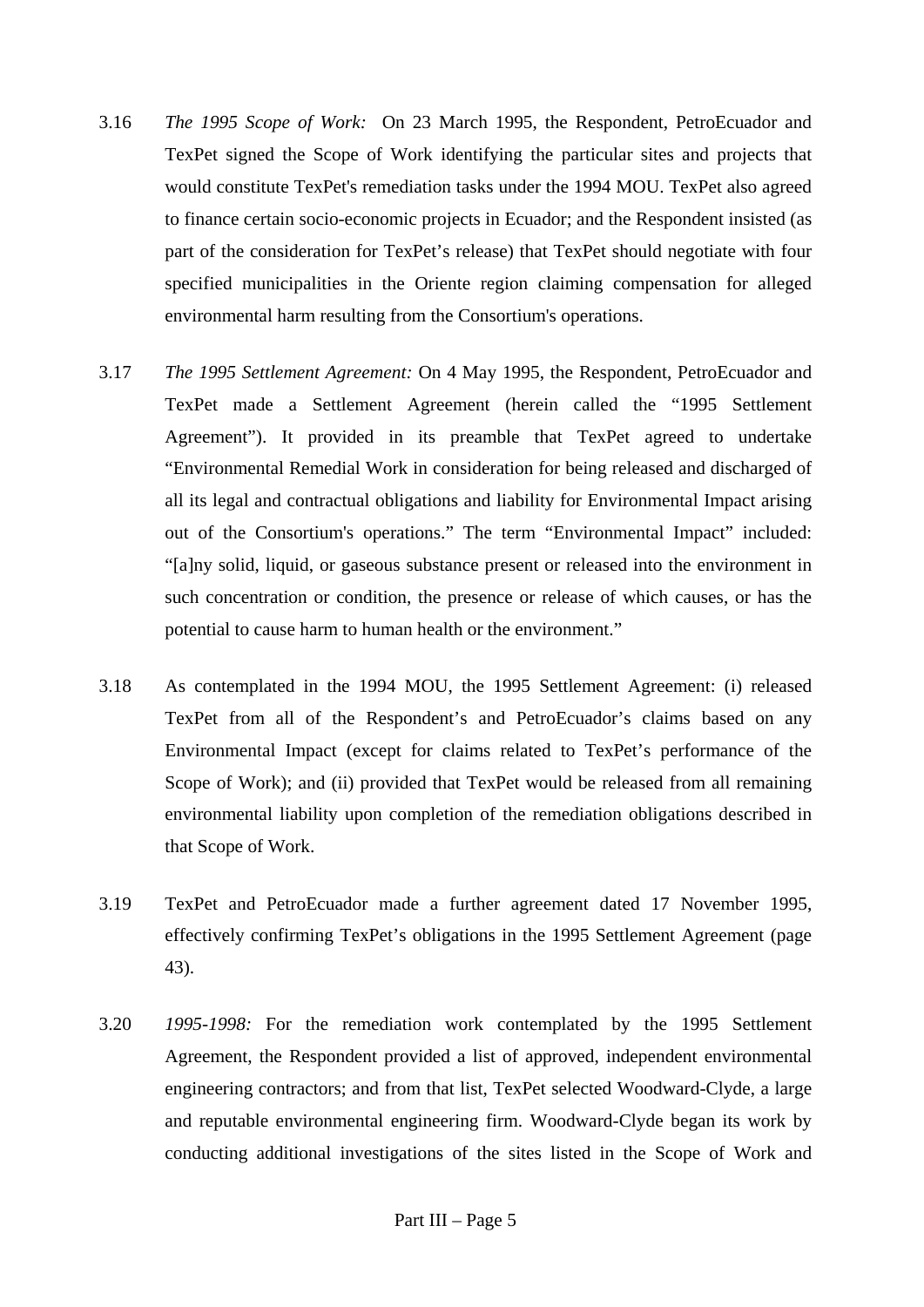developing a "Remedial Action Plan". The Remedial Action Plan identified the specific pits at each well-site that required remediation under the criteria set out in the 1995 Settlement Agreement; and it further clarified the remedial action to be taken at each site. In September 1995, the Respondent, PetroEcuador and TexPet each approved that Remedial Action Plan.

- 3.21 Between October 1995 and September 1998, Woodward-Clyde conducted (on behalf of and paid for by TexPet) the remediation required by the 1995 Settlement Agreement and the Remedial Action Plan. As part of its work, Woodward-Clyde and its sub-contractors undertook the following items: remediate and close 162 pits and 6 spill areas at 133 well sites; remediate contaminated soil (roughly 6,000 cubic meters) at 13 production stations, 5 abandoned installations and 17 well sites; identify and supply water treatment and processing equipment at 6 production stations and at 4 well sites; design and implement plugging and abandonment work at 18 previously abandoned well sites; recover, treat, upgrade and recycle approximately 28,000 barrels of hydrocarbon material from the remediated pits; and re-vegetate affected areas using native Amazonian plant species, or turn those areas over to the local communities for alternate land use. The responsible ministries and agencies of the Respondent's Government's oversaw and approved all of this remediation and reclamation work.
- 3.22 As already indicated above, the 1995 Settlement Agreement also required TexPet to provide socio-economic compensation by funding certain community development projects in Ecuador. Specifically, TexPet paid US\$ 1 million for the construction of four educational centres and adjacent medical facilities (which included funds for two river ambulances); paid US\$ 1 million for agricultural and forestry projects to be carried out by indigenous and peasant organizations in the Amazon Basin; and purchased and donated an airplane for the use of the Amazon Basin's indigenous communities.
- 3.23 *The 1996 Municipal and Provincial Releases:* As requested by the Respondent, TexPet also settled disputes with the four municipalities of the Oriente region. TexPet entered into written settlements with these four municipalities, as well as with the province of Sucumbíos and the Napo consortium of municipalities (herein collectively called the "Municipal and Provincial Releases"). Under these settlements, TexPet paid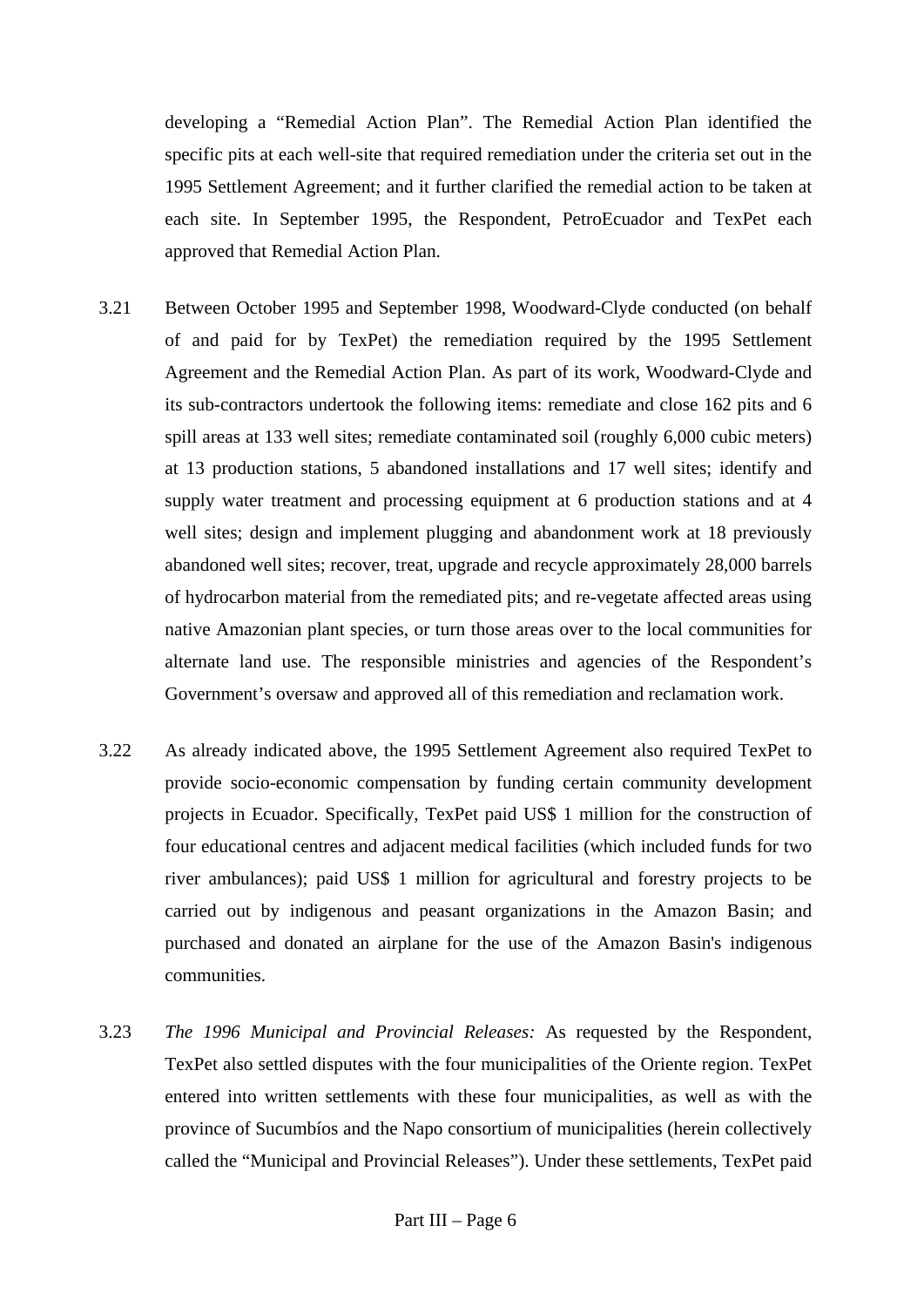approximately US\$ 3.7 million for (inter alia) potable water and sewage projects; and TexPet, with its parent company, affiliates and others were then released from any liability by the municipalities (including liability for environmental impact) for any of the Consortium's activities in the area of the concession. These settlements were approved and confirmed by Ecuadorian Courts.

- 3.24 In all, TexPet paid approximately US\$ 40 million on environmental remediation and community development in Ecuador pursuant to the 1995 Settlement Agreement and the Municipal and Provincial Releases.
- 3.25 *The BIT*: The BIT entered into force on 11 May 1997. (This is not disputed by the Parties).
- 3.26 *The 1998 Final Release:* During the three-year period from October 1995 to September 1998, the Respondent's Government issued nine *actas* documenting its acceptance that pits listed therein were remediated under TexPet's agreements and certifying the adequacy of the remediation work that it had supervised and evaluated on a continuous basis. Each of those *actas* was in turn supported by hundreds of certification documents. On 30 September 1998, the Respondent, PetroEcuador and TexPet executed the *Acta Final,* certifying that TexPet had performed all of its obligations under the 1995 Settlement Agreement and releasing TexPet from any and all environmental liability arising from the Consortium's operations (herein called "the 1998 Final Release"). The Respondent and PetroEcuador retained responsibility for any remaining and future environmental impact and remediation work.
- 3.27 *The Aguinda Litigation***:** In November 1993 (before the 1995 Settlement Agreement & 1998 Final Release but after the Consortium's termination in 1992), U.S. attorneys filed a putative class action lawsuit for certain plaintiffs against Texaco in the U.S. Federal District Court for the Southern District of New York (the *"Aguinda*  litigation*"*). The Aguinda plaintiffs, claiming to represent 30,000 members of a class residing in or near the Oriente region, claimed substantial compensation from Texaco for personal injuries and damage to their own property allegedly caused by TexPet's actions as the Consortium's operator.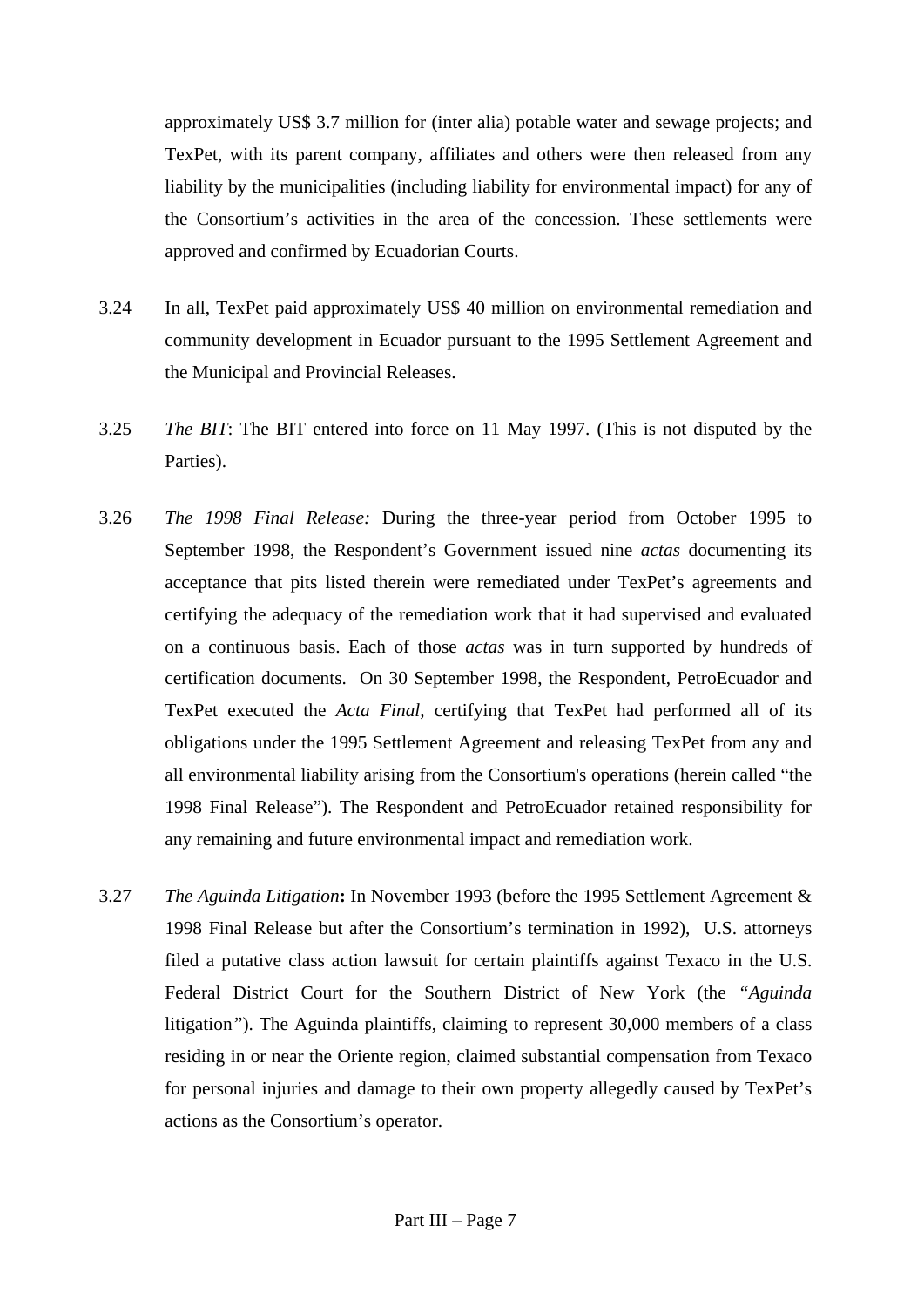- 3.28 Texaco applied to the New York District Court for an order dismissing the complaint on grounds of (inter alia) forum non conveniens; and the Respondent supported the application. The Respondent also advised the New York Court that the Respondent was "the legal protector of the quality of the air, water, atmosphere and environment within its frontiers", as well as "legal owner of the rivers, streams and natural resources and all public lands where the [Consortium's] oil producing operations" took place; that the plaintiffs had no independent right to litigate over public lands and that "the [Aguinda] plaintiffs' attorneys in this matter are attempting to usurp rights that belong to the government of the Republic of the Respondent under the Constitution and laws of Ecuador and under international law." In an interview, the Respondent's Ambassador to the United States of America confirmed that "the soil, the subsoil, the vegetation, the air ... all of these are property belonging to the Nation of Ecuador, not to the individuals living there, and not to the lawyers drawing up the claims ... Nobody can seek compensation for damages in property belonging to the Ecuadorian Government. Only the Government can litigate. No third parties."
- 3.29 In 1996, the New York District Court granted Texaco's application to dismiss the *Aguinda* litigation on the ground of forum non conveniens; and the Aguinda plaintiffs then appealed this decision to the United States Second Circuit Court of Appeals. In 1998, the Court of Appeals vacated the decision and remitted the case back to the New York District Court.
- 3.30 During this period, the Aguinda plaintiffs' lawyers (reportedly, according to the Claimants) also lobbied for new legislation in Ecuador that would enable them to file new claims against Texaco. In July 1999 (after the 1998 Final Release), the Respondent enacted the Law of Environmental Management, also known as the Environmental Management Act (the "1999 EMA"). Article 41 of the 1999 EMA grants to individuals the right to bring a complaint to enforce "collective environmental rights"; and Article 43 allows individuals "linked by a common interest and directly affected by the harmful action or omission" to file a complaint "for damages and for the deterioration caused to health or the environment."
- 3.31 In 2000, the New York District Court again dismissed the *Aguinda* litigation on the grounds of forum non conveniens, subject to Texaco's consent to the jurisdiction of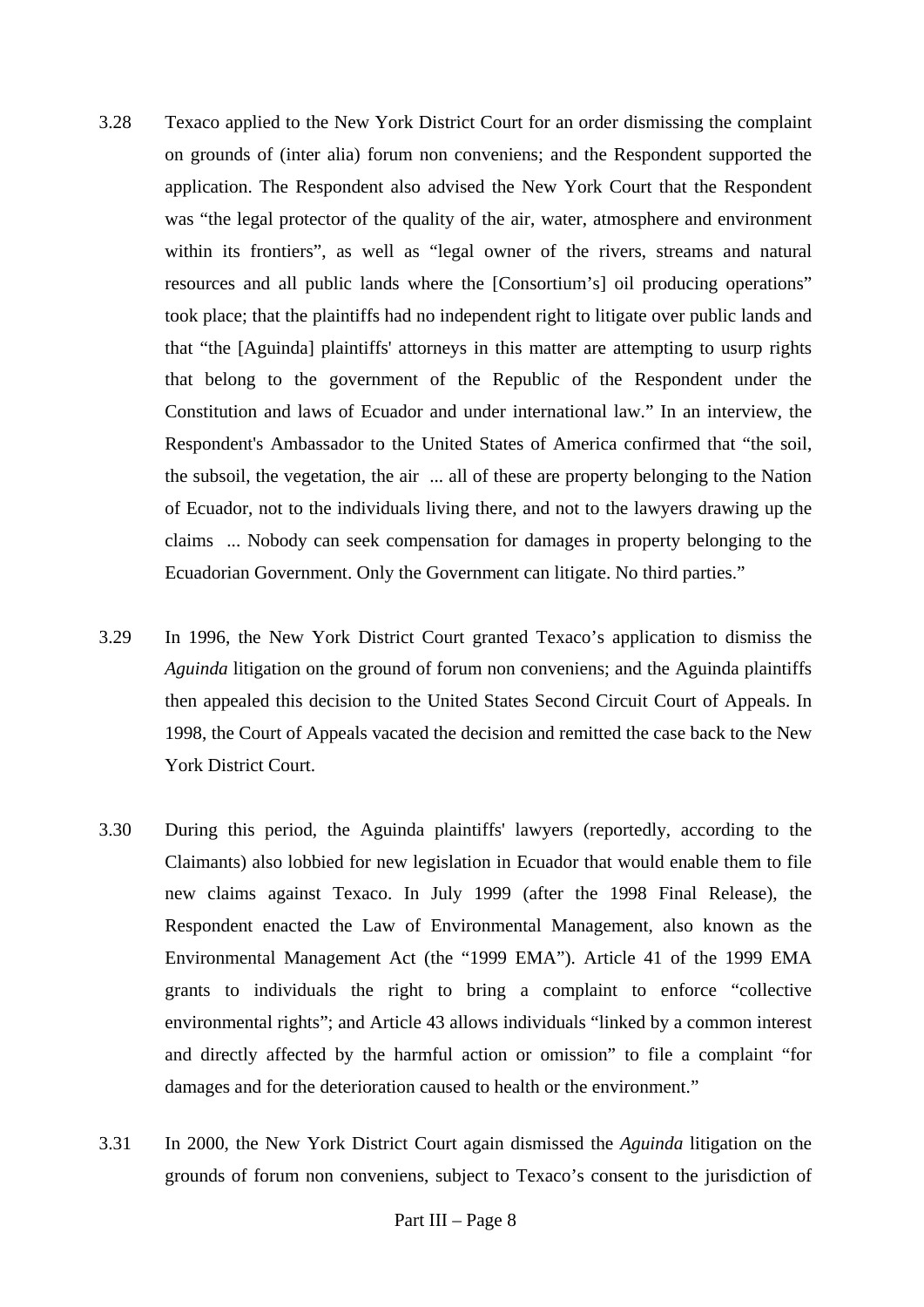the Ecuadorian courts (as directed by the United States Second Circuit Court of Appeals). In 2002, the United States Second Circuit Court of Appeals affirmed the decision of the District Court.

3.32 *Texaco's Jurisdictional Consent:* The consent as to Ecuadorian jurisdiction by Texaco before the District Court and Court of Appeals was expressed on 11 January 1999, in writing (here cited from Sections A and B of its Notice of Agreements in Satisfying Forum Non Conveniens and International Comity Conditions):

*"Section A - Actions to Which Agreements Apply: Texaco Inc.'s agreements herein apply only to a lawsuit that meets all the following conditions:*

*1. The lawsuit must be brought by a named plaintiff in Aguinda. et al. v, Texaco Inc., Case No. 93 Civ. 7527 (JSR) (hereafter "Aguinda").*

*2. The lawsuit must have been filed in an appropriate court of competent civil jurisdiction in Ecuador;*

*3. The lawsuit must arise out of the same events and occurrences alleged in the Aguinda Complaint filed in this Court on November 3, 1993.*

*4. To insure prompt notice, a copy of each Complaint intended to be filed by Aguinda plaintiffs (or any of them) in Ecuador must have been delivered to Texaco Inc.'s designated representative in Ecuador identified in Section B(1) below not later than the actual date on which it is filed.*

*Section B - Agreements: With respect to any lawsuit that meets the conditions set forth above (a "Foreign Lawsuit"), Texaco Inc. hereby makes the following agreements:* 

*1. Texaco Inc. will accept service of process in a Foreign Lawsuit in accordance with the applicable law of Ecuador. Texaco Inc.'s designated representative in Ecuador authorized to accept service of process in a Foreign Lawsuit shall be: [Name and address of Texaco's representative in Quito Ecuador here omitted]. The authority of [Texaco's representative] to accept service of process in a Foreign Lawsuit will become effective upon final dismissal of this action and judgment by this Court. (The judgment shall become "final" upon the exhaustion of all available appeals or, if no appeal is filed, the time for filing appeals has expired.)* 

*2. In any such Foreign Lawsuit, Texaco Inc. will waive and/or not assert an objection based on lack of in personam jurisdiction to the civil jurisdiction of a court of competent jurisdiction in Ecuador.* 

*3. In any such Foreign Lawsuit, Texaco Inc. will waive any statute of limitationsbased defense that matured during the period of time between: (a) the filing date of the Aguinda Complaint in this Court (i.e. November 3, 1993), and (b) the 60th day after the dismissal of this action and judgment becomes final, as defined in Section*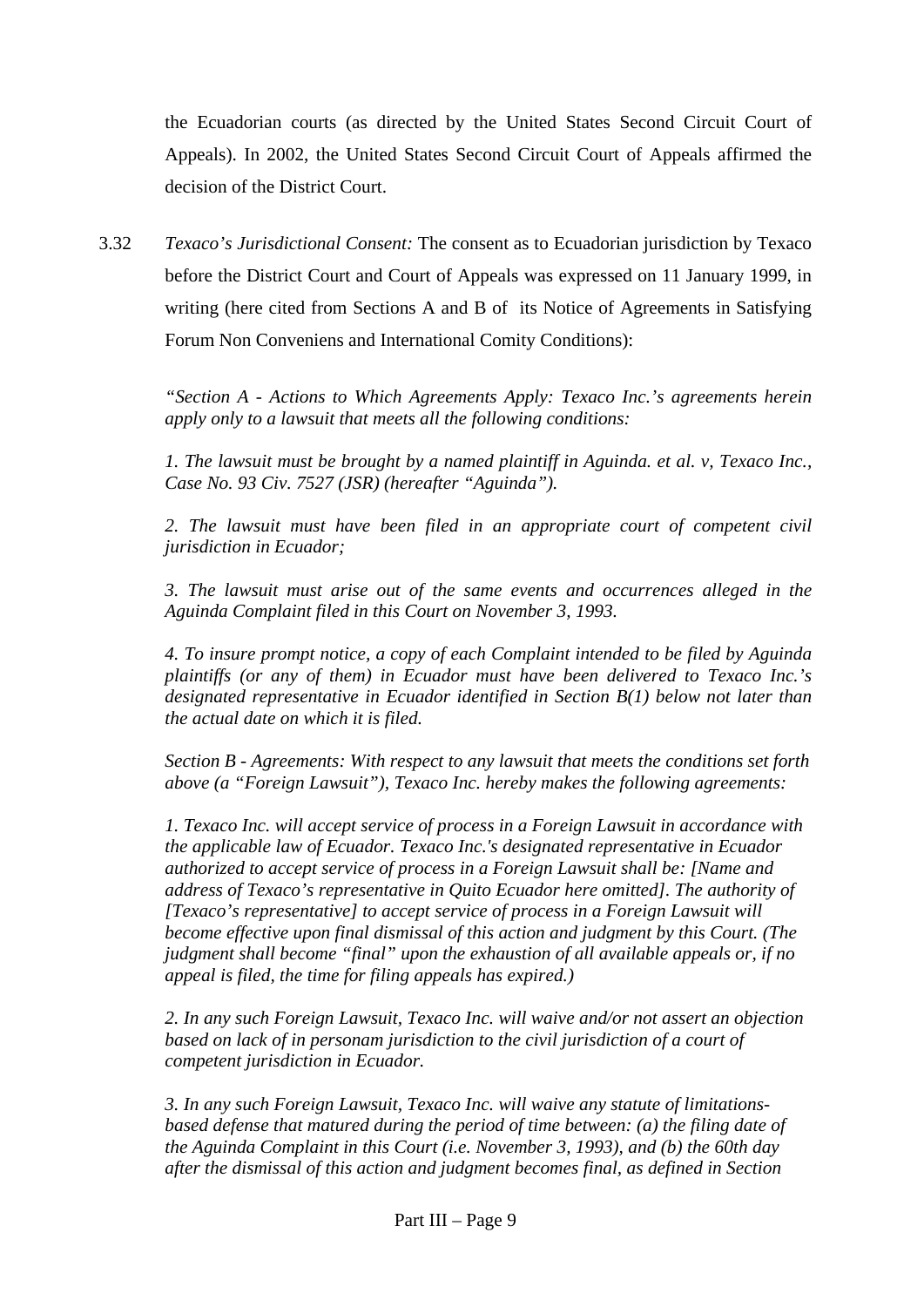*B(1) above. Texaco Inc., however, is not waiving any statute of limitations-based rights or defenses with respect to the passage of time prior to November 3, 1993, and Texaco Inc. expressly reserves its right to contend in a Foreign Lawsuit that plaintiffs' claims were barred, in whole or in part, by the applicable statute of limitations as of November 3, 1993 when they filed their Complaint in this Court.* 

*4. Texaco Inc. agrees that discovery conducted to date during the pendency of Aguinda in this Court may be used by any party in a Foreign Lawsuit, including Texaco Inc., to the same extent as if that discovery had been conducted in proceedings there, subject to all parties' rights to challenge the admissibility and relevance of such discovery under the applicable rules of evidence.* 

*5. Texaco Inc. agrees to satisfy a final judgment (i.e. a judgment with respect to which all appeals have been exhausted), if any, entered against it in a Foreign Lawsuit in favor of a named plaintiff in Aguinda, subject to Texaco Inc.'s reservation of its right to contest any such judgment under New York's Recognition of Foreign Country Money Judgments Act, 7B N.Y. Civ. Prac. L&R § 5301-09 (McKinney 1978)."*

- 3.33 In 2001, Texaco and Chevron (with their subsidiaries, including TexPet) "merged" under the laws of the USA. (The legal effect of this merger is at issue in the Parties' dispute). Chevron was not earlier involved with TexPet or its past activities in Ecuador.
- 3.34 *The Lago Agrio Litigation:* On 30 May 2003, a different but overlapping group of 48 Ecuadorian citizens as plaintiffs filed a complaint against Texaco as defendant in the Superior Court of Nueva Loja in Lago Agrio (the *"Lago Agrio* litigation"). The Lago Agrio plaintiffs claimed damages and other remedies for environmental remediation of former Consortium sites pursuant to a retroactive application of the 1999 EMA. The Claimants describe this complaint as a "diffuse claim", i.e. a claim where the plaintiffs are not seeking individual damages in respect of any personal injuries to themselves or any damage to their own property but are instead advancing public, collective and non-individual rights that belong to all in the region. These plaintiffs were and remain supported by some of the same U.S. attorneys who had filed the *Aguinda* litigation in the New York Courts.
- 3.35 The complaint named Texaco as the defendant; but it impleaded Chevron as a defendant on the basis that, upon the "merger" in 2001, Chevron was "substituted" for Texaco's "rights and obligations" and was therefore liable to the Lago Agrio plaintiffs (paragraph I.11). The Respondent is not a named party in the *Lago Agrio* litigation.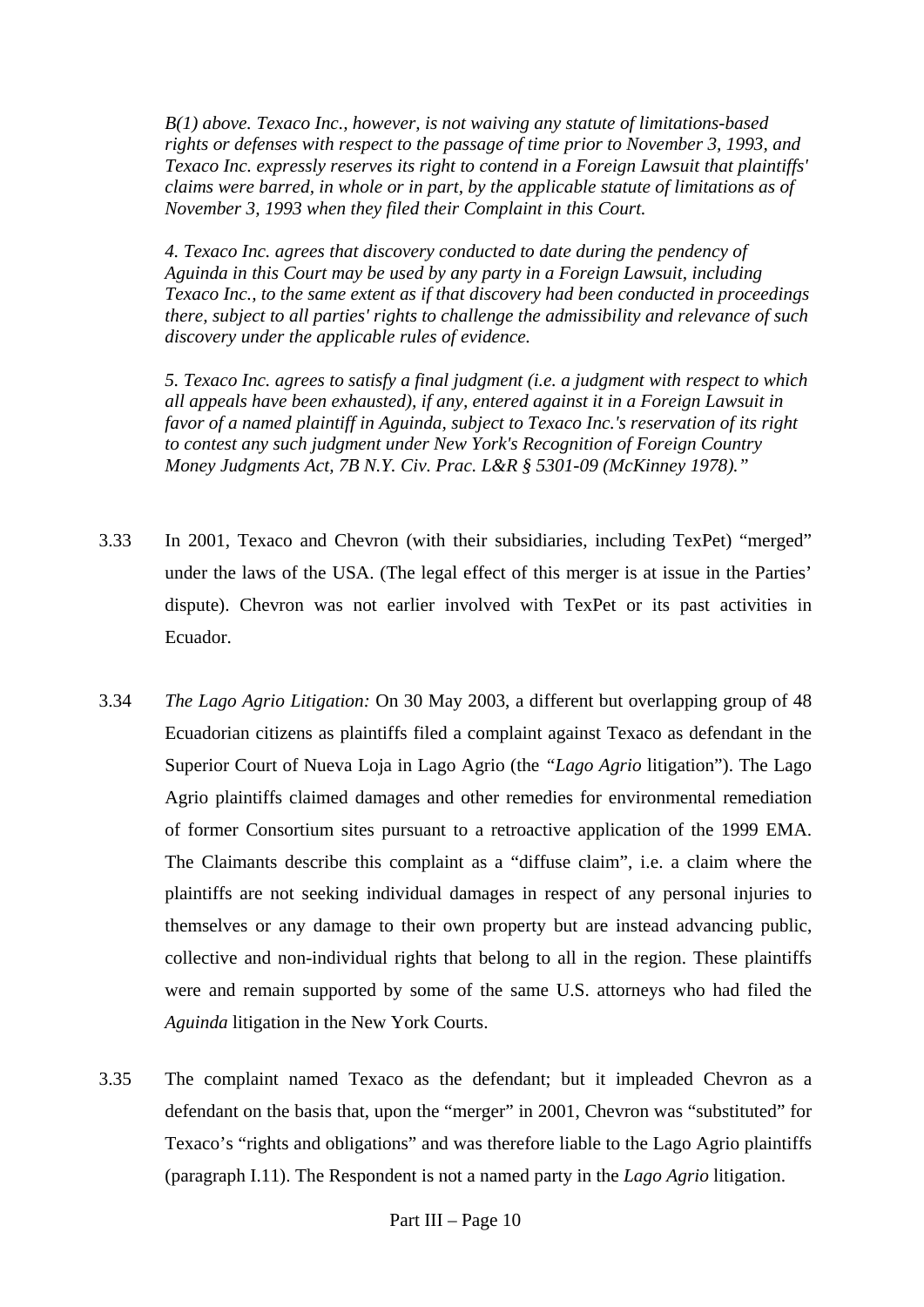- 3.36 In Chevron's answer of October 2003 to the Lago Agrio complaint, Chevron objected to the Lago Agrio Court's assumption and exercise of jurisdiction over Chevron on the basis that (i) Chevron is a distinct legal entity from Texaco that first acquired an indirect ownership interest in TexPet only in 2001, with TexPet, Texaco and Chevron still remaining distinct legal entities; (ii) Chevron was never the operator of the Consortium or a party to any of the concession contracts; nor is it the legal successorin-interest of Texaco; and (iii) it was Texaco, not Chevron, that consented to the jurisdiction of the Ecuadorian Courts upon the Second Circuit Court of Appeals' decision confirming the District Court's order dismissing the *Aguinda* litigation.
- 3.37 Chevron also requested the dismissal of the Lago Agrio complaint based on the 1995 Settlement Agreement, the Municipal and Provincial Releases and the 1998 Final Release. In particular, Chevron contended that TexPet, TexPet's parent company, affiliates and principals received a full and complete release from any such liability under the 1995 Settlement Agreement (thereby including TexPet's future indirect owner, Chevron); that the Lago Agrio plaintiffs lacked standing to bring any claims under the 1999 EMA; and that the 1999 EMA should not be applied retroactively to the Consortium's operations which had ended many years earlier, in 1992.
- 3.38 Chevron also notified the Respondent by letter of October 2003 that the Lago Agrio claims clearly fell within the scope of the 1995 Settlement Agreement, the Municipal and Provincial Releases and the 1998 Final Release; and that the Respondent and PetroEcuador should bear financial responsibility for any obligation relating to the Consortium and from any court rulings that might be made against Chevron. Chevron also requested the Respondent: (i) to notify the Lago Agrio Court that, under the 1995 Settlement Agreement and the 1998 Final Release, Chevron, Texaco and TexPet could not be liable for environmental damage or for remediation work arising from the former Consortium's operations; and (ii) to indemnify, protect and defend the rights of Chevron, Texaco and TexPet in connection with the *Lago Agri*o litigation. According to the Claimants, the Respondent did not do so.
- 3.39 *The BIT Claims:* In regard to the *Lago Agrio* litigation, the Claimants contend that, through the Respondent's actions and inactions in breach of its several obligations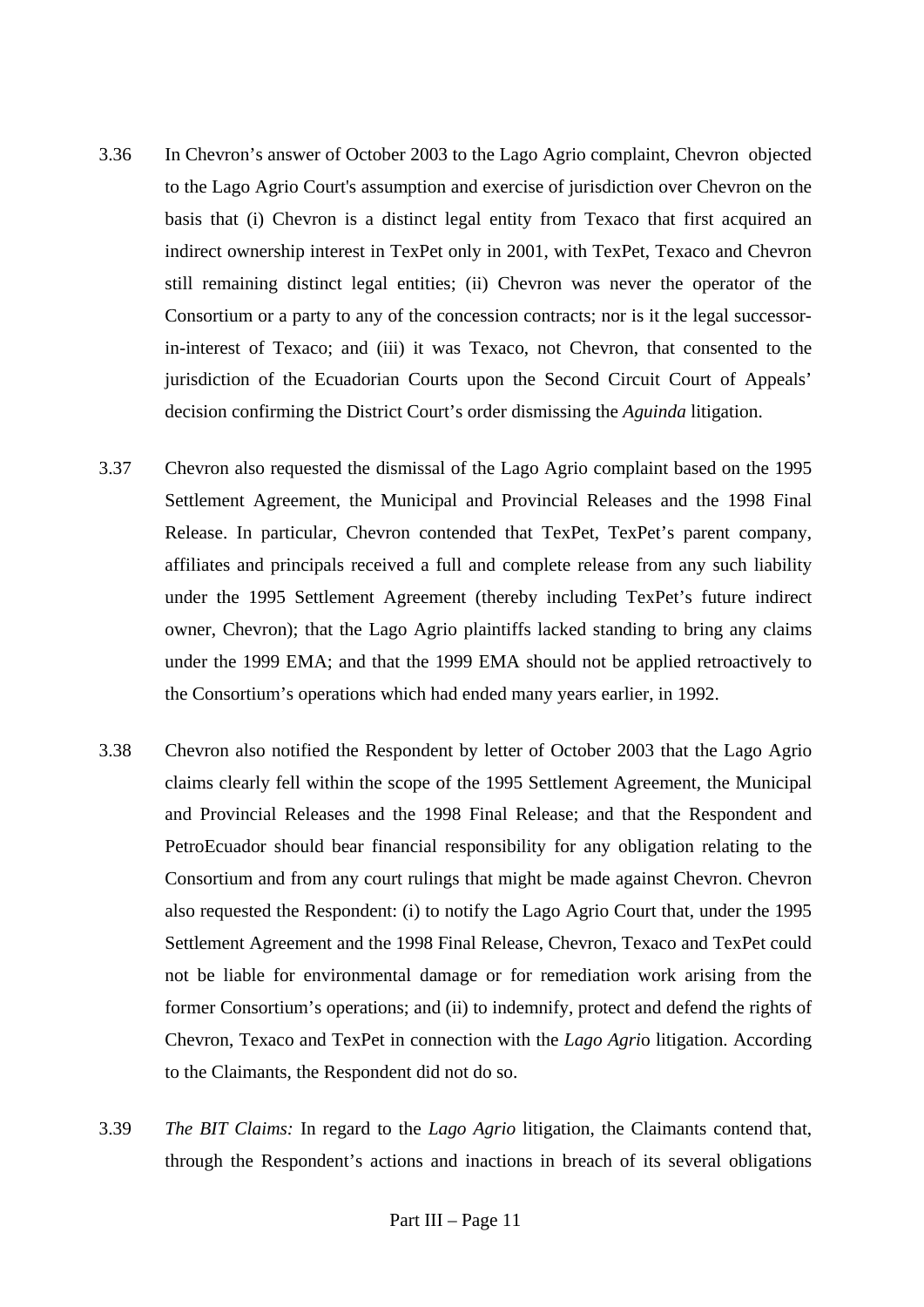under the BIT to both Claimants, the Respondent is improperly seeking to impose upon Chevron the public remediation obligations and liabilities that belong exclusively to the Respondent and PetroEcuador; that never belonged to Chevron; from which the Respondent and PetroEcuador expressly released TexPet, its parent company, affiliates and principals (thereby including Chevron); that rather than honouring its obligations under the BIT and the relevant agreements made with TexPet, the Respondent has chosen to collude unlawfully with the Lago Agrio plaintiffs in order to evade the Respondent's own legal responsibilities and to secure an illegitimate financial windfall from Chevron; that the Respondent has pursued a coordinated strategy with the Lago Agrio plaintiffs that involves the Respondent's various state organs; that the Respondent's executive branch has publicly announced its support for the Lago Agrio plaintiffs; that the Respondent has sought and obtained the sham criminal indictments of two Chevron attorneys (Messrs Viega and Pérez) in an attempt to undermine the 1995 Settlement Agreement and to interfere with Chevron's defence in the *Lago Agrio* litigation; that the Respondent's judicial branch has conducted the *Lago Agrio* litigation in total disregard of Ecuadorian law, international standards of fairness and Chevron's basic rights as to due process and natural justice, in co-ordination between the Respondent and the Lago Agrio plaintiffs.

3.40 As already indicated, the Claimants' claims in this arbitration are, as regards their formal prayer for relief on the merits, set out above in Part I of this Award.

## *(C) The Respondent's Objections to Jurisdiction*

- 3.41 On 26 July 2010, the Respondent submitted its Memorial on Jurisdiction, disputing the Tribunal's jurisdiction in this arbitration to decide the Claimants' claims in this arbitration (on grounds of jurisdiction and admissibility).
- 3.42 *Factual Introduction:* In its introductory observations, the Respondent summarises its version of the background to the Parties' dispute, from the 1973 Concession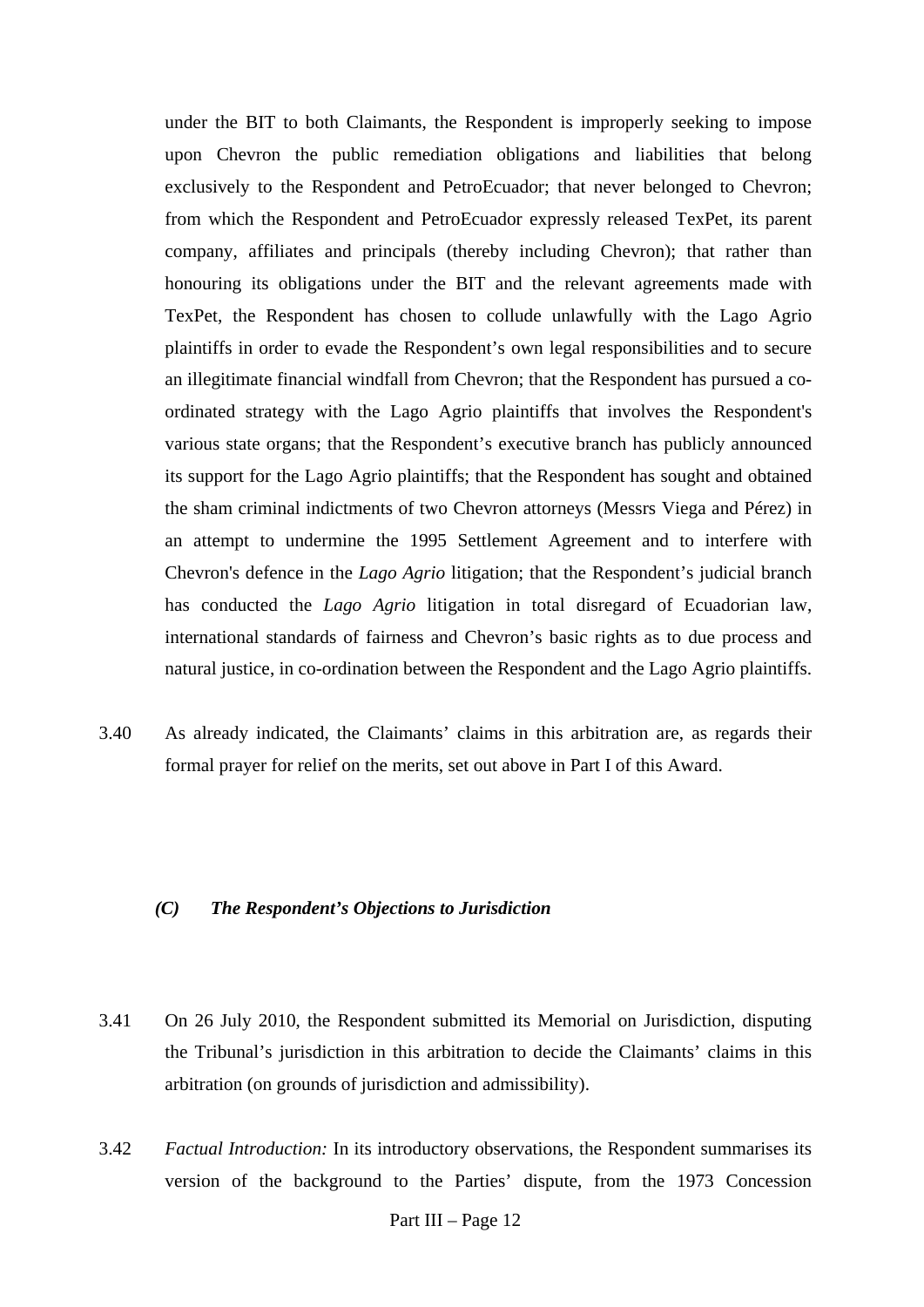Agreement, under which the Respondent granted to TexPet the right to explore for and produce oil in Ecuador, the *Aguinda* litigation, the disputes with the Municipalities, the various settlement agreements, to the *Lago Agrio* litigation.

- 3.43 In relation to TexPet's original investment and operations in Ecuador, the Respondent emphasises that the 1973 Concession Agreement expired in 1992, five years before the BIT came into force. It stresses that "TexPet has had no ownership interest or involvement in any production activities in Ecuador" since 1992; and that "Chevron has never invested in Ecuador … whatever investment it claims exists for purposes of this dispute derives solely from TexPet's purported "investments".<sup>[1](#page-40-0)</sup>
- 3.44 The Respondent records that in 1993 a group of Ecuadorian citizens brought a class action as plaintiffs against Texaco as defendant in the U.S. District Court for the Southern District of New York (i.e. "the *Aguinda* litigation") on behalf of all the citizens and residents of Oriente in the region of the Amazon. The Respondent asserts that, in the *Aguinda* litigation, the plaintiffs were seeking environmental remediation of the land and waters of the region, in addition to personal damages.<sup>[2](#page-40-1)</sup> The Respondent recounts that Texaco contended that the plaintiffs' claims in the *Aguinda* litigation should be dismissed by the New York District Court on the ground of forum non conveniens (under US law) because the Ecuadorian Courts were a more appropriate forum; that, in 1996, the District Court granted Texaco's motion to dismiss the plaintiffs' action; that, in 1998, the U.S. Second Circuit Court of Appeals vacated such dismissal on the basis (inter alia) that the dismissal was inappropriate unless Texaco consented to the jurisdiction of the Ecuadorian Courts; and that, in the light of this appellate decision, Texaco then undertook to accept the jurisdiction of the Ecuadorian Courts in relation to claims "arising out of the same events and occurrences alleged in the Aguinda complaint".<sup>[3](#page-40-2)</sup>

<span id="page-40-0"></span> $^{\rm 1}$  Memorial on Jurisdiction, para. 10  $^{\rm 2}$  Ibid., para. 12

<span id="page-40-2"></span><span id="page-40-1"></span><sup>&</sup>lt;sup>3</sup> *Ibid.*, paras. 13-15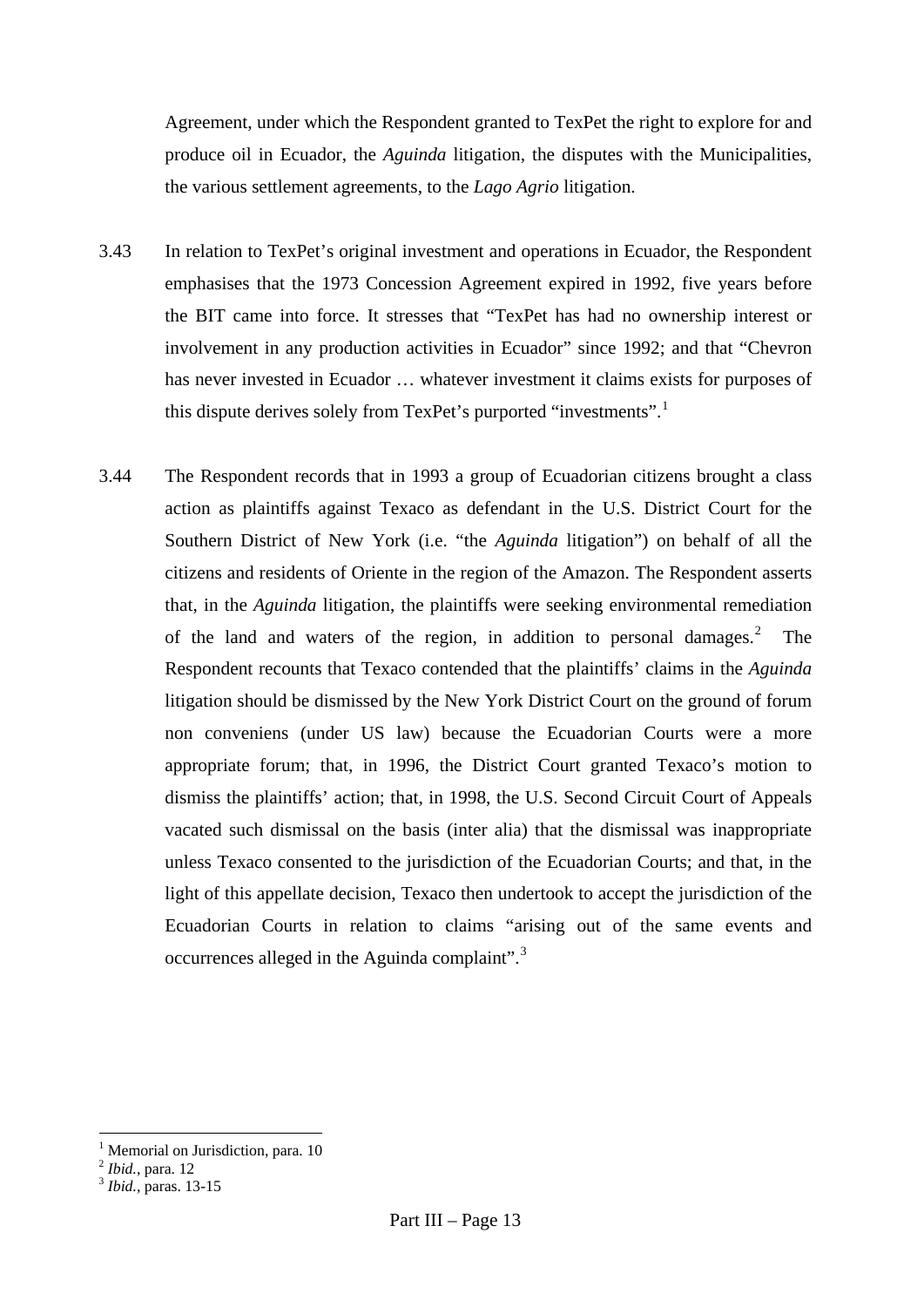- 3.45 The Respondent notes that in 1994 four municipalities in the Oriente region filed legal complaints in Ecuador against TexPet, alleging environmental contamination.[4](#page-41-0)
- 3.46 According to the Respondent, these several disputes provide the general background to the various settlement agreements made by the Respondent, the municipalities, PetroEcuador and TexPet. The Respondent also highlights the following features of these different agreements:
- 3.47 First, under the 1995 Settlement Agreement, the Respondent, PetroEcuador and TexPet mutually acknowledged that: "all the rights and obligations of each of the parties with respect to the other and deriving from the [1973 Concession Agreement] are terminated". [5](#page-41-1)
- 3.48 Second, environmental issues were excluded from the 1995 Settlement Agreement.<sup>[6](#page-41-2)</sup>
- 3.49 Third, the 1994 MOU was entered into by TexPet as a voluntary agreement.<sup>[7](#page-41-3)</sup>
- 3.50 Fourth, by its terms, the objective of the 1994 MOU was only to provide a mechanism to release TexPet from liability for those claims belonging to the Ministry of Energy and Mines (for the Respondent) and PetroEcuador; and the Respondent asserts that it expressly rejected a suggestion from TexPet that the intended release should extend to claims by the people of the Amazon region. On the contrary, the Respondent points out that the final version of the MOU contained a "carve out" (Article VIII), which made it clear that the MOU would apply without prejudice to the potential rights of third parties against PetroEcuador and TexPet as members of the Consortium.<sup>[8](#page-41-4)</sup>
- 3.51 Fifth, the 1995 Settlement Agreement, consistent with the objectives of the 1994 MOU, operated only to release TexPet from claims by the Respondent and PetroEcuador. The Respondent also asserts that there is nothing in the 1995 Settlement Agreement which requires it to intervene in private litigation by others. Further, it is
- <span id="page-41-0"></span>

<sup>4</sup> *Ibid*., para. 18 <sup>5</sup> *Ibid*., para. 19 <sup>6</sup> *Ibid.,* para. 20 <sup>7</sup> *Ibid.*, para. 20 <sup>8</sup> *Ibid.*, paras. 21-24

<span id="page-41-1"></span>

<span id="page-41-3"></span><span id="page-41-2"></span>

<span id="page-41-4"></span>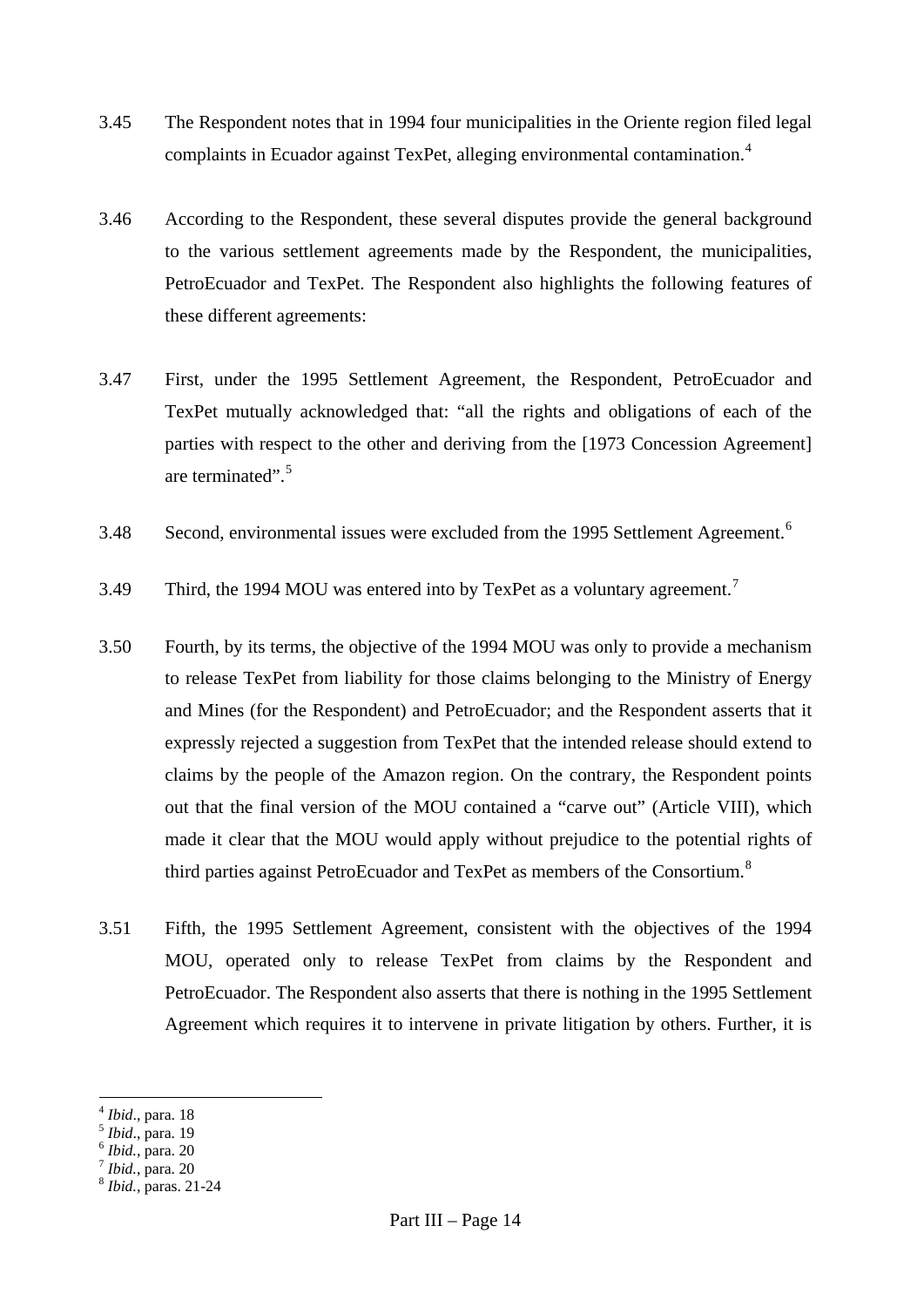contended that the Respondent is prohibited by Ecuadorian law from waiving the rights of its own citizens to seek legal redress.<sup>[9](#page-42-0)</sup>

- 3.52 Sixth, the Municipal and Provincial Releases made in May 1996 similarly operated to release only these municipalities' claims against TexPet, Texaco, their affiliates and related companies, etc; and these settlements did not release the rights of non-parties to these releases.<sup>[10](#page-42-1)</sup>
- 3.53 Seventh, in relation to the 1998 Final Release, the Respondent emphasises that this released TexPet only from its obligations under the 1995 Settlement Agreement and did not contain any "hold harmless" or indemnification obligation by the Respondent in favour of TexPet or Texaco in relation to the *Aguinda* litigation or any other environmental claims.<sup>[11](#page-42-2)</sup>
- 3.54 In relation to the *Lago Agrio* litigation, the Respondent points out that it was brought in Ecuador by all plaintiffs in the New York *Aguinda* litigation and that the main allegations made in the *Lago Agrio* litigation are essentially identical to those made in the *Aguinda* litigation. [12](#page-42-3) The Respondent notes that the principal claims in the *Lago Agrio* litigation are based upon Ecuadorian substantive law.<sup>[13](#page-42-4)</sup>
- 3.55 Finally, as regards this factual introduction, the Respondent submits that these BIT proceedings were commenced just months after the U.S. District Court for the Southern District of New York had brought to an end the AAA arbitration proceedings which had been commenced by TexPet and Chevron against the Respondent. The Respondent asserts that, in these BIT proceedings, the Claimants are asserting the same "release" and "indemnification" claims which they had raised and then agreed to dismiss in the AAA Arbitration.<sup>[14](#page-42-5)</sup>

- <span id="page-42-2"></span>
- <span id="page-42-3"></span>
- <span id="page-42-4"></span>

<span id="page-42-0"></span><sup>&</sup>lt;sup>9</sup> *Ibid.*, paras. 29-31<br><sup>10</sup> *Ibid.*, para. 32<br><sup>11</sup> *Ibid.*, para. 36<br><sup>13</sup> *Ibid.*, para. 40<br><sup>14</sup> *Ibid.*, para. 44

<span id="page-42-1"></span>

<span id="page-42-5"></span>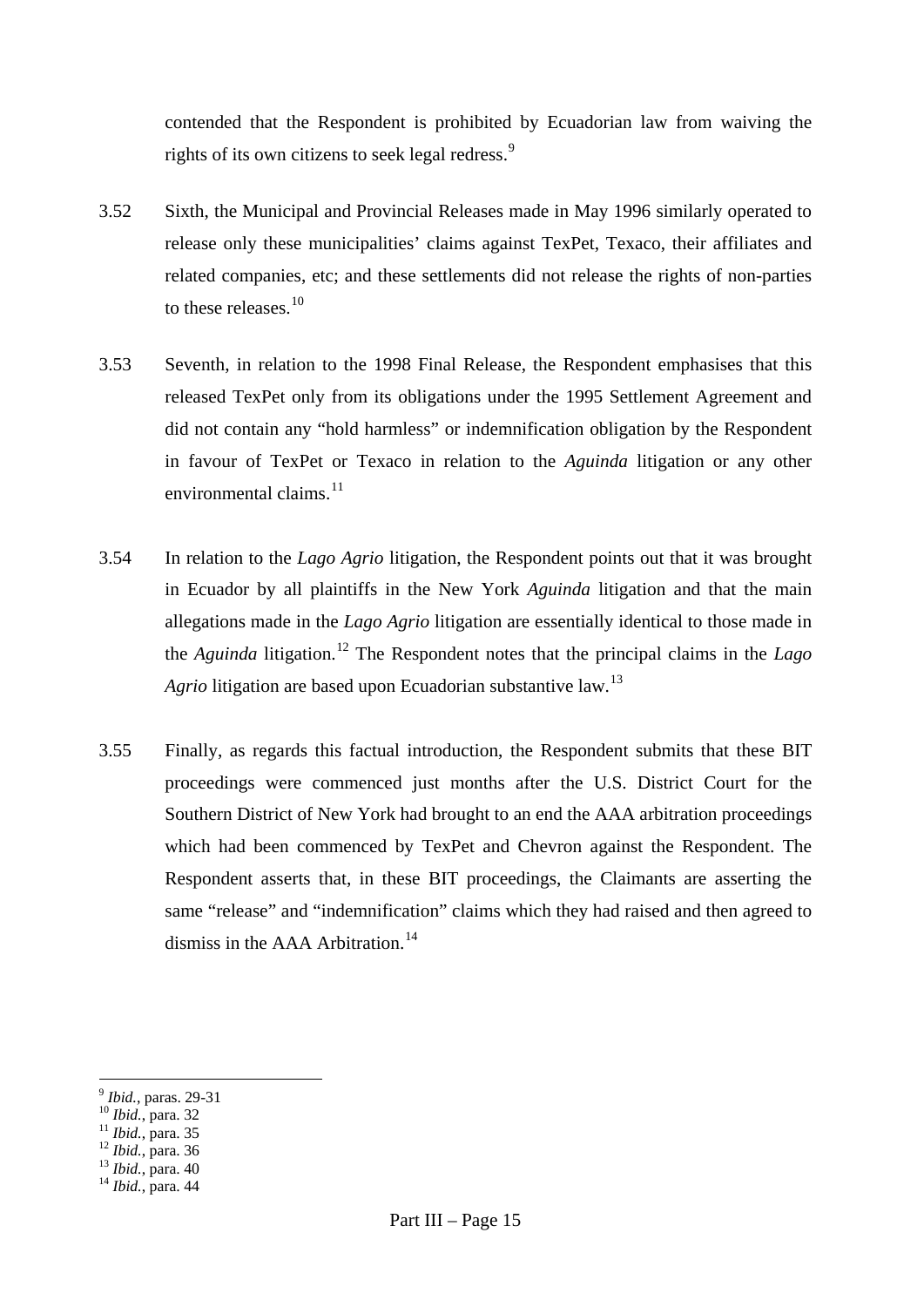- 3.56 *Jurisdictional Objections:* The Respondent's jurisdictional objections are further considered seriatim below, in Part IV of this Award. The following is intended by the Tribunal merely as a convenient summary of the Respondent's principal objections.
- 3.57 *(i)-(iii) Ratione Materiae:* The Respondent submits that this Tribunal lacks jurisdiction ratione materiae under the BIT because:
	- (i) The dispute does not arise out of or relate to an investment in Ecuador, for the purposes of Article VI(1)(c) of the BIT; or
	- (ii) The dispute does not arise out of an investment agreement, for the purposes of Article VI(1)(a) of the BIT; and
	- (iii) The Claimants have no prima facie case on the merits.
- 3.58 *(iv) Fork in the Road:* The Respondent submits that this Tribunal lacks jurisdiction by virtue of Article VI(3) of the BIT (its "fork in the road" provision) because the Claimants have previously elected to pursue claims in an alternative forum.
- 3.59 *(v) Third Party Rights:* The Respondent submits that this Tribunal lacks jurisdiction because it would be required to determine the rights of third parties, i.e. non-parties to these arbitration proceedings.
- 3.60 It is convenient to summarise the Respondent's case under each of these five objections.
- 3.61 *(i) Article VI(1)(c)*: The Respondent contends that the Claimants rely upon two characterisations of an "investment" for the purposes of Art VI $(1)(c)$ : (i) the "original" investment, namely "TexPet's underlying oil operations in Ecuador"; and (ii) their rights under the Settlement Agreements.[15](#page-43-0)
- 3.62 With respect to the first characterisation of an investment, whilst the Respondent acknowledges that TexPet originally did invest in Ecuador, the Respondent maintains

<span id="page-43-0"></span> <sup>15</sup> *Ibid*., para. 46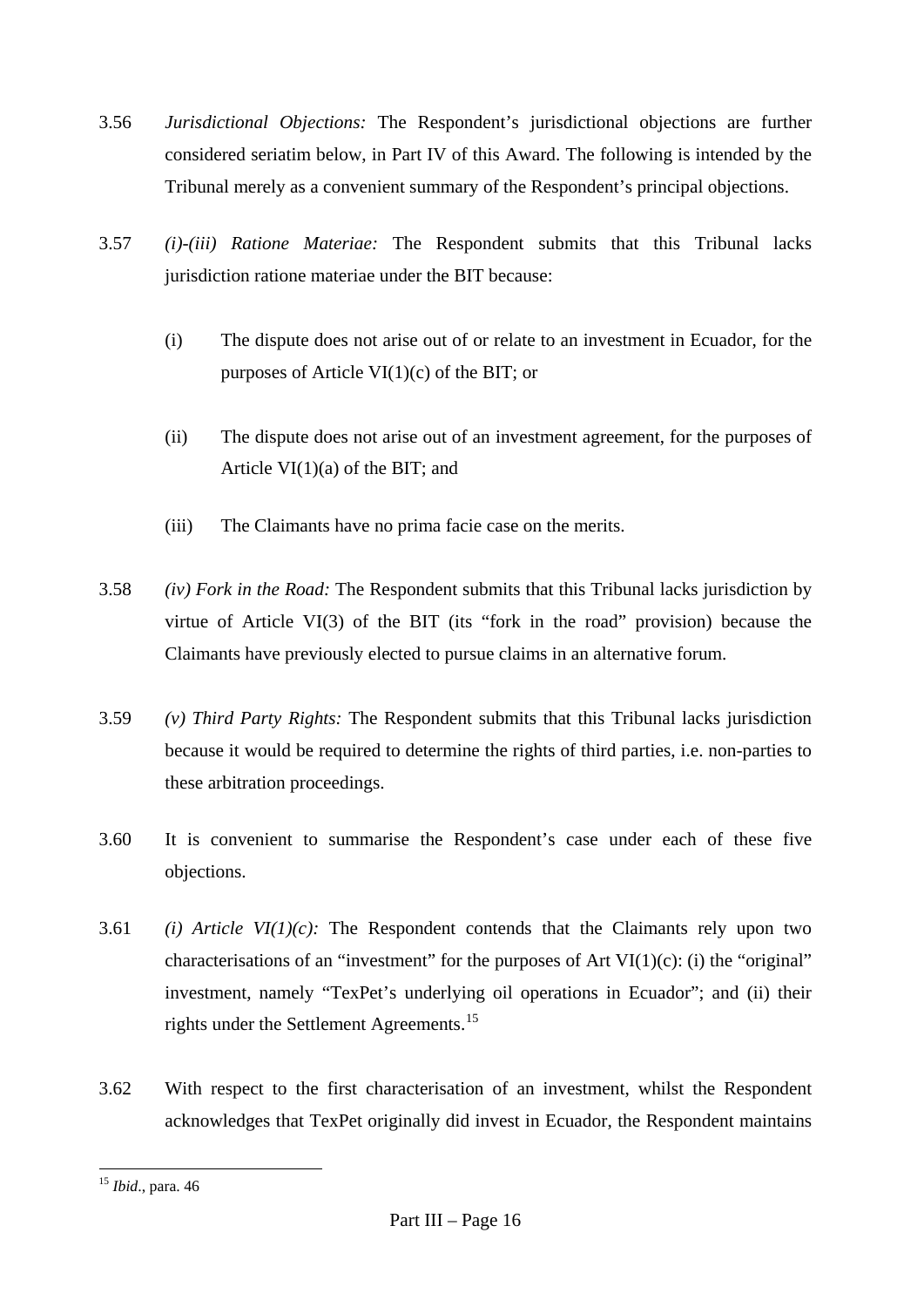that this investment came to an end in  $1992$ .<sup>[16](#page-44-0)</sup> The Respondent therefore denies that TexPet can bring its present claims within the scope of that original investment; and it specifically denies the Claimant's argument based on the "lifespan of the investment".

3.63 In this regard, the Respondent discounts the principal legal material relied upon by the Claimants, namely the *Commercial Cases Dispute,* where the tribunal decided in its award:

*"The Claimants' investments were largely liquidated when they transferred their ownership in the concession to PetroEcuador and upon the conclusion of various Settlement Agreements with Ecuador. Yet, those investments were and are not yet fully wound up because of ongoing claims for money arising directly out of their oil extraction and production activities under their contracts with Ecuador and its state owned oil company. These claims were excluded from any of the Settlement Agreements…"*

- 3.64 Although it involved the same disputing parties as this arbitration, the Respondent submits that the award in the *Commercial Cases Dispute* does not have any res judicata effect, as the Claimants contend, because, that arbitration did not decide the same issue as is raised in this arbitration and, in particular, because the reasoning in that award was based solely on the 1973 Concession Agreement and did not analyse the settlement agreements at issue in this case. $17$
- 3.65 Further, the Respondent contends that the awards in both the *Commercial Cases Dispute* and *Mondev* (the other legal material cited by the Claimants on the "lifespan of the investment") are both distinguishable from the present case. In both those cases, the interest or agreement said to constitute the "investment" was the direct subject of the claims in issue; whereas, in the present case, the 1973 Concession Agreement is not at issue in the *Lago Agrio* litigation. On the contrary, the *Lago Agrio* litigation puts in issue the 1995 Settlement Agreement and the 1998 Final Release which are "stand-alone" agreements and not investments.<sup>[18](#page-44-2)</sup>
- 3.66 The Respondent also relies on contemporaneous documentation to dismiss the Claimants' assertion that the release, remediation with other activities and the *Lago*

<span id="page-44-2"></span>

<span id="page-44-1"></span><span id="page-44-0"></span><sup>16</sup> *Ibid*., para. 47 <sup>17</sup> *Ibid*., para. 60 <sup>18</sup> *Ibid.*, paras. 63-65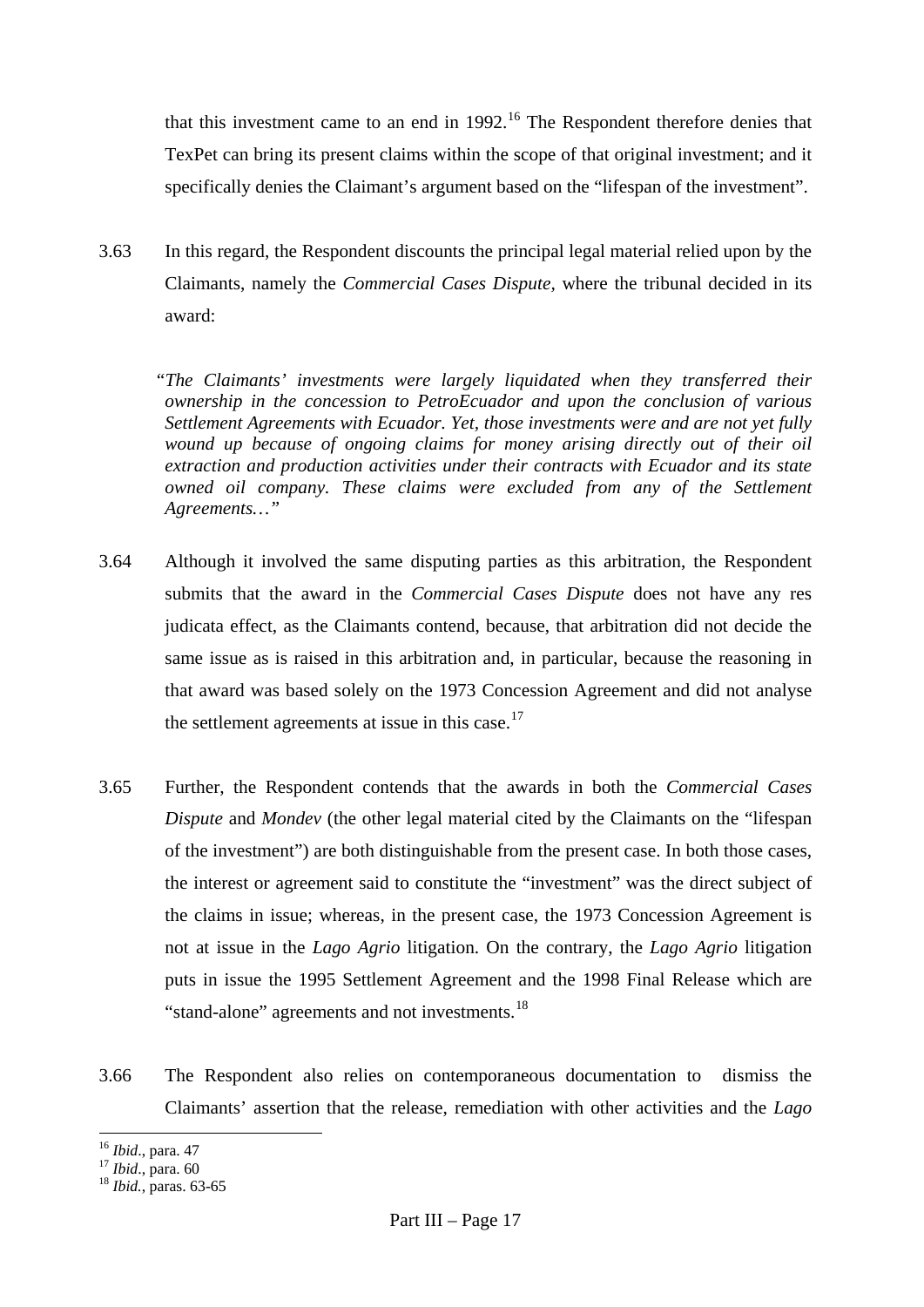*Agrio* litigation "are all part of the continuation, winding up, disposition, and enforcement of legal and contractual rights arising directly from, and part of, Claimants' Ecuadorian investment."[19](#page-45-0)

- 3.67 With respect to the Claimants' second characterisation of an investment, the Respondent contends that none of the settlement agreements (and none of the rights and obligations contained therein) invoked by the Claimants bears the intrinsic economic characteristics of an investment under Article I of the BIT. $^{20}$  $^{20}$  $^{20}$  More particularly, the Respondent, relying on the *Pantechniki* and *Romak* awards, submits that an investment "must exhibit the inherent economic characteristics of an investment", including "the commitment of resources to the economy of the host state by the claimant entailing the assumption of risk in expectation of a commercial return."<sup>[21](#page-45-2)</sup> The Respondent also cites the five-fold "litmus test" for an investment, as advanced in *Salini v Morocco [22](#page-45-3)* (under Article 25 of the ICSID Convention). The Respondent further asserts that the 2004 US Model BIT has clarified the definition of "investment" so as to incorporate both legal and economic components, reflecting the criteria suggested in *Pantechniki*. [23](#page-45-4)
- 3.68 The Respondent then proceeds to analyse the settlement agreements in the light of these legal materials; and it concludes that none of them exhibits these essential characteristics of an investment.<sup>[24](#page-45-5)</sup> The Respondent makes the following specific points:
	- (a) Any rights created by the 1994 MOU were superseded by the 1995 Settlement Agreement; and accordingly such rights did not exist when the BIT entered into force in  $1997; ^{25}$  $1997; ^{25}$  $1997; ^{25}$
	- (b) In response to the Claimants' assertion that the release granted by the 1995 Settlement Agreement has significant economic value, the Respondent submits that

- <span id="page-45-4"></span><span id="page-45-3"></span>
- <span id="page-45-0"></span>19 *Ibid.*, para. 65 20 *Ibid*., para. 67 21 *Ibid*., paras. 69-70 22 *Ibid*., para. 72 23 *Ibid*., paras. 73-74 24 *Ibid.*, para. 74 25 *Ibid*., para. 77
- <span id="page-45-6"></span><span id="page-45-5"></span>

<span id="page-45-1"></span>

<span id="page-45-2"></span>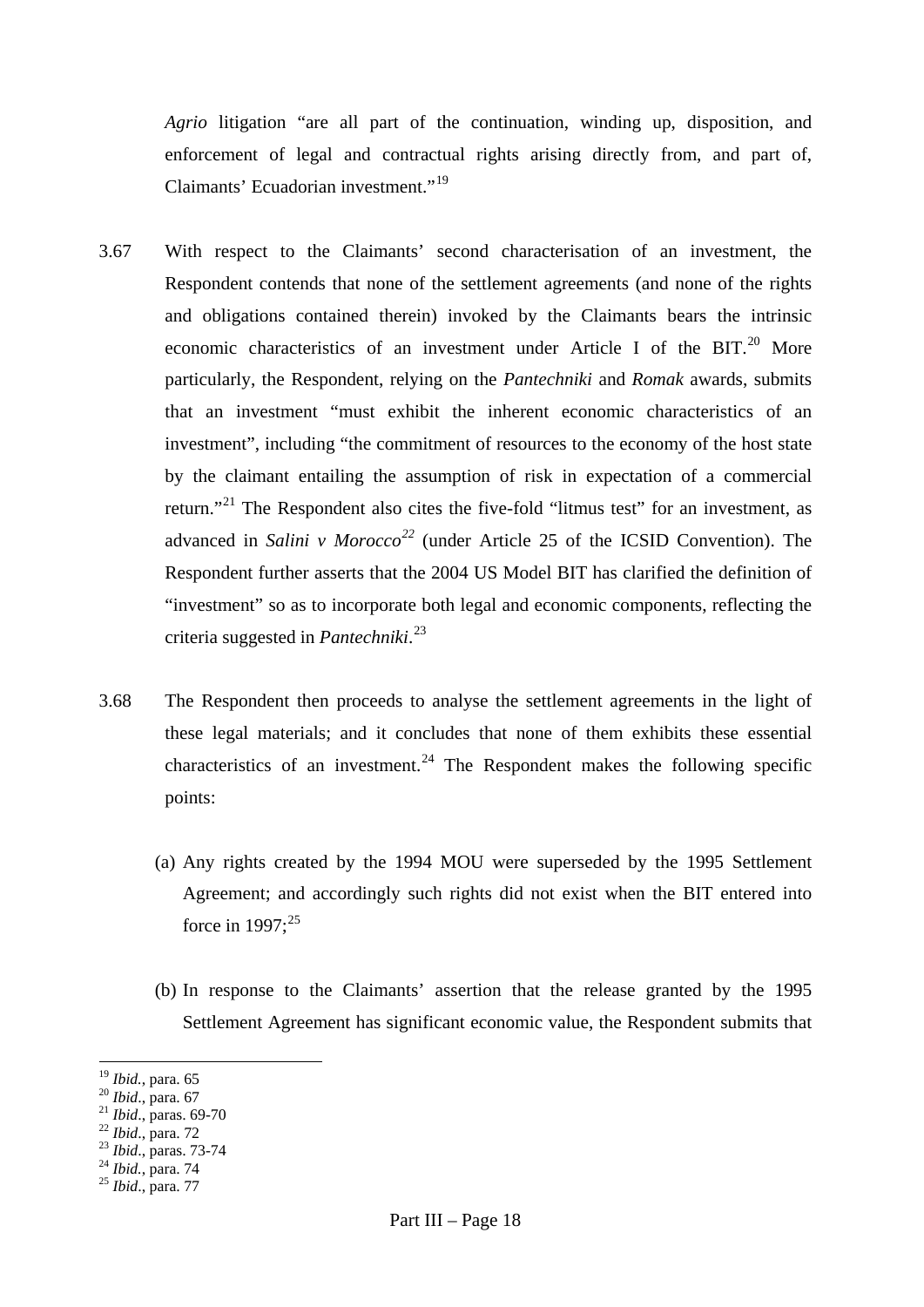the purpose of the release was not to carry out any investment activity, nor to dispose of any investment, but only to release TexPet from claims made by the Respondent or PetroEcuador arising from environmental pollution. Similarly, in response to the Claimants' reliance on the amount of about US\$ 38 million expended on remediation projects, the Respondent submits that the Claimants were only remedying their own tortious wrongs; and, accordingly, these were compensatory payments and not an investment;<sup>[26](#page-46-0)</sup>

- (c) In relation to the Municipal and Provincial Releases, the Respondent's primary response is that neither the Respondent nor PetroEcuador were parties to these agreements. In any event, the Respondent asserts that the payments made by the Claimants thereunder have none of the essential characteristics of any investment; $^{27}$  $^{27}$  $^{27}$ and
- (d) As to the 1998 Final Release, the Respondent submits that it was merely an acknowledgement by the Respondent that TexPet had fully performed its obligations under the 1995 Settlement Agreement. It did not have the essential characteristics of any investment. Although equipment was transferred by TexPet under the 1998 Final Release, it was made free of charge; and such transfer is in any event unrelated to the Claimants' claims.<sup>[28](#page-46-2)</sup>
- 3.69 The Respondent further submits that, even if the settlement agreements were technically capable of constituting an "investment" under the BIT, Chevron has no interest in any of those agreements because it was neither a party to nor a beneficiary under any such agreements.
- 3.70 The Respondent criticises, in particular, the Claimants' reliance on paragraph 5.1 of the 1995 Settlement Agreement, which defines the "Releasees" covered by that agreement as: "Texpet, Texaco Petroleum Company, Compania Texaco de Petroleos del Ecuador. S.A., Texaco Inc., and all their respective agents, servants, employees, officers, directors, legal representatives, insurers, attorneys, indemnitors, guarantors, heirs, administrators, executors, beneficiaries, successors, predecessors, principals and

<span id="page-46-2"></span>

<span id="page-46-1"></span><span id="page-46-0"></span><sup>26</sup> *Ibid.*, paras. 79-82 <sup>27</sup> *Ibid.,* paras. 84 <sup>28</sup> *Ibid*., at paras. 86-88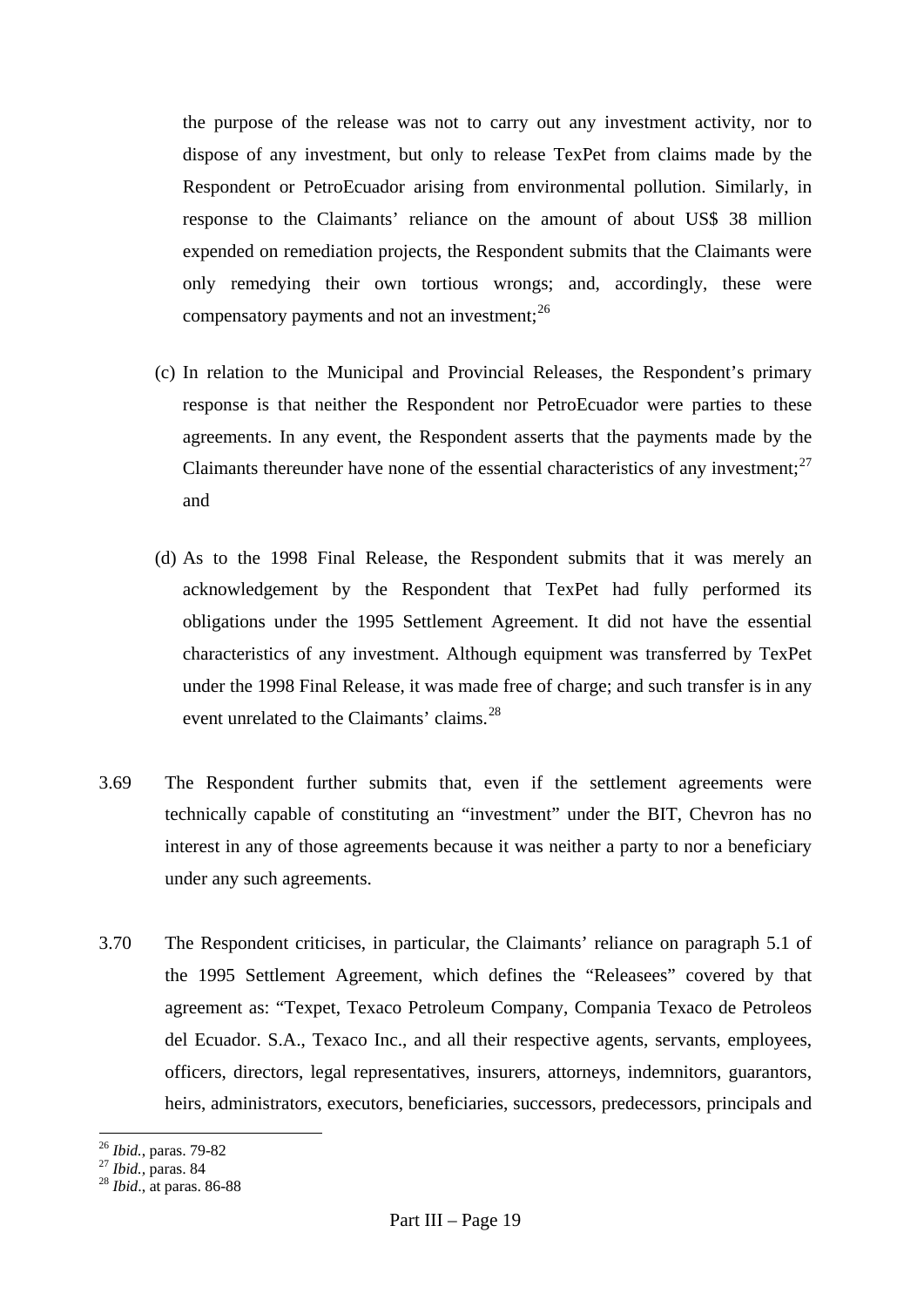subsidiaries." The Respondent submits that the Claimants' characterisation of Chevron as TexPet's "principal" is misplaced because it is based on Chevron's indirect shareholding in TexPet, rather than on any relationship of principal and agent between Chevron and TexPet, as here required.<sup>[29](#page-47-0)</sup>

- 3.71 Moreover, the Respondent notes that, elsewhere in other litigation, Chevron has consistently denied any agency relationship with TexPet.<sup>[30](#page-47-1)</sup> The Respondent further contends that, even if there were an agency relationship between Chevron and TexPet following the 2001 merger, there could have been no agency relationship in relation to TexPet's operations which caused environmental damage, since those operations ended in 1992, some nine years before the merger between Texaco and Chevron.<sup>[31](#page-47-2)</sup>
- 3.72 *(ii) Article VI(1)(a):* The Respondent rejects the Claimants' characterisation of the 1995 Settlement Agreement as an "investment agreement". The Respondent acknowledges that the BIT does not contain any definition of "investment agreement". However, the Respondent relies on the definition in the 2004 US Model BIT. In the light of this definition, the Respondent asserts that, as a matter of common sense, an agreement to release TexPet from claims concerning the environmental impact of its former operations cannot be an agreement upon which the "investor relies in establishing or acquiring a covered investment."<sup>[32](#page-47-3)</sup>
- 3.73 The Respondent contends that the 1995 Settlement Agreement did not establish anny investment: it was a closing agreement dealing with alleged torts and environmental pollution claims against TexPet.<sup>[33](#page-47-4)</sup> Further, the Respondent submits that it was entered into three years after the ending of TexPet's participation in the Consortium.<sup>[34](#page-47-5)</sup>
- 3.74 In any event, so the Respondent submits, Chevron is unable to invoke the 1995 Settlement Agreement, for the purposes of Article VI $(1)(a)$ , because it is neither a party to or named as a beneficiary in the 1995 Settlement Agreement. Chevron's dispute with the Respondent cannot therefore relate to an "investment agreement"

<span id="page-47-0"></span><sup>29</sup> *Ibid.*, at para. 94<br><sup>30</sup> *Ibid.*, at para. 85<br><sup>31</sup> *Ibid.*, at paras. 101-102<br><sup>33</sup> *Ibid.*, at para. 102<br><sup>34</sup> *Ibid.*, at para. 105

<span id="page-47-1"></span>

<span id="page-47-3"></span><span id="page-47-2"></span>

<span id="page-47-4"></span>

<span id="page-47-5"></span>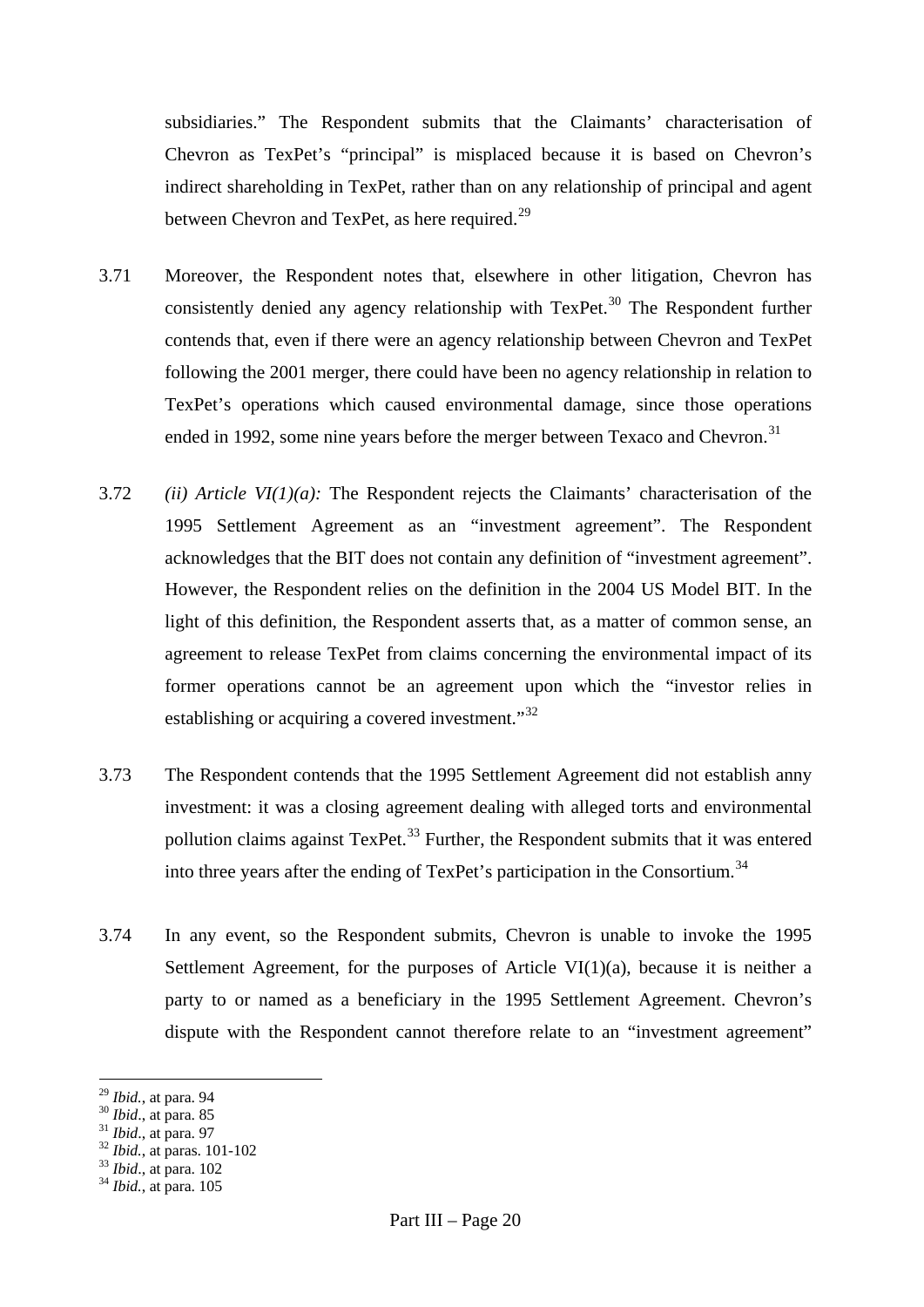between them. [35](#page-48-0) The Respondent relies on the awards in *Burlington*, *Duke Energy* and *EnCana* in support of its contention that Article VI(1)(a) requires an investment agreement between the claimant Investor and the respondent State.<sup>[36](#page-48-1)</sup>

- 3.75 *(iii) Prima Facie Case:* The Respondent next contends that neither of the Claimants can establish any case on the merits of their claims, still less any case satisfying the prima facie standard applicable to the Respondent's jurisdictional objections. In relation to Chevron, the Respondent again submits that Chevron is not a party to the settlement agreements. In relation to TexPet, the Respondent asserts that the dispute before the Tribunal does not implicate TexPet in any way because TexPet is not a defendant in the *Lago Agrio* litigation; and therefore that Texpet cannot be prejudiced by any of the alleged acts or omissions of the Respondent in regard to that litigation.<sup>[37](#page-48-2)</sup> The Respondent further denies that TexPet can assert any claim on Chevron's behalf. [38](#page-48-3)
- 3.76 Moreover, so the Respondent submits, the settlement agreements do not contain the rights that the Claimants allege in their claims. In particular, none of those agreements imposes on the Respondent any obligation to intervene in private litigation by other third parties.<sup>[39](#page-48-4)</sup> The Respondent further submits that any waiver of third party rights by the Respondent would be contrary to Ecuadorian law so that, even if the named parties had intended the 1995 Settlement Agreement to include such a waiver, it would have been a legal nullity.<sup>[40](#page-48-5)</sup>
- 3.77 In relation to the prima facie standard to be applied by the Tribunal, the Respondent submits that: (i) the Claimants must satisfy the Tribunal that jurisdiction is established for each provision of the BIT on which they rely;<sup>[41](#page-48-6)</sup> (ii) the Claimants' characterisation of their claims is not definitive: the Tribunal must analyse objectively the basis for its

- <span id="page-48-3"></span><span id="page-48-2"></span><span id="page-48-1"></span><sup>37</sup> *Ibid.*, at paras. 113<br><sup>38</sup> *Ibid.*, at paras. 127-128<br><sup>39</sup> *Ibid.*, at para. 114
- 

<span id="page-48-0"></span><sup>&</sup>lt;sup>35</sup> *Ibid.*, at para. 107<br><sup>36</sup> *Ibid.*, at paras. 109-110

<span id="page-48-6"></span><span id="page-48-5"></span><span id="page-48-4"></span><sup>39</sup> *Ibid*., at para. 114 <sup>40</sup> *Ibid*., at para. 133 <sup>41</sup> *Ibid*., at para. 116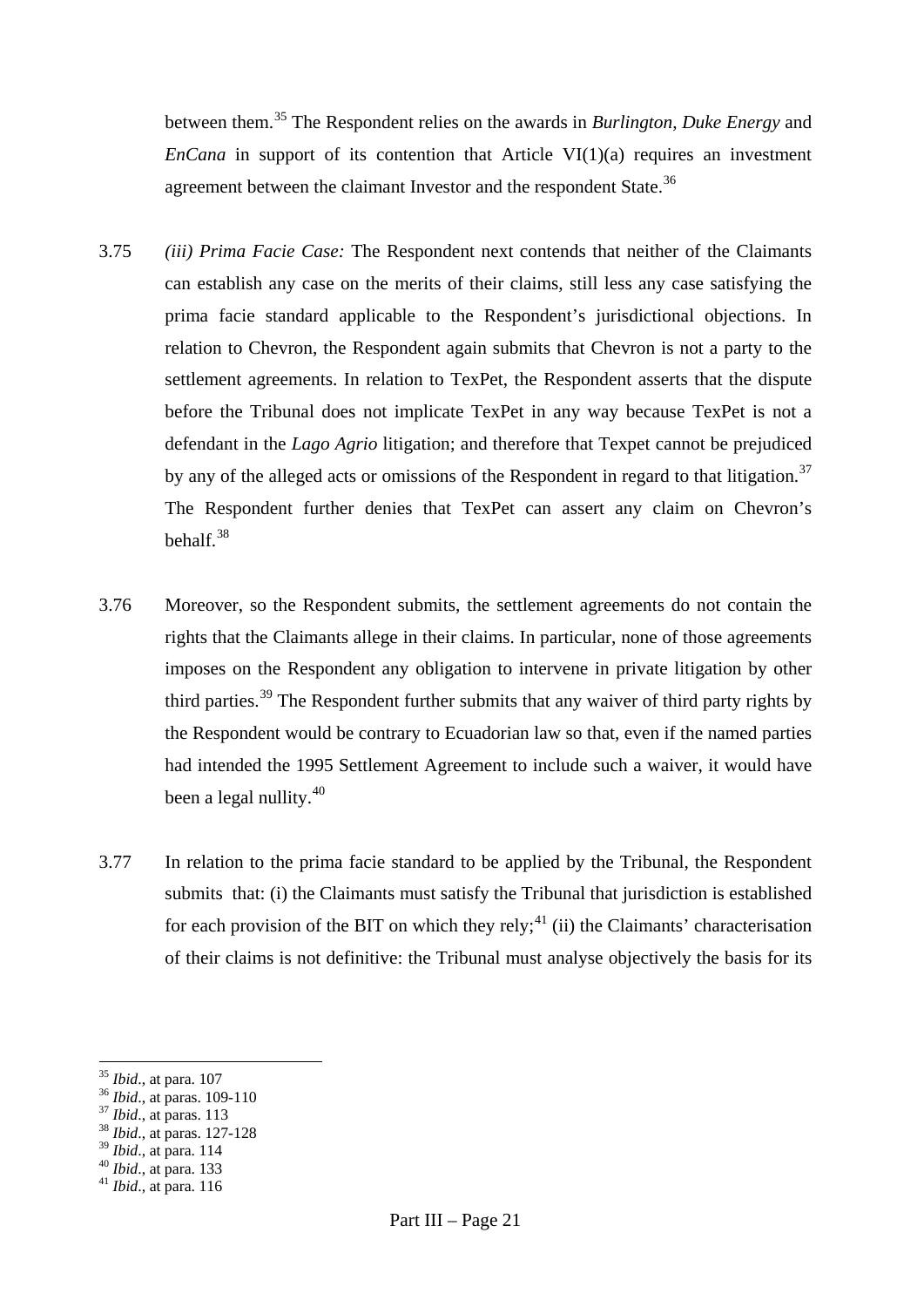jurisdiction;<sup>[42](#page-49-0)</sup> and (iii) the prima facie standard does not require the Tribunal to accept as true the facts alleged by the Claimants in the Notice of Arbitration.<sup>[43](#page-49-1)</sup>

- 3.78 The Respondent notes the elaboration of the prima facie standard in *Joy Mining v Egypt* and *Continental Casualty* in support of its contention that this Tribunal should not necessarily accept the Claimants' pleaded facts as true, but, rather, that the Tribunal should decide whether the Respondent has shown that the Claimants' claims have no factual basis, even on a preliminary scrutiny.<sup>[44](#page-49-2)</sup> In the light of these legal materials, the Respondent submits that, since it disputes the existence of the contractual rights on which the Claimants rely, the Tribunal must first determine "in a definitive manner the exact composition or extent of the investment and investment agreement asserted by the Claimants".[45](#page-49-3)
- 3.79 *(iv) The Fork in the Road:* The Respondent submits that the Claimants are precluded, by the fork in the road provision in Article VI(3) of the BIT, from pursuing their claims in this arbitration because that the Claimants have elected to pursue claims under the 1995 Settlement Agreement and the 1998 Release in an alternative forum.
- 3.80 The Respondent contends that, in determining whether a claimant has triggered a fork in the road provision, a tribunal must consider whether the claims asserted in the two actions have the same "fundamental basis".  $46$  The Respondent submits that, in a situation where a claim in a local court is contract-based and a claim in an arbitration is treaty-based, a tribunal should only exercise jurisdiction where the "fundamental basis" of the contract and treaty claims are different. With this approach, the Respondent asserts that if the treaty claim is based on a contractual violation, that may trigger a fork in the road provision. $47$
- 3.81 Applied to the present case, the Respondent contends that, in order to procure the dismissal of the *Aguinda* litigation in the US Courts, Texaco (with TexPet and Chevron) expressly committed itself to submit to the jurisdiction of the Ecuadorian

<span id="page-49-2"></span><span id="page-49-1"></span>

<span id="page-49-0"></span><sup>42</sup> *Ibid*., at para. 117 <sup>43</sup> *Ibid*., at para. 117 <sup>44</sup> *Ibid*., at paras. 117-118 <sup>45</sup> *Ibid*., at para. 120 <sup>46</sup> *Ibid.,* at para. 141 <sup>47</sup> *Ibid*., at para. 144

<span id="page-49-3"></span>

<span id="page-49-4"></span>

<span id="page-49-5"></span>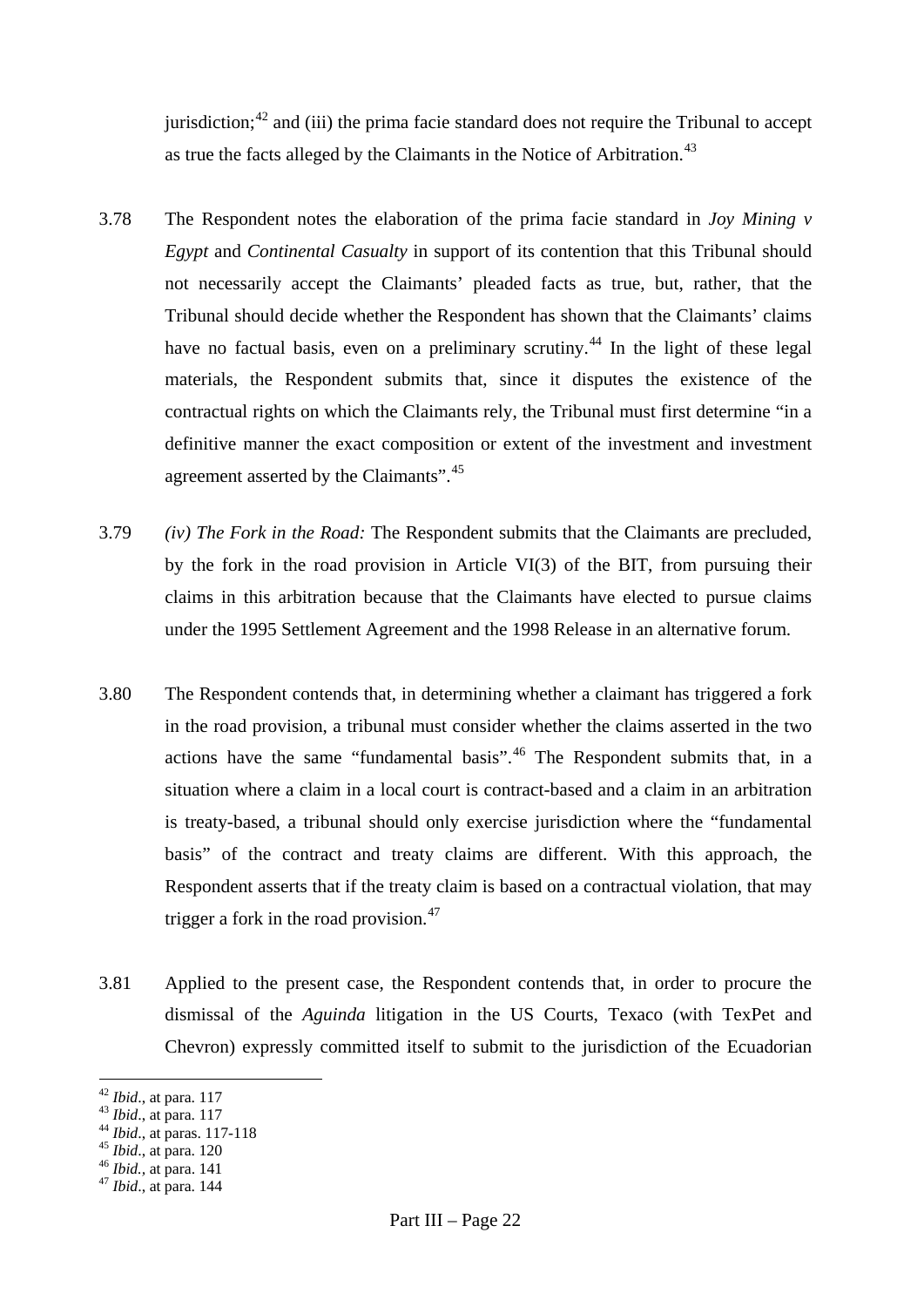Courts in relation to claims arising out of the same events and occurrences alleged in the *Aguinda* litigation and only to challenge any judgment of the Ecuadorian Courts at the enforcement stage. [48](#page-50-0) According to the Respondent, the *Lago Agrio* litigation, as brought in the Ecuadorian Courts, is a continuation of the *Aguinda* litigation. [49](#page-50-1) The Respondent submits that Chevron relies in the *Lago Agrio* litigation on the same alleged releases under the settlement agreements as Texaco had asserted in the *Aguinda* litigation; and the Ecuadorian courts have therefore been requested by Chevron to determine the scope of these settlement agreements.<sup>[50](#page-50-2)</sup>

- 3.82 The Respondent next submits that the Claimants' claims under the BIT in this arbitration, although pleaded in the form of treaty-based claims, are ultimately based on contractual rights which the Claimants purport to have acquired under the settlement agreements; and, therefore, that the Claimants' treaty claims have the same "fundamental basis" as those at issue in the *Lago Agrio* litigation.<sup>[51](#page-50-3)</sup> The Respondent accordingly submits that, having elected to submit to the jurisdiction of the Ecuadorian courts and not to challenge any judgments until the enforcement stage, the Claimants are prevented by the fork in the road provision in the BIT from bringing what is, in effect, a "pre-judgment collateral attack" on the *Lago Agrio* litigation.<sup>[52](#page-50-4)</sup>
- 3.83 *(v) Third Party Rights:* The Respondent asserts that the Tribunal lacks jurisdiction to adjudicate the Claimants' claims because it would be required to determine the rights of non-parties, contrary to the legal principles established by the International Court of Justice in *Monetary Gold*. [53](#page-50-5)
- 3.84 The Respondent contends that: the "Claimants' central claim is predicated upon their contention that Chevron is not liable for any of the environmental impact at issue in the Lago Agrio litigation  $\ldots$ ";<sup>[54](#page-50-6)</sup> and on this basis, it is asserted that the rights of the Lago Agrio plaintiffs are squarely placed at issue in the Claimants' claims before this Tribunal. The Respondent contends therefore that it would be impossible for this

<span id="page-50-0"></span><sup>&</sup>lt;sup>48</sup> *Ibid.*, at paras. 148-151<br><sup>49</sup> *Ibid.*, at para. 153

<span id="page-50-2"></span><span id="page-50-1"></span><sup>&</sup>lt;sup>50</sup> *Ibid.*, at paras. 155-158<br><sup>51</sup> *Ibid.*, at paras. 159-160<br><sup>52</sup> *Ibid.*, at para. 165<br><sup>53</sup> *Ibid.*, at para. 169<br><sup>54</sup> *Ibid.*, at para. 168

<span id="page-50-3"></span>

<span id="page-50-4"></span>

<span id="page-50-5"></span>

<span id="page-50-6"></span>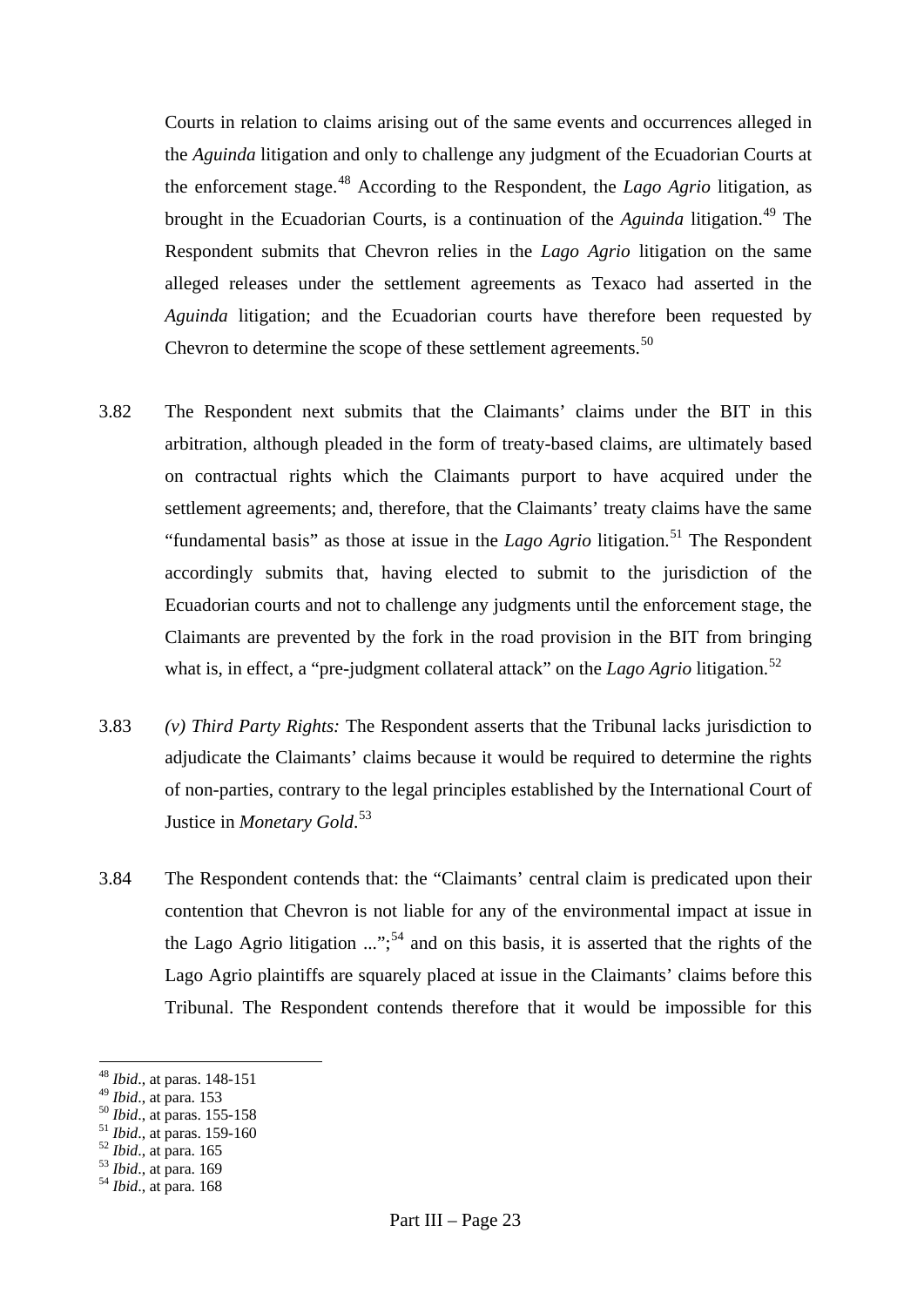Tribunal to decide the Claimants' rights without also deciding the rights of third parties, i.e. the rights of the Lago Agrio plaintiffs who are not parties to nor represented in these arbitration proceedings.<sup>[55](#page-51-0)</sup>

- 3.85 The Respondent relies on the awards in *Larsen v Hawaiian Kingdom* and *Costa Rica v Nicaragua* in support of its contention that the *Monetary Gold* principle is not confined to legal proceedings before the International Court of Justice or arbitrations between States. [56](#page-51-1)
- 3.86 *Jurisdictional Relief Sought by the Respondent:* In the light of its several objections, the Respondent requests the Tribunal to grant the formal jurisdictional relief pleaded as follows:
	- *(i) "Find and declare that jurisdiction is lacking over all claims raised by Claimants and dismiss all claims, in accordance with the Republic's Objections to Jurisdiction above";*
	- *(ii) "Order, pursuant to Article 40 of the UNCITRAL Arbitration Rules, Claimants to pay all costs and expenses of this arbitration proceeding, including the fees and expenses of the Tribunal and the costs of the Republic's legal representation, plus pre-award and post-award interest thereon"; and*
	- *(iii) "Grant any other or additional relief as may be appropriate under the circumstances or as may otherwise be just and proper."[57](#page-51-2)*

<span id="page-51-1"></span><span id="page-51-0"></span><sup>55</sup> *Ibid*., at para. 171 <sup>56</sup> *Ibid*., at paras. 179-180 <sup>57</sup> *Ibid*., at para. 182

<span id="page-51-2"></span>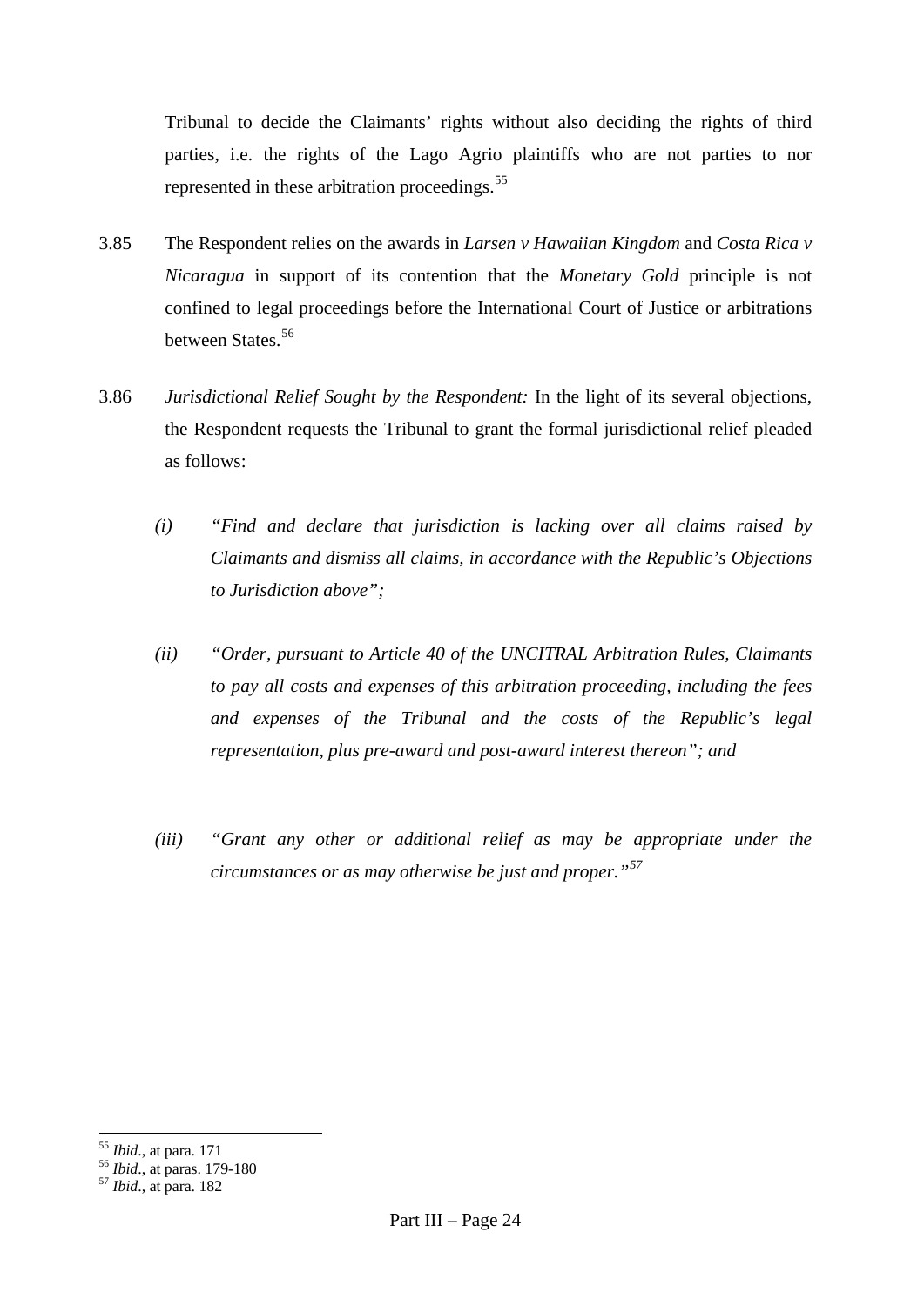## *(D) The Claimants' Response*

- 3.87 On 6 September 2010, the Claimants submitted their Counter-Memorial on Jurisdiction.
- 3.88 *Preliminary Statement:* In their Counter-Memorial, the Claimants at the outset describe the "Crude" film outtakes, as providing: "overwhelming evidence ... as to the fraudulent nature of the Lago Agrio litigation."[58](#page-52-0) The Claimants contend that these outtakes demonstrate that the Respondent is actively colluding with the Lago Agrio plaintiffs in that litigation and also in the related criminal proceedings brought against Chevron's two lawyers (Messrs Veiga and Pérez) in order to undermine Chevron's rights under the settlement agreements. The Claimants submit that the Respondent's jurisdictional objections must be seen by the Tribunal in that particular context.<sup>[59](#page-52-1)</sup>
- 3.89 The Claimants also highlight the "opportunistic" nature of the Respondent's jurisdictional objections. In particular, it is asserted that the Respondent is seeking to have it "both ways": by insisting here that Chevron is a stranger to TexPet's investments for the purpose of these arbitration proceedings, whilst in the *Lago Agrio* litigation, by ensuring there that Chevron is legally liable for TexPet's alleged operations in Ecuador. [60](#page-52-2)
- 3.90 The Claimants further characterise the Respondent's arguments as being entirely based on "the alleged lack of a legal connection between this dispute and the Claimants' investment".<sup>[61](#page-52-3)</sup> The Claimants reject these arguments, asserting that the remediation, infrastructure and socioeconomic activities, together with their rights and obligations under the settlement agreements are "inextricably intertwined with TexPet's underlying oil exploration and production activities."<sup>[62](#page-52-4)</sup> The Claimants contend that this dispute concerns "rights and obligations that are applicable to an investor as a consequence of an investment agreement entered into with that host

<span id="page-52-0"></span><sup>&</sup>lt;sup>58</sup> Claimants' Counter-Memorial on Jurisdiction, at para. 2<sup>59</sup> *Ibid.*. at para. 8

<span id="page-52-2"></span><span id="page-52-1"></span><sup>59</sup> *Ibid*., at para. 8 <sup>60</sup> *Ibid*., at para. 10 <sup>61</sup> *Ibid*., at para. 11 <sup>62</sup> *Ibid*., at para. 12

<span id="page-52-3"></span>

<span id="page-52-4"></span>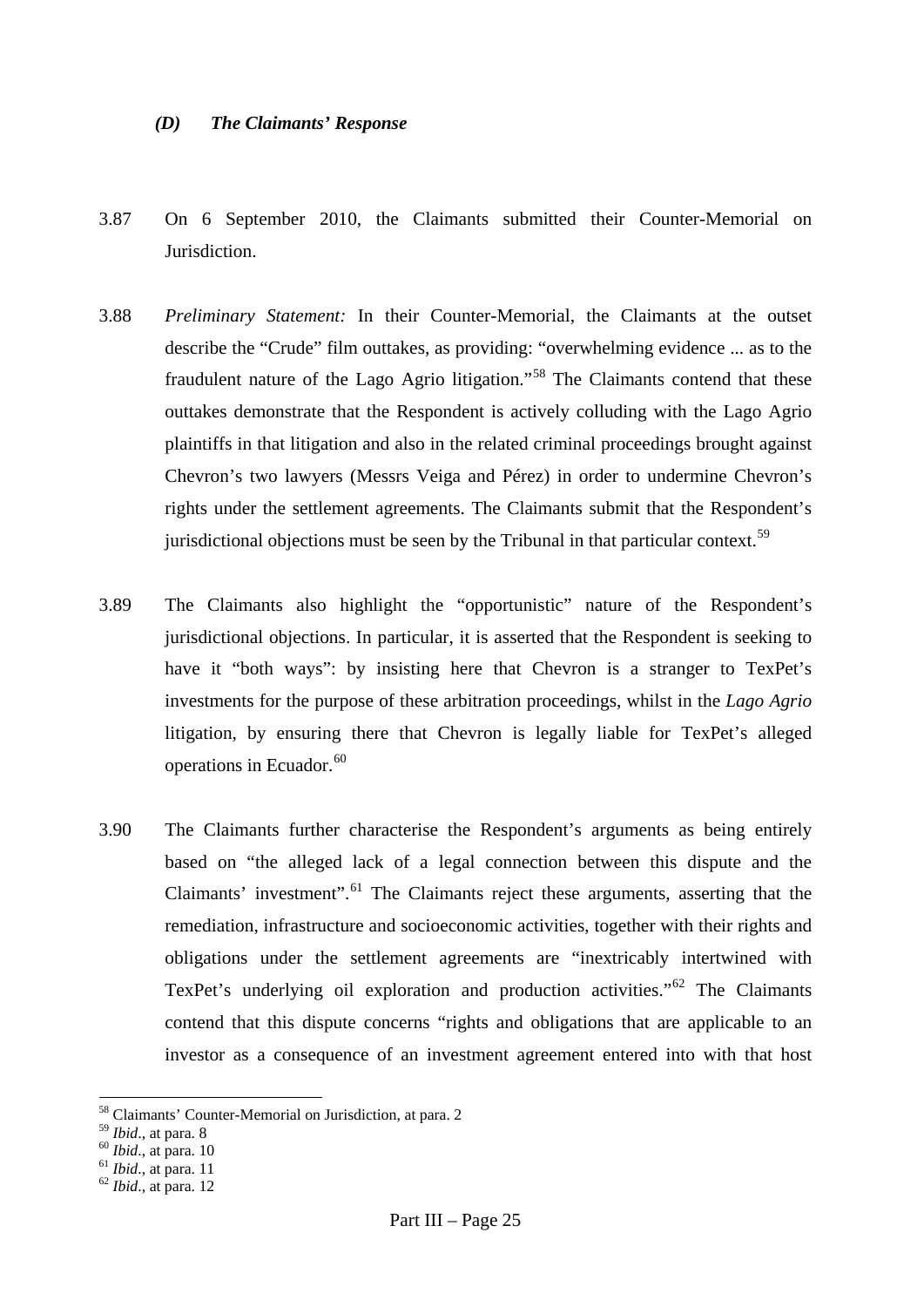state", a category of claims which (so the Claimants submit) the tribunal in *Amco v Indonesia* held would fall within Article  $25(1)$  of the ICSID Convention.<sup>[63](#page-53-0)</sup>

- 3.91 *Response to Jurisdictional Objections:* The Claimants approach the issues raised by the Respondent in a different order, commencing with their submissions on the general standard to be applied by this Tribunal to the Respondent's jurisdictional objections. The Claimants next contend that the Respondent's objections must fail on the basis that the findings in the award in the *Commercial Cases Dispute* are res judicata, or at least highly persuasive, for this Tribunal. The Claimants then submit that both TexPet and Chevron have standing to enforce the settlement agreements, before addressing seriatim the Respondent's objections based on ratione materiae, the BIT's fork in the road provision and third party rights.
- 3.92 *(i) The Prima Facie Standard:* The Claimants assert that it is a well-established principle of international law, applicable to investment arbitrations, that the scope of inquiry at the jurisdictional stage is limited to the question whether the claimant's allegations, if true, could constitute a violation of the treaty or other agreement at issue. [64](#page-53-1)
- 3.93 The Claimants notes paragraphs 32 and 33 of the Separate Opinion of Judge Higgins in *Oil Platforms* and contend that this elaboration of the prima facie standard has been adopted in a large number of investment dispute arbitration awards, including *Noble Energy v Ecuador* and *Impregilo v Pakistan*. [65](#page-53-2) The Claimants emphasise that the tribunal in *Impregilo*, after conducting an extensive review of the jurisprudence, concluded that the prima facie approach balances "the dual concerns of ensuring that the merits are not prejudiced and preventing abusive claims from proceeding ..."<sup>[66](#page-53-3)</sup>
- 3.94 Having set out the prima facie standard to be applied by the Tribunal, the Claimants next submit that their claims satisfy that standard. The Claimants highlight, in particular, the fact that this Tribunal has already issued provisional measures (i.e. its

<span id="page-53-1"></span>

<span id="page-53-0"></span><sup>63</sup> *Ibid*., at para. 13 <sup>64</sup> *Ibid*., at paras. 23 and 28 <sup>65</sup> *Ibid*., at paras. 24-25 <sup>66</sup> *Ibid*., at para. 27

<span id="page-53-2"></span>

<span id="page-53-3"></span>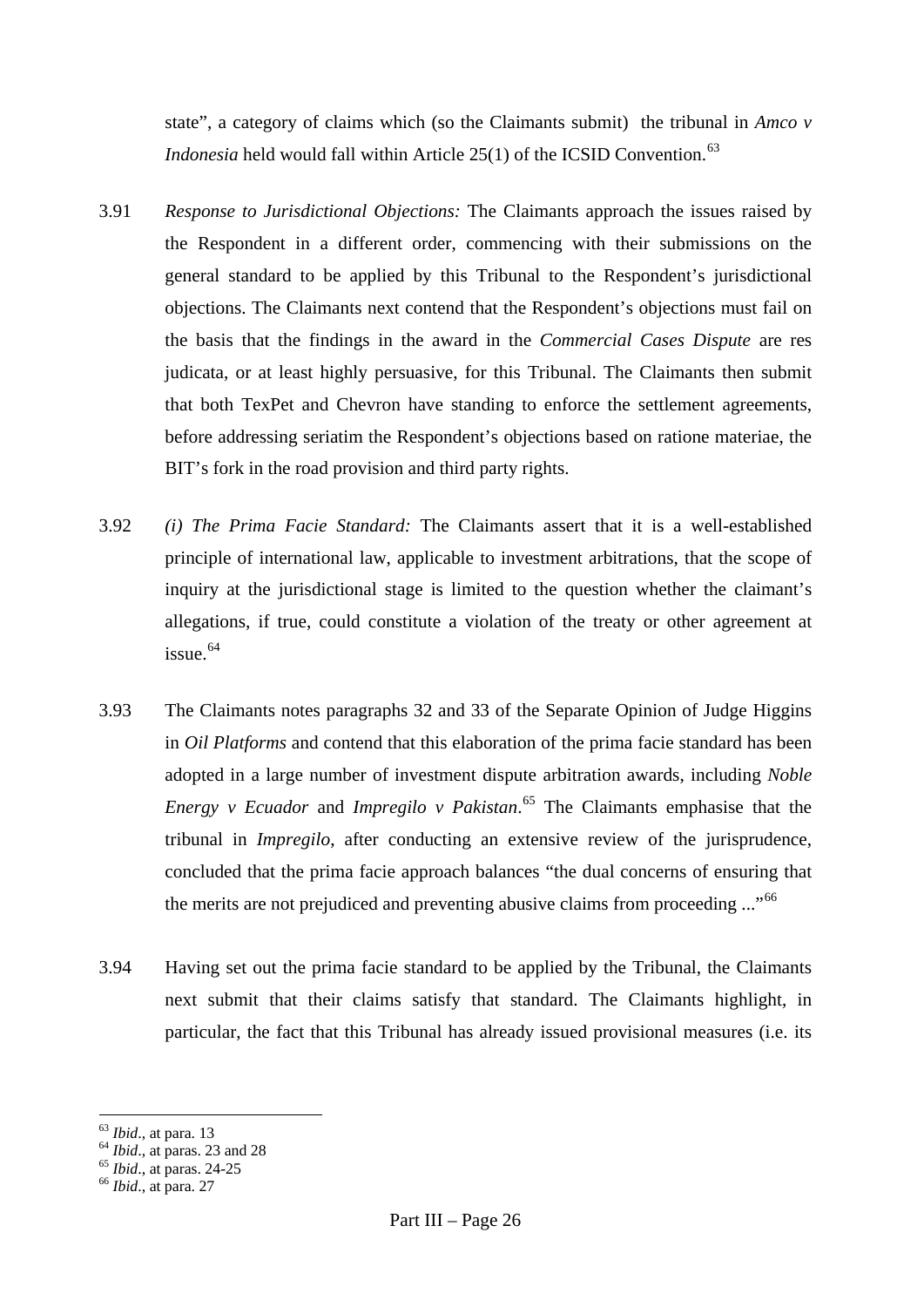order of 14 May 2010) and emphasise that: "the establishment of a prima facie case on the merits is a prerequisite for the issuance of provisional measures."[67](#page-54-0)

- 3.95 In response to the Respondent's objection that TexPet cannot make out a prima facie case because it is not a party to the *Lago Agrio* litigation, the Claimants assert that this factor is not necessary for the existence of a dispute between TexPet and the Respondent under the BIT. The Claimants also submit that it would have made no sense for TexPet to expend US\$ 40 million under the 1995 Settlement Agreement if it was not entitled to protect both itself and its affiliated companies from similar claims.<sup>[68](#page-54-1)</sup> It is also contended that the Respondent has damaged TexPet's own treaty and contract rights by the Respondent's failure to honour its obligations under the settlement agreements. The Claimants argue that the Respondent should not be entitled to circumvent TexPet's rights by having Chevron (and not also TexPet) named as a defendant in the *Lago Agrio* litigation.<sup>[69](#page-54-2)</sup>
- 3.96 In relation to the Respondent's arguments that the contractual rights asserted by the Claimants do not exist under the settlement agreements and would, in any case, be impermissible under Ecuadorian law, the Claimants contend that these arguments go to the merits of the Parties' dispute and cannot properly be decided at this jurisdictional phase. However, the Claimants also note, when the Respondent entered into these settlement agreements, that it specifically represented the people of Ecuador in relation to the same legal rights which the Lago Agrio plaintiffs later asserted in the *Lago Agrio* litigation. [70](#page-54-3)
- 3.97 *(ii) Res Judicata/Issue Preclusion:* The Claimants submit that the Respondents' objections to jurisdiction have already been decided between these same parties, involving the same BIT and under the same arbitration agreement incorporating the UNCITRAL Arbitration Rules, in the interim award issued in the *Commercial Cases*  Dispute; and that such decisions are accordingly res judicata before this Tribunal.<sup>[71](#page-54-4)</sup> In particular, that tribunal in its interim award determined that litigation concerning the liquidation and settlement of claims relating to an investment constitute part of that

<span id="page-54-0"></span><sup>&</sup>lt;sup>67</sup> *Ibid.*, at para. 29<br><sup>68</sup> *Ibid.*, at para. 32

<span id="page-54-2"></span><span id="page-54-1"></span><sup>68</sup> *Ibid*., at para. 32 <sup>69</sup> *Ibid*., at para. 33 <sup>70</sup> *Ibid*., at para. 34 <sup>71</sup> *Ibid*., at para. 36

<span id="page-54-4"></span><span id="page-54-3"></span>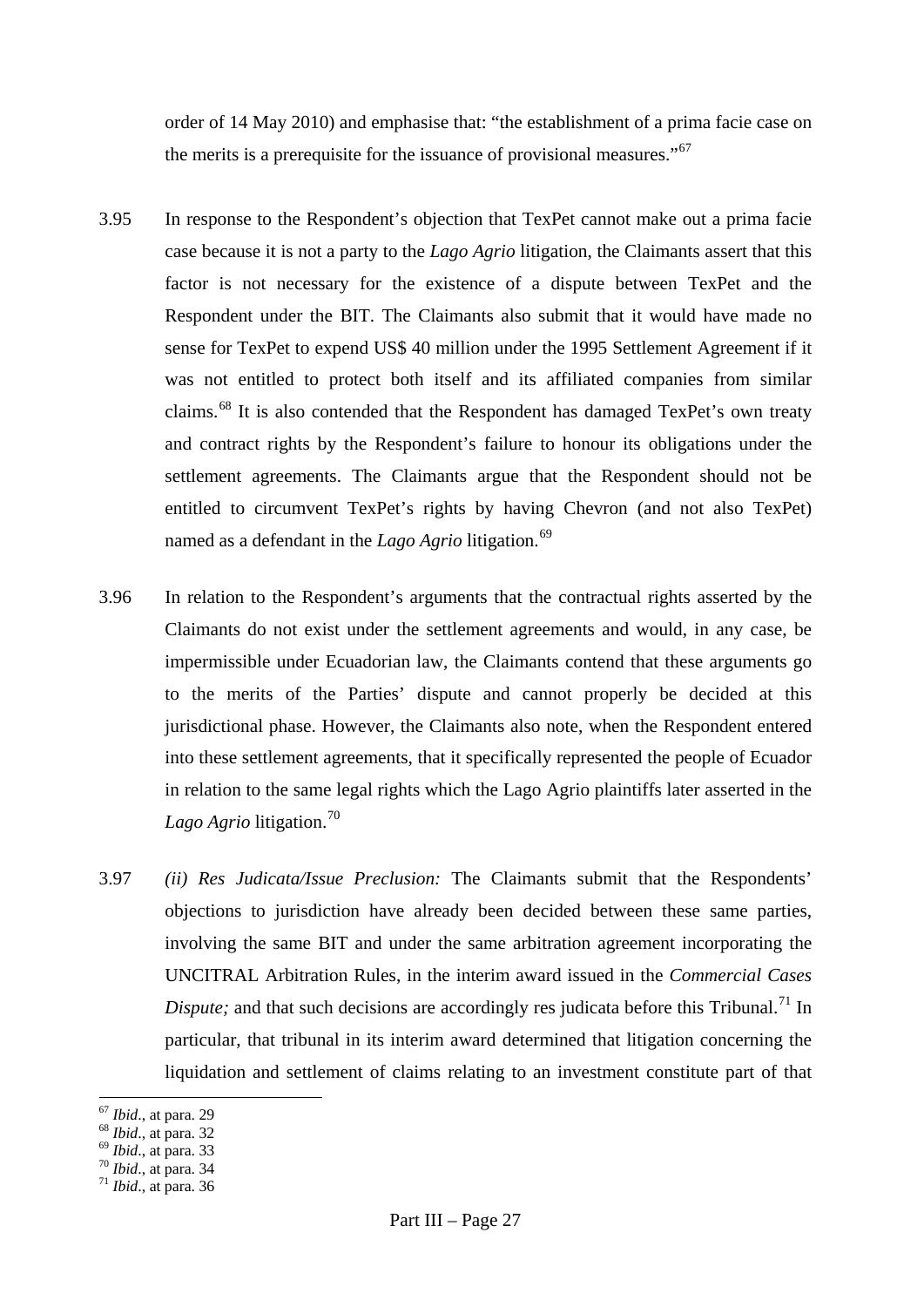investment; and that the investment in Ecuador continued to exist after the expiry of the 1973 Concession Agreement in 1992.<sup>[72](#page-55-0)</sup>

- 3.98 The Claimants contend that the question of res judicata should be governed by international law on the basis (inter alia) that the effect of a tribunal's decision made in an investment treaty-based arbitration should not depend upon the domestic law of that arbitration's seat. It is further emphasised that Article VI(6) of the BIT provides that any arbitral award shall be final and binding on the Parties.<sup>[73](#page-55-1)</sup> The Claimants rely on the approach of tribunals in *Waste Management Inc v Mexico* and *Amco v Indonesia* in support of the contention that international tribunals have adopted a broad approach to res judicata, and that on the basis of that broad approach, the decisions of the tribunal in the *Commercial Cases Dispute* constitute res judicata in this arbitration. [74](#page-55-2)
- 3.99 The Claimants dispute the Respondent's submission that the res judicata effect of the *Commercial Cases Dispute* should be governed by Dutch law (as the law of the seat);  $^{75}$  $^{75}$  $^{75}$  and they also contend that, in any event and contrary to the Respondent's submission, that tribunal's decision in an interim award would still be res judicata as a matter of Dutch law as the law of the seat of that arbitration. The Claimants note that the tribunal's partial award on the merits incorporates all the jurisdictional determinations from their interim award on jurisdiction; that the Respondent has brought legal proceedings to set aside the interim award; and that, under Dutch law, such an application may not be brought until an award has acquired the force of res judicata under Dutch law*. [76](#page-55-4)*
- 3.100 *(iii) Privity and Non-Parties:* The Claimants reject the Respondents' argument that their claims cannot constitute an investment dispute under Article VI of the BIT because TexPet is not a party to the *Lago Agrio* litigation and Chevron is not a party to the settlement agreements. In submitting that both Claimants have standing to enforce

<span id="page-55-1"></span>

<span id="page-55-2"></span>

<span id="page-55-0"></span><sup>72</sup> *Ibid*., at para. 37 <sup>73</sup> *Ibid*., at para. 38 <sup>74</sup> *Ibid*., at para. 40 <sup>75</sup> *Ibid*., at para. 39 <sup>76</sup> *Ibid*., at para. 39

<span id="page-55-4"></span><span id="page-55-3"></span>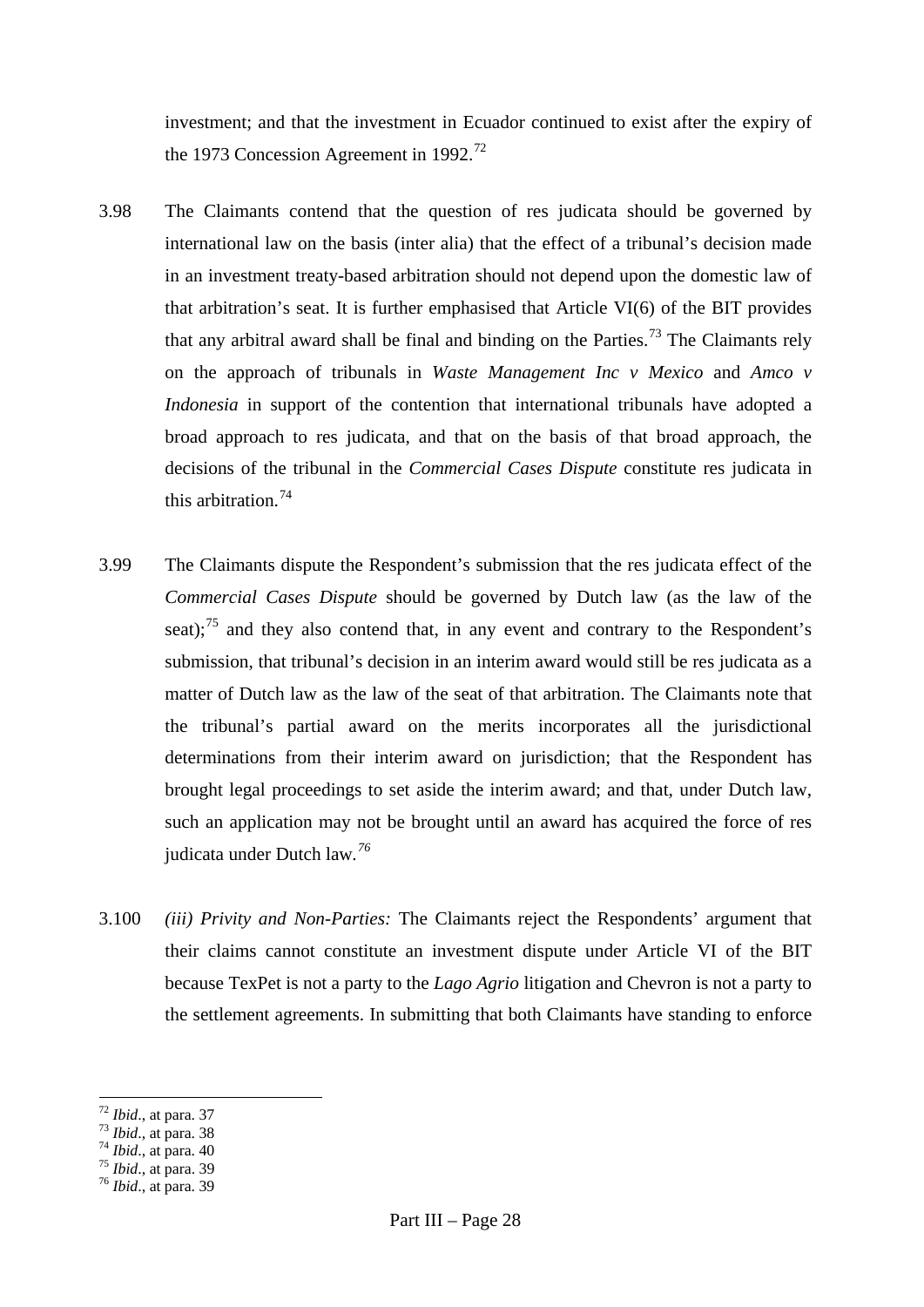these settlement agreements and assert claims under the BIT, the Claimants make the following four principal points.

- 3.101 First, Chevron has independent standing to enforce the 1995 Settlement Agreement because it falls within the categories of parties described as "Releasees" in Article 5.1 of the 1995 Settlement Agreement. The Claimants assert, in particular, that the word "principales" in the Spanish text of Article 5.1 should be construed as "parent corporation" and include Chevron as TexPet's parent. The Claimants contend that this interpretation is supported by the fact that, in the Spanish text, the word "principales" is expressly linked with the word "subsidiarias".<sup>[77](#page-56-0)</sup> More generally, the Claimants assert that the lengthy list of Releasees in Article 5.1 indicates that the parties intended to release any and all parties who could potentially be sued under any theory of law.<sup>[78](#page-56-1)</sup> The Claimants further contend that the parties intended third party releasees to be able to enforce the releases. The Claimants reject the Respondent's reliance on Article 9.5 of the 1995 Settlement Agreement (said to preclude all third party beneficiaries) on the basis that it would render the express release language meaningless and unenforceable.[79](#page-56-2)
- 3.102 Second, Chevron has standing as TexPet's shareholder, under the BIT, to enforce claims on behalf of TexPet. The Claimants contend that the express language of Article  $1(1)(a)$  of the BIT makes clear that an indirect owner of an investment is protected under the BIT. The Claimants cite in support Professor Vandevelde's explanation that Article 1(1) of the 2004 US Model BIT was intended to protect investors against the effect of *Barcelona Traction*. [80](#page-56-3) It is further contended that arbitration tribunals, including *AAPL v Sri Lanka, AMT v Zaire, Genin v Estonia* and *CMS v Argentina* have consistently adopted the same approach.<sup>[81](#page-56-4)</sup> The Claimants also cite the decision of the tribunal in the *Commercial Cases Dispute* that it had jurisdiction over TexPet and Chevron's claims against the Respondent. <sup>[82](#page-56-5)</sup>

- <span id="page-56-0"></span><sup>77</sup> *Ibid*., para. 49 <sup>78</sup> *Ibid*., para. 52 <sup>79</sup> *Ibid*., paras. 54-56 <sup>80</sup> *Ibid*., para 62 <sup>81</sup> *Ibid*., para. 65 <sup>82</sup> *Ibid*., para. 74
- <span id="page-56-3"></span>
- <span id="page-56-4"></span>

<span id="page-56-2"></span><span id="page-56-1"></span>

<span id="page-56-5"></span>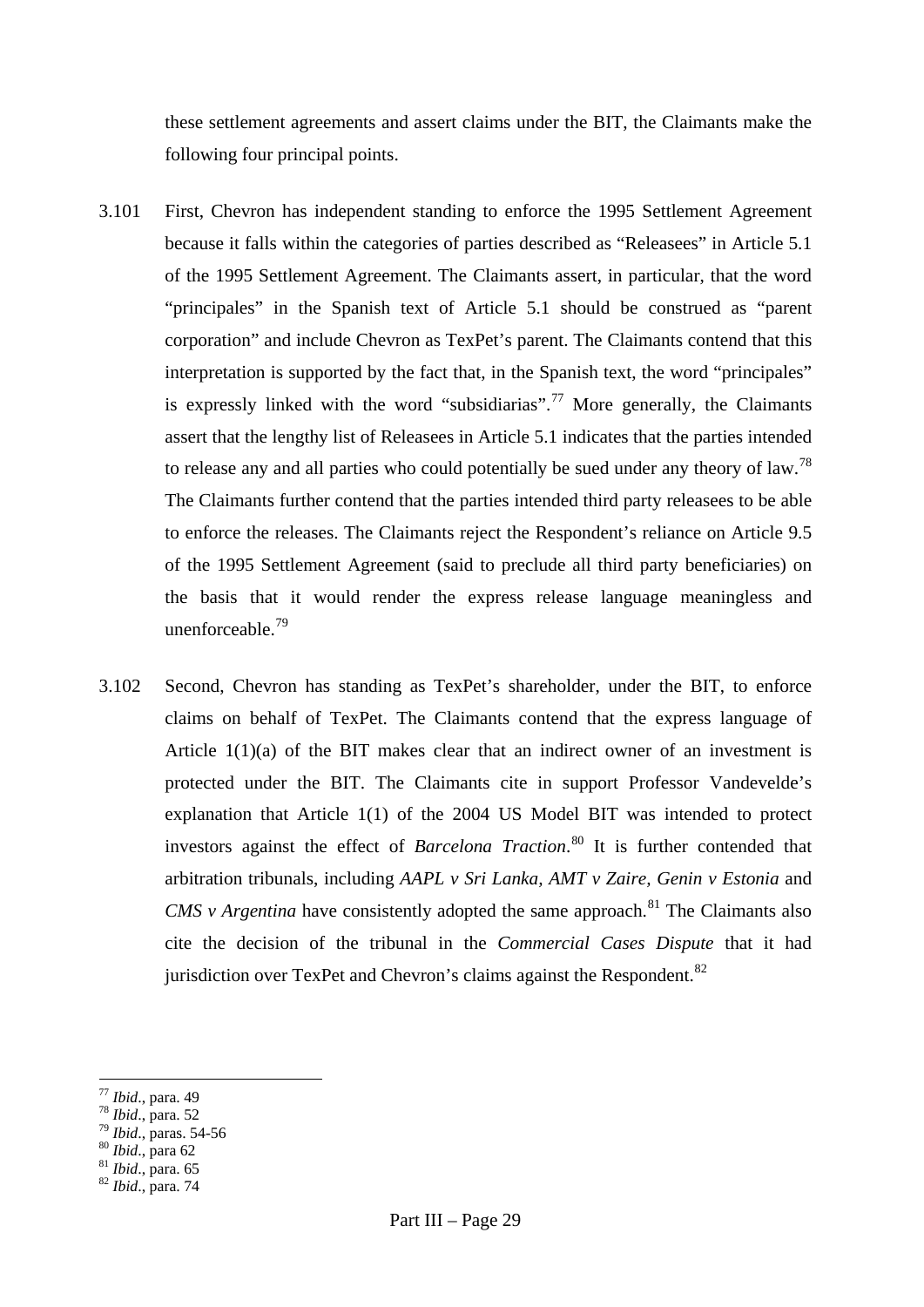- 3.103 Third, TexPet has standing to enforce its rights under the settlement agreements. The Claimants rely on the provisions of the Ecuadorian Civil Code in support of their argument that TexPet is entitled to enforce its contractual rights even if the alleged breach affects non-parties to those agreements.<sup>[83](#page-57-0)</sup> The Claimants emphasise that TexPet provided substantial consideration in return for the release of both TexPet and its affiliates from liability. To the extent that the Respondent disputes the Claimants' interpretation of the scope of the release, the Claimants assert that such dispute is a matter on which TexPet has the right to seek a binding interpretation from this Tribunal as a matter relating to the merits of the Parties' dispute.<sup>[84](#page-57-1)</sup>
- 3.104 Fourth, the Respondent's position violates legal principles of good faith, including estoppel and preclusion. The Claimants contend that the Respondent is "blowing hot and cold" in that it has affirmed jurisdiction over Chevron based on TexPet's alleged conduct in the *Lago Agrio* litigation; but that the Respondent simultaneously seeks to deny that this Tribunal has any jurisdiction over Chevron on the basis that it is a stranger to TexPet's investment and investment agreement.<sup>[85](#page-57-2)</sup> The Claimants further submit that the Lago Agrio Court has asserted de facto jurisdiction over Chevron for more than seven years; and that this constitutes a clear statement by the Respondent that Chevron is responsible for conduct arising out of the investment.<sup>[86](#page-57-3)</sup> Citing *SPP v Egypt*, the Claimants also assert that the Respondent's conduct in asserting jurisdiction over Chevron in the *Lago Agrio* litigation has forced Chevron to incur significant litigation expenses and to commence the present arbitration as a claimant in order to prevent the Respondent from taking a contrary course of action.<sup>[87](#page-57-4)</sup> The Claimants also rely on the international law doctrine of preclusion, which (so it asserts) is broader than the doctrine of estoppel and, in particular, does not require detrimental reliance.<sup>[88](#page-57-5)</sup>
- 3.105 *(iv) Article VI(1)(c)*: In contending that there is an alleged breach of the BIT "with" respect to an investment" for the purposes of Article VI $(1)(c)$  of the BIT, the Claimants advance two principal submissions.

- <span id="page-57-3"></span>
- <span id="page-57-4"></span>

<span id="page-57-0"></span><sup>&</sup>lt;sup>83</sup> *Ibid.*, paras. 77-79<br><sup>84</sup> *Ibid.*, at para. 81<br><sup>85</sup> *Ibid.*, at para. 85<br><sup>87</sup> *Ibid.*, at para. 86<br><sup>88</sup> *Ibid.*, at para. 90

<span id="page-57-1"></span>

<span id="page-57-2"></span>

<span id="page-57-5"></span>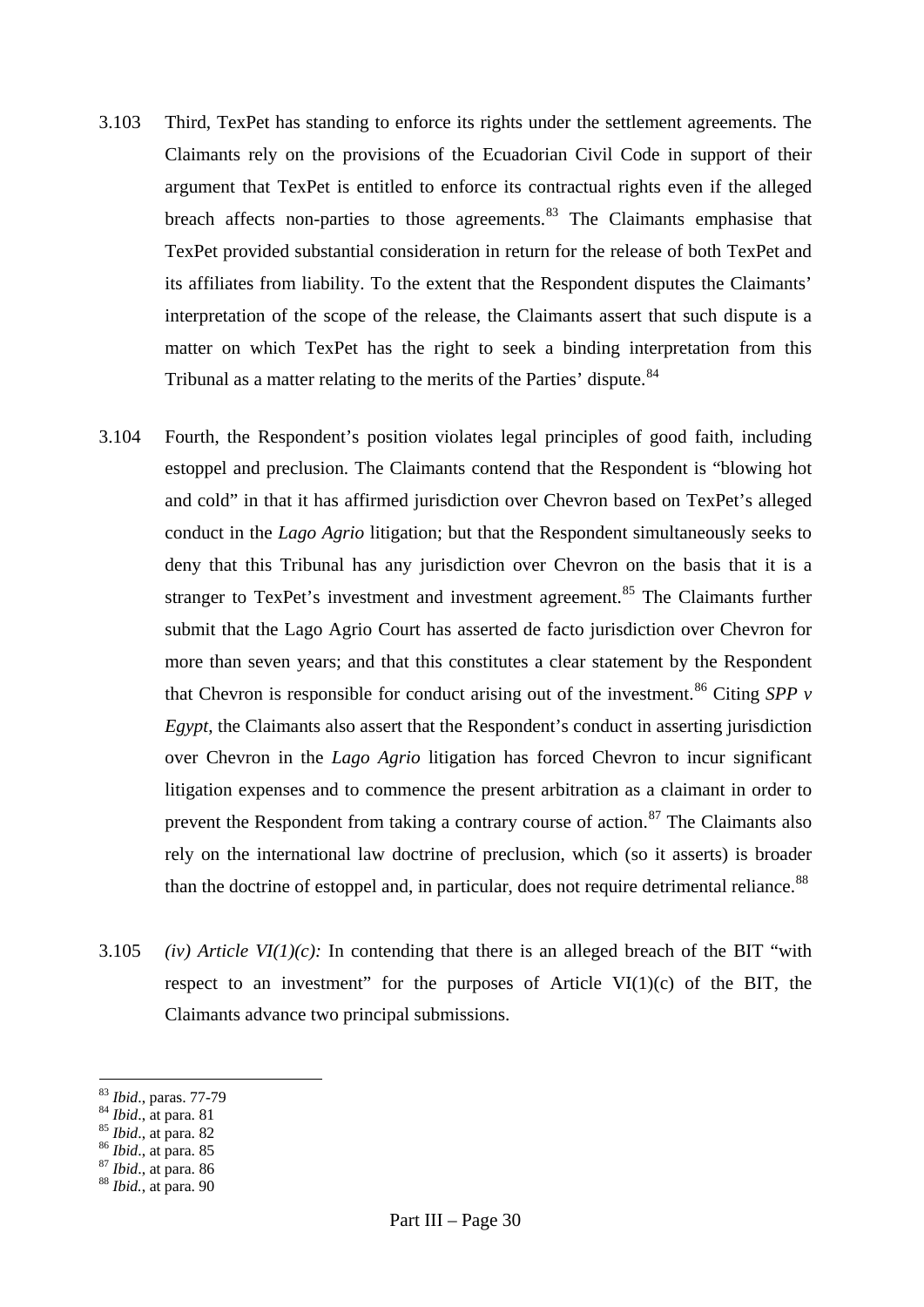- 3.106 First, the Claimants advance a "holistic" approach to the identification of an "investment", contending that the concession agreements, TexPet's underlying exploration and production activities and the settlement agreements are all inextricably entwined as an investment. [89](#page-58-0) The Claimants emphasise the scale of the original investment and the economic benefits conferred on the Respondent. [90](#page-58-1) The Claimants contend that this holistic approach was envisaged by the settlement agreements, all of which expressly recognise that TexPet's remediation, infrastructure and socio-economic activities arose directly out of its underlying oil exploration and production activities.<sup>[91](#page-58-2)</sup>
- 3.107 The Claimants further assert that this "holistic" approach is supported by arbitral jurisprudence. Particular reliance is placed on the tribunal's decision in *Mondev*, that "once an investment exists, it remains protected by NAFTA even after the enterprise in question may have failed ... Issues of orderly liquidation and the settlement of claims may still arise and require [international legal protection]  $\ldots$ <sup>[92](#page-58-3)</sup> The Claimants assert that this reasoning was adopted in the *Commercial Cases Dispute*, in which the tribunal determined that the Claimants' lawsuits constituted part of their investment.<sup>[93](#page-58-4)</sup> The Claimants further highlight a number of other arbitral awards in support of the "holistic" or "unity of the investment" approach, from *Holiday Inns v Morocco* to *Inmaris v Ukraine*.<sup>[94](#page-58-5)</sup> In the light of these legal materials, the Claimants conclude that the remediation activities, with the rights and obligations under the settlement agreements, are "component parts of a larger, integrated investment undertaking"<sup>95</sup>; and that, when viewed as an overall "adventure", they clearly qualify as an investment for the purpose of Article VI $(1)(c)$  of the BIT.<sup>[96](#page-58-7)</sup>
- 3.108 Second, in the alternative, the Claimants contend that, even if the settlement agreements are viewed independently of TexPet's original investment, these agreements qualify as a "stand alone" investment. The Claimants emphasise that the

- <span id="page-58-2"></span><sup>91</sup> *Ibid*., at paras. 110-114
- <span id="page-58-3"></span><sup>92</sup> *Ibid*., at para. 120
- <span id="page-58-4"></span><sup>93</sup> *Ibid*., at para. 123
- <span id="page-58-5"></span><sup>94</sup> *Ibid.*, at paras. 128-133<br><sup>95</sup> *Ibid.*, at para. 134

<span id="page-58-0"></span> <sup>89</sup> *Ibid*., at para. 101

<span id="page-58-1"></span><sup>90</sup> *Ibid*., at para. 105

<span id="page-58-7"></span><span id="page-58-6"></span><sup>95</sup> *Ibid*., at para. 134 <sup>96</sup> *Ibid*., at para. 135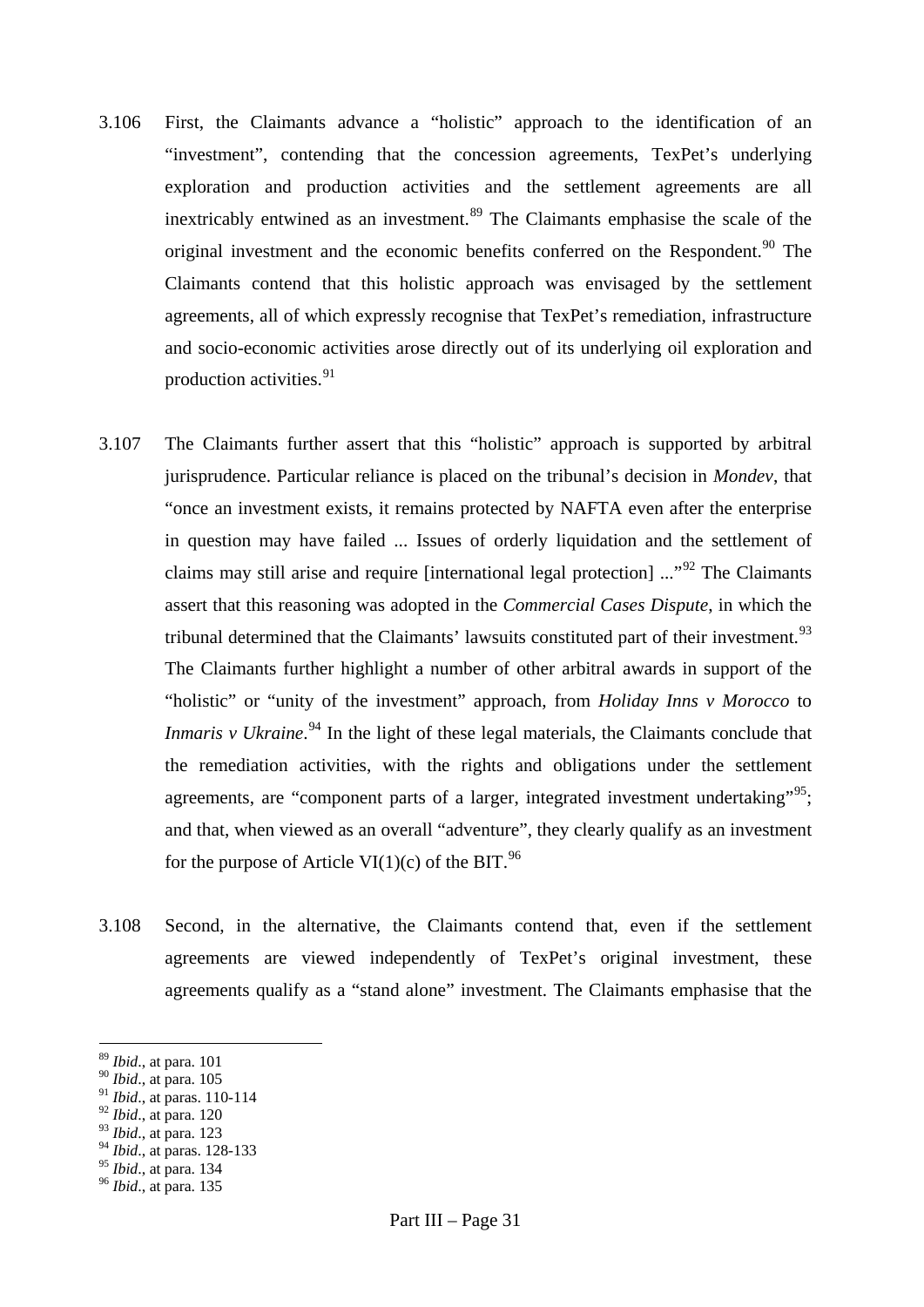definition of "investment" in Article  $I(1)(a)$  of the BIT is expansive, covering "every kind of investment".<sup>[97](#page-59-0)</sup> The Claimants submit that arbitral jurisprudence, including *Tradex v Albania, Fedax v Venezuela* and *SGS v Philippines*, supports their contention that definitions of 'investment' in BITs should be construed broadly.<sup>[98](#page-59-1)</sup>

- 3.109 Adopting this broad approach, the Claimants contend that their investments in Ecuador fall within at least three of the separate examples of "investments" listed in Article I(1) of the BIT, namely: (i) "investment contracts" under Article I(1)(a); (ii) "a claim to money or a claim to performance having economic value" under Article I(1)(a)(iii); and (iii) "any right conferred by law or contract" under Article I(1)(a)(v). <sup>[99](#page-59-2)</sup>
- 3.110 The Claimants reject the Respondent's argument that the settlement agreements do not bear any of the intrinsic economic characteristics of an investment, contending that the effect of that argument is to impose jurisdictional requirements which do not appear in the BIT.<sup>[100](#page-59-3)</sup> In relation to the legal materials invoked by the Respondent, the Claimants contend that the tribunal in *Salini* decided that the contract there at issue constituted an investment for the purposes of that BIT; but that the four independent criteria were elaborated in the context of Article 25 of the ICSID Convention which (so that tribunal decided) required it to go beyond the consent of the parties under the BIT itself. [101](#page-59-4) The Claimants emphasise that the *Salini* test has been the subject of extended criticism, notably in *Biwater v Tanzania.[102](#page-59-5)* The Claimants note that the second award invoked by the Respondent, *Pantechniki*, was again an ICSID decision; the Claimants assert that the definition of "investment" for the purposes of that BIT was not there at issue; and the tribunal expressed caution against applying additional jurisdictional requirements not found in the BIT's text. [103](#page-59-6) Finally, in relation to *Romak v Uzbekistan*, the Claimants acknowledge that the tribunal there appeared to import a Salini-like test, but they contend that this was made in the context of a one-off commercial contract; and it thus should be distinguished from the present case.<sup>[104](#page-59-7)</sup>

<span id="page-59-0"></span><sup>&</sup>lt;sup>97</sup> *Ibid.*, at para. 141<br><sup>98</sup> *Ibid.*, at paras. 144-147

<span id="page-59-5"></span><span id="page-59-4"></span>

<span id="page-59-6"></span>

<span id="page-59-3"></span><span id="page-59-2"></span><span id="page-59-1"></span><sup>&</sup>lt;sup>99</sup> *Ibid.*, at para. 148<br><sup>100</sup> *Ibid.*, at para. 156<br><sup>101</sup> *Ibid.*, at para. 160<br><sup>103</sup> *Ibid.*, at paras. 168-170<br><sup>104</sup> *Ibid.*, at para. 171

<span id="page-59-7"></span>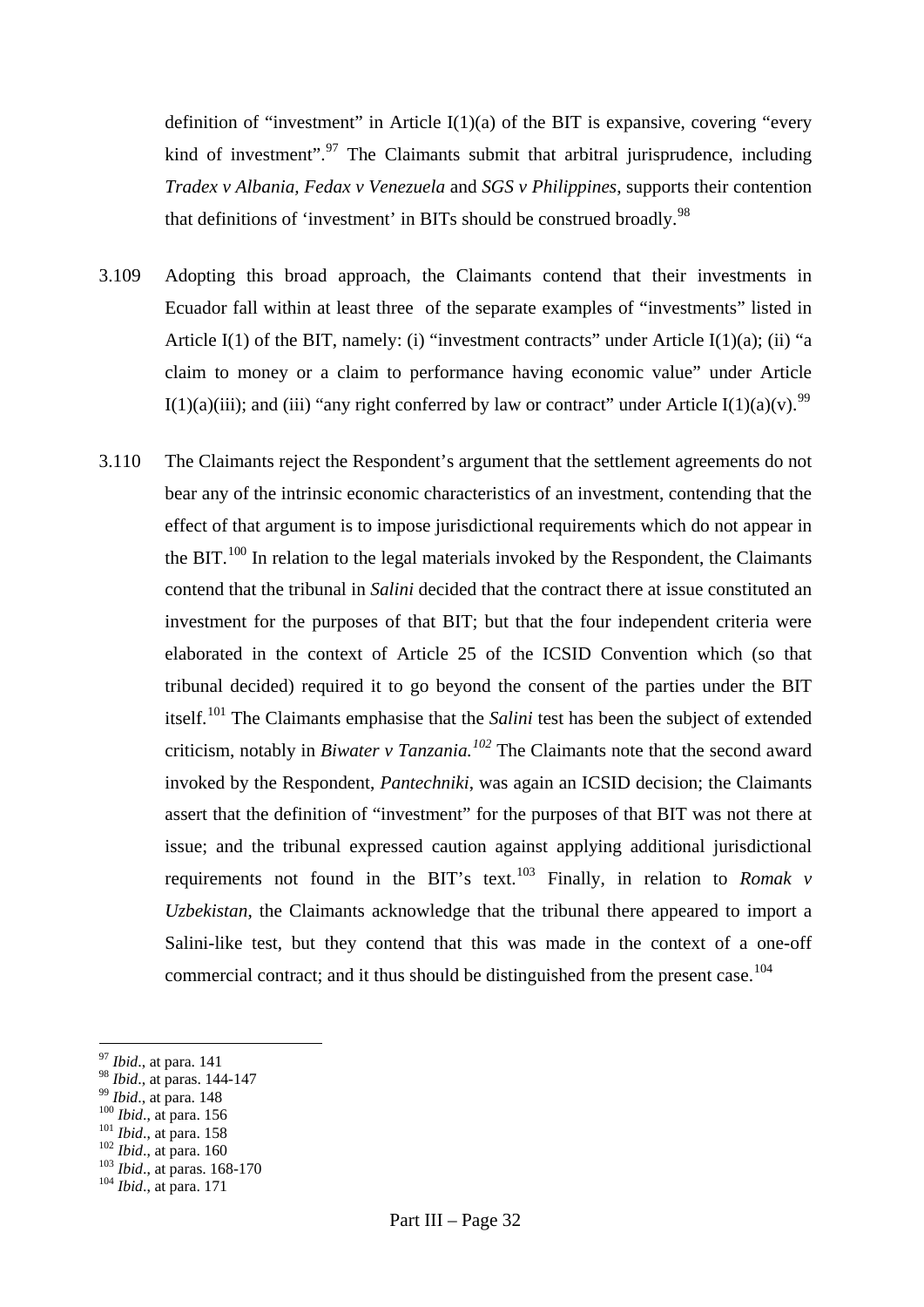- 3.111 The Claimants further note that the 2004 US Model BIT (which the Respondent also invokes in support of its argument) is not phrased in terms of "expectation of a commercial profit", but rather an "expectation of gain or profit". The Claimants submit that the word "gain" is deliberately broader, and may include non-monetary benefits, such as a release from alleged liability under the settlement agreements.<sup>[105](#page-60-0)</sup>
- 3.112 In any event, so the Claimants submit, even if the narrow test advanced by the Respondent were correct, the settlement agreements are capable of constituting a "stand-alone" investment. In particular, the Claimants assert that a substantial financial contribution was made under the terms of those agreements; there was an element of risk (in that the remediation works could have cost far more than anticipated); the remediation works were conducted over a period of four years; and there was an expectation of gain in the form of the benefits from the release.<sup>[106](#page-60-1)</sup>
- 3.113 *(v) Article VI(1)(a)*: The Claimants assert that they are entitled to bring claims before this Tribunal in respect of alleged breaches of the settlement agreements in accordance with Article VI $(1)(a)$  of the BIT, in addition to their claims for breach of the substantive provisions of the BIT with respect to an investment under Article  $VI(1)(c)$ of the BIT. $^{107}$  $^{107}$  $^{107}$
- 3.114 The Claimants contend that the Tribunal has jurisdiction over these claims on two separate and independent grounds: (i) the Parties' dispute "relates to" the concession agreements, which are and have already been held elsewhere to be "investment agreements" under Article VI $(1)(a)$ ; and  $(ii)$  the settlement agreements themselves constitute "investment agreements" under Article VI $(1)(a)$  on the basis that they are agreements concerning the Claimants' continuing investment in Ecuador.<sup>[108](#page-60-3)</sup>
- 3.115 As to the first ground, the Claimants stress that Article  $I(1)(a)$  expressly refers to disputes "arising out of or relating to" an investment agreement. It is submitted that the use of the disjunctive word "or" indicates that "arising out of" and "relating to" have different meanings. In the Claimants' submission, the phrase "arising out of"

<span id="page-60-1"></span><span id="page-60-0"></span><sup>105</sup> *Ibid.*, at para. 175<br><sup>106</sup> *Ibid.*, at paras. 178-181<br><sup>107</sup> *Ibid.*, at para. 185<br><sup>108</sup> *Ibid.*, at para. 185

<span id="page-60-2"></span>

<span id="page-60-3"></span>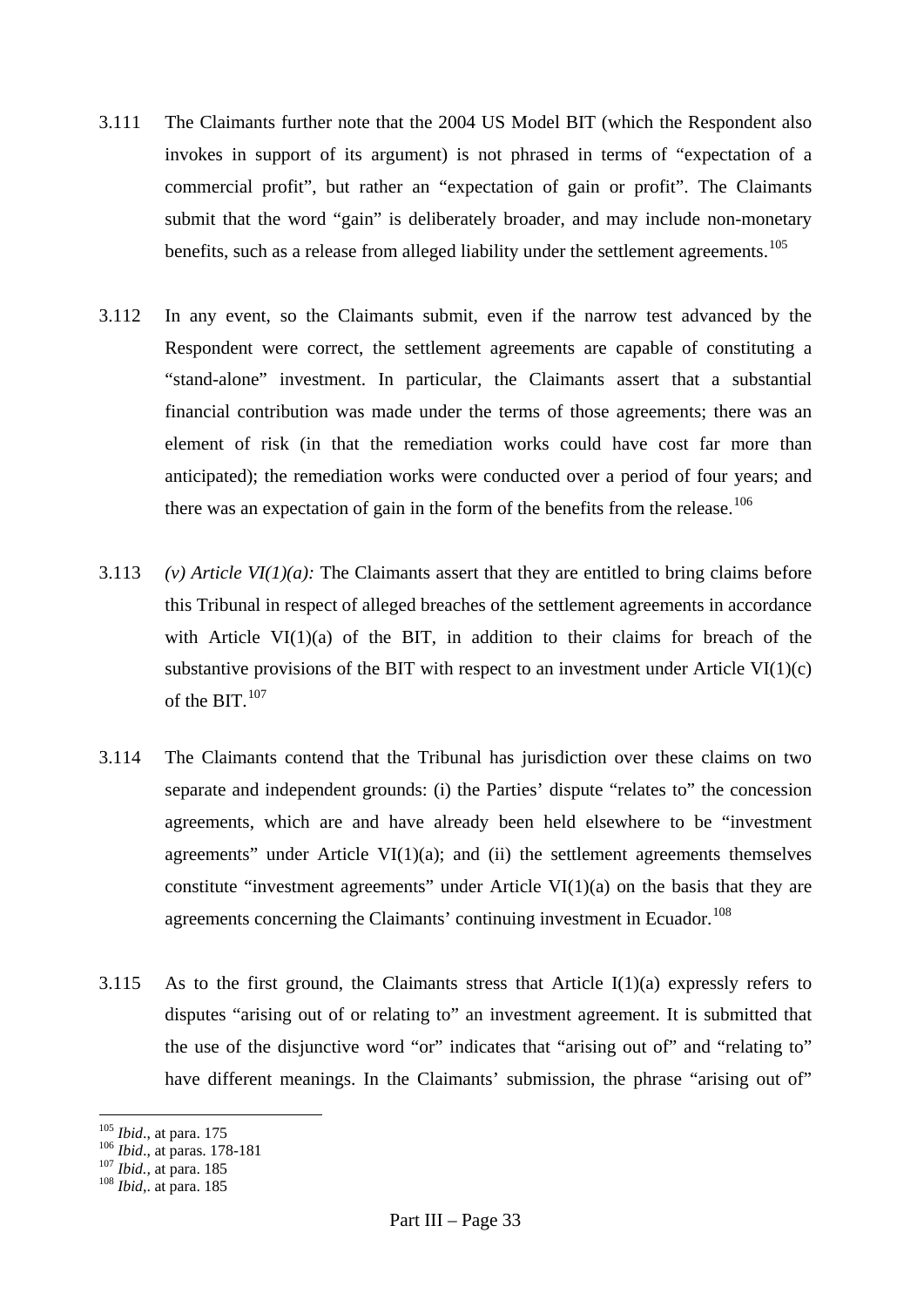indicates that the investment agreement itself provides the basis of the cause of action, whereas the phrase "relating to" requires only that the dispute has a reasonable or legally significant connection with the investment agreement.<sup>[109](#page-61-0)</sup>

- 3.116 The Claimants here rely on the *Commercial Cases Dispute*, wher the tribunal held that the wording of Article  $I(1)(a)$  of the BIT was broad enough to cover a denial of justice claim which 'related to' the original concession agreements.<sup>[110](#page-61-1)</sup> The Claimants also highlight the approach of the English Court of Appeal in *Occidental Exploration v Ecuador 2007* and of the NAFTA tribunal in *Methanex v United States*, both of which (so the Claimants contend) support a broad interpretation of the phrase "relating to*"*. [111](#page-61-2)
- 3.117 In the present case, the Claimants submit that the Parties' dispute is legally and factually intertwined with the original concession agreements. It is argued that "but for" those concession agreements, TexPet would not have conducted oil operations in Ecuador and (allegedly) caused the environmental damage which is the foundation of the *Lago Agrio* litigation.<sup>[112](#page-61-3)</sup> The Claimants further assert that the factual materials in this case go beyond a mere "but for" relationship with the original concession agreements. It is noted by the Claimants, in particular, that the 1995 Settlement Agreement expressly provides for the release of TexPet's contractual obligations under those concession agreements; $113$  and that the Lago Agrio plaintiffs specifically allege that TexPet violated its obligations under the 1973 Concession Agreement.<sup>[114](#page-61-5)</sup>
- 3.118 As to the second ground, the Claimants reject the Respondent's contention that the phrase "investment agreement" requires an agreement under which the Claimants established or acquired their investment in Ecuador. On the contrary, it is asserted that the text, object and purpose of the BIT make clear that "investment agreement" should be interpreted broadly. The Claimants highlight, in particular, a distinction in the BIT's Spanish text between the phrase "agreement of investment" and the broader phrase "agreement concerning an investment" which is used in Article I(1)(a) of the

<span id="page-61-2"></span><span id="page-61-1"></span>

<span id="page-61-0"></span><sup>109</sup> *Ibid.*, at para. 192<br>
<sup>110</sup> *Ibid.*, at para. 194<br>
<sup>111</sup> *Ibid.*, at para. 198<br>
<sup>113</sup> *Ibid.*, at para. 199<br>
<sup>114</sup> *Ibid.*, at para. 201

<span id="page-61-3"></span>

<span id="page-61-4"></span>

<span id="page-61-5"></span>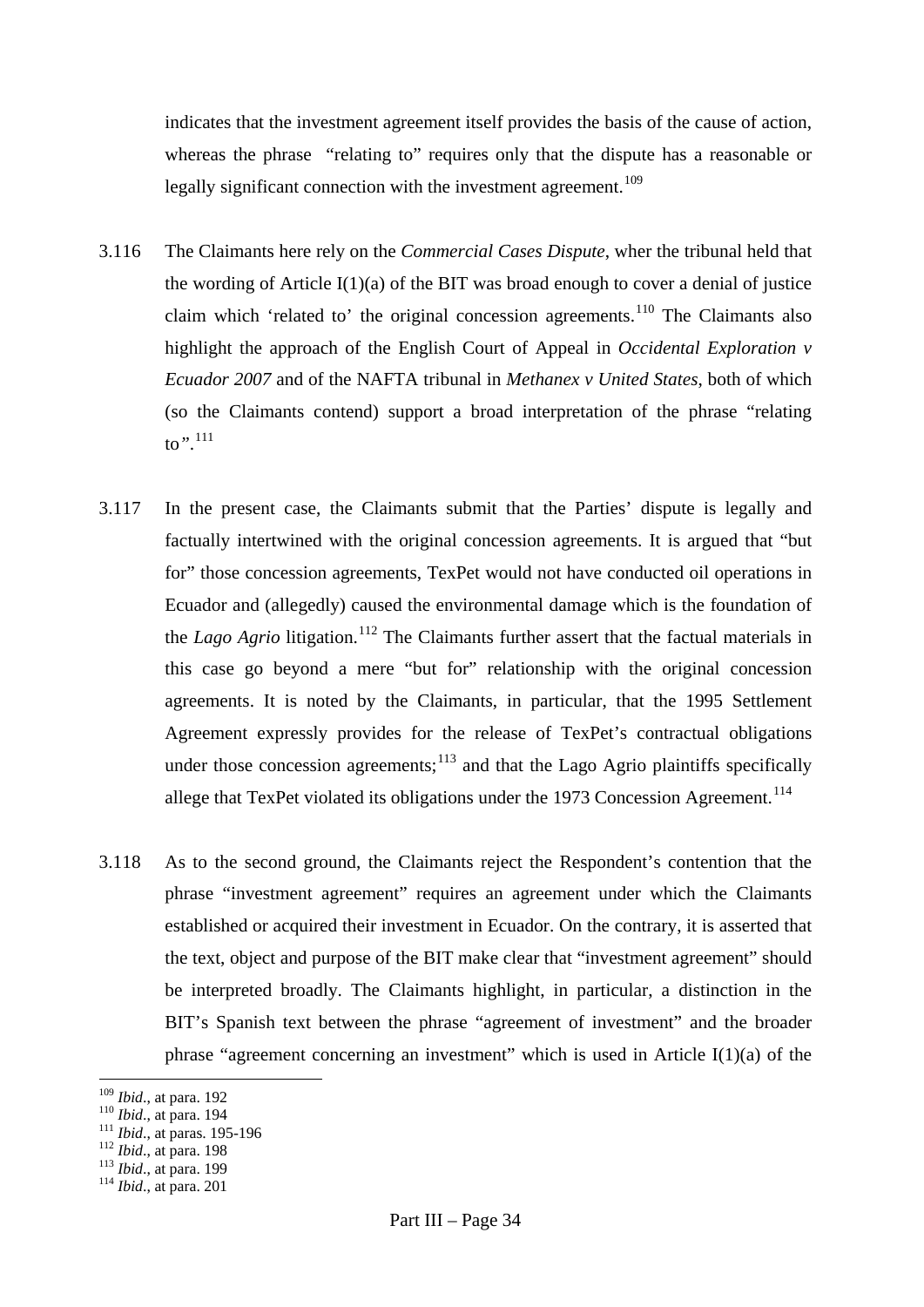BIT.<sup>[115](#page-62-0)</sup> The Claimants assert that, on its plain meaning, the phrase "investment agreement" encompasses any agreement concerning an investment; and that it is not limited to an agreement which relates to the establishment, management, operation, maintenance or disposal of an investment.<sup>[116](#page-62-1)</sup>

- 3.119 In the Claimants' submission, this broad interpretation of "investment agreement" is supported by the drafting history of US BITs. The Claimants recount that, whilst the US-Ecuador BIT was based on the 1992 US Model BIT, none of the pre-1994 US Model BITs contained a definition of "investment agreement". The Claimants cite Professor Vandevelde's commentary on the 1983 US Model BIT to the effect that the intention behind this phrase was to exclude ordinary commercial contracts.<sup>[117](#page-62-2)</sup> The Claimants also cite the US-Russia BIT (concluded shortly before the US-Ecuador BIT), which does contain a definition of "investment agreement" expressly covering agreements "concerning an investment".[118](#page-62-3) Conversely, the Claimants reject the Respondent's reliance on the 2004 US Model BIT because it post-dates the BIT here at issue and because its new definition of "investment agreement" (according to Professor Vandevelde's commentary) was not intended to be simply a clarification of existing US Model BITs, but represented a revision.<sup>[119](#page-62-4)</sup>
- 3.120 The Claimants distinguish other legal materials, *PSEG Global Inc v Turkey* and *El Paso v Argentina*, which are invoked by the Respondent in support of its narrow interpretation of the phrase "investment agreement". The Claimants assert that its meaning was not actually at issue in these cases.<sup>[120](#page-62-5)</sup> On the contrary, so the Claimants submit, other legal materials (including *Noble Ventures* and *Occidental v Ecuador 2005*) indicate that the term "investment agreement" is used to refer generally to agreements between a foreign investor and a host State.<sup>[121](#page-62-6)</sup>
- 3.121 Accordingly, the Claimants submit that the settlement agreements qualify as "investment agreements" under this broader interpretation of Article VI(1)(a) of the

<span id="page-62-0"></span>115 *Ibid.*, at para. 205<br>
<sup>117</sup> *Ibid.*, at para. 211<br>
<sup>117</sup> *Ibid.*, at para. 212<br>
<sup>119</sup> *Ibid.*, at para. 213

<span id="page-62-1"></span>

<span id="page-62-2"></span>

<span id="page-62-3"></span>

<span id="page-62-5"></span><span id="page-62-4"></span><sup>120</sup> *Ibid.*, at paras. 220-221<br><sup>121</sup> *Ibid.*, at paras. 217-218

<span id="page-62-6"></span>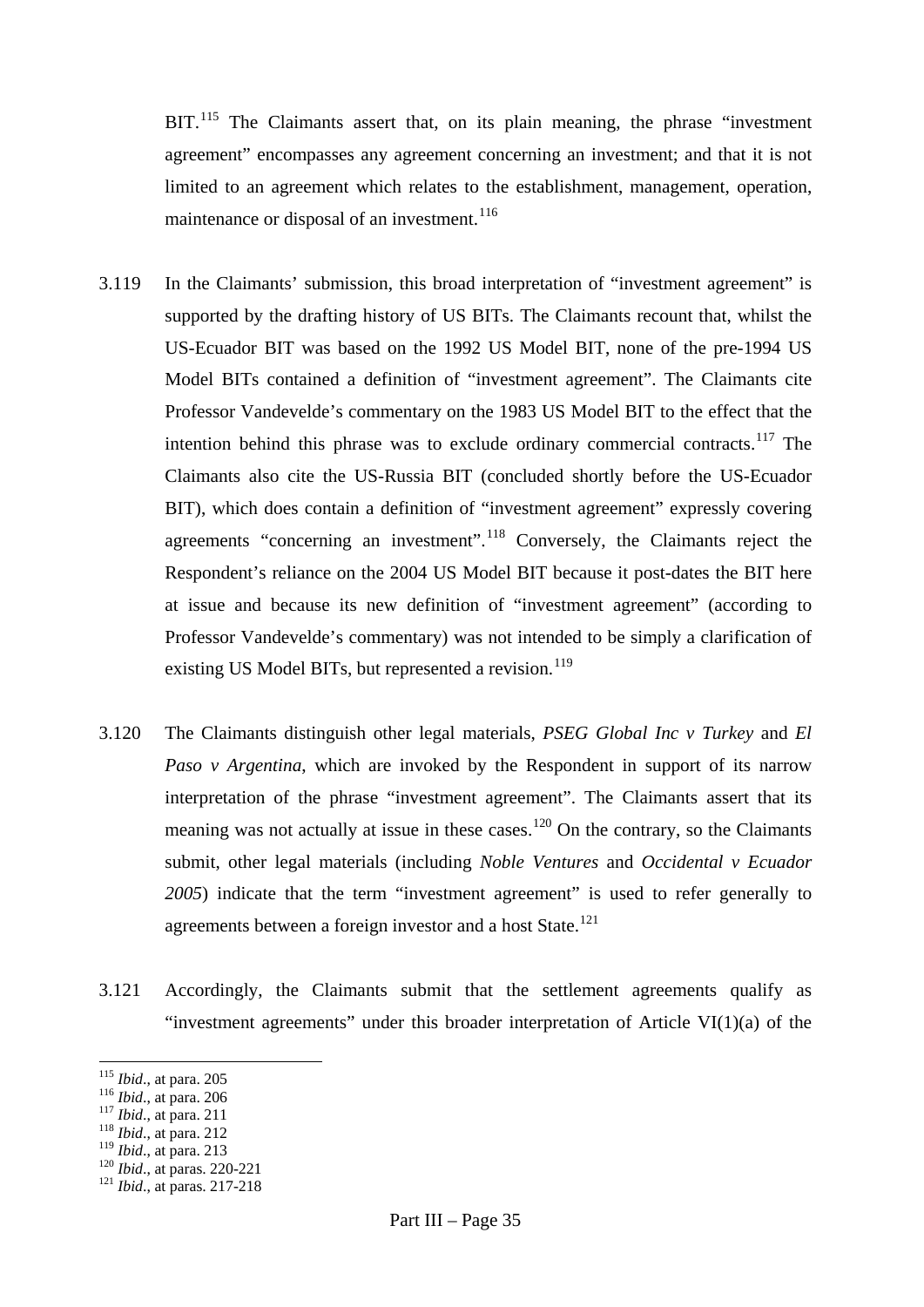BIT. In any event, so the Claimants contend, even on the Respondent's narrow interpretation, these agreements still qualify as investment agreements because the remediation work undertaken by TexPet under those agreements constitutes an "investment" for the purposes of Article I(1) of the BIT; and accordingly the settlement agreements must be "investment agreements".<sup>[122](#page-63-0)</sup>

- 3.122 The Claimants next address the Respondent's argument that, even if the Tribunal were to have jurisdiction over TexPet, it cannot have jurisdiction over Chevron because Chevron was not a party to the settlement agreements. In response, the Claimants rely on two separate submissions; namely: (i) arbitral jurisprudence and general principles of international law confirm that Chevron can invoke the jurisdiction of this Tribunal under the BIT on the basis that it is a covered party or a third party beneficiary of the settlement agreements; and (ii) the Respondent is estopped or otherwise precluded from objecting to the Tribunal's jurisdiction because Chevron would not have brought this arbitration were it not for the Lago Agrio Court's wrongful assumption of jurisdiction over Chevron.
- 3.123 As to the first submission, the Claimants contend that in both *Burlington v Ecuador* and *Duke Energy v Ecuador* (invoked by the Respondent), the tribunals accepted that the requirement that an "investment agreement" should be "between" the claimant and respondent State is satisfied where the agreement confers enforceable rights on the claimant, whether or not they are a signatory to such agreement. In neither case did the parent company have any enforceable rights under the agreement between its subsidiary and the respondent State.<sup>[123](#page-63-1)</sup> Further, the Claimants submit that, in both common law and civil law jurisdictions, courts and tribunals have decided that a third party beneficiary may invoke an arbitration clause in a contract to which it was not a signatory.<sup>[124](#page-63-2)</sup>
- 3.124 The Claimants further contend that the object and purpose of Article VI(1)(a) of the BIT is to promote efficiency in the resolution of investment disputes by allowing investors to bring contractual claims in the same arbitral forum as their treaty claims.

<span id="page-63-2"></span><span id="page-63-1"></span>

<span id="page-63-0"></span><sup>122</sup> *Ibid*., at para. 227 <sup>123</sup> *Ibid*., at para. 231 <sup>124</sup> *Ibid*., at para. 232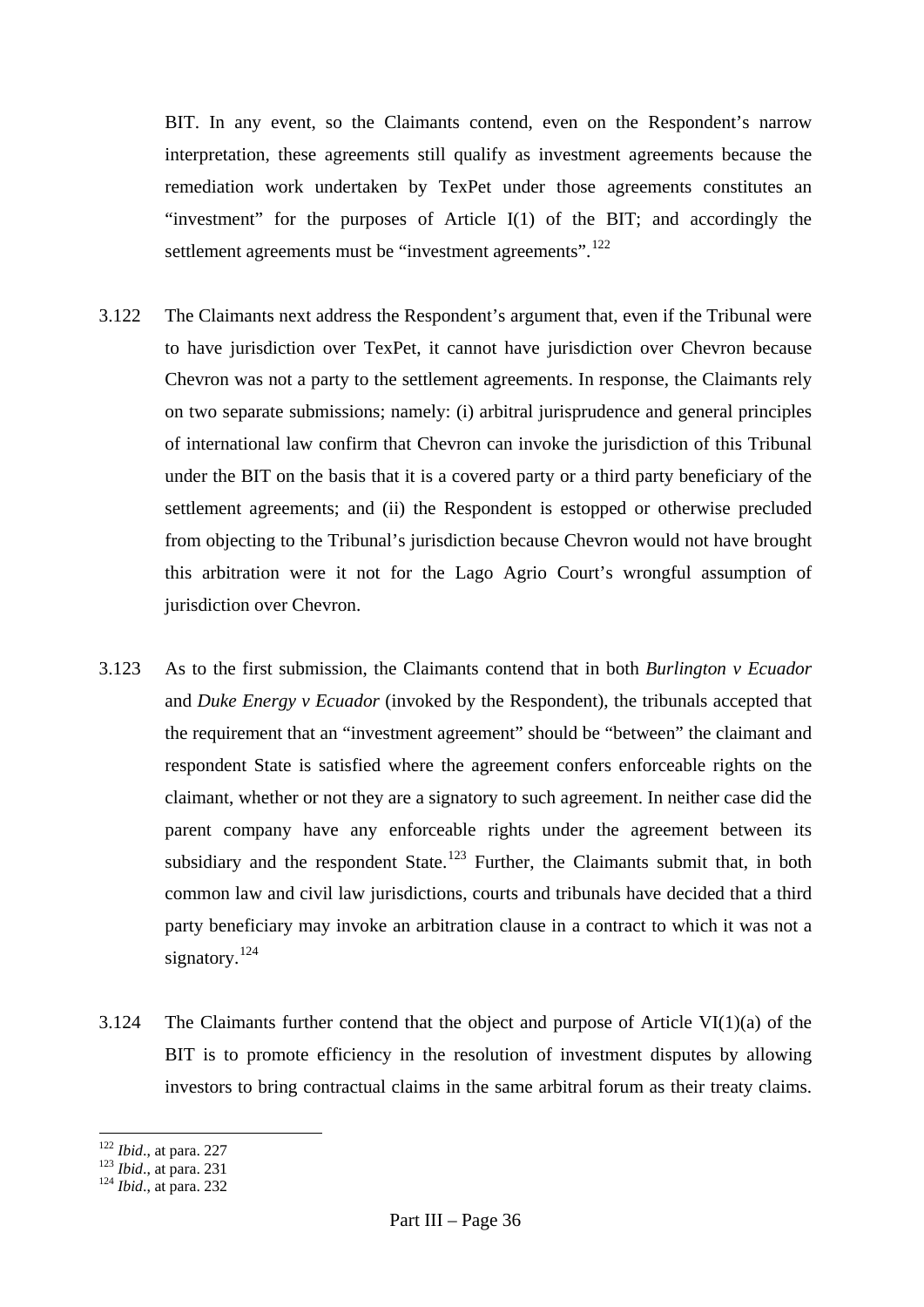It is submitted that a third party beneficiary's rights under an investment agreement would qualify as an "investment" and that a tribunal would therefore have jurisdiction over that third party's treaty based claims pursuant to Article  $I(1)(c)$  of the BIT. The Claimants therefore submit that, consistent with the object and purpose of Article VI(1)(a), this tribunal should have jurisdiction over a third party's contractual claims.[125](#page-64-0)

- 3.125 The Claimants conclude that Chevron is clearly a third party beneficiary under the settlement agreements,<sup>[126](#page-64-1)</sup>and that it therefore possesses its own enforceable rights and can invoke the jurisdiction of this Tribunal to enforce those rights in these arbitration proceedings under Article VI $(1)(a)$  of the BIT.<sup>[127](#page-64-2)</sup>
- 3.126 *(vi) Third Party Rights:* The Claimants distinguish the *Monetary Gold* case (invoked by the Respondent). In that case, in order to adjudicate upon the dispute between the United Kingdom and Italy, the International Court of Justice would have been required to determine whether an absent third State (Albania) had committed an internationally wrongful act that would have entitled Italy to claim the gold at issue. In the Claimants' submission, this arbitration is materially different: it concerns only a dispute between the Claimants and the Respondent.<sup>[128](#page-64-3)</sup>
- 3.127 The Claimants further seek to confine the scope of the *Monetary Gold* principle to third party States, $129$  asserting that the principle has never been applied in the context of non-State actors or investor-state arbitrations. [130](#page-64-5) Moreover, the Claimants submit that the Lago Agrio plaintiffs do not have separate rights which might be affected by this arbitration, but rather that the rights which those plaintiffs seek to assert against Chevron are the same rights which (so the Claimants allege) the Respondent agreed to release in the settlement agreements.<sup>[131](#page-64-6)</sup>

- <span id="page-64-0"></span>125 *Ibid.*, at para. 232<br><sup>126</sup> *Ibid.*, at para. 233<br><sup>127</sup> *Ibid.*, at para. 234<br><sup>128</sup> *Ibid.*, at para. 239<br>*Ibid.*, at para. 239
- <span id="page-64-2"></span>
- <span id="page-64-3"></span>
- 
- <span id="page-64-5"></span><span id="page-64-4"></span><sup>129</sup> *Ibid*., at para. 239 <sup>130</sup> *Ibid*., at para. 241 <sup>131</sup> *Ibid*., at para. 239

<span id="page-64-1"></span>

<span id="page-64-6"></span>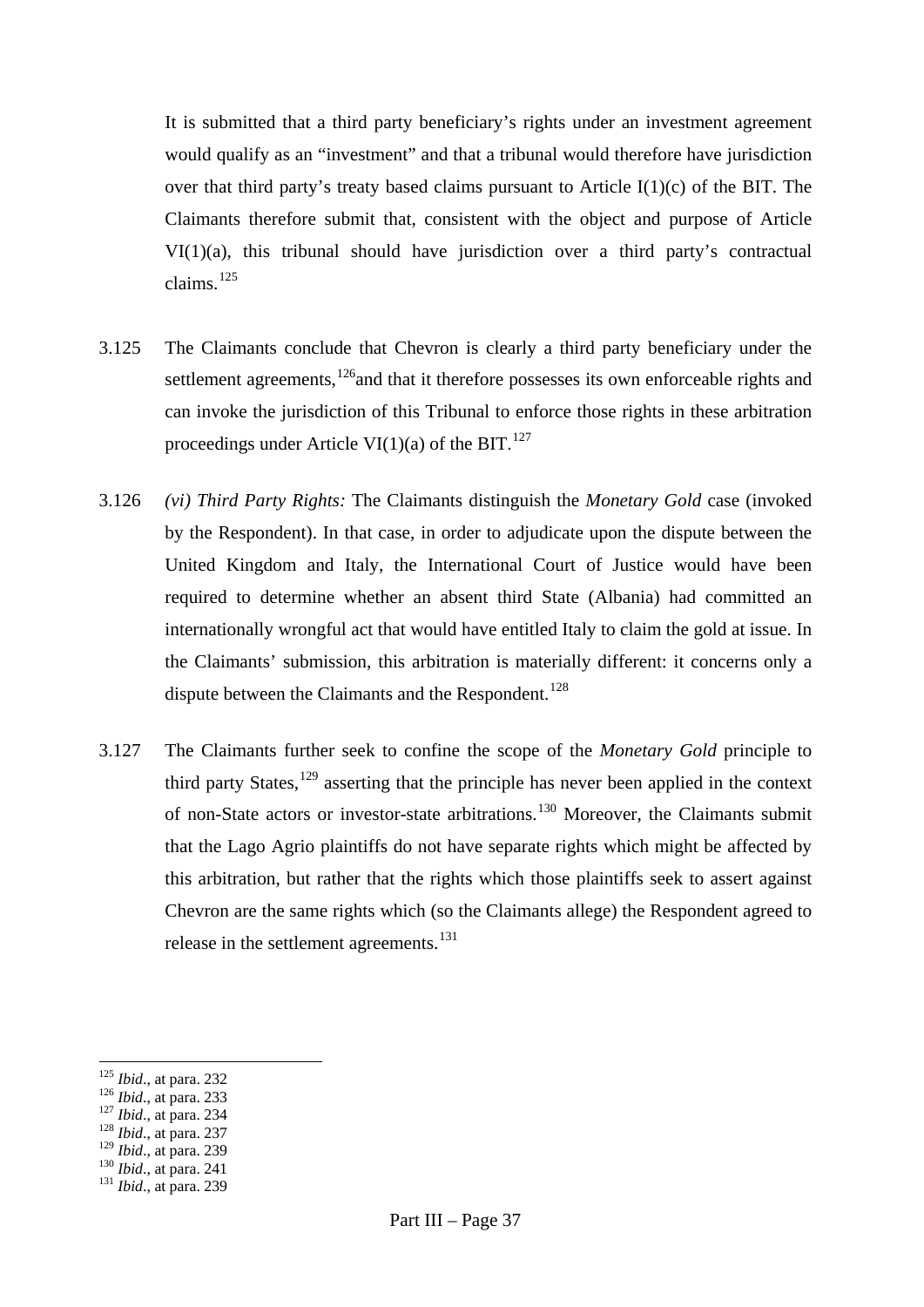- 3.128 In any event, so the Claimants submit, to the extent that the Lago Agrio plaintiffs have any interest in this arbitration, that interest can be adequately represented by the Respondent.
- 3.129 *(vi) Fork in the Road:* The Claimants submits that the Respondent's argument based on the BIT's fork in the road provision in Article VI(3) of the BIT is wrong because the Claimants have not submitted their claims in this dispute with the Respondent to any other forum.
- 3.130 The Claimants contend that the plain language of Articles VI(2) & VI(3) of the BIT indicates that the fork in the road provision applies only to investment disputes and, moreover, only to those investment disputes submitted by the national or company concerned.[132](#page-65-0) In disputing the Respondent's objection, the Claimants make the following specific points.
- 3.131 The "investment dispute" before this Tribunal has not been submitted to another forum. The *Lago Agrio* litigation, as the Respondent itself recognises, is not an investment dispute but an environmental damage claim.<sup>[133](#page-65-1)</sup> The fact that another dispute submitted to a domestic court can relate to an investment or an investment agreement is not sufficient to convert it into an "investment dispute" for the purposes of a fork in the road provision.[134](#page-65-2) The Claimants cite *Olguín v Paraguay* and *Genin v Estonia* in support of their contention that a fork in the road provision will not be triggered by domestic legal proceedings which are related (but not identical) to the dispute before the arbitration tribunal. $135$
- 3.132 The dispute before this Tribunal has not been submitted by the Claimants to another forum. Defensive conduct by a party taken in domestic legal proceedings does not trigger a fork in the road provision. The Claimants, citing *Enron v Argentina* and *CMS v Argentina,* contend that a fork in the road provision contemplates situations where a claimant has a choice whether to submit a dispute to arbitration or another forum. Where the investor is defending proceedings brought in a domestic court, it does not

<span id="page-65-3"></span><span id="page-65-2"></span>

<span id="page-65-1"></span>

<span id="page-65-0"></span><sup>132</sup> *Ibid.*, at para. 245<br><sup>133</sup> *Ibid.*, at para. 248<br><sup>135</sup> *Ibid.*, at paras. 250-253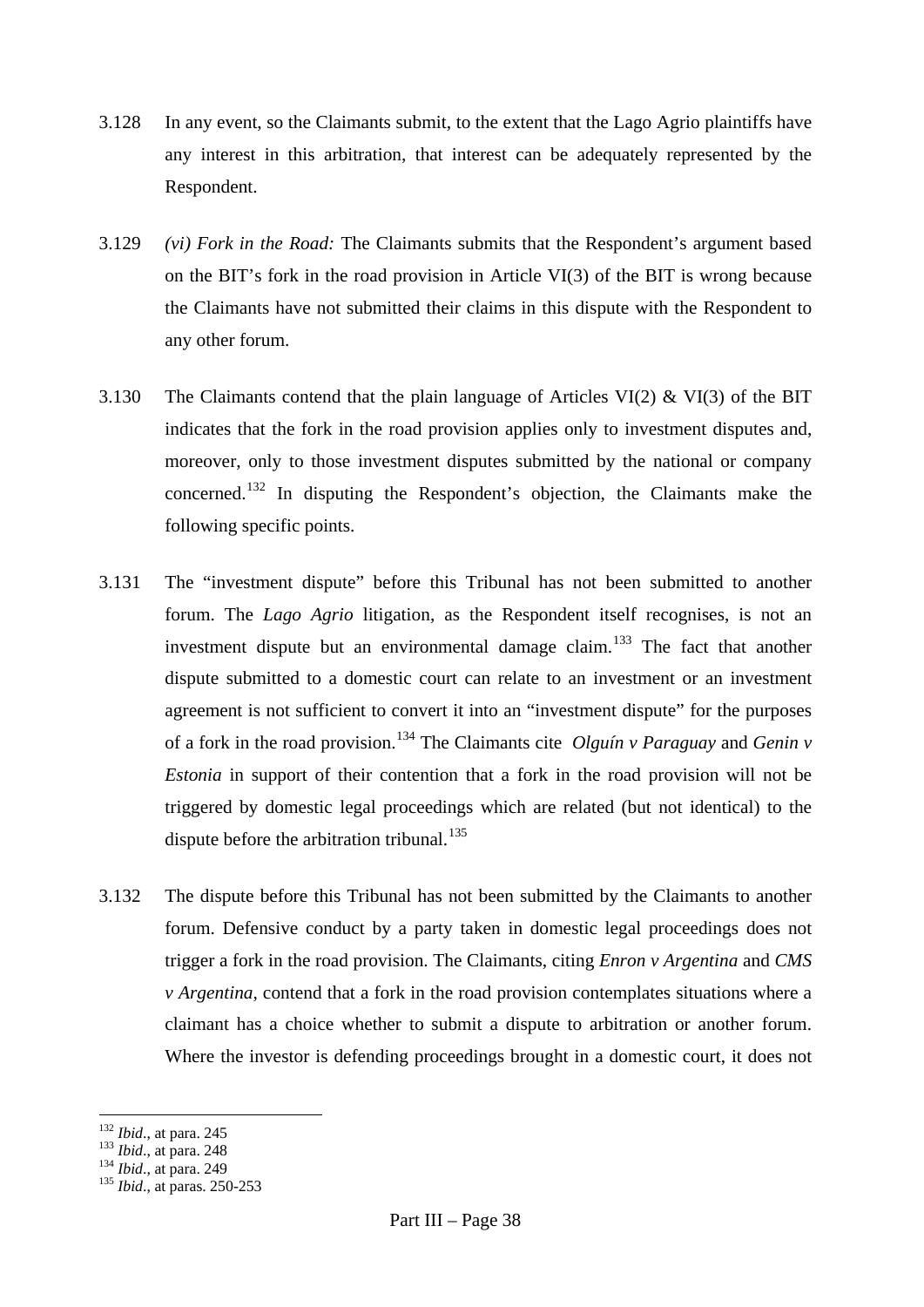have a choice and therefore a fork in the road provision is inapplicable.<sup>[136](#page-66-0)</sup> The Claimants accordingly submit that in taking defensive steps in the *Aguinda* litigation, Chevron was not exercising a choice but was "pulled into" the dispute by the Aguinda plaintiffs.[137](#page-66-1) In any event, the Claimants deny that the *Lago Agrio* litigation is a continuation of the *Aguinda* litigation; and the fact that Texaco secured a forum non conveniens dismissal of the *Aguinda* litigation cannot amount to a voluntary submission of the present dispute by Chevron to the *Lago Agrio* litigation. [138](#page-66-2)

- 3.133 The Claimants did not make any exclusive forum selection. It is asserted that, whatever statements were made by Texaco, they cannot bind the Claimants, and were, in any event, related to an entirely different dispute that that at issue in the *Lago Agrio* litigation or the present arbitration.<sup>[139](#page-66-3)</sup> The Claimants further submit that any statements made by Texaco were premised on the basis of appropriate treatment by the Respondent's Courts in accordance with the rule of law and international standards.<sup>[140](#page-66-4)</sup> Further, even if Texaco had made such an agreement, that is not sufficient to trigger a fork in the road provision: in *Lanco v Argentina*, the tribunal held that only the actual filing of a claim is sufficient to constitute a choice for the purpose of applying a fork in the road provision.
- 3.134 In response to the Respondent's reliance on a "fundamental basis" test, the Claimants' primary response is that this is legally irrelevant because the Respondent has failed to establish the basic requirements of the BIT's fork in the road provision.<sup>[141](#page-66-5)</sup> The Claimants also dispute the Respondent's characterisation of that test, in particular its reliance on the *Pantechniki* decision. The Claimants assert that *Pantechniki* departs from a long line of decisions which holds that treaty claims are fundamentally different from contract claims.<sup>[142](#page-66-6)</sup> Moreover, in *Pantechniki*, the dispute submitted to the domestic court was undoubtedly an investment dispute.<sup>[143](#page-66-7)</sup> The Claimants also reject the Respondent's argument that this Tribunal will have to carry out an identical analysis to that required in the *Lago Agrio* litigation. The Claimants highlight, in

<span id="page-66-0"></span><sup>&</sup>lt;sup>136</sup> *Ibid.*, at para. 257<br><sup>137</sup> *Ibid.*, at para. 258

<span id="page-66-2"></span><span id="page-66-1"></span><sup>137</sup> *Ibid*., at para. 258 <sup>138</sup> *Ibid*., at para. 259

<span id="page-66-5"></span><span id="page-66-4"></span><span id="page-66-3"></span><sup>&</sup>lt;sup>140</sup> *Ibid.*, at para. 263<br><sup>141</sup> *Ibid.*, at para. 266-267<br><sup>142</sup> *Ibid.*, at para. 266<br><sup>143</sup> *Ibid.*, at para. 269

<span id="page-66-6"></span>

<span id="page-66-7"></span>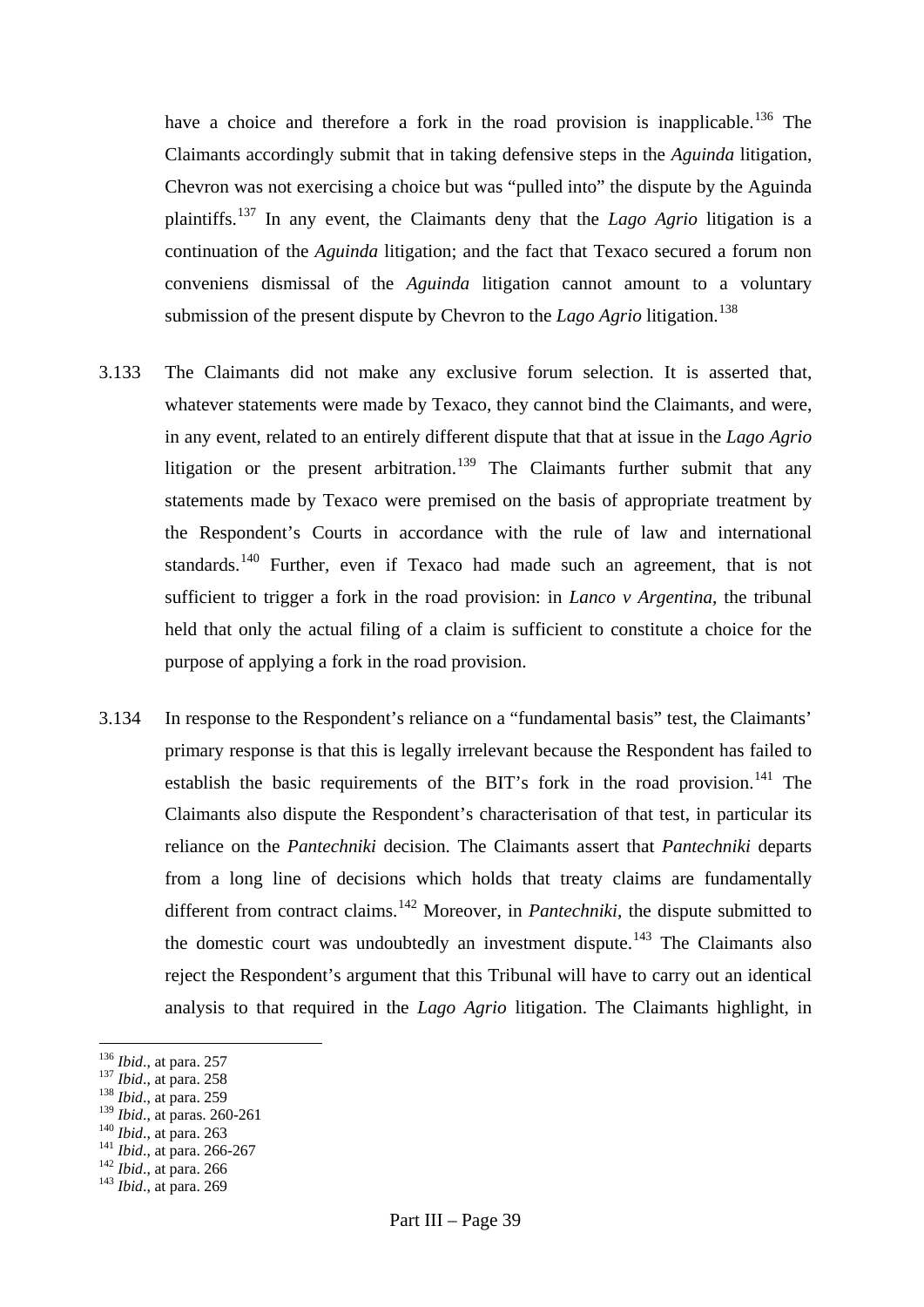particular, that the Parties' dispute in this arbitration includes allegations of breaches under the substantive provisions of the BIT, which are not at issue in the *Lago Agrio* litigation.<sup>[144](#page-67-0)</sup>

- 3.135 Finally, the Claimants contend that the Respondent's attempt to portray the Claimants' claims as being essentially contractual claims dressed up as treaty claims should be rejected by the Tribunal. In the Claimants' submission, the Respondent's approach would effectively require, wrongly, the Tribunal to determine at this jurisdictional stage the merits of the Claimants' claims for breach of the substantive provisions of the BIT. $^{145}$  $^{145}$  $^{145}$
- 3.136 *Jurisdictional Relief Sought by the Claimants:* In the light of its submissions, the Claimants requests the following formal jurisdictional relief from the Tribunal:
	- *(i) "A declaration that the dispute is within the jurisdiction and competence of this Tribunal";*
	- *(ii) "An order dismissing all of Respondent's objections to the jurisdiction and competence of the Tribunal"; and*
	- *(iii) "An order that Respondent pay the costs of this proceedings, including the Tribunal's fees and expenses, and the costs of Claimants' representation, along with interest". [146](#page-67-2)*

<span id="page-67-1"></span>

<span id="page-67-0"></span><sup>144</sup> *Ibid*., at para. 270 <sup>145</sup> *Ibid*., at para. 272 <sup>146</sup> *Ibid*., at para. 275

<span id="page-67-2"></span>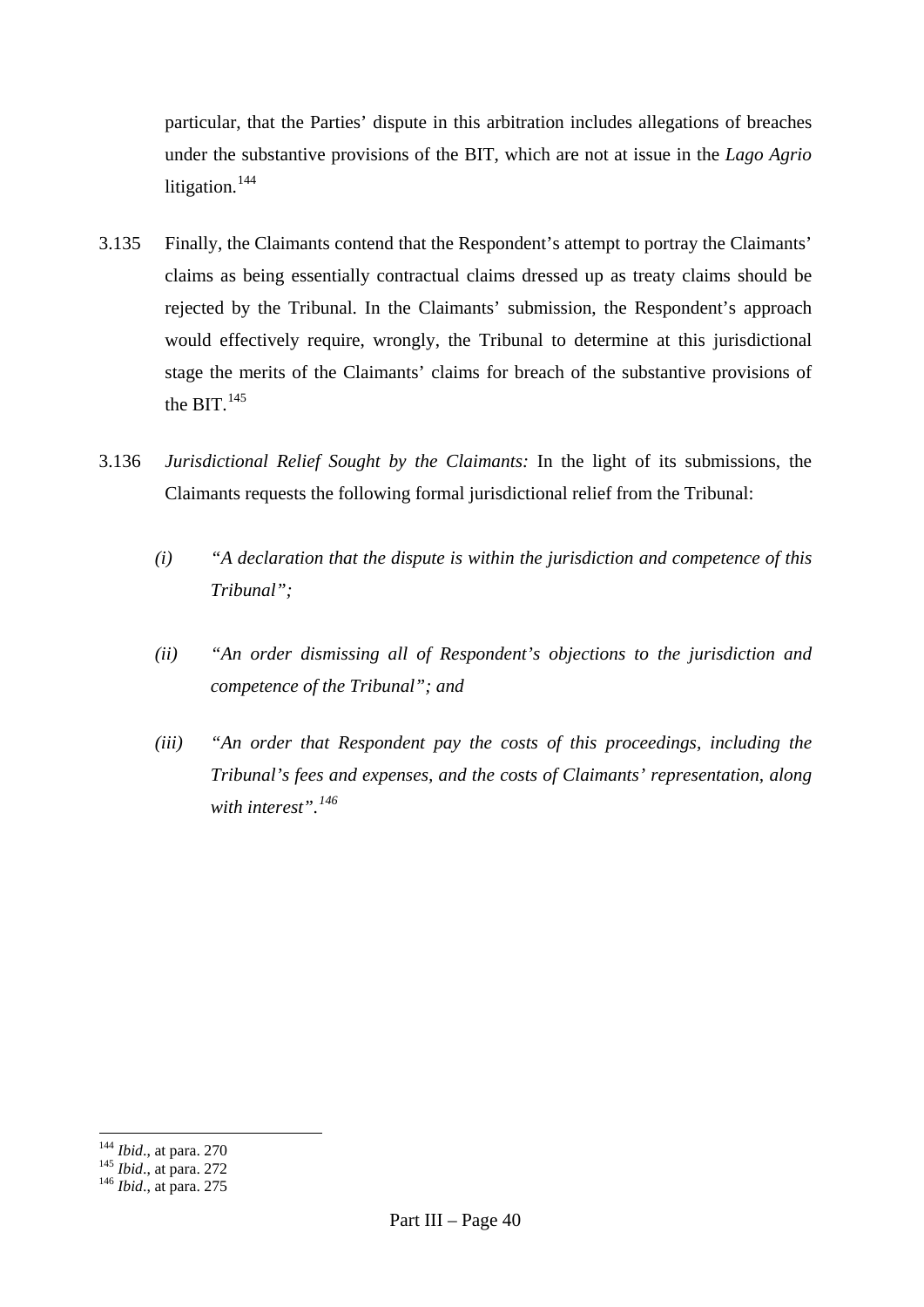## *(E) The Respondent's Reply*

- 3.137 On 6 October 2010, the Respondent submitted its Reply Memorial on Jurisdictional Objections.
- 3.138 *Introduction:* In its introductory remarks, the Respondent describes the Claimants' claims as an attempt to "transform what is fundamentally a private environmental dispute into an 'investment dispute' against a sovereign".<sup>[147](#page-68-0)</sup> The Respondent suggests that the Claimants have attempted to divert attention from the demerits of their case "by cobbling together a list of inflammatory allegations …", principally by reference the outtakes from the film "Crude".<sup>[148](#page-68-1)</sup> The Respondent submits that these allegations could be addressed in detail at the merits stage; but, for the purposes of its jurisdictional objections, the Respondent contends that the Claimants' allegations relate not to the Respondent but, rather, to the Lago Agrio plaintiffs;<sup>[149](#page-68-2)</sup> and that those allegations (even if true) have no relevance to this arbitration.<sup>[150](#page-68-3)</sup> The Respondent further denies that the "Crude" film outtakes provide any evidence of collusion or conspiracy between the Respondent and the *Lago Agrio* plaintiffs.[151](#page-68-4)
- 3.139 *Reply to the Claimants' Response:* The Respondent then addresses, first, the standard of review which should be applied by this Tribunal to the Claimants' claims at this jurisdictional stage, before next developing its submissions on jurisdiction ratione materiae under Article VI $(1)(c)$  and Article VI $(1)(a)$  of the BIT. The Respondent then responds to the Claimants' arguments on the res judicata effect of the *Commercial Cases Dispute*, the scope of the *Monetary Gold* principle in relation to third party rights and the BIT's fork in the road provision in Article VI(3) of the BIT.

<span id="page-68-0"></span><sup>&</sup>lt;sup>147</sup> Respondent's Reply Memorial on Jurisdictional Objections, at para. 6 <sup>148</sup> *Ibid.*, at para. 15 <sup>149</sup> *Ibid.*, at para. 16

<span id="page-68-1"></span>

<span id="page-68-4"></span>

<span id="page-68-3"></span><span id="page-68-2"></span><sup>159</sup> *Ibid.*, at para. 17<br><sup>151</sup> *Ibid.*, at para. 19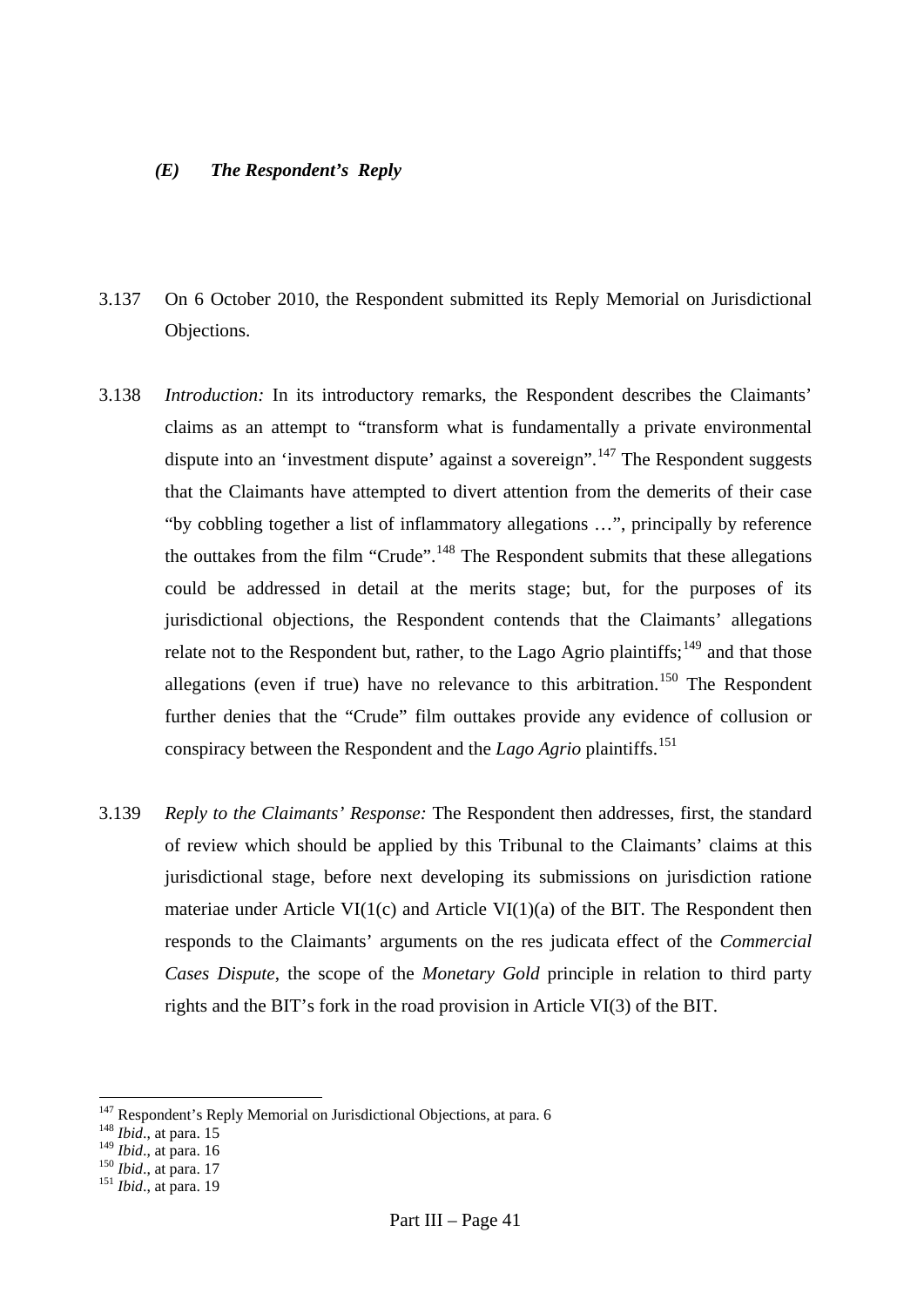- 3.140 *(i) The Standard of Review:* The Respondent reiterates its submission that the prima facie test does not require the Tribunal to accept as true all the facts alleged by the Claimants in their Notice of Arbitration.<sup>[152](#page-69-0)</sup> In particular, so the Respondent asserts, tribunals frequently allow the respondent to adduce evidence to show that the claimant's case has no factual basis.[153](#page-69-1) The Respondent cites the *Micula* decision as demonstrating that, where a jurisdictional issue is dependent on a factual determination, the tribunal must make that factual determination to the extent necessary for jurisdictional purposes.<sup>[154](#page-69-2)</sup>
- 3.141 The Respondent denies that any of its jurisdictional objections requires the Tribunal to make any inappropriate determination as to the merits of the Parties' dispute. For instance, the objection that the Tribunal has no jurisdiction over TexPet's claims because it is not a party to the *Lago Agrio* litigation requires a "determination that is purely jurisdictional";<sup>[155](#page-69-3)</sup> and it does not require the Tribunal to address issues as to the merits, such as whether the Respondent has breached any substantive obligations owed to TexPet under the BIT.
- 3.142 In relation to the jurisdictional objection based on the lack of any provision in the 1995 Settlement Agreement under which the Respondent undertook to indemnify the Claimants from third party liability, the Respondent acknowledges that this objection might require the Tribunal to examine facts which overlap with the merits of the Claimants' claims; but the Respondent contends that the objection is so obvious that it would be a waste of the Parties' resources to reserve this jurisdictional decision to a merits phase in these arbitration proceedings. [156](#page-69-4)
- 3.143 *(ii) Article VI(1)(c)*: The Respondent rejects the Claimants' attempts to establish the existence of an investment dispute relating to an "investment" under Article VI(1)(c) of the BIT, making the following two submissions.

<span id="page-69-1"></span><span id="page-69-0"></span><sup>152</sup> *Ibid*., at para. 23 <sup>153</sup> *Ibid*., at para. 23 <sup>154</sup> *Ibid*., at para. 24 <sup>155</sup> *Ibid*., at para. 25 <sup>156</sup> *Ibid*., at para. 27

<span id="page-69-2"></span>

<span id="page-69-3"></span>

<span id="page-69-4"></span>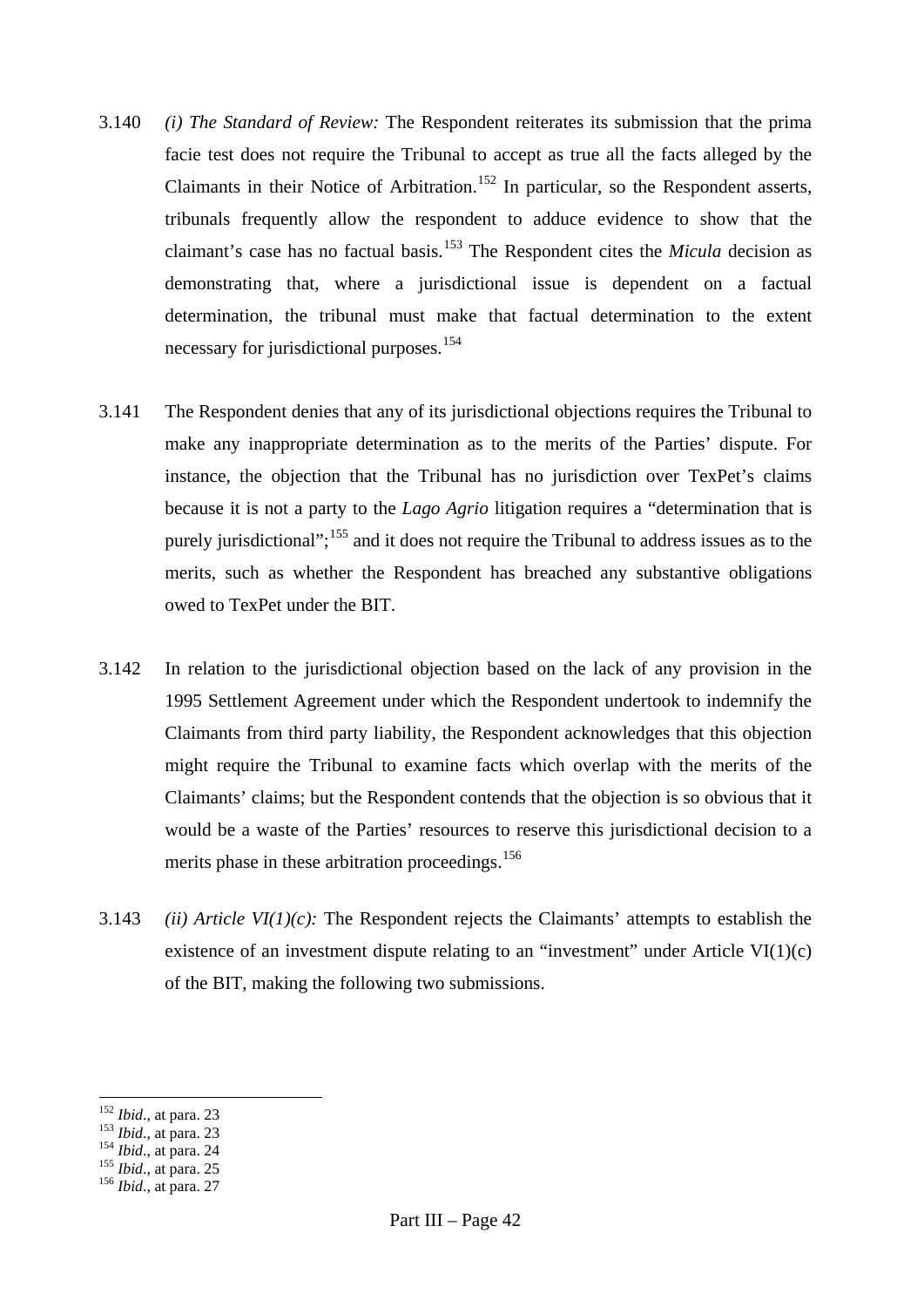- 3.144 First, the Respondent submits that the Claimants cannot rely for their investment upon any "inextricable link" between the expired concession agreements and the later 1995 Settlement Agreement.
- 3.145 Under the Claimants' "holistic" approach to the issue of whether there is an investment and investment dispute, the Respondent submits that a "fundamental jurisdictional question" for the Tribunal concerns the nature and quality of the link which is required between the Claimants' alleged dispute under the settlement agreements and TexPet's expired investment under the original concession agreements.<sup>[157](#page-70-0)</sup> The Respondent asserts that, in order to cross this jurisdictional threshold, the Claimants must establish that the settlement agreements were "required to enable, permit, facilitate, or otherwise contribute to TexPet's ability to engage in oil exploration or production activities." The Respondent contends that these activities had already expired in 1992.<sup>[158](#page-70-1)</sup>
- 3.146 The Respondent also rejects the factual basis for the alleged "inextricable link". The Respondent notes that the Claimants highlight the "magnitude" of TexPet's original investment. The Respondent denies that this factor has any relevance to the existence of a link between that investment and the settlement agreements.<sup>[159](#page-70-2)</sup> In response to the Claimants' assertion that the latter's remediation and socio-economic activities arose directly out of the original concession, the Respondent submits that not only does this run counter to the position which the Claimants have consistently taken, but also that there is nothing in the 1973 Concession Agreement to support this alleged link.
- 3.147 The Respondent refers to section 46 of the 1973 Concession Agreement (upon which the Claimants rely) which merely required TexPet to refrain from polluting the concession area<sup>[160](#page-70-3)</sup> and therefore did not anticipate any remediation activities.<sup>[161](#page-70-4)</sup> The Respondent also contends that the settlement agreements arose not from anything in the concession agreements, but from environmental audits conducted at the request of the Respondent. The Respondent also notes that TexPet has explicitly acknowledged that its participation in these audits was not required by any law or contractual
- <span id="page-70-0"></span>157 *Ibid*., at para. 38
- <span id="page-70-1"></span><sup>158</sup> *Ibid.*, at para. 38<br><sup>159</sup> *Ibid.*, at para. 42
- 
- <span id="page-70-3"></span><span id="page-70-2"></span><sup>159</sup> *Ibid*., at para. 42 <sup>160</sup> *Ibid*., at para. 43 <sup>161</sup> *Ibid*., at para. 54

<span id="page-70-4"></span>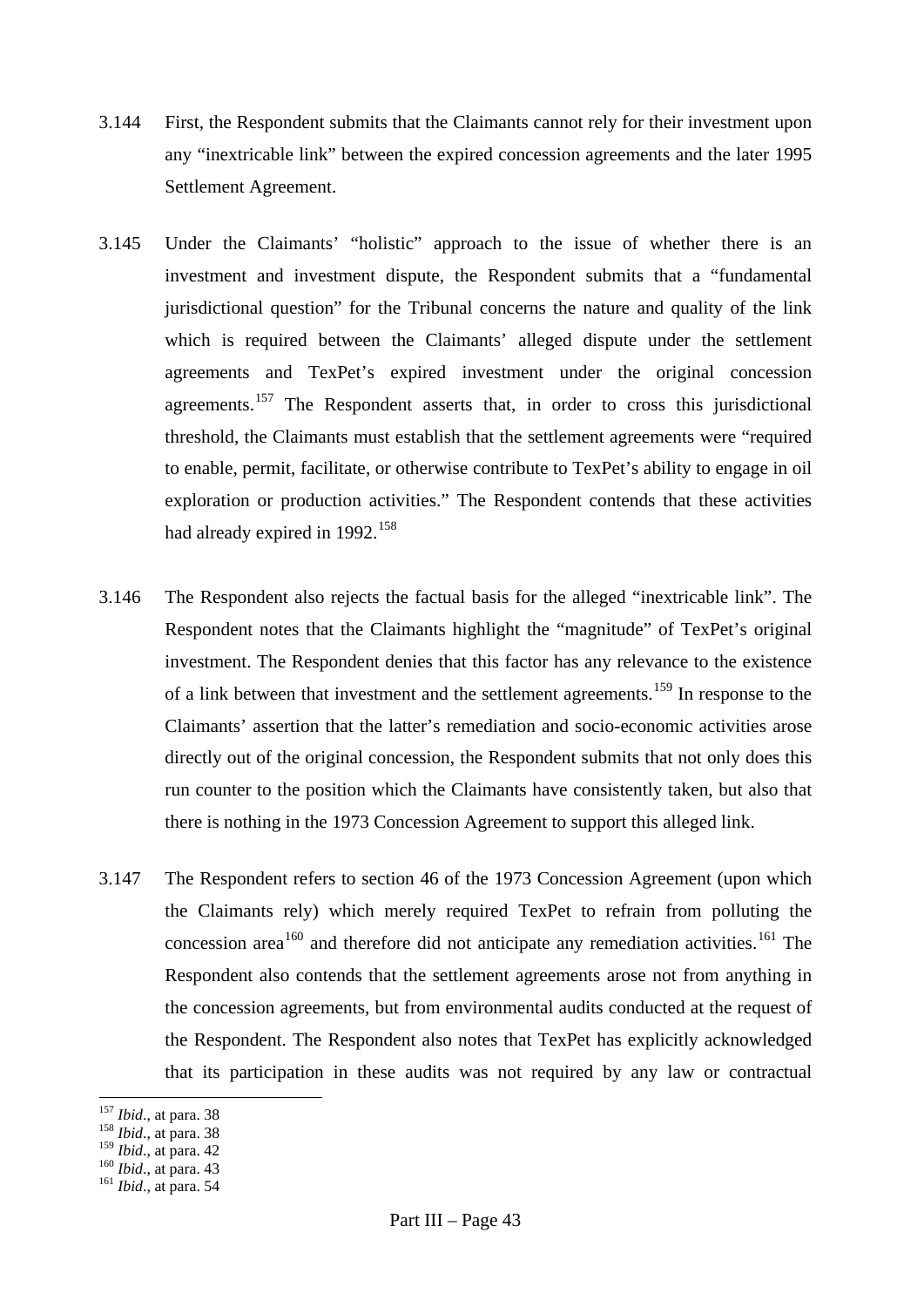obligation.[162](#page-71-0) The Respondent characterises the settlement agreements as a "contingent liability"; and it cites *Joy Mining* in support of the proposition that a contingent liability cannot constitute a protected investment under a BIT.<sup>[163](#page-71-1)</sup>

- 3.148 The Respondent further rejects the Claimants' characterisation of the settlement agreements as being "a part of the natural winding up of TexPet's expired investment". The Respondent asserts that the winding up of TexPet's investment had been completed before 1995; and that the relevant claims were third party tort claims which were independent of TexPet's obligations under the concession agreements.<sup>[164](#page-71-2)</sup> The Respondent further explains that there is nothing in the language of the 1995 Settlement Agreement to support an "inextricable link", as alleged by the Claimants.<sup>[165](#page-71-3)</sup> The Respondent asserts that the only argument left to the Claimants is a "but for" link: namely that TexPet originally caused the environmental damage which was later remediated under the settlement agreements.<sup>[166](#page-71-4)</sup>
- 3.149 As to this last argument, the Respondent contends the arbitral jurisprudence cited by the Claimants does not supports a "but for" approach to establishing the existence of an investment.[167](#page-71-5) In particular, the Respondent distinguishes the approach in *Mondev,*  emphasising that the tribunal was there motivated by an equitable concern that an investor should not lose its right to assert claims under NAFTA in circumstances where its investment had been expropriated.<sup>[168](#page-71-6)</sup> The Respondent submits that the present case is different, because the rights invoked by the Claimants do not derive from the expired concession agreements, but from later settlement agreements made in response to the Claimants' contingent liability under Ecuadorian environmental law. The Respondent maintains that *Mondev* does not support the proposition that an investor's potential liability can extend the life of an expired, as opposed to an expropriated, investment.<sup>[169](#page-71-7)</sup>

- <span id="page-71-2"></span><span id="page-71-1"></span>
- <span id="page-71-0"></span><sup>162</sup> *Ibid.*, at para. 45<br><sup>163</sup> *Ibid.*, at para. 51<br><sup>164</sup> *Ibid.*, at paras. 52-61<br><sup>166</sup> *Ibid.*, at para. 66<br><sup>167</sup> *Ibid.*, at para. 67<br><sup>168</sup> *Ibid.*. at para. 72
- <span id="page-71-3"></span>
- <span id="page-71-5"></span><span id="page-71-4"></span>
- 

<span id="page-71-7"></span><span id="page-71-6"></span><sup>169</sup> *Ibid*., at para. 76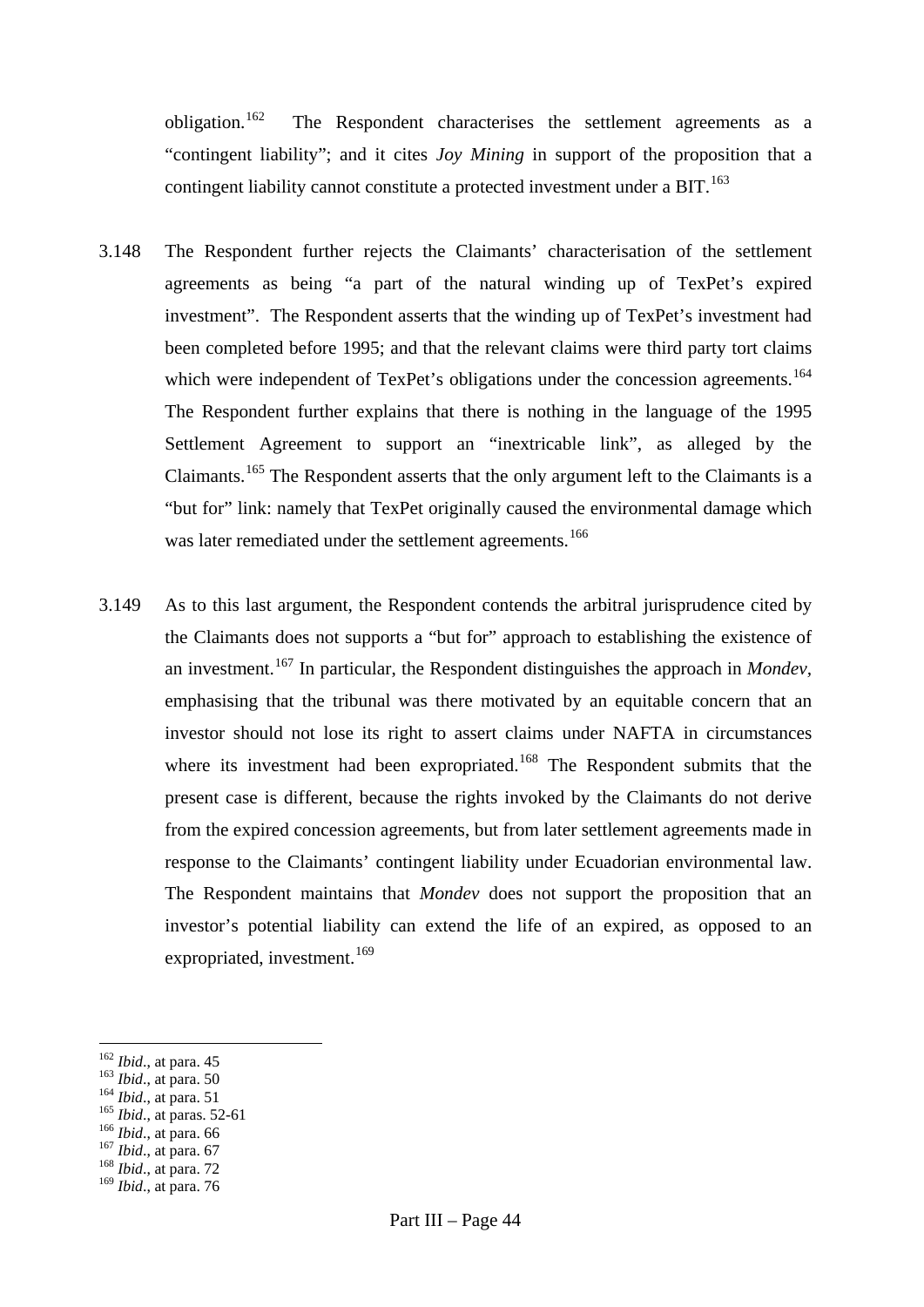- 3.150 The Respondent also distinguishes the decision in the *Commercial Cases Dispute*, principally on the basis that the Claimants' claims in that arbitration were founded on the investors' alleged rights under the original concession agreements.<sup>[170](#page-72-0)</sup>
- 3.151 In short, as to this first submission, the Respondent contends that none of the legal materials invoked by the Claimants indicates that a "holistic" approach should be applied to the question whether an "investment" exists under this BIT, but were rather concerned with other discrete issues.<sup>[171](#page-72-1)</sup>
- 3.152 As to its second submission, the Respondent contends that the settlement agreements are not stand-alone investments as alleged by the Claimants.
- 3.153 The Respondent specifically rejects the Claimants' suggestion that it is seeking to impose novel jurisdictional requirements; and it seeks to explain that it is simply maintaining that the Claimants have not established that the dispute is with respect to an "investment" as required by the  $BIT<sup>172</sup>$  $BIT<sup>172</sup>$  $BIT<sup>172</sup>$  The Respondent reiterates that the plain, ordinary, inherent meaning of the word "investment" incorporates economic characteristics.<sup>[173](#page-72-3)</sup> In the Respondent's view, this is confirmed by the preamble to the BIT, which emphasises that the BIT is designed to "stimulate the flow of private capital and … economic development".[174](#page-72-4) The Respondent contends that it is not enough for the Claimants simply to point to something that falls within one of the categories in Article  $I(1)(a)$ , because these categories only describe the legal form which an investment can take.<sup>[175](#page-72-5)</sup>
- 3.154 The Respondent accepts that it is primarily by ICSID tribunals that the economic characteristics of investments have been analysed, by reference to Article 25 of the ICSID Convention. However, the Respondent submits that in the recent decision in *Saba Fakes*, the tribunal considered that the ICSID Convention captures "the ordinary meaning of the word "investment".<sup>[176](#page-72-6)</sup> Moreover, in the Respondent's further

- <span id="page-72-4"></span>
- <span id="page-72-5"></span>

<span id="page-72-0"></span><sup>&</sup>lt;sup>170</sup> *Ibid.*, at para. 77<br><sup>171</sup> *Ibid.*, at paras. 80-93

<span id="page-72-2"></span><span id="page-72-1"></span><sup>172</sup> *Ibid.*, at paras. 94, 106<br><sup>173</sup> *Ibid.*, at paras 95-98<br><sup>174</sup> *Ibid.*, at para. 99<br><sup>175</sup> *Ibid.*, at para. 102<br><sup>176</sup> *Ibid.*, at para. 110

<span id="page-72-3"></span>

<span id="page-72-6"></span>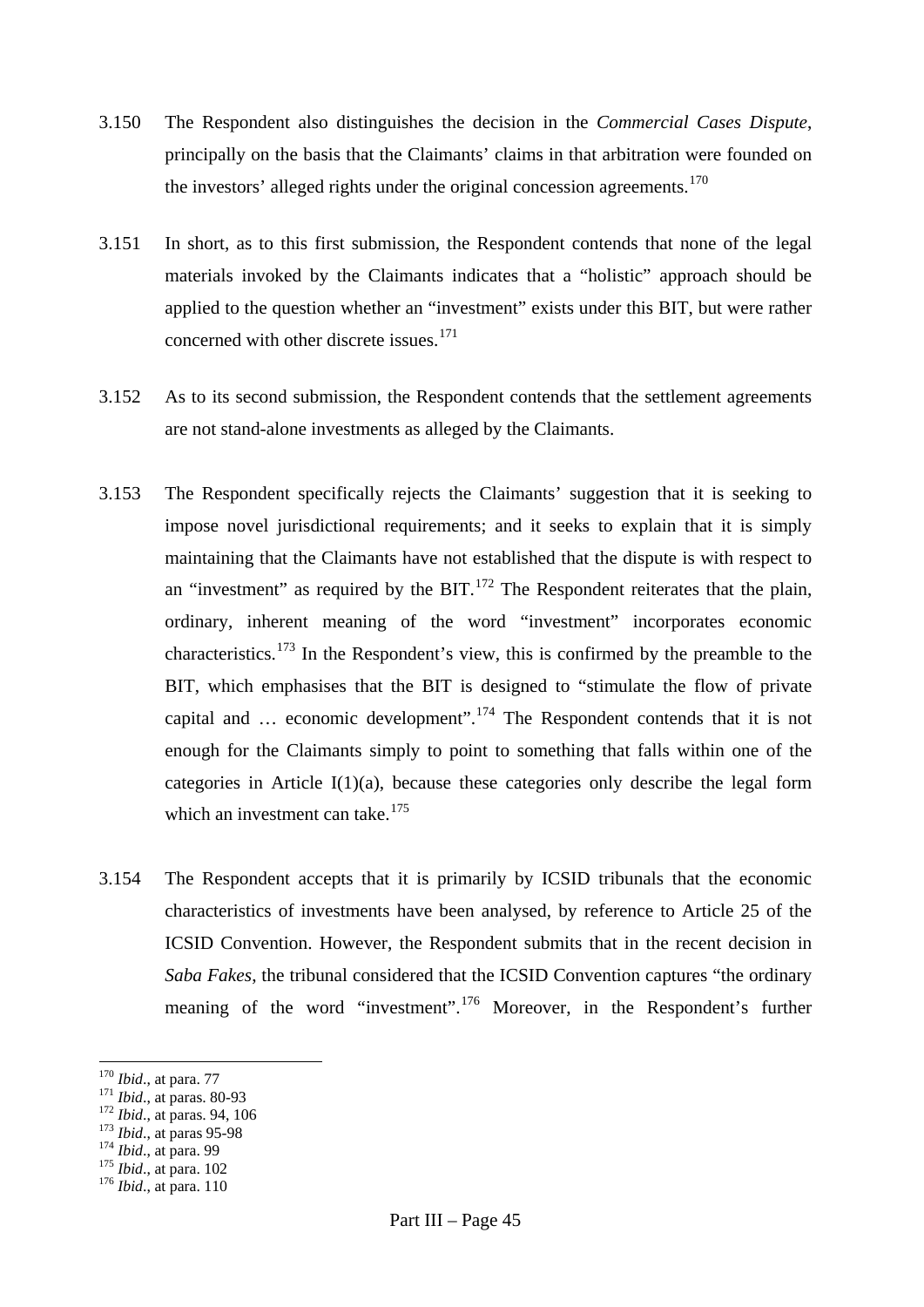submission, it would make no sense if the meaning of "investment" differed according to a claimant's post hoc choice of arbitral systems between the UNCITRAL Arbitration Rules and the ICSID Convention.<sup>[177](#page-73-0)</sup>

- 3.155 The Respondent reiterates that none of the settlement agreements possesses the necessary economic characteristics of an "investment".<sup>[178](#page-73-1)</sup> In addressing the Claimants' analysis of these agreements, the Respondent highlights the following factors: (i) the "contribution" made by TexPet in its remediation activities was at most "net-zero" but was probably "net-negative"; (ii) TexPet's activities under the settlement agreements entailed no risk, but on the contrary eliminated any risk to TexPet with immediate effect; (iii) the vast majority of the remediation work was undertaken before the BIT came into effect (in 1997); (iv) TexPet never intended its remediation work to generate a gain in the sense of a return on an investment: the assertion that TexPet "gained" a release from liability is legally irrelevant; and (v) TexPet did not contribute to Ecuador's development through the financing of these works because at most the effect of these contributions was "net-zero".<sup>[179](#page-73-2)</sup>
- 3.156 The Respondent further notes that the Claimants refer throughout their Counter-Memorial to the "Settlement and Release Agreements". The Respondent submits, however, that the Municipal and Provincial Releases are irrelevant because neither the Respondent nor PetroEcuador was a party to these settlements; and, consequently, the Claimants' claims must depend only upon the 1995 Settlement Agreement.<sup>[180](#page-73-3)</sup>
- 3.157 In any event, the Respondent further submits that Chevron has no interest in any of these settlement agreements, including the 1995 Settlement Agreement.
- 3.158 The Respondent contends that Chevron is not a contractually covered beneficiary under the 1995 Settlement Agreement. The Respondent emphasises that this Settlement Agreement does not include any generic reference to "parent companies", but refers only to TexPet's parent at the time, namely Texaco<sup>[181](#page-73-4)</sup>. The Respondent rejects the Claimants' reliance on the term "principales" in the Spanish text,

<span id="page-73-0"></span> <sup>177</sup> *Ibid*., at para. 111

<span id="page-73-1"></span><sup>&</sup>lt;sup>178</sup> *Ibid.*, at para. 114<br><sup>179</sup> *Ibid.*, at para. 115

<span id="page-73-3"></span><span id="page-73-2"></span><sup>179</sup> *Ibid*., at para. 115 <sup>180</sup> *Ibid*., at para. 118 <sup>181</sup> *Ibid*., at para. 119

<span id="page-73-4"></span>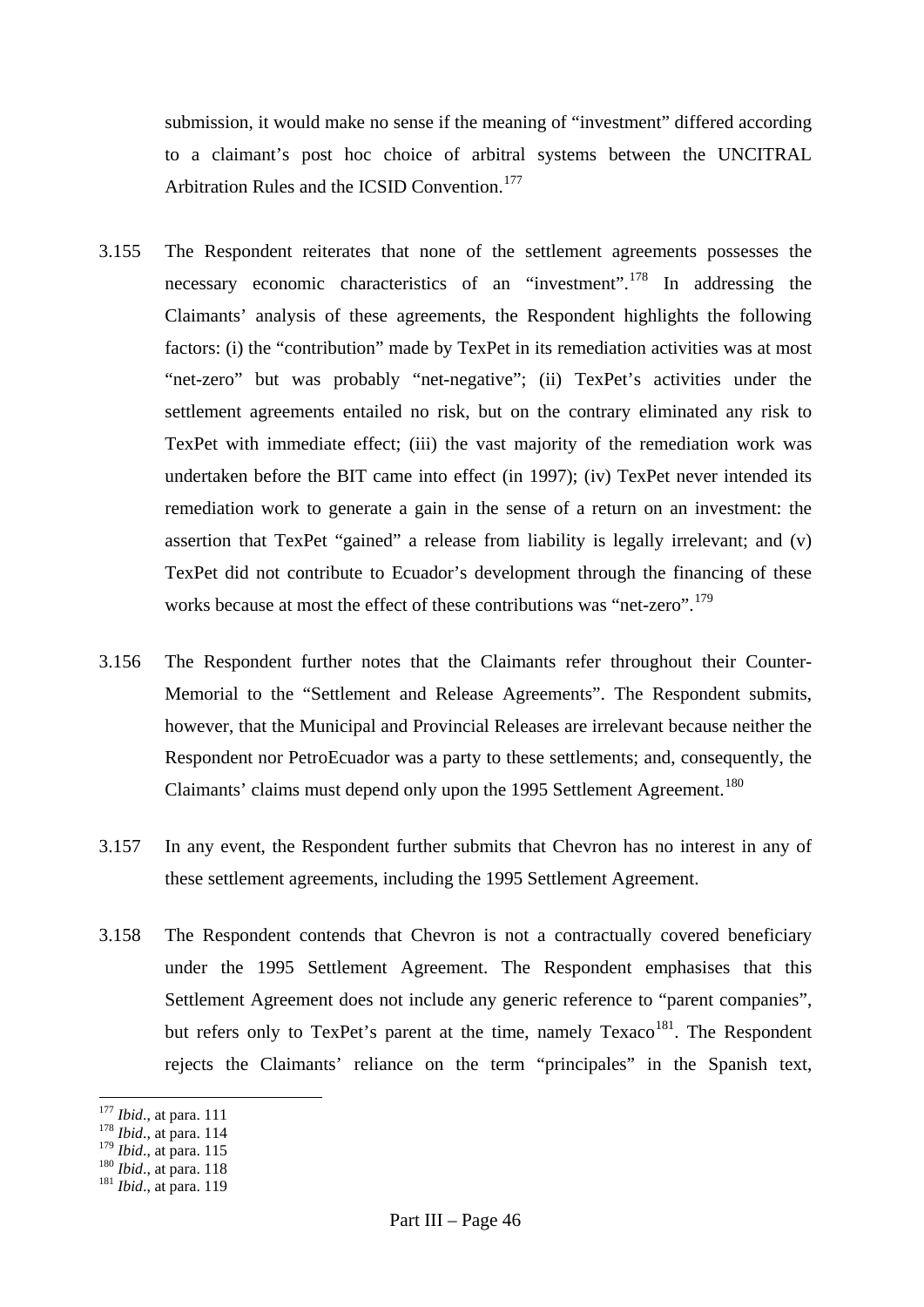submitting that this is a defined term in the Ecuadorian Commercial Code where it is confined to a "principal" under a principal/agent relationship.<sup>[182](#page-74-0)</sup> By contrast, Ecuadorian corporate law uses the term "matriz" to refer to foreign companies with domestic operations in Ecuador.<sup>[183](#page-74-1)</sup>

- 3.159 The Respondent also notes that the language of the Municipal and Provincial Releases indicates that the Claimants' lawyers were well able to include a term which clearly covered parent corporations in the release when the parties actually intended to do so: those agreements all expressly extend the release to "any other affiliate, subsidiary or other related companies…"[184](#page-74-2) The Respondent further submits that, even if the Spanish word "principales" is construed in the manner alleged by the Claimants, it is nonetheless incapable of extending to TexPet's future parent corporations, such as Chevron. [185](#page-74-3)
- 3.160 The Respondent also contends that the Claimants mischaracterise the Respondent's submission based on Article 9.4 of the 1995 Settlement Agreement. The Respondent agrees with the Claimants that "Article 9.4 cannot be interpreted to mean that releasees may not invoke and enforce the releases that the Agreement expressly provides to them." However, the Respondent's actual submission is that Chevron is a third party which is not covered by any release as a Releasee and therefore has no right to seek enforcement of a right to which it is not entitled as a non-releasee.<sup>[186](#page-74-4)</sup>
- 3.161 The Respondent further contends that Chevron does not have standing to assert claims on behalf of TexPet in this arbitration.
- 3.162 The Respondent submits that arbitral jurisprudence establishes that shareholders only have standing to bring direct claims on their own behalf and, moreover, may only seek relief for the diminution in the value of their stake in the company.<sup>[187](#page-74-5)</sup> In support of its submission, the Respondent refers to the legal materials invoked by the Claimants, including *Maffezini v Spain, Azurix v Argentina* and *AMT v Zaire.* The Respondent

<span id="page-74-5"></span><span id="page-74-4"></span>

<span id="page-74-0"></span><sup>&</sup>lt;sup>182</sup> *Ibid.*, at para. 119<br><sup>183</sup> *Ibid.*, at para. 120

<span id="page-74-3"></span>

<span id="page-74-2"></span><span id="page-74-1"></span><sup>184</sup> *Ibid.*, at para. 122<br><sup>185</sup> *Ibid.*, at para. 127<br><sup>186</sup> *Ibid.*, at para. 135<br>*I<sup>87</sup> Ibid.*, at paras. 137-138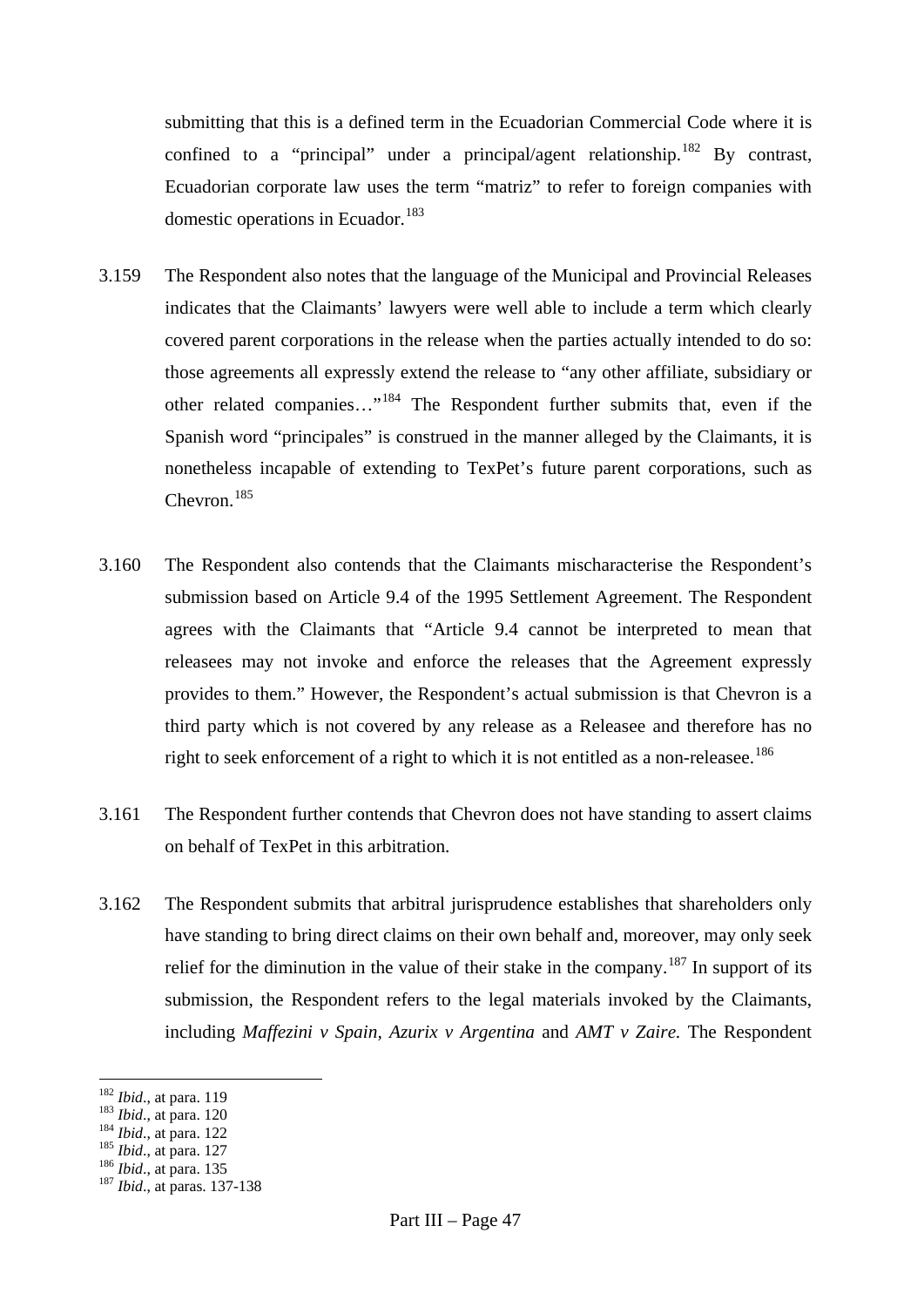contends that all these cases concerned claims brought by claimant shareholders on their own behalf.

- 3.163 The Respondent notes that the Chevron characterises its indirect ownership of TexPet as an "investment" protected under the BIT. The Respondent contends that this new formulation of Chevron's protected investment is impermissible, but that, in any event, Chevron's indirect ownership of TexPet cannot constitute an "investment" within the meaning of the BIT. The Respondent emphasises that TexPet is not incorporated in Ecuador, as required by the BIT.<sup>[188](#page-75-0)</sup>
- 3.164 Further, the Respondent asserts that Chevron has failed to establish that its indirect interest in TexPet has diminished as a result of the alleged wrongs committed by the Respondent. The Respondent reiterates that TexPet is not being sued as a defendant in the *Lago Agrio* litigation; and therefore, as a non-party, TexPet cannot be adversely affected by the eventual outcome of that litigation.<sup>[189](#page-75-1)</sup> The Respondent concludes that Chevron has no investment dispute with the Respondent within the meaning of Article VI(1)(c) of the BIT.
- 3.165 As to TexPet, the Respondent contends that it has failed to explain the nature of its alleged dispute with the Respondent. Although TexPet asserts that its rights are "directly at issue" in the *Lago Agrio* litigation, the Respondent again emphasises that TexPet is not involved in any way with that litigation; and it is thus difficult to see how TexPet's alleged rights could be directly affected by any of the Respondent's alleged acts or omissions.<sup>[190](#page-75-2)</sup> The Respondent submits that the provisions of the Ecuadorian Civil Code (as invoked by the Claimants) cannot be used to establish a dispute between TexPet and the Respondent in circumstances where TexPet is not an injured party.[191](#page-75-3) The Respondent accordingly submits that TexPet also has no investment dispute with the Respondent within the meaning of Article VI(1)(c) of the BIT.

<span id="page-75-0"></span> <sup>188</sup> *Ibid*., at paras. 144-145

<sup>189</sup> *Ibid*., at para. 150

<span id="page-75-2"></span><span id="page-75-1"></span><sup>190</sup> *Ibid.*, at para. 153

<span id="page-75-3"></span><sup>191</sup> *Ibid*., at paras. 154-156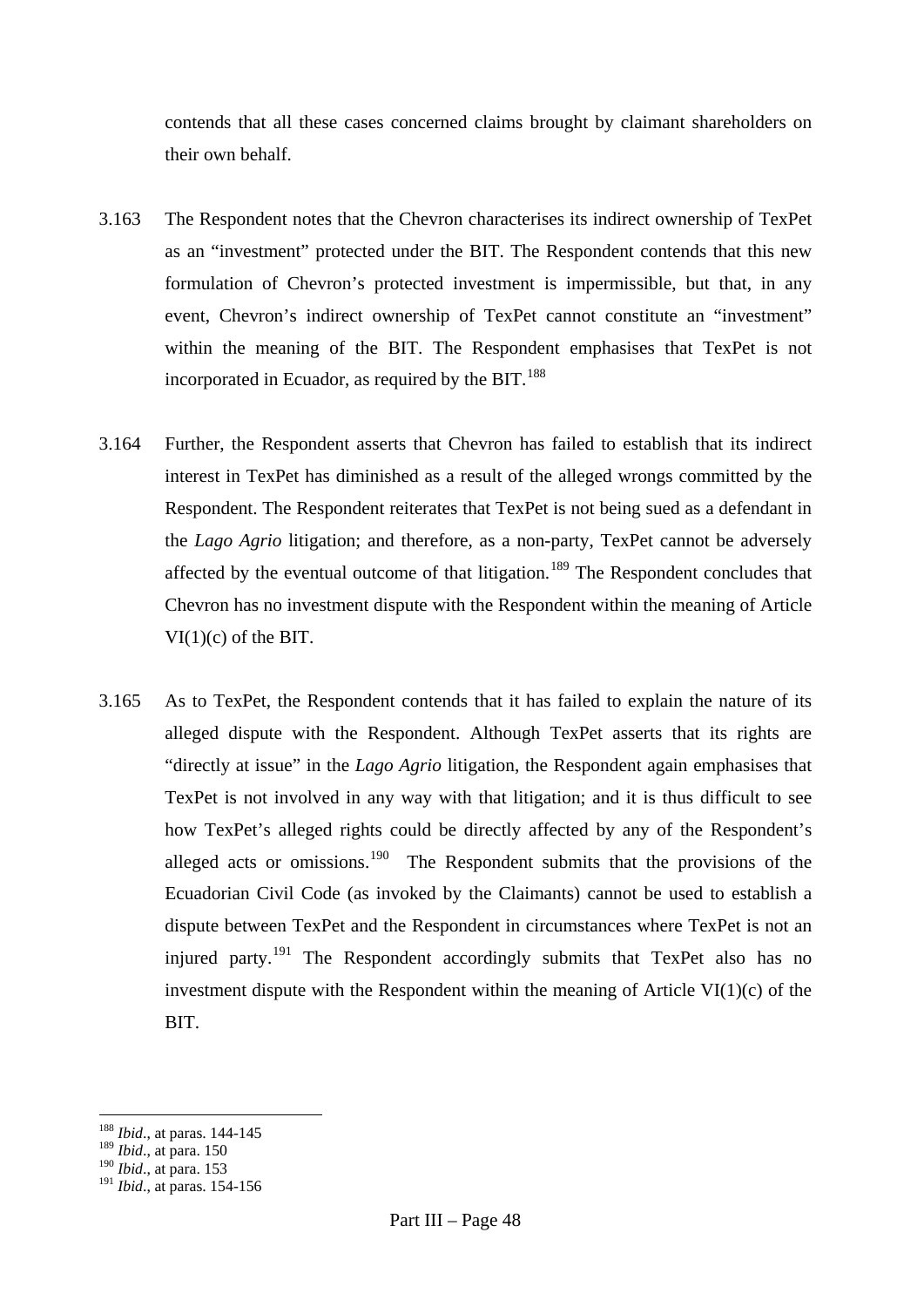- 3.166 *(iii) Article VI(1)(a)*: The Respondent submits that the Tribunal lacks jurisdiction ratione materiae pursuant to Article VI $(1)(a)$  of the BIT for want of any relevant "investment agreement", reiterating that neither of the Claimants have established their jurisdictional cases under Article VI $(1)(a)$ . Here, the Respondent responds principally to the Claimants' three arguments in support of the Tribunal's jurisdiction over Chevron's claims relating to the 1995 Settlement Agreement.
- 3.167 First, the Respondent rejects the Claimants' argument that the Tribunal has jurisdiction over Chevron under Article VI $(1)(a)$  of the BIT on the basis that the settlement agreements are "related to" the original concession agreements. The Respondent submits that the Claimants' lengthy submissions on the meaning of the phrase "relating to" in Article VI $(1)(a)$  are wrong. The Respondent contends that a dispute "relating to" an investment agreement can only qualify as an "investment dispute" if the parties to the dispute are the same parties to the relevant investment agreement; and that a looser connection between the dispute and the agreement is irrelevant where, as with Chevron, the parties to the dispute are not the same as the parties to the relevant investment agreement.<sup>[192](#page-76-0)</sup> In any event, so the Respondent submits, there is no sufficient connection here between the settlement agreements and the original concession agreements so as to constitute the former as part of "an investment agreement" under the BIT.
- 3.168 Second, the Respondent disputes the Claimants' argument that the settlement agreements are themselves capable of qualifying as stand-alone "investment agreements". In rejecting the Claimants' broad conception of an investment agreement, the Respondent submits that it is appropriate to have regard to the 2004 US Model BIT, given that it was produced shortly after this BIT was signed.<sup>[193](#page-76-1)</sup> The Respondent cites Professor Vandevelde's commentary on the 2004 US Model BIT: "The new language specifies that an investment agreement is one on the basis of which an investment is made or the renewal of such an agreement."<sup>[194](#page-76-2)</sup> The Respondent submits that the 2004 US Model BIT does not represent a "sea-change" in the definition of investment agreement from that previously adopted in the 1994 US

 <sup>192</sup> *Ibid*., at paras. 163-164

<span id="page-76-0"></span><sup>193</sup> *Ibid*., at para. 169

<span id="page-76-2"></span><span id="page-76-1"></span><sup>194</sup> *Ibid*., at para. 170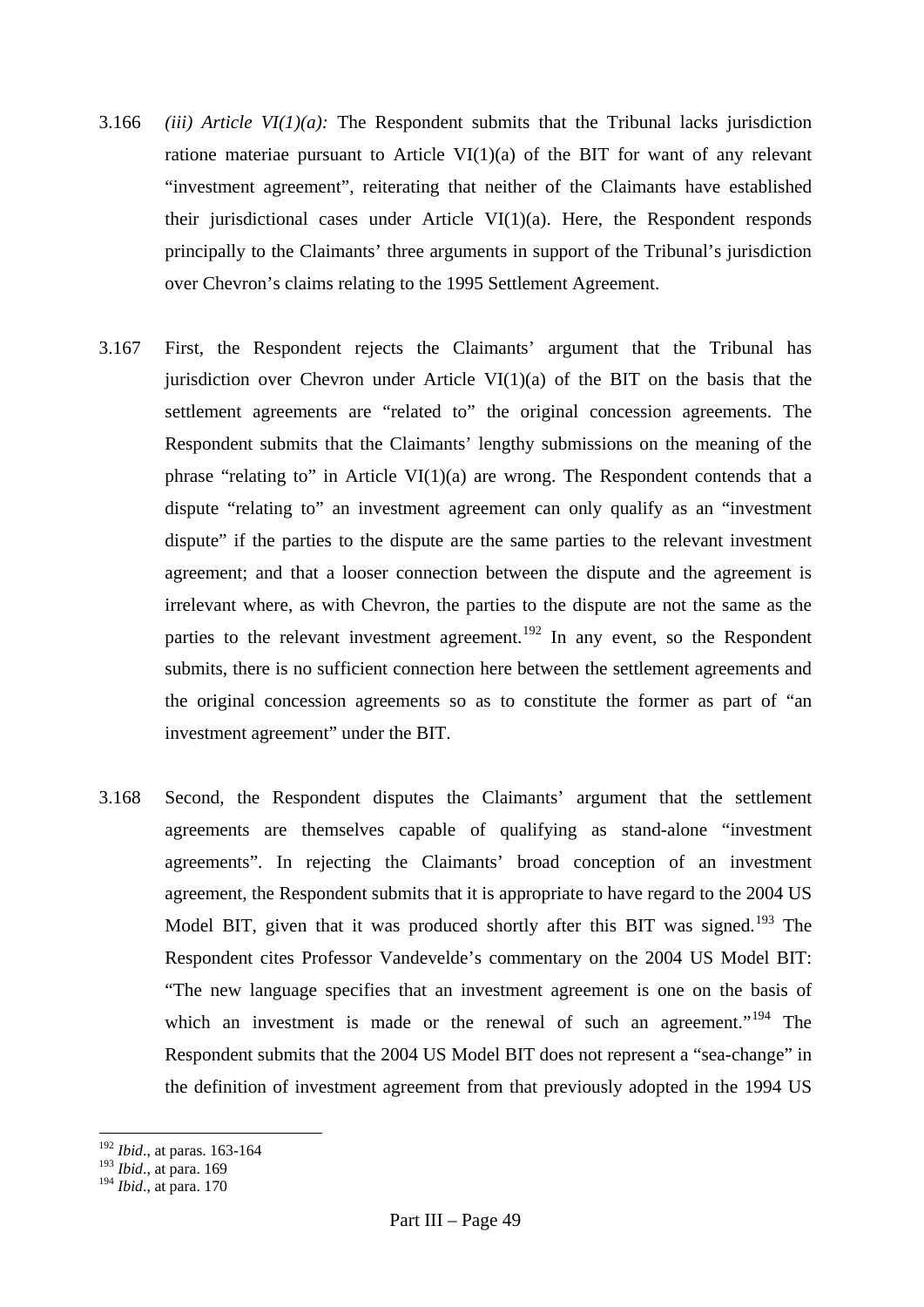Model BIT;<sup>[195](#page-77-0)</sup> but, rather, that both US Model BITs expressly limit the definition to agreements concerning the establishment and renewal of an investment.<sup>[196](#page-77-1)</sup>

- 3.169 The Respondent further rejects the Claimants' reference, as aids to treaty interpretation, to the different term employed in Article  $X(2)(c)$  and to the object and purpose of the BIT and its umbrella clause.<sup>[197](#page-77-2)</sup> The Respondent similarly rejects the Claimants' reliance on *Occidental v Ecuador,* the *Commercial Cases Dispute* and *Noble Ventures v Romania*. The Respondent submits that none of these legal materials support a broad interpretation of the phrase "investment agreement". On the contrary, so the Respondent suggests, the tribunal in *Burlington v Ecuador* emphasised that "investment agreement" is more restrictive than "investment" and that it represents a legal rather than an economic threshold.<sup>[198](#page-77-3)</sup>
- 3.170 Third, in response to the Claimants' argument that an investment agreement between a claimant and a respondent is established when an agreement signed by the respondent confers a legally enforceable right on the claimant, the Respondent submits that Article  $VI(1)(a)$  of the BIT clearly requires that a claimant is a party to the investment agreement.[199](#page-77-4)
- 3.171 In this regard, the Respondent contends that the "general principles of arbitration law" invoked by the Claimants merely support the uncontroversial proposition that third party beneficiaries to a contract may invoke an arbitration agreement contained in that contract. However, it does not necessarily follow that the third party's dispute will fall within the scope of the arbitration agreement. Similarly in this case, so the Respondent contends, Chevron's alleged dispute with the Respondent falls outside the scope of the relevant arbitration agreement contained in Article VI of the BIT.<sup>[200](#page-77-5)</sup>
- 3.172 Lastly, the Respondent again reiterates that TexPet cannot establish under Article VI(1)(a) that it has any dispute with the Respondent arising out of or relating to the

<span id="page-77-0"></span> <sup>195</sup> *Ibid*., at para. 173

<span id="page-77-1"></span><sup>196</sup> *Ibid.,* at para. 74

<sup>197</sup> *Ibid*., at paras. 175-178

<span id="page-77-3"></span><span id="page-77-2"></span><sup>198</sup> *Ibid.*, at paras.179-183<br><sup>199</sup> *Ibid.*. at para. 186

<span id="page-77-5"></span><span id="page-77-4"></span><sup>&</sup>lt;sup>200</sup> *Ibid.*, at para. 188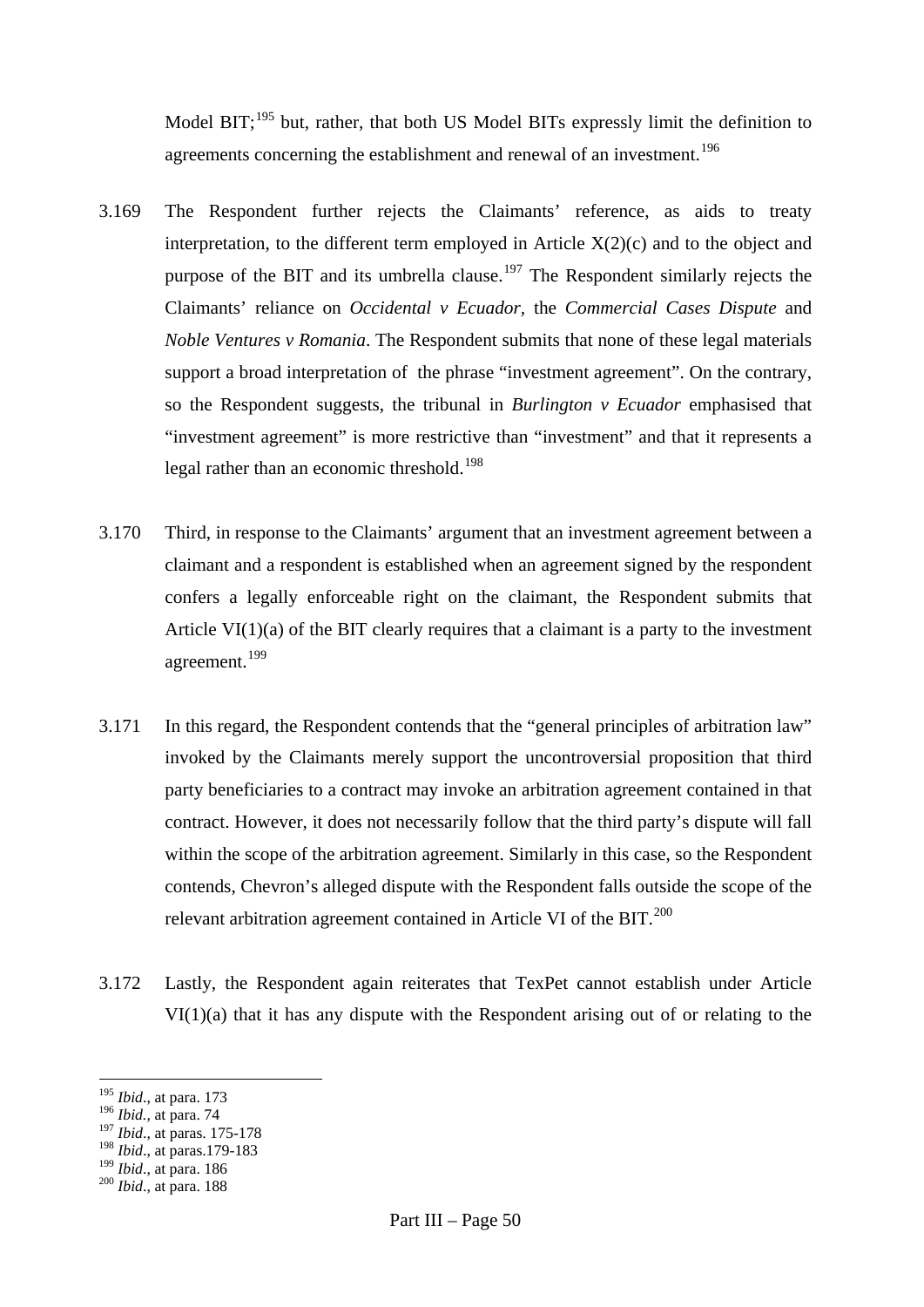1995 Settlement Agreement because TexPet is not a party to the *Lago Agrio* litigation. [201](#page-78-0)

- 3.173 *(iv) Res Judicata/Issue Preclusion:* The Respondent submits that the decision in the *Commercial Cases Disput*e is irrelevant to the jurisdictional issues before this Tribunal and is not res judicata.
- 3.174 The Respondent emphasises that the doctrine of res judicata requires a common identity of parties and of the issues in dispute.<sup>[202](#page-78-1)</sup> The Respondent submits that the relevant issues here are: "(i) whether the 1995 Settlement Agreement and the 1998 Final Release constituted investment agreements or investments; and (ii) whether the *Lago Agrio* litigation prolonged the life of the original investment in the Ecuadorian hydrocarbons sector."[203](#page-78-2)*.* The Respondent asserts that the tribunal in the *Commercial Cases Dispute* did not decide either of these issues; but, rather, that tribunal founded its jurisdiction on the basis of the original concession agreements and litigation arising directly out of those agreements.<sup>[204](#page-78-3)</sup> Accordingly, the Respondent submits that the assumption of jurisdiction by the tribunal in the *Commercial Cases Dispute* does not render the relevant jurisdictional issues in the present case res judicata.
- 3.175 The Respondent further asserts that this Tribunal should not treat the *Commercial Cases Dispute* as "persuasive authority", as argued by the Claimants. The Respondent contends that, even if the questions decided there had been similar to those arising in this dispute, the Tribunal would still be free to adopt a different solution and should do so. [205](#page-78-4)
- 3.176 *(v) Estoppel/Preclusion:* The Respondent notes that the Claimants cite no examples of any tribunal invoking the doctrines of estoppel or preclusion to supplant the jurisdictional requirements of a BIT.<sup>[206](#page-78-5)</sup> In any event, the Respondent submits that the Claimants cannot establish the requisite elements of estoppel: in particular, there has

<span id="page-78-3"></span><span id="page-78-2"></span><span id="page-78-1"></span><sup>202</sup> *Ibid*., at para. 193 <sup>203</sup> *Ibid*., at para. 194 <sup>204</sup> *Ibid*., at paras. 195-196 <sup>205</sup> *Ibid*., at para. 199 <sup>206</sup> *Ibid*., at para. 200

<span id="page-78-0"></span><sup>&</sup>lt;sup>201</sup> *Ibid.*, at para. 191<br><sup>202</sup> *Ibid.*, at para. 193

<span id="page-78-5"></span><span id="page-78-4"></span>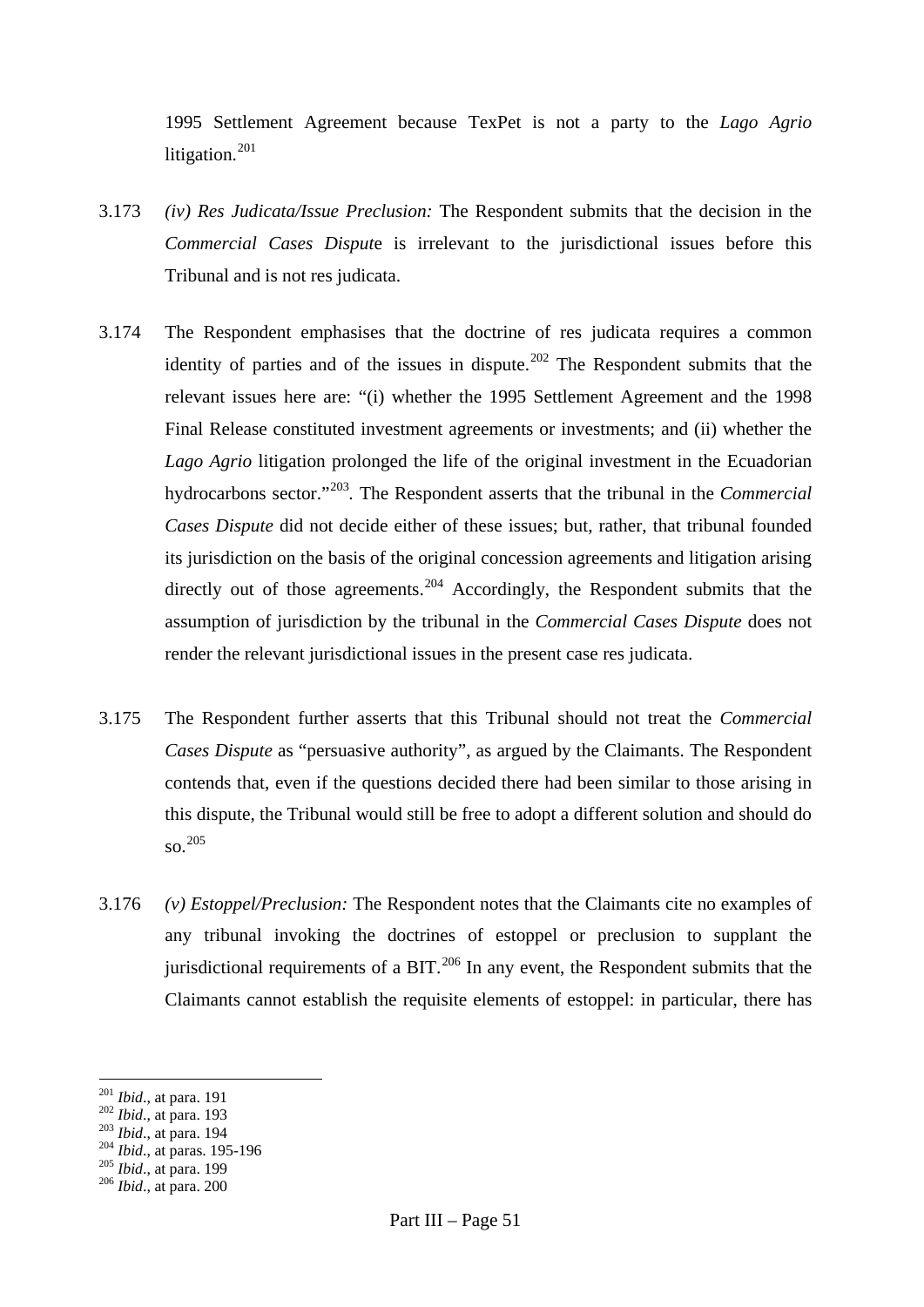been no representation by the Respondent; and, in the absence of any representation, there can be no detrimental reliance by the Claimants.<sup>[207](#page-79-0)</sup>

- 3.177 Similarly, the Respondent submits that the Claimants cannot rely on the doctrine of preclusion to circumvent the BIT's jurisdictional requirements, because this doctrine would at the least require the Claimants to establish a representation by the Respondent; and, again, there is none. Moreover, the Respondent contends that the legal materials cited by the Claimants fail to establish that detrimental reliance is not a necessary requirement of the doctrine of preclusion; and there is here no detrimental reliance by the Claimants.<sup>[208](#page-79-1)</sup>
- 3.178 *(vi) Third Party Rights:* The Respondent maintains that the principle in *Monetary Gold* is applicable to this case. The Respondent also rejects the Claimants' argument that this arbitration concerns only disputes between the Claimants and the Respondent.
- 3.179 The Respondent points to the formal relief claimed by the Claimants in this case. It refers to the declaration that Chevron has no liability or responsibility for environmental impact arising out of the former Consortium that was jointly owned by TexPet and the Respondent; the declaration that "any judgment rendered against Chevron in the *Lago Agrio* litigation is not final, conclusive or enforceable"; the declaration that the Respondent or PetroEcuador would be "exclusively liable" for any judgment rendered in the *Lago Agrio* litigation; and an order that the Respondent "use all measures necessary to prevent any judgment against Chevron in the *Lago Agrio*  litigation from becoming final, conclusive and enforceable."<sup>[209](#page-79-2)</sup>
- 3.180 The Respondent submits that, if this relief were granted by this Tribunal, the Claimants would have no *Lago Agrio* litigation to defend; and the Lago Agrio plaintiffs would have no opportunity to obtain or enforce a favourable judgment. On this basis, it is asserted, the Claimants cannot contend that this arbitration will not affect the rights of third parties. $210$

<span id="page-79-0"></span><sup>207</sup> *Ibid*., at paras. 205-209 <sup>208</sup> *Ibid*., at para. 210

<span id="page-79-1"></span>

<span id="page-79-2"></span>

<span id="page-79-3"></span><sup>&</sup>lt;sup>210</sup> *Ibid.*, at para. 214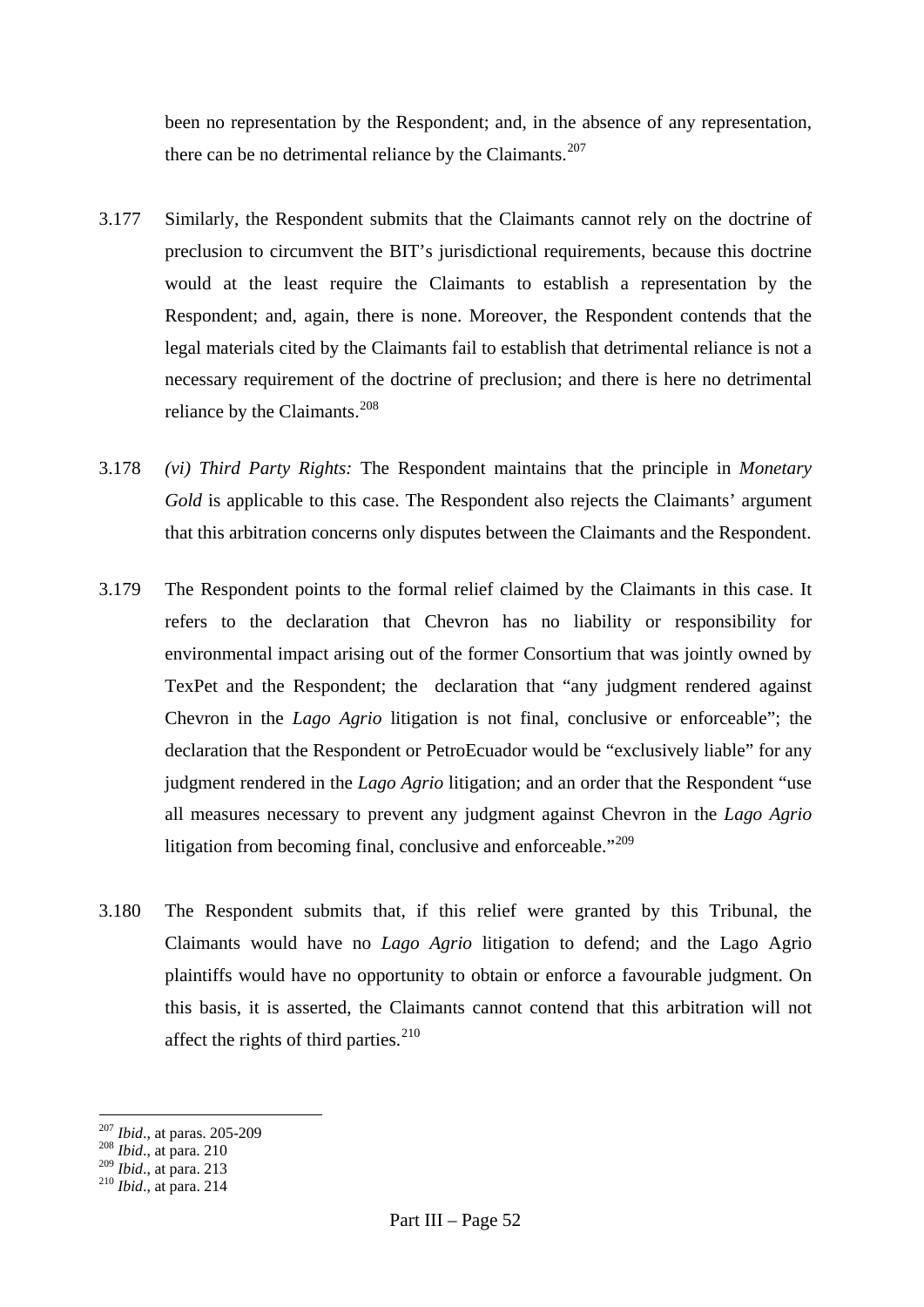- 3.181 The Respondent further rejects the Claimants' suggestion that the rights of the Lago Agrio plaintiffs would be adequately protected by the Respondent in this arbitration, noting that the Claimants cite no case where a State respondent has represented the interests of third parties in an investment arbitration.<sup>[211](#page-80-0)</sup> The Respondent also rejects the Claimant's suggestion that the Lago Agrio plaintiffs do not have any separate rights from the Respondent on the basis (as alleged by the Claimants) that the Respondent intends to take 90% of any judgment proceeds in that case for public purposes. The Respondent contends that the Lago Agrio plaintiffs' intention is for 90% of any judgment proceeds to be administered by an NGO as trustee for the affected communities in the Amazon region.<sup>[212](#page-80-1)</sup>
- 3.182 *(vii) Fork in the Road:* The Respondent submits that Claimants' fork in the road response lacks any legal merit, elevates form over substance and indicates an utter disregard for the legal institutions before which the Claimants appear.
- 3.183 The Respondent reiterates its position that the issues before this Tribunal are identical to the issues raised by the Claimants in other proceedings, and that, in particular, the issue central to Chevron's current claim in contract (i.e. the scope of the release in the 1995 Settlement Agreement) is exactly the same issue which Chevron has been asserting in the *Lago Agrio* litigation.<sup>[213](#page-80-2)</sup> The Respondent contends that the Lago Agrio court and this Tribunal are required to perform the same legal analysis, that is, to determine whether the 1995 Settlement Agreement operates to bar non-signatory third parties from asserting environmental claims against the Claimants and, if so, whether that agreement would be legal and binding, as a matter of Ecuadorian law, on the Lago Agrio plaintiffs.[214](#page-80-3)
- 3.184 The Respondent rejects as "factually incorrect" the Claimants' argument that they have not triggered the BIT's fork in the road provision because they have not submitted this dispute to another forum, but are merely asserting defensive measures in the *Lago Agrio* litigation.<sup>[215](#page-80-4)</sup> The Respondent repeats that, in securing the dismissal of the *Aguinda* litigation in New York, the Claimants deliberately opted for a trial in
- 
- <span id="page-80-0"></span><sup>211</sup> *Ibid.*, at para. 217<br><sup>212</sup> *Ibid.*, at para. 219
- 
- <span id="page-80-3"></span><span id="page-80-2"></span><span id="page-80-1"></span><sup>212</sup> *Ibid*., at para. 219 <sup>213</sup> *Ibid*., at para. 222 <sup>214</sup> *Ibid.,* at para. 222 <sup>215</sup> *Ibid*., at para. 225

<span id="page-80-4"></span>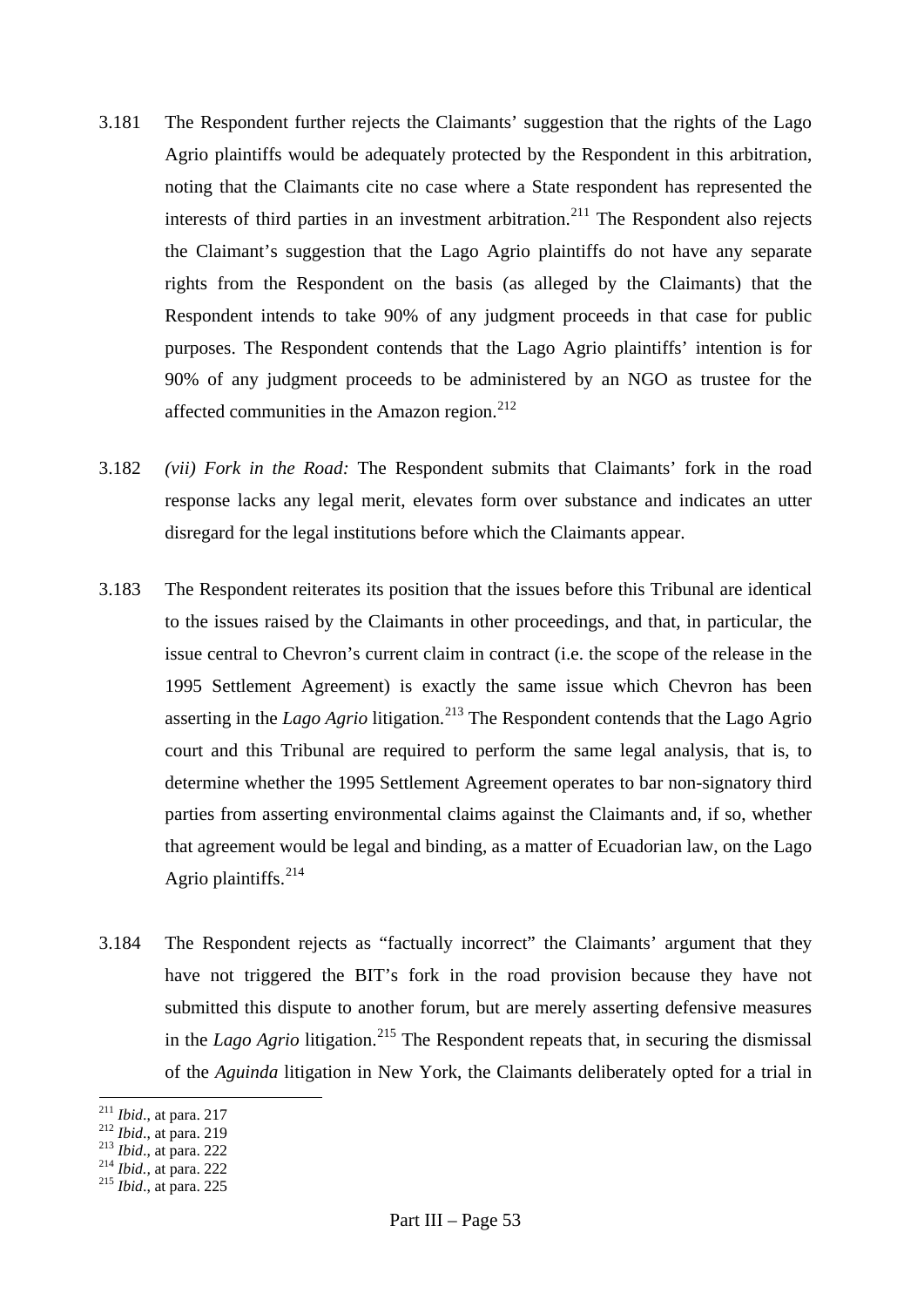Ecuador. Moreover, the Respondent contends that the invocation of the "contract" issue in the *Lago Agrio* litigation is not a defensive measure by Chevron, but operates offensively to "foist all responsibility upon the Republic for the damage alleged by the Lago Agrio plaintiffs."[216](#page-81-0)

- 3.185 In this regard, the Respondent submits that it is irrelevant that the Claimants did not join the Respondent as a party to the *Lago Agrio* litigation. In any event, the Respondent highlights that the Claimants have asserted the same claims against the Respondent in both the 2004 AAA Arbitration and the 2005 legal proceedings in the New York District Court.<sup>[217](#page-81-1)</sup> The Respondent rejects the contention that the *Lago Agrio* litigation is a "fundamentally different dispute ...involv[ing] fundamentally different claims".  $^{218}$  $^{218}$  $^{218}$
- 3.186 The Respondent, in support of its submission that Chevron promised to submit due process claims to another forum, emphasises that, although the commitment was made by Texaco, Chevron has nonetheless specifically invoked and adopted such promise. [219](#page-81-3) The Respondent further rejects the Claimants' suggestion, based on *Lanco v Argentina*, that an investor's agreement to a forum selection clause without the actual filing of a claim is insufficient to trigger a fork in the road provision. The Respondent submits that, in *Lanco*, the parties could not legally have chosen to submit their dispute to the relevant domestic court; but that, in the present case, it was lawful for Texaco (and Chevron) to make this promise to the US Courts.<sup>[220](#page-81-4)</sup> In any event, so the Respondent contends, even if the fork in the road provision were not triggered by this promise, Chevron is nonetheless estopped from maintaining these arbitration proceedings because that would be fundamentally inconsistent with its promise.<sup>[221](#page-81-5)</sup>
- 3.187 Finally, the Respondent rejects the Claimants' assertion that the BIT's fork in the road provision could not apply here on the ground that contract claims and treaty claims can never be identical. The Respondent submits that this approach would deprive the provision of any effet utile, since it would always prevent its operation in the context

<span id="page-81-1"></span>

<span id="page-81-2"></span>

<span id="page-81-0"></span><sup>216</sup> *Ibid*., at para. 227 <sup>217</sup> *Ibid*., at para. 227 <sup>218</sup> *Ibid*., at para. 233

<span id="page-81-4"></span><span id="page-81-3"></span><sup>219</sup> *Ibid*., at para. 239 <sup>220</sup> *Ibid*., at para. 241 <sup>221</sup> *Ibid*., at para. 242

<span id="page-81-5"></span>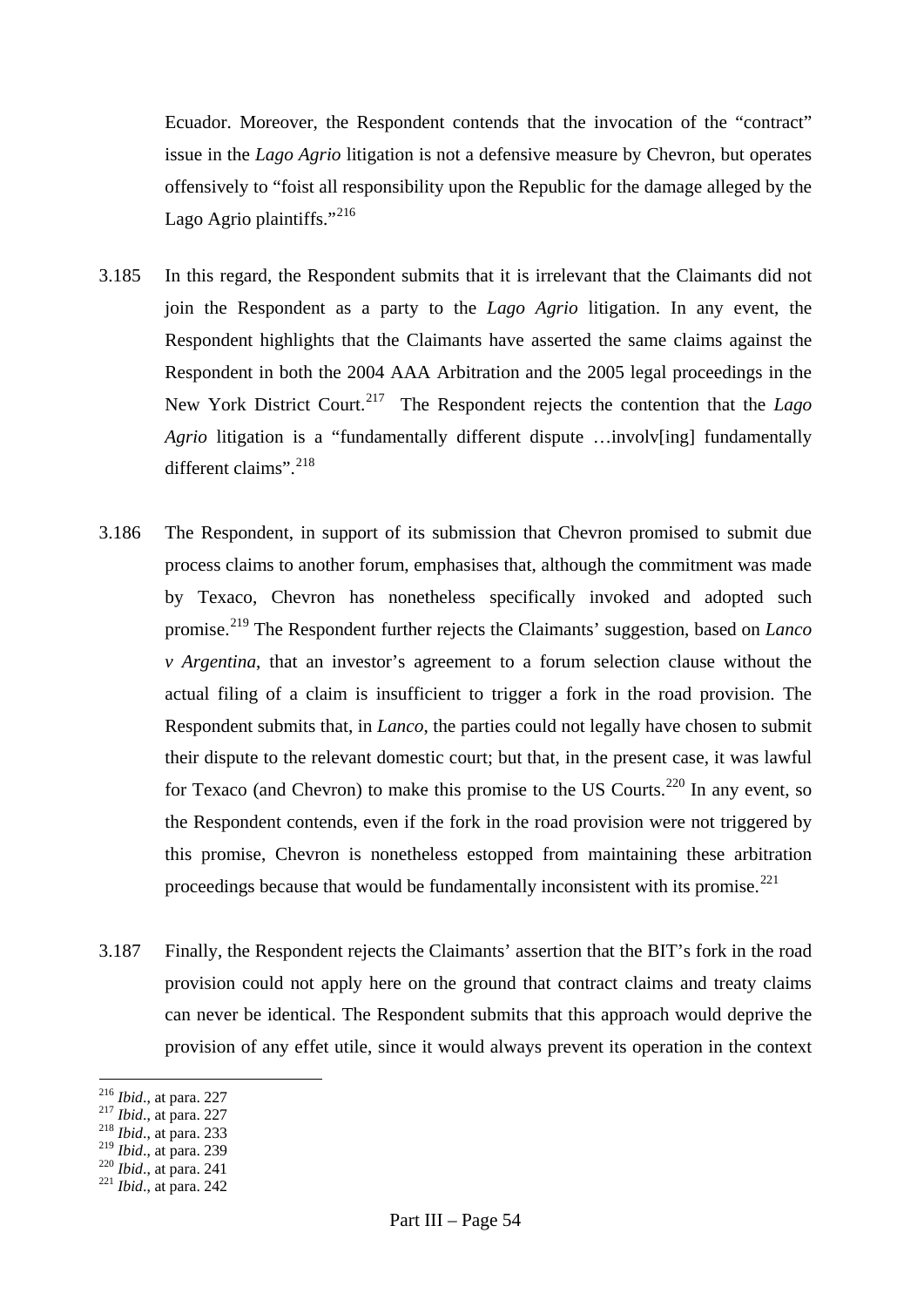of rights which are the principal subject of investment treaties.<sup>[222](#page-82-0)</sup> In any event, the Respondent notes that the Claimants do not attempt to deny that the contract claims in the *Lago Agrio* litigation are the same as the contract claims in this arbitration.

#### *E: The Claimants' Rejoinder*

- 3.188 The Claimants submitted their Rejoinder on Jurisdiction on 6 November 2010.
- 3.189 *Preliminary Statement:* In their introductory remarks, the Claimants identify a number of points which are said to be common ground between the Parties: the Respondent concedes that TexPet did have an investment in the hydrocarbons sector in Ecuador, only questioning the relationship between this original investment and the current dispute between the Parties; $^{223}$  $^{223}$  $^{223}$  and the Respondent agrees that the only jurisdictional requirements which have to be fulfilled by the Claimants are those contained within the BIT. $^{224}$  $^{224}$  $^{224}$
- 3.190 *Rejoinder to the Respondent's Reply:* In general terms, the Claimants criticise the Respondent for failing to address the principal jurisdictional issues and "straining credibility" on other matters.<sup>[225](#page-82-3)</sup> The Claimants then address first the applicable standard of review, with the Claimants contending that the Respondent has mischaracterised the factual basis of the Parties' dispute, and then respond to each of the Respondent's jurisdictional objections, including the standing of TexPet and Chevron, third party rights (with the *Monetary Gold* principle) and the application of the BIT's fork in the road provision.
- 3.191 *(i) The Standard of Review:* In the Claimants' submission, the Tribunal, in deciding its jurisdiction, may make legal and factual determinations on jurisdictional issues but

<span id="page-82-1"></span><span id="page-82-0"></span><sup>&</sup>lt;sup>222</sup> *Ibid.*, at para. 247<br><sup>223</sup> The Claimants' Rejoinder on Jurisdiction, at para. 2<br><sup>224</sup> *Ibid.*, at para. 4<br><sup>225</sup> *Ibid.*, at para. 5

<span id="page-82-2"></span>

<span id="page-82-3"></span>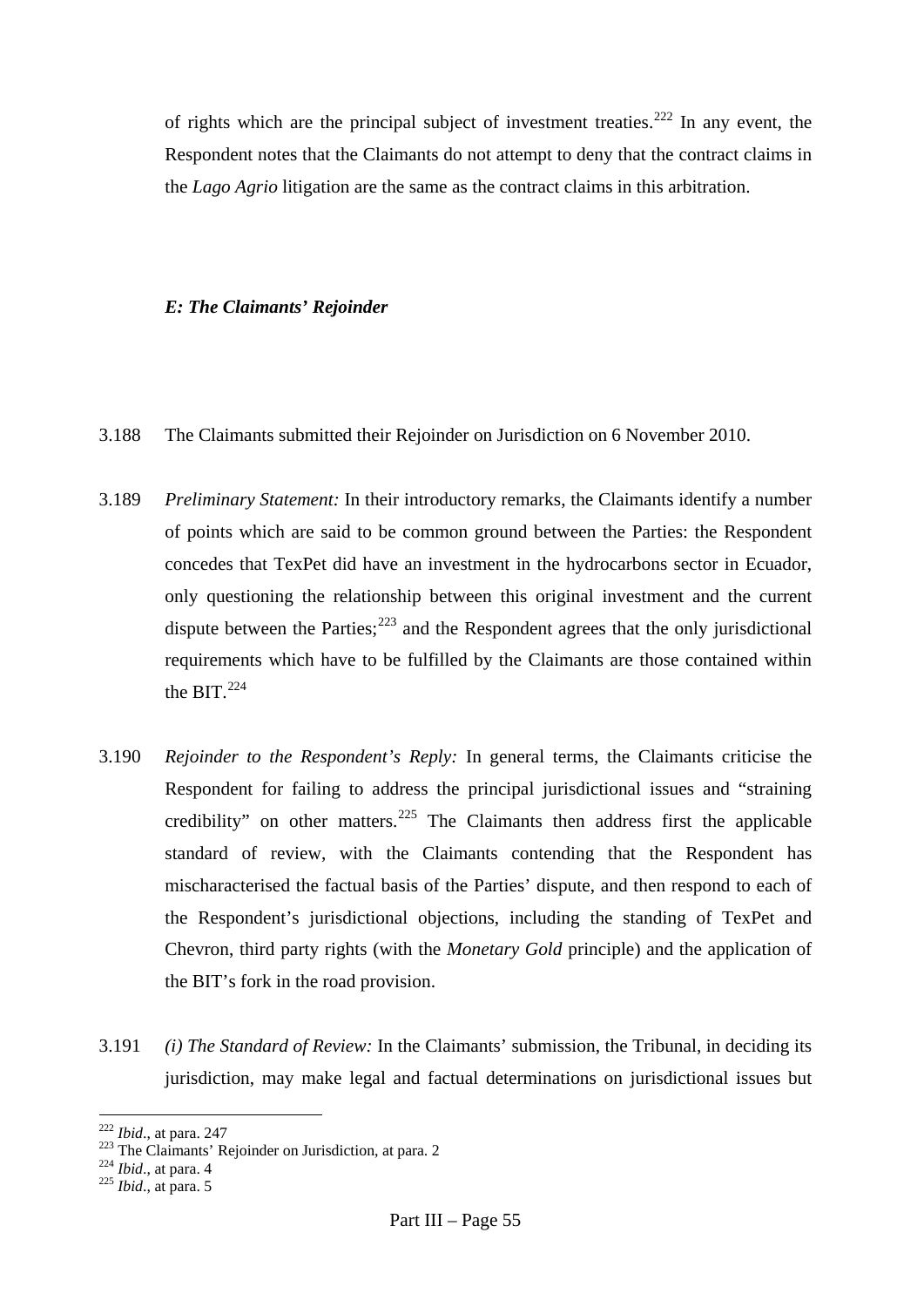should not determine any merits issues.<sup>[226](#page-83-0)</sup> The Claimants agree with the Respondent that, if a jurisdictional issue "hinges on a factual determination that may also relate to the merits of the claims", the Tribunal may determine the facts to the extent necessary for jurisdictional purposes.<sup>[227](#page-83-1)</sup> In the Claimants' submission, it is therefore necessary to identify which issues are jurisdictional in nature.

- 3.192 In this regard, the Claimants assert that "the Government's collusion in the Lago Agrio litigation and the scope of the diffuse rights claims released by the Settlement and Release Agreements are not [jurisdictional issues] and their resolution must await the merits stage".<sup>[228](#page-83-2)</sup> The Claimants submit that, to determine these particular issues, the Tribunal would be required to address the merits in order to decide whether the parties intended contractually to release the diffuse rights claims asserted by the plaintiffs in the *Lago Agrio* litigation.<sup>[229](#page-83-3)</sup>
- 3.193 The Claimants further emphasise that all their claims satisfy the applicable "prima facie" standard of review, asserting that the Respondent has been unable to rebut the weight of the legal materials supporting the "prima facie" test. The Claimants dispute the Respondent's reliance on the *Joy Mining* jurisdictional award, noting that that approach has been discredited in subsequent cases. $^{230}$  $^{230}$  $^{230}$
- 3.194 *(iii) Mischaracterised Facts:* The Claimants contend that the Respondent has mischaracterised the material facts of the Parties' dispute, in two particular ways.
- 3.195 First, the Claimants criticise the Respondent's response to the evidence of fraud and improper collusion in the *Lago Agrio* litigation.<sup>[231](#page-83-5)</sup> The Claimants highlight evidence which (according to the Claimants) demonstrates the Respondent's substantial involvement in the *Lago Agrio* litigation dating back to  $2003$ ;  $232$  and the Claimants submit that, in the light of this evidence, the Respondent cannot dismiss the facts of this case as "merely a matter of 'Government representatives mak[ing] themselves

- <span id="page-83-0"></span><sup>226</sup> *Ibid.*, at para. 17<br><sup>227</sup> *Ibid.*, at para. 18
- <span id="page-83-2"></span><span id="page-83-1"></span><sup>227</sup> *Ibid*., at para. 18 <sup>228</sup> *Ibid*., at para. 18
- <span id="page-83-3"></span>
- <span id="page-83-4"></span><sup>229</sup> *Ibid*., at para. 20 <sup>230</sup> *Ibid*., at para. 22 <sup>231</sup> *Ibid*., at para. 25 <sup>232</sup> *Ibid*., at para. 25
- <span id="page-83-5"></span>
- <span id="page-83-6"></span>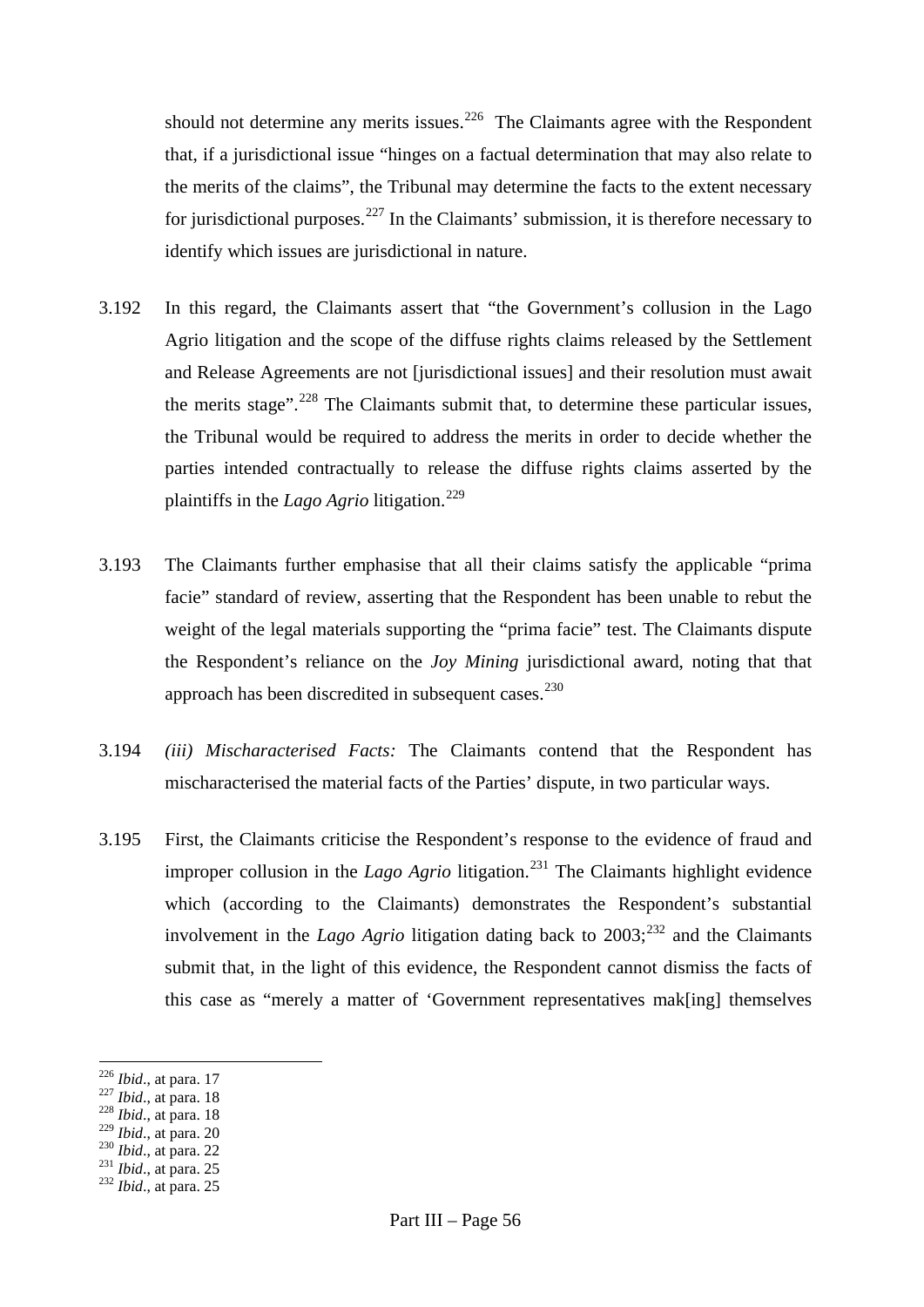accessible to parties in a dispute'  $\ldots$ <sup>[233](#page-84-0)</sup>. The Claimants contend that the Respondent either simply ignores this evidence or makes "feeble excuses" for the high-level contacts revealed by such evidence.<sup>[234](#page-84-1)</sup>

- 3.196 Second, the Claimants contend that the Respondent's factual chronology of TexPet's investment is incorrect. The Claimants contend that the environmental remediation agreements reached between TexPet and the Respondent, together with the work carried out under those agreements, formed part of the underlying investment.<sup>[235](#page-84-2)</sup> In this regard, the Claimants highlight (inter alia) the facts that the Respondent's Minister of Energy and Mines first indicated that an environmental audit would be essential in May 1990 and that PetroEcuador and TexPet entered into the contract of environmental investigation services in April 1992 (before the 1973 Concession Agreement expired).<sup>[236](#page-84-3)</sup> The Claimants submit that, after receiving the results of the environmental audits, TexPet, PetroEcuador and the Respondent negotiated the allocation of environmental liabilities between themselves, "as a continued part of the process that had begun at least as early as 1990."<sup>[237](#page-84-4)</sup> The Claimants assert that it was clear that the parties were actively negotiating their responsibilities for remediation well before the end of the 1973 Concession Agreement.<sup>[238](#page-84-5)</sup>
- 3.197 *(iv) Res Judicata/Issue Preclusion:* The Claimants reject the Respondent's contention that the tribunal's decision in the *Commercial Cases Dispute* is not preclusive in this arbitration on the basis that it is not dispositive of the existence of an "investment" or an "investment agreement" under the BIT. The Claimants assert that the relevant question is whether the previous tribunal's decision was "essential or fundamental" to its award, and that there is no requirement that the determination be "dispositive" in the subsequent arbitration.<sup>[239](#page-84-6)</sup> The Claimants further contend that the premise of the earlier tribunal's determination is also irrelevant for the purposes of establishing its res judicata effect before the later tribunal.<sup>[240](#page-84-7)</sup>

<span id="page-84-1"></span>

<span id="page-84-5"></span>

<span id="page-84-2"></span>

<span id="page-84-0"></span><sup>&</sup>lt;sup>233</sup> *Ibid.*, at para. 26<br><sup>234</sup> *Ibid.*, at para. 27<br><sup>235</sup> *Ibid.*, at para. 28<br><sup>236</sup> *Ibid.*, at para. 31<br><sup>238</sup> *Ibid.*, at para. 32<br><sup>239</sup> *Ibid.*, at para. 34

<span id="page-84-4"></span><span id="page-84-3"></span>

<span id="page-84-6"></span>

<span id="page-84-7"></span><sup>&</sup>lt;sup>240</sup> *Ibid.*, at para. 35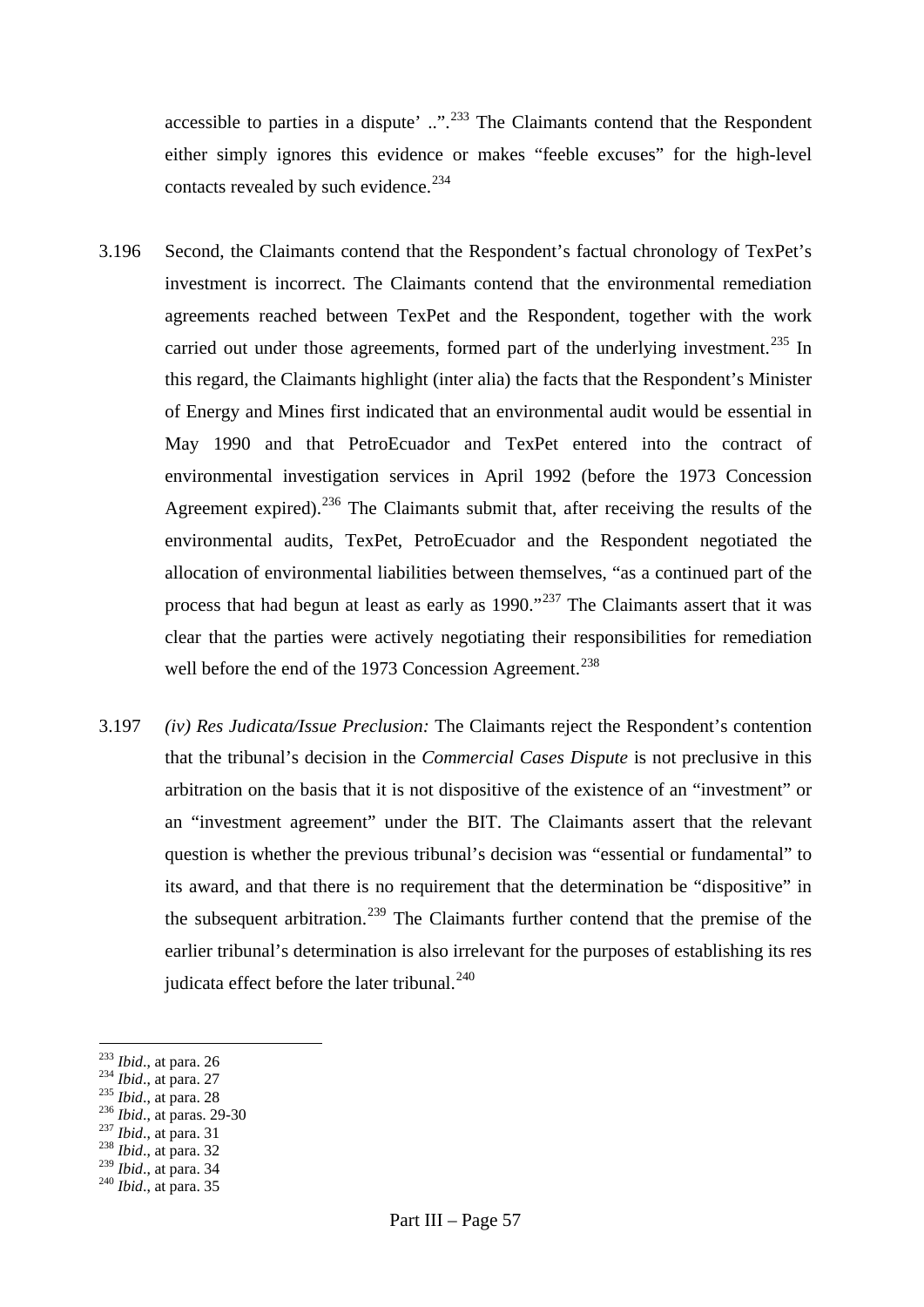- 3.198 The Claimants acknowledge that the *Commercial Cases Dispute* tribunal did not expressly determine whether the activities, claims and rights under the settlement agreements constituted part of the Claimants' overall "investment" in Ecuador. However, the Claimants submit that there is a "close similarity" between these issues and the tribunal's decision that "lawsuits concern[ing] the liquidation and settlement of claims relating to [an] investment ... form part of that investment". On this basis, the Claimants assert that the tribunal's decision is, at the very least, of highly persuasive effect before this Tribunal.<sup>[241](#page-85-0)</sup>
- 3.199 Further, the Claimants reject again the Respondent's contention that the tribunal's decision in the *Commercial Cases Dispute* cannot be considered res judicata since it was made in an interim award and therefore cannot have such effect under Dutch law. The Claimants note that the Respondent do not put forward any example in which an international tribunal has applied domestic law to determine the res judicata effect of a decision made by another international tribunal. $^{242}$  $^{242}$  $^{242}$
- 3.200 *(v) Article VI(1)(c):* The Claimants maintain that this Tribunal has jurisdiction ratione materiae over the Claimants' claims pursuant to Article VI(1)(c) of the BIT.
- 3.201 The Claimants contend again, at some length, that their investment in Ecuador must be viewed holistically and, consequently, incorporates the settlement agreements. In the Claimants' submission, the sole question for this Tribunal in relation to jurisdiction ratione materiae under Article VI $(1)(c)$  is whether a sufficient nexus exists between TexPet's underlying oil activities and the activities, rights and claims arising under the settlement agreements.<sup>[243](#page-85-2)</sup> The Claimants highlight several factors which, so they submit, entirely dispose of the Respondent's objection to jurisdiction.<sup>[244](#page-85-3)</sup>
- 3.202 First, the legal framework governing the Claimants' investment confirms the nexus*.* The Claimants reiterate that the BIT expressly protects the investment throughout its lifespan, in particular citing Articles I(3),  $\text{II}(3)$ (b) and II(7) of the BIT. The Claimants dispute the Respondent's argument that the BIT was not aimed at protecting rights

<span id="page-85-1"></span><span id="page-85-0"></span><sup>241</sup> *Ibid*., at para. 38 <sup>242</sup> *Ibid*., at para. 39 <sup>243</sup> *Ibid*., at para. 41 <sup>244</sup> *Ibid*., at para. 45

<span id="page-85-2"></span>

<span id="page-85-3"></span>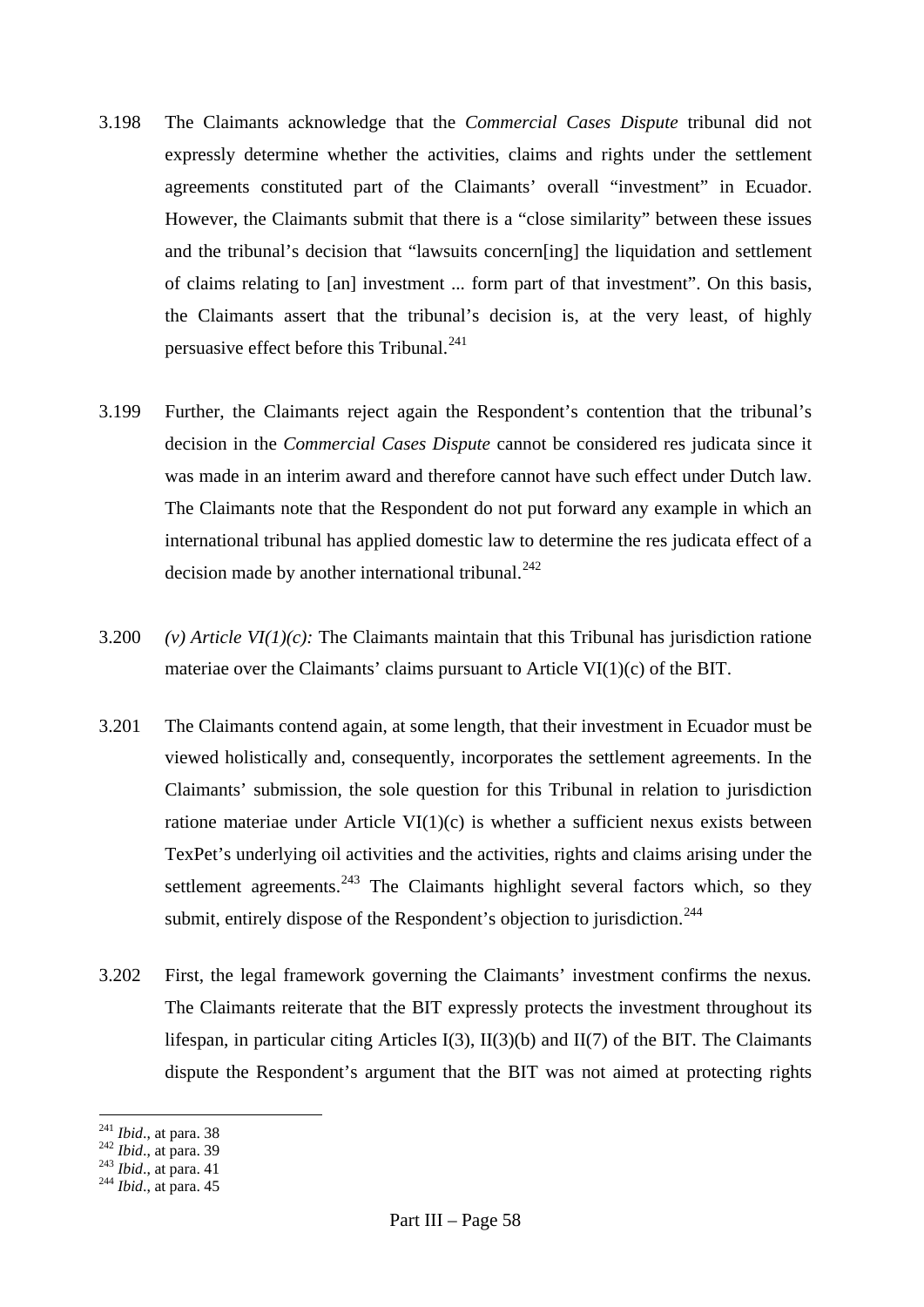associated with remediation and wind-up activities, but only at stimulating future foreign investment. The Claimants highlight (inter alia) Article XII(1) of the BIT, which expressly protects past investments existing at the time of the BIT's entry into force. $245$ 

- 3.203 The Claimants further contend that the Ecuadorian legal framework confirms the nexus between TexPet's underlying operations and the settlement agreements. The Claimants submit that, by investing in Ecuador, TexPet became subject to Ecuadorian law and that, consequently, TexPet's operations were governed by environmental obligations contained both in the 1973 Concession Agreement and under Ecuadorian law.<sup>[246](#page-86-1)</sup> The Claimants contend that section 46 of the 1973 Concession Agreement and Ecuadorian law indicate that the parties contemplated that some environmental remediation would be a part of the original investment operation.<sup>[247](#page-86-2)</sup> The Claimants accordingly reject the Respondent's suggestion that the remediation issues are not part of the "natural winding up" of TexPet's original investment.<sup>[248](#page-86-3)</sup>
- 3.204 The Claimants also contend that the nexus is confirmed by the parties' agreements. The Claimants submit that the Respondent attempts both to limit the scope of the 1973 Concession Agreement and to minimise the relationship between the settlement agreements and TexPet's original investment. In the Claimants' submission, both of these contentions are wrong.<sup>[249](#page-86-4)</sup>
- 3.205 In particular, the Claimants reiterate a number of examples in the language in the settlement agreements, which (it is said) indicate that the remediation activities were part of the original investment, including several express references to the 1973 Concession Agreement.<sup>[250](#page-86-5)</sup> The Claimants submit that the Respondent ignores almost all of these examples and focuses instead on peripheral issues.<sup>[251](#page-86-6)</sup>

- <span id="page-86-0"></span><sup>245</sup> *Ibid*., at para. 52 <sup>246</sup> *Ibid*., at para. 54 <sup>247</sup> *Ibid*., at para. 55 <sup>248</sup> *Ibid*., at para. 56
- <span id="page-86-2"></span><span id="page-86-1"></span>
- <span id="page-86-3"></span>
- <span id="page-86-4"></span>
- <span id="page-86-5"></span><sup>249</sup> *Ibid*., at para. 58 <sup>250</sup> *Ibid*., at para. 60 <sup>251</sup> *Ibid*., at para. 62

<span id="page-86-6"></span>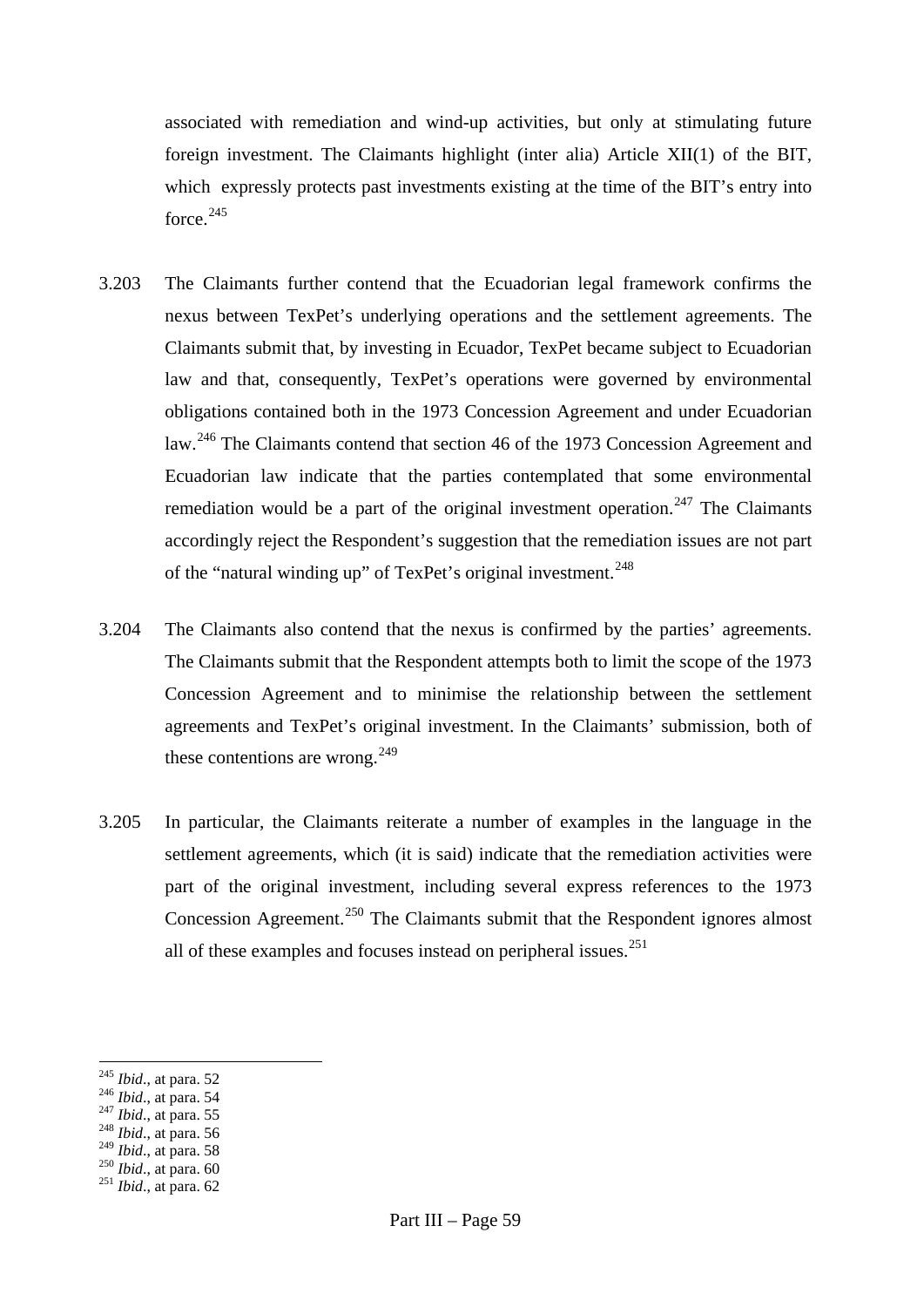- 3.206 Further, the Claimants reject the Respondent's submission that because the settlement agreements were entered into voluntarily, these agreements must be divorced from the original concession agreements. In the Claimants' submission, the mechanism by which TexPet chose to comply with its obligations does not establish that those obligations did not arise from the 1973 Concession Agreement.<sup>[252](#page-87-0)</sup>
- 3.207 The Claimants note that the Respondent argues that, at best, the only link which could be established between the original investment and the settlement agreements is a "but for" link; and that the Respondent argues that such a link is legally insufficient because a "material legal connection" is required. In response to these arguments, the Claimants submit that the Respondent does not cite any legal materials establishing that a "but for" link is insufficient, or that supports the Respondent's alleged threshold of a "material legal connection".<sup>[253](#page-87-1)</sup> Further, the Claimants dismiss the Respondent's attempt to distinguish the arbitral jurisprudence on the lifespan of the investment doctrine and the holistic approach, as "wholly unconvincing".  $254$  The Claimants highlight the *Inmaris* decision in particular, noting that the tribunal there indicated that the "contractual cross references" supported the integrated nature of the operations.<sup>[255](#page-87-3)</sup>
- 3.208 Second, the Claimants maintain that the settlement agreements also qualify as 'freestanding investments' under Article I(1)(a) of the BIT.
- 3.209 In asserting that these settlement agreements can independently qualify as investments, the Claimants emphasise that they fall squarely within the definition of "investment" in the BIT. The Claimants contend that, although the Respondent *"*pays lip service" to the BIT's language, it fails to address the Claimants' submissions that: (i) the text and structure of Article  $I(1)(a)$  is "broad and all-encompassing" and that other provisions of the BIT similarly indicate that the parties intended the definition of "investment" to be as broad as possible; (ii) arbitral jurisprudence supports an expansive interpretation of the BIT's definition; and (iii) the investment falls squarely within at least three separate categories of "investment" listed in Article I(1)(a).<sup>[256](#page-87-4)</sup>

<span id="page-87-0"></span><sup>252</sup> *Ibid*., at para. 64 <sup>253</sup> *Ibid*., at para. 65 <sup>254</sup> *Ibid*., at para. 65 <sup>255</sup> *Ibid*., at para. 74 <sup>256</sup> *Ibid*., at para. 84

<span id="page-87-1"></span>

<span id="page-87-2"></span>

<span id="page-87-3"></span>

<span id="page-87-4"></span>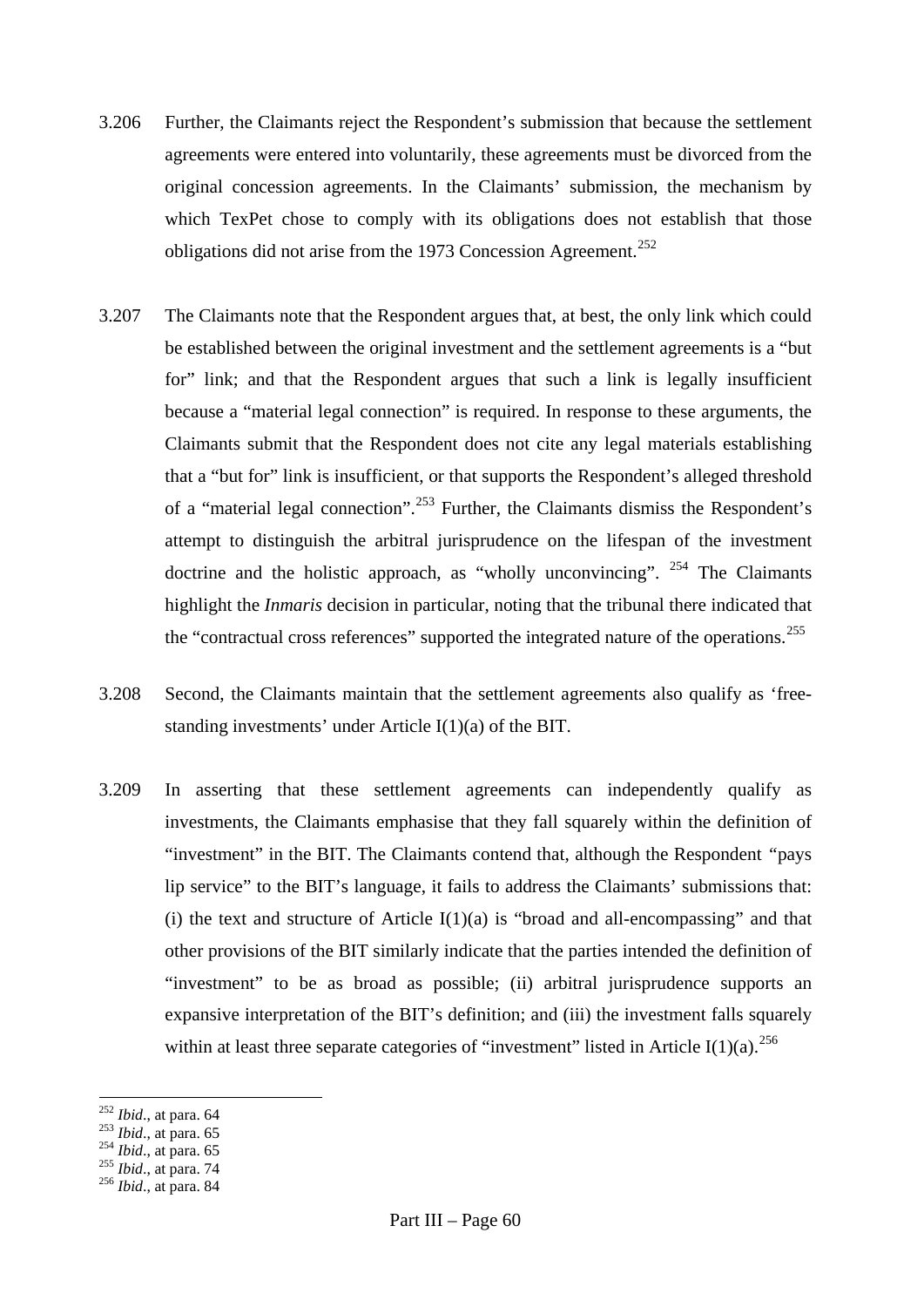- 3.210 The Claimants contend that the language and structure of the BIT is crucial, because "the categories of investments were carefully crafted by the BIT's drafters and embody the parties' consent". If the parties had intended to include economic characteristics, they could have done so  $-$  but, significantly, did not do so.<sup>[257](#page-88-0)</sup>
- 3.211 The Claimants also dispute the Respondent's arguments regarding "intrinsic economic traits". The Claimants contend that the Respondent's position has changed with its Reply Memorial because it now argues that the settlement agreements do not bear any "intrinsic economic traits". <sup>[258](#page-88-1)</sup> The Claimants emphasise that the Respondent's "pragmatic approach" acknowledges that economic characteristics are merely "benchmarks" and are not jurisdictional criteria.<sup>[259](#page-88-2)</sup> Indeed, the Claimants assert that this position has considerable support in arbitral jurisprudence.<sup>[260](#page-88-3)</sup>
- 3.212 The Claimants reject the policy reasons by reference to which the Respondent encourages this Tribunal to apply an "economic characteristics" threshold. In particular, the Claimants submit that the Respondent's suggestion that these characteristics need to be universally applied to ensure a consistent application of investor protection is misplaced. The Claimants note that Article 25 of the ICSID Convention does not define an "investment".[261](#page-88-4) Further, the Claimants submit, even if an ICSID and UNCITRAL tribunal were to adopt different approaches, that should not be disparaged since the BIT expressly allows for a claimant's choosing between ICSID and the UNCITRAL Arbitration Rules.<sup>[262](#page-88-5)</sup>
- 3.213 In any event, the Claimants reiterate that the settlement agreements do satisfy the inherent economic traits of an "investment" under this BIT. The Claimants submit that the Respondent wrongly seeks to parse the settlement agreements into separate parts, whereas the tribunal in *Inmaris v Ukraine* made clear that "... it is sufficient that the transaction as whole meets those requirements."<sup>[263](#page-88-6)</sup>

- <span id="page-88-0"></span><sup>257</sup> *Ibid*., at para. 85 <sup>258</sup> *Ibid*., at para. 86
- <span id="page-88-2"></span>
- <span id="page-88-3"></span>
- <span id="page-88-5"></span><span id="page-88-4"></span>
- <sup>259</sup> *Ibid*., at para. 87 <sup>260</sup> *Ibid*., at para. 87 <sup>261</sup> *Ibid*., at para. 90 <sup>262</sup> *Ibid*., at para. 91 <sup>263</sup> *Ibid*., at para. 94

<span id="page-88-1"></span>

<span id="page-88-6"></span>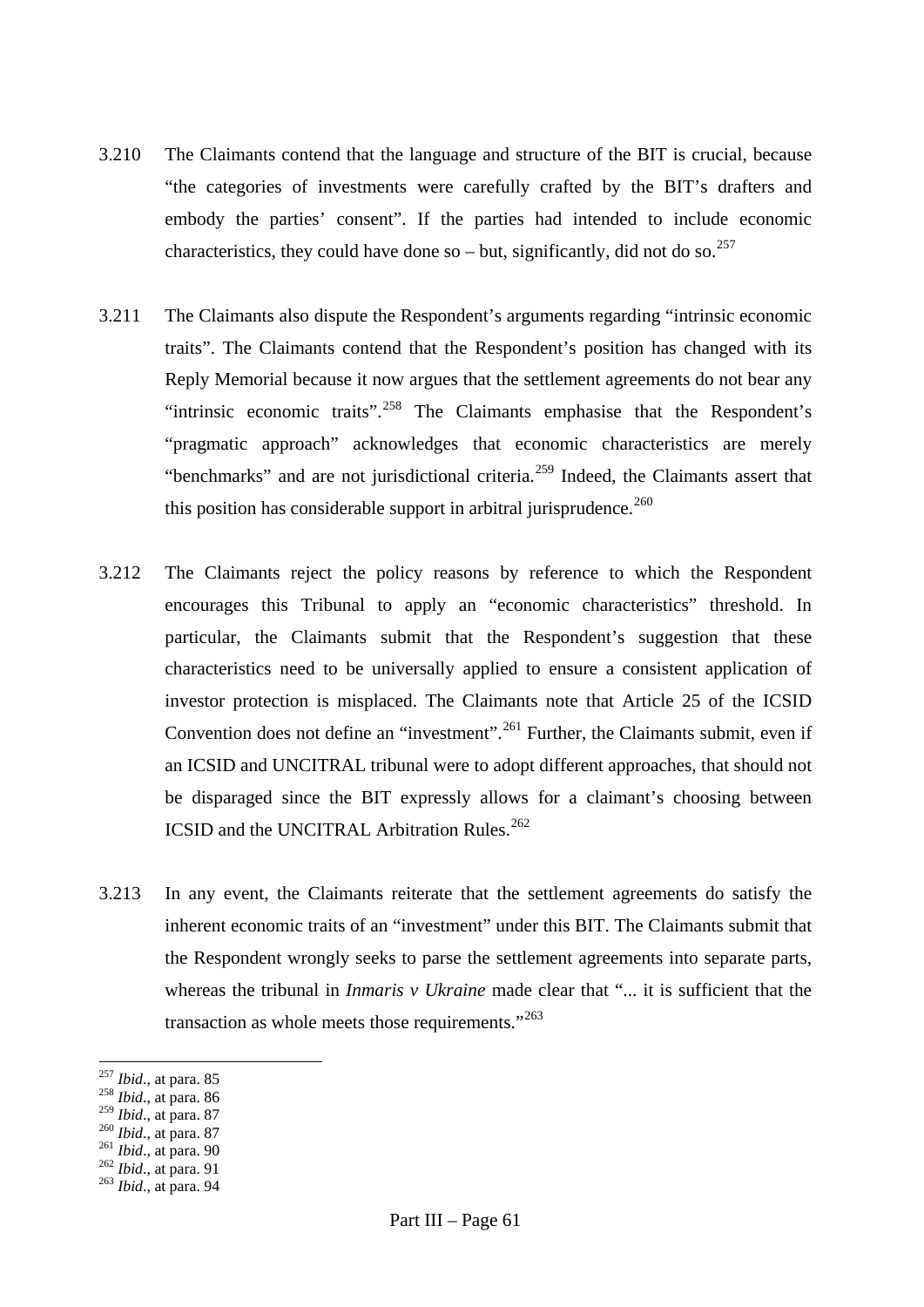- 3.214 Third, the Claimants maintain that the Municipal and Provincial Releases also qualify as investments under Article I(1)(a) of the BIT.
- 3.215 The Claimants reject the Respondent's argument that these Municipal and Provincial Releases are irrelevant. The Claimants submit that: "The overlapping, independently sufficient and comprehensive corpus of release agreements executed by every governmental entity with even arguable standing to assert such claims reinforces Claimants' legitimate expectations to be free from any further diffuse environmental claims..."[264](#page-89-0) The Claimants contend that the 1995 Settlement Agreement on the one hand and the Municipal and Provincial Releases on the other are each sufficient to bar all "diffuse" environmental liability claims alleged against the Claimants.<sup>[265](#page-89-1)</sup>
- 3.216 *(vi) Article VI(1)(a) - TexPet's Claims:* The Claimants contend that the Respondent's only response to the Claimants' submissions on this point in their Counter-Memorial is to reiterate its previous arguments that the Claimants cannot establish, even on a prima facie basis, that the Claimants have an investment dispute relating to an investment agreement with the Respondent. The Claimants note that the Respondent's arguments that: (i) the dispute does not relate to the original concession agreements, and (ii) that the settlement agreements do not constitute "investment agreements" under the BIT, are in fact raised only in the context of the Respondent's jurisdictional objections concerning Chevron. The Claimants nonetheless maintain that the Respondent's submissions are equally misplaced with regard to TexPet.
- 3.217 First, as regards the original Concession Agreements, the Claimants stress first the broad meaning of the phrase "relating to" in Article VI(1) of the BIT. The Claimants contend that the Respondent appears to embrace the Claimants' interpretation of this phrase, merely arguing that there is no "legally significant connection" between the dispute and the original concession agreements.<sup>[267](#page-89-3)</sup> In rejecting the Respondent's argument, the Claimants highlight, in particular, the following factors.

<span id="page-89-1"></span>

<span id="page-89-3"></span><span id="page-89-2"></span>

<span id="page-89-0"></span><sup>264</sup> *Ibid*., at para. 102 <sup>265</sup> *Ibid*., at para. 103 <sup>266</sup> *Ibid*., at para. 106 <sup>267</sup> *Ibid*., at para. 108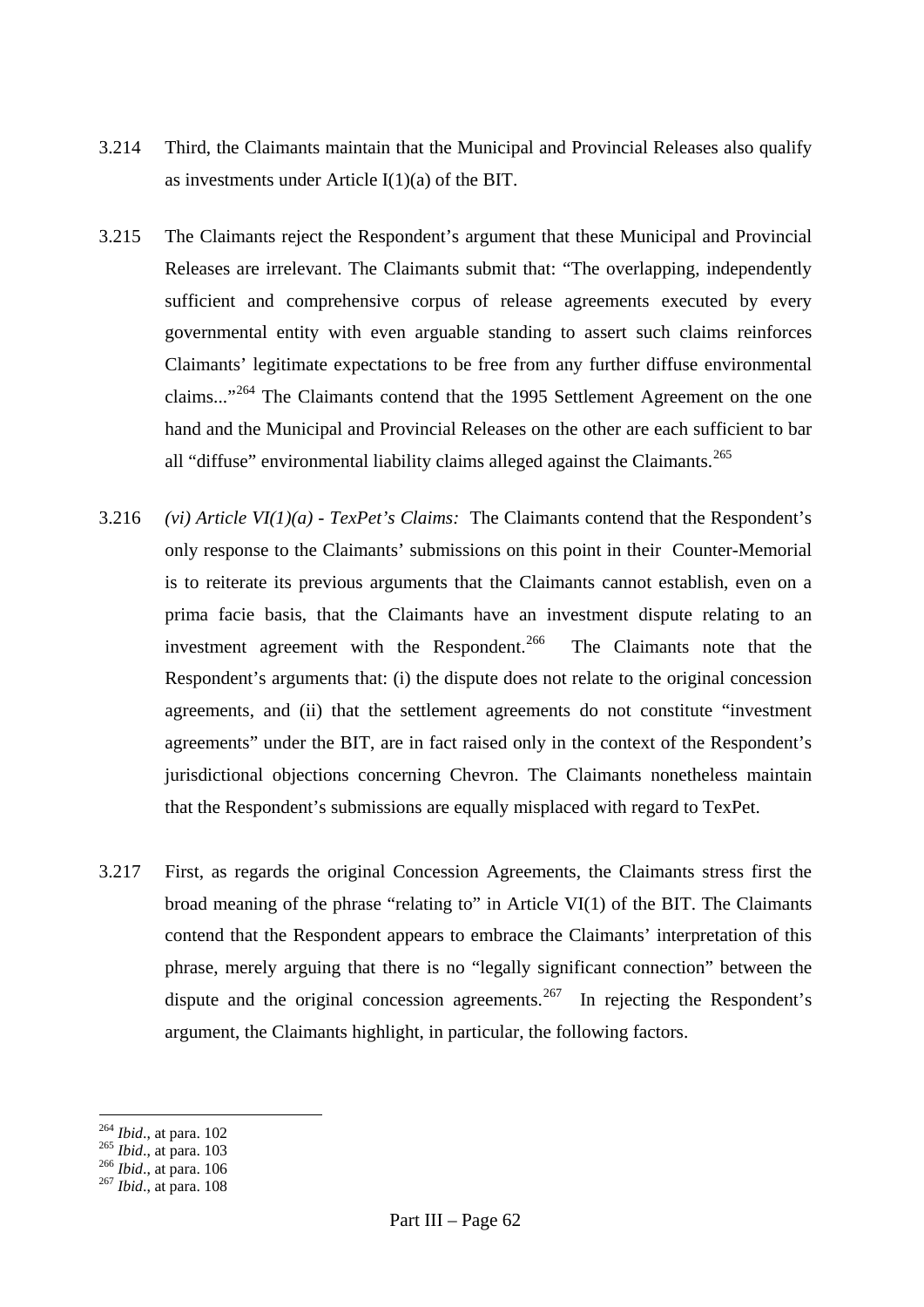- 3.218 It will not be possible for the Tribunal to decide whether there is a breach of the 1995 Settlement Agreement without referring to the original concession agreements because the releases specifically applies to claims "…arising from the Operations of the Consortium", which is defined in the 1995 Settlement Agreement as covering activities carried out under the "Consortium Agreements", which in turn is defined as including the 1973 concession agreement.<sup>[268](#page-90-0)</sup> This is not simply a "but for" connection, but rather that the concession agreements constitute a "key element of the circumstances giving rise to TexPet's claims". <sup>[269](#page-90-1)</sup> The Respondent also fails to address the Claimants' submission that the plaintiffs in the *Lago Agrio* litigation specifically allege that TexPet violated its obligations under section 46 of the 1973 Concession Agreement.<sup>[270](#page-90-2)</sup> The 1995 Settlement Agreement contains numerous provisions which link the parties' rights and obligations under that 1995 agreement to the "Consortium Agreements" and the "operations of the Consortium".<sup>[271](#page-90-3)</sup> Lastly, in the context of the question whether an arbitration agreement contained in an original contract is applicable to disputes regarding a later agreement which settles disputes arising under the original contract, the Claimants reiterate that courts and tribunals have consistently held that a claim for breach of such a settlement agreement "relates to" the original contract, $2^{72}$  and that this approach applies equally to non-contractual disputes provided that they relate to the original contract.<sup>[273](#page-90-5)</sup>
- 3.219 Given these several factors, the Claimants contend that both the contractual and noncontractual claims which TexPet and the Respondent settled under the 1995 Settlement Agreement "related to" the original concession agreements; and the Parties' dispute in this arbitration relates to both as an investment.<sup>[274](#page-90-6)</sup>
- 3.220 Second, as regards the settlement agreements qualifying as "investment agreements", the Claimants contend that the Respondent's approach conflicts with the rules of treaty interpretation contained in the Vienna Convention on the Law of Treaties. In particular, the Claimants submit that the Respondent's reliance on extrinsic materials

- <span id="page-90-0"></span><sup>268</sup> *Ibid.*, at para. 109<br><sup>269</sup> *Ibid.*, at para. 110
- 
- <span id="page-90-3"></span>
- <span id="page-90-5"></span><span id="page-90-4"></span>
- <span id="page-90-2"></span><span id="page-90-1"></span><sup>269</sup> *Ibid*., at para. 110 <sup>270</sup> *Ibid*., at para. 111 <sup>271</sup> *Ibid*., at para. 112 <sup>272</sup> *Ibid*., at para. 113. <sup>273</sup> *Ibid*., at para. 114 <sup>274</sup> *Ibid*,. at para. 115

<span id="page-90-6"></span>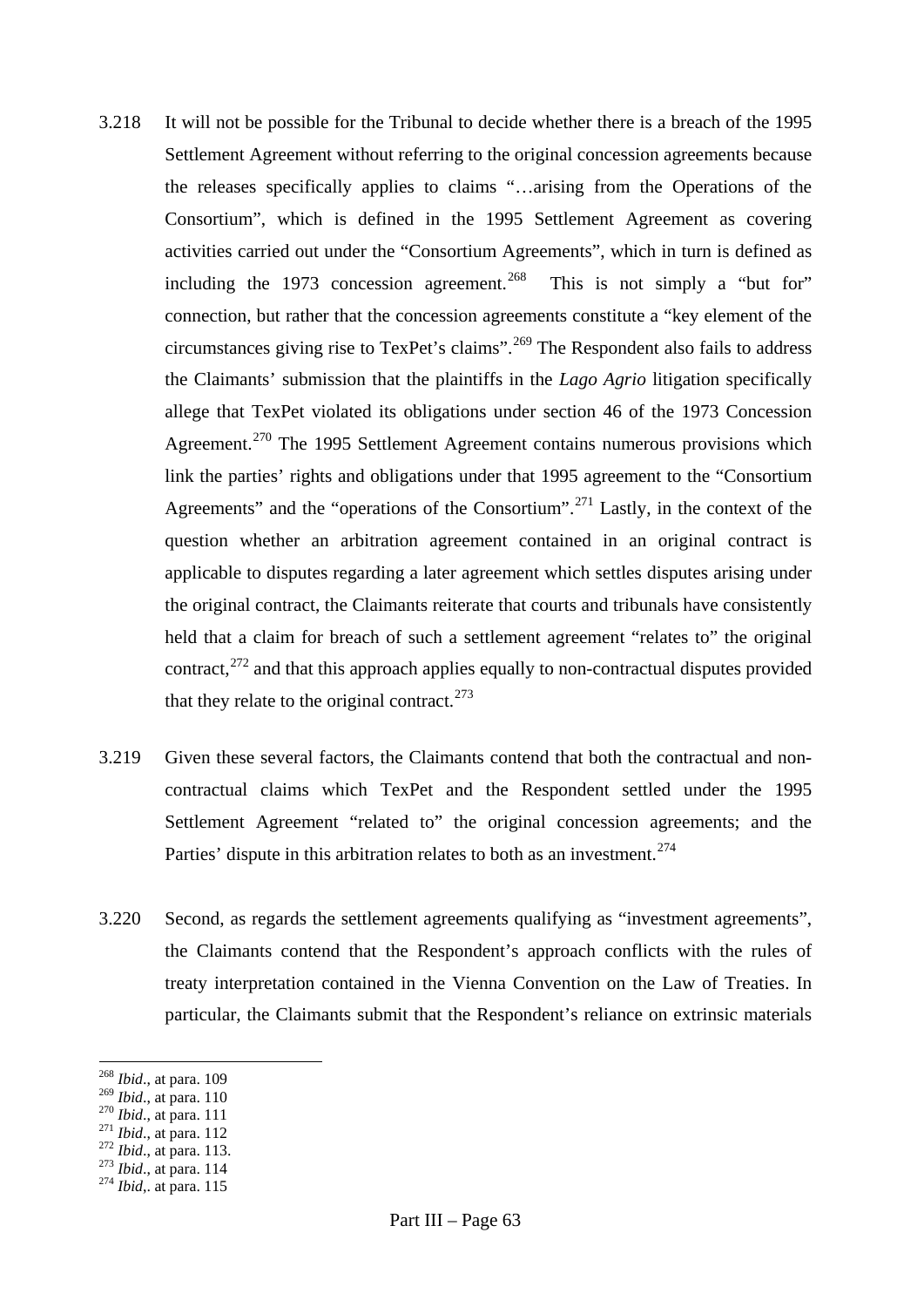is both unnecessary and inappropriate, given that the meaning of this phrase can be clearly established by applying the "ordinary" rules of interpretation in Article 31 of the Vienna Convention. [275](#page-91-0)

- 3.221 The Claimants submit that the USA-Russia BIT (invoked by the Respondent) actually supports the Claimants' broad interpretation of "investment agreement". <sup>[276](#page-91-1)</sup> The Claimants dispute the relevance of the 1994 and 2004 US Model BITs and warn that Professor Vandevelde's assertion about the "underlying intent in prior models" is contradicted elsewhere in his writings.<sup>[277](#page-91-2)</sup> Moreover, the Claimants reiterate that the broad meaning of "investment agreement" is supported by the internal structure of the BIT, in particular the use of the phrase in Article  $X(2)(c)$ , the reference back to Article  $VI(1)(a)$  and the context provided by the Preamble and the Umbrella Clause.<sup>[278](#page-91-3)</sup>
- 3.222 In any event, so the Claimants assert, the "costly and extensive" remediation works undertaken by TexPet under the settlement agreements constitute "investments"; and that, since those obligations were undertaken under the settlement agreements, those agreements must therefore be "investment agreements" for the purposes of Article VI(1)(a) of the BIT.<sup>[279](#page-91-4)</sup>
- 3.223 *(vii) Article VI(1)(a) - Chevron's Claims:* The Claimants maintain that the important difference between the Parties as regards Chevron is the interpretation and application of the requirement, in Article VI $(1)(a)$  of the BIT, that the investment agreement be "between" the claimant and the respondent host State. $280$
- 3.224 The Claimants submit that Article VI(1)(a) of the BIT does not require that the claimant be a signatory or even a party to the investment agreement: the word "between" bears a wider meaning. The Claimants refer to the English dictionary definition of "serving to connect or unite in a relationship".<sup>[281](#page-91-6)</sup> On this basis, the Claimants submit that an investment agreement conferring legal rights on a third party

- <span id="page-91-3"></span><span id="page-91-2"></span><span id="page-91-1"></span>277 *Ibid.*, at para. 121<br><sup>278</sup> *Ibid.*, at paras. 123-125<br><sup>279</sup> *Ibid.*, at para. 128
- 
- <span id="page-91-5"></span><span id="page-91-4"></span><sup>279</sup> *Ibid*., at para. 128 <sup>280</sup> *Ibid*., at para. 132 <sup>281</sup> *Ibid*., at para. 133

<span id="page-91-0"></span><sup>&</sup>lt;sup>275</sup> *Ibid.*, at para. 118<br><sup>276</sup> *Ibid.*, at para. 119

<span id="page-91-6"></span>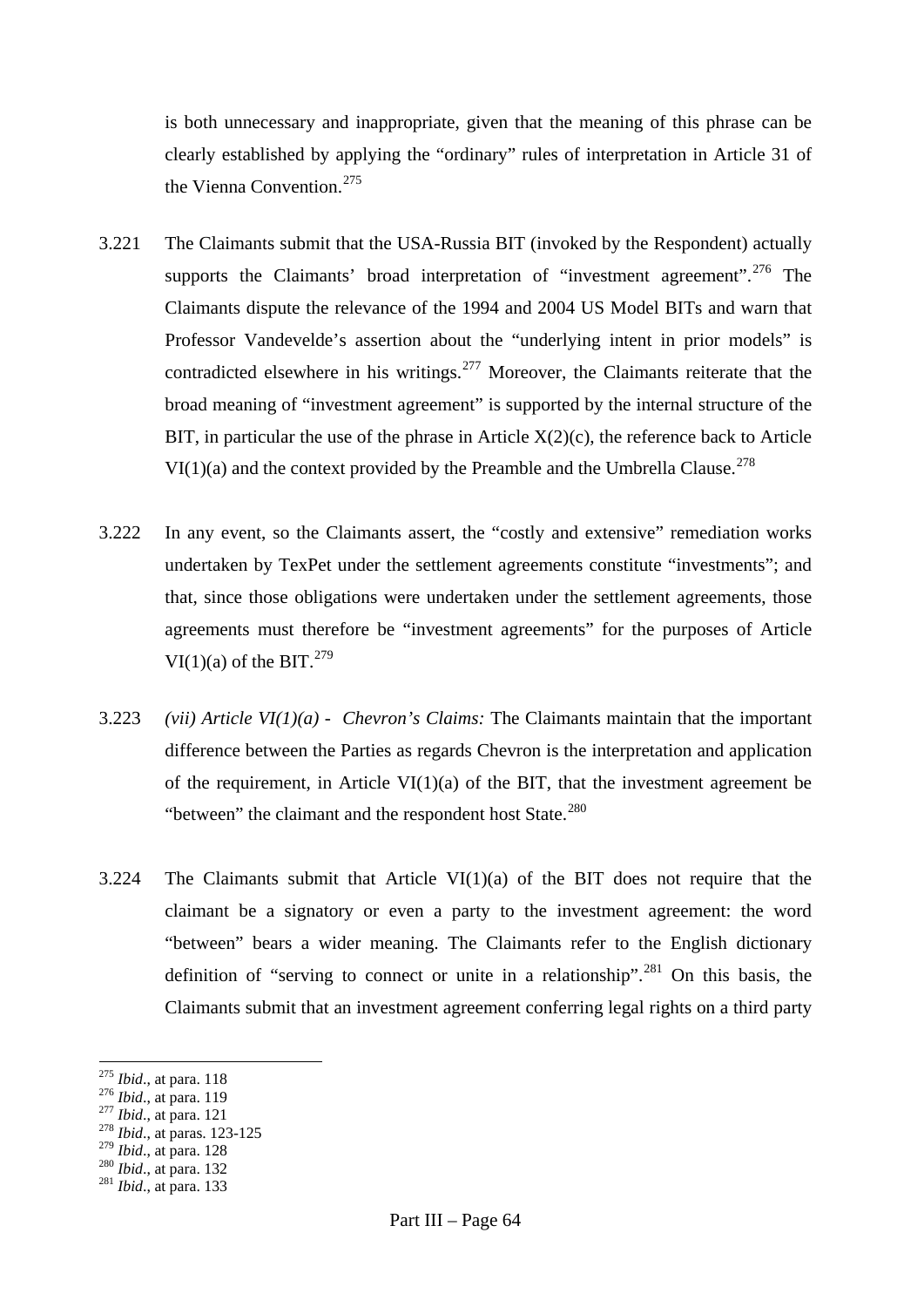which are enforceable against a State qualifies as an "investment agreement between" that third party and the host State. $^{282}$  $^{282}$  $^{282}$ 

- 3.225 In further support of this submission, the Claimants emphasise that in circumstances where an arbitration agreement requires that parties to the arbitration be "parties" to the contract containing the arbitration agreement, the courts have consistently held that a third party beneficiary should be treated as a party to the contract for the purposes of determining whether a tribunal has jurisdiction under the arbitration agreement.[283](#page-92-1)
- 3.226 Further, the Claimants reiterate that the Respondent is estopped from objecting to this Tribunal's jurisdiction over Chevron's claims on the basis that Chevron did not sign the settlement agreements, because: (i) the Lago Agrio Court's assertion of de facto jurisdiction over Chevron is clearly intended to circumvent the application of these settlement agreements; (ii) the issues that Chevron seeks to have decided in this arbitration are "intricately intertwined" with the settlement agreements; and (iii) the Respondent (and the Lago Agrio plaintiffs) cannot assert that Chevron is responsible for TexPet's alleged conduct in domestic litigation, whilst at the same time asserting that Chevron is separate from TexPet in regard to the enforcement of the settlement agreements.[284](#page-92-2)
- 3.227 The Claimants also maintain that Chevron has standing to enforce the settlement agreements against the Respondent. The Claimants highlight five factors in support of this submission.
- 3.228 First, Chevron is a "Releasee" under the 1995 Settlement Agreement made with the Respondent. The Claimants emphasise that this question should be approached on the basis of the rules of contractual interpretation contained in the Ecuadorian Civil Code; and that, applying these rules, the Spanish word *"principales"* clearly means "parent corporation", i.e. covering Chevron as TexPet's parent.<sup>[285](#page-92-3)</sup> The analysis of the Respondent's expert, Dr Salgado, is criticised as "flawed" by the Claimants because it

<span id="page-92-0"></span><sup>&</sup>lt;sup>282</sup> *Ibid.*, at para. 133<br><sup>283</sup> *Ibid.*, at para. 134

<span id="page-92-2"></span><span id="page-92-1"></span><sup>283</sup> *Ibid*., at para. 134 <sup>284</sup> *Ibid*., at para. 139 <sup>285</sup> *Ibid*., at para. 140

<span id="page-92-3"></span>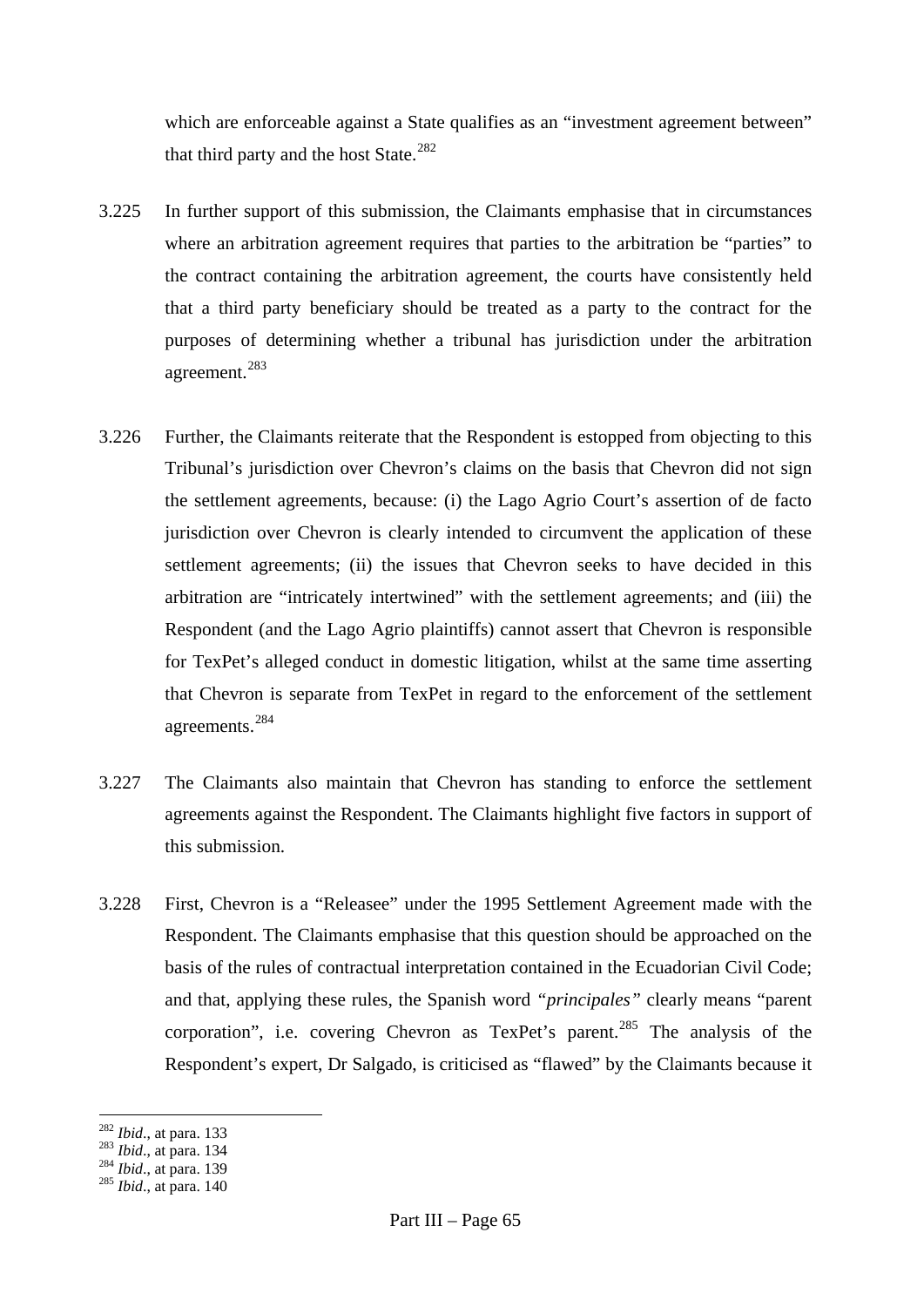flies in the face of the parties' objective intentions, which (as Dr Salgado himself acknowledges) is the "ultimate interpretive inquiry" under Ecuadorian law.<sup>[286](#page-93-0)</sup>

- 3.229 The Claimants further emphasise that it would make no sense to interpret "principales" as being confined to the relationship of principal and agent because an agent, acting within the scope of its agency, does not bind itself contractually. Thus, there would be no point in a settlement agreement providing for the release of liability of such agents. Moreover, in the 1995 Settlement Agreement, TexPet was not acting in an agency capacity for a separate principal; but, rather, it was acting in its own capacity to negotiate a release of liability in respect of its own alleged conduct. On this basis, it is submitted by the Claimants that the Respondent's interpretation of "principales" would mean that the Respondent's release applied to no party at all. $^{287}$  $^{287}$  $^{287}$
- 3.230 The Claimants also emphasise that the Respondent concedes that the Municipal and Provincial Releases do cover Chevron in their releases. In the Claimants' submission, the parties cannot have intended Chevron (as a future parent) to be released under some settlement agreements but not under the 1995 Settlement Agreement.<sup>[288](#page-93-2)</sup> The Claimants note that the Municipal and Provincial Releases also expressly name Texaco as a releasee; and consequently the Respondent cannot consistently argue that the express reference to Texaco in the 1995 Settlement Agreement indicates that the parties did not intend there to include Chevron as a Releasee.<sup>[289](#page-93-3)</sup>
- 3.231 Second, the settlement agreements cover future parent corporations as owners. The Claimants note that, in arguing that the 1995 Settlement Agreement cannot be taken to release future parent corporations, the Respondent must necessarily be acknowledging the corporate distinction between Texaco and Chevron; and that the Respondent then relies on that legal distinction to assert that Chevron cannot take any benefit under the 1995 Settlement Agreement. However, as the Claimants emphasise again, the Respondent here tries to have it both ways, because the Respondent also holds Chevron legally accountable for the separate conduct of Texaco.<sup>[290](#page-93-4)</sup>

<span id="page-93-0"></span><sup>286</sup> *Ibid*., at paras. 140-144 <sup>287</sup> *Ibid*., at para. 145 <sup>288</sup> *Ibid*., at para. 149

<span id="page-93-1"></span>

<span id="page-93-3"></span><span id="page-93-2"></span><sup>289</sup> *Ibid*., at para. 150

<span id="page-93-4"></span><sup>290</sup> *Ibid*., at para. 152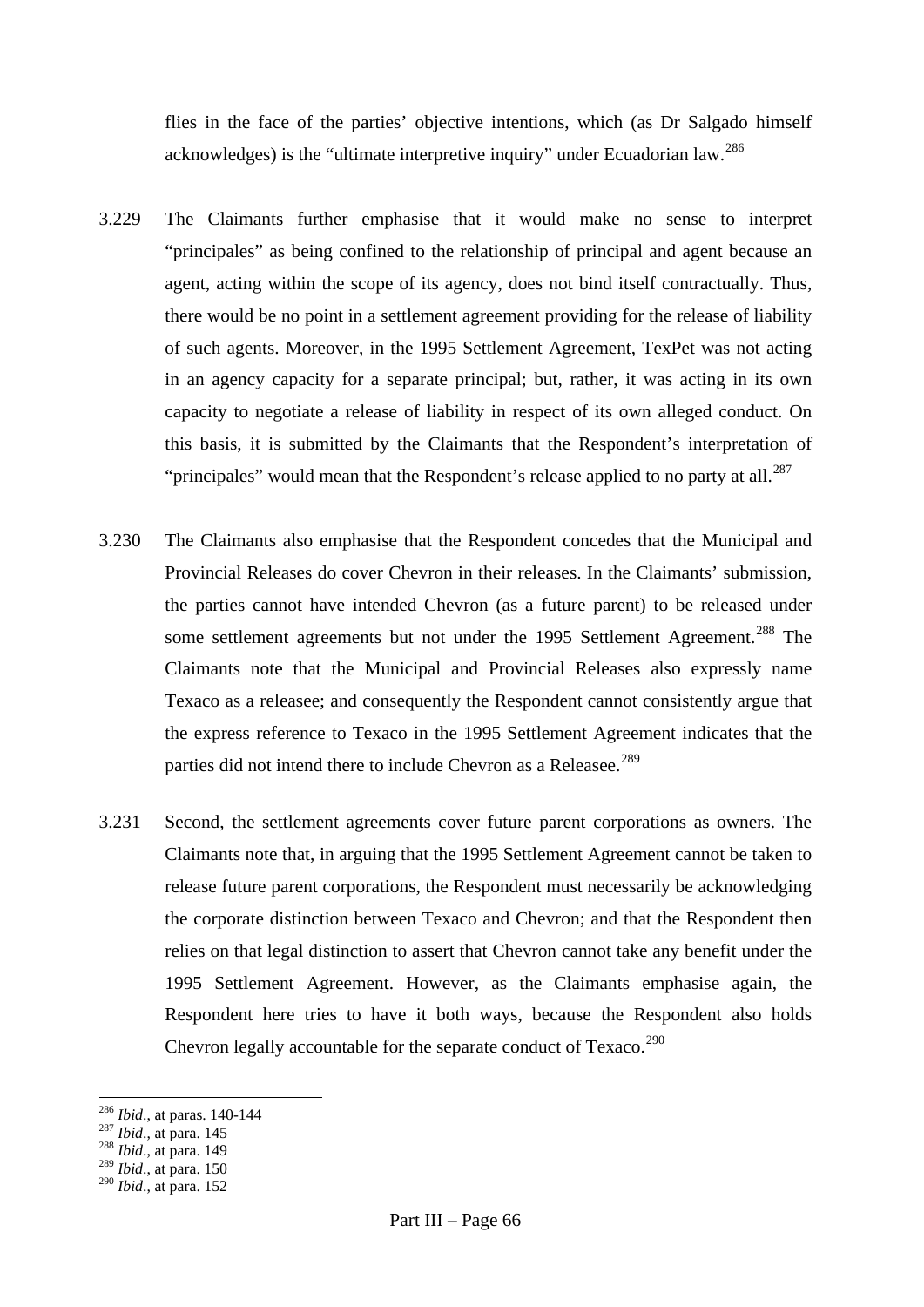- 3.232 The Claimants dispute the Respondent's reliance on US case law in support of its contention that future parent corporations should not be regarded as covered releasees, emphasising that the 1995 Settlement Agreement must be construed according to Ecuadorian law.[291](#page-94-0) Additionally, the Claimants note that the Respondent's reliance on *Nagel v Czech Republic* is misplaced because that arbitration concerned a materially different factual dispute.<sup>[292](#page-94-1)</sup> Again, the Claimants emphasise that, in determining the scope of the release, the principal inquiry is directed at the parties' objective intentions. In this regard, the Claimants submit that it would have made no sense for the parties to enter into an agreement which did not release future parent corporations from liability, such as Chevron.<sup>[293](#page-94-2)</sup>
- 3.233 Third, the Claimants have maintained a consistent position as to Chevron's standing; and that the Respondent wrongly argues that the Claimants' interpretation of "principales" contradicts earlier positions taken by the Claimants. Moreover, the Claimants contend that the materials cited by the Respondent in fact demonstrate that the Claimants have consistently taken the view that the release extends to parent corporations, i.e. Chevron. [294](#page-94-3)
- 3.234 Fourth, the Respondent concedes that Releasees may enforce their rights. The Claimants notes that the Respondent agrees that "Article 9.4 cannot be interpreted to mean the releasees may not invoke and enforce the releases that the Agreement expressly provides to them." However, the Claimants do not agree with the Respondent's argument that persons who are not covered releasees may not invoke the 1995 Settlement Agreement. Rather, the Claimants contend that, if the Respondent seeks to assert liability against Chevron as if it were TexPet, then Chevron may invoke TexPet's defences against the Respondent's claim.<sup>[295](#page-94-4)</sup>
- 3.235 Fifth, Chevron has standing to assert BIT claims against the Respondent as a result of its status as TexPet's indirect shareholder. The Claimants reject the Respondent's analysis of the cited legal materials to the effect that indirect shareholders may only
- <span id="page-94-0"></span>291 *Ibid*., at para. 153
- <span id="page-94-1"></span><sup>292</sup> *Ibid*., at para. 154
- <span id="page-94-2"></span><sup>293</sup> *Ibid*., at para. 155
- <span id="page-94-3"></span><sup>294</sup> *Ibid*., at para. 156

<span id="page-94-4"></span><sup>295</sup> *Ibid*., at para. 157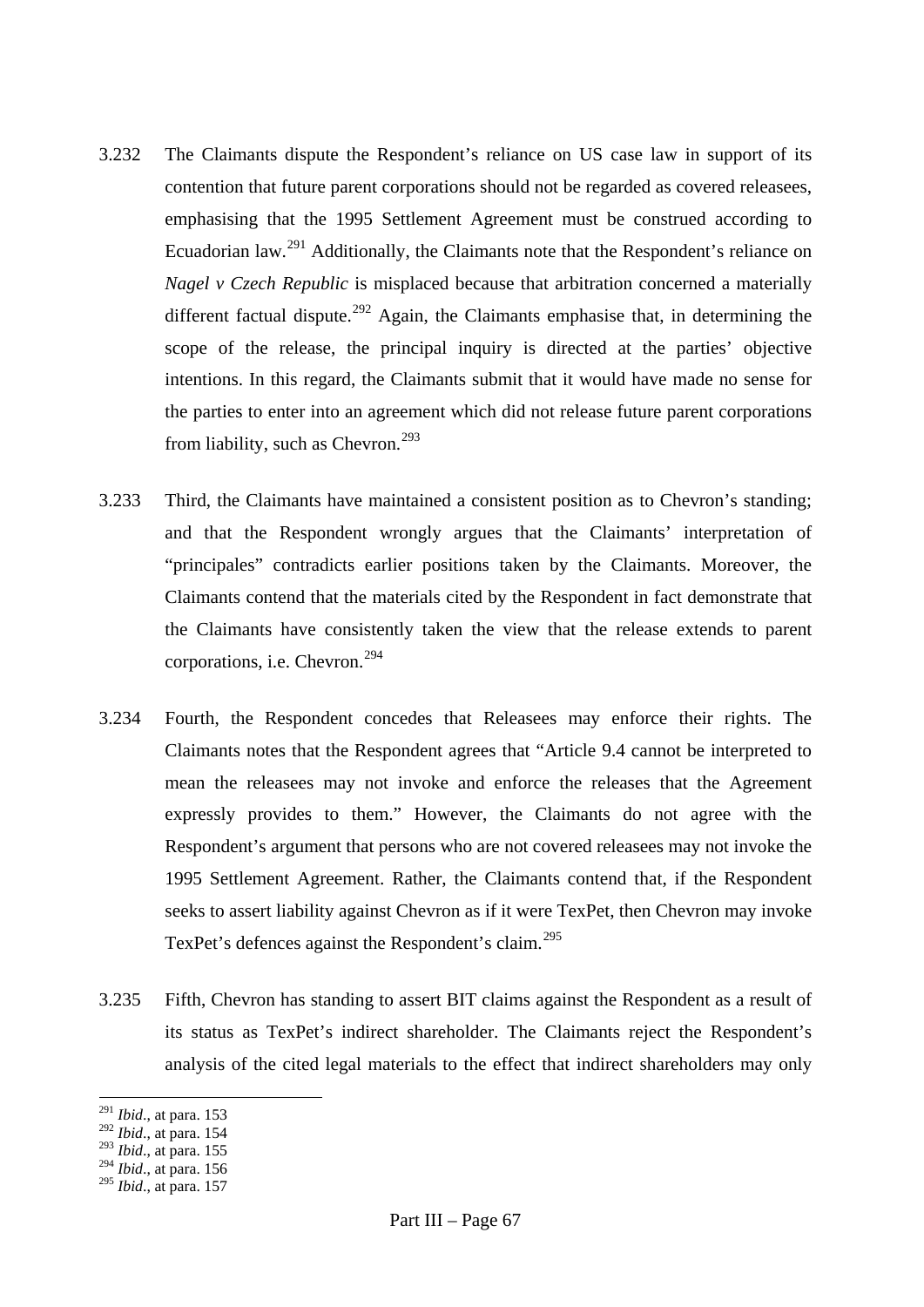bring a claim in respect of the diminution in the value of their shares in the investorcompany. The Claimants consider in detail the treatise by Messrs Ripinsky and Williams, submitting that their analysis does not support the Respondent's position, but rather indicates that it is legally possible for an indirect shareholder's investment to be characterised as the "underlying business unit", in particular where a BIT contains a broad definition of "investment". In the present case, the Claimants submit that the BIT definition extends broadly to "every kind of investment in the territory of one Party owned or controlled directly or indirectly by national or companies of the other Party"; and Chevron's investment should therefore be understood as the "assets and legal rights of the underlying business unit."<sup>[296](#page-95-0)</sup>

- 3.236 Similarly, the Claimants contend that the decision of the ICSID annulment committee in *Azurix v Argentina* supports their contentions: the committee there decided, as a result of Azurix's shareholding in ABA, that Azurix had "interests in the assets" of ABA, and that these interests included ABA's legal and contractual rights.<sup>[297](#page-95-1)</sup> In the light of this analysis of academic and arbitral materials, the Claimants contend that Chevron's investment can include both its shares in TexPet and also its interests in TexPet's assets, contractual rights and claims to performance.<sup>[298](#page-95-2)</sup>
- 3.237 The Claimants dispute the suggestion that TexPet cannot constitute Chevron's "investment" because TexPet is not incorporated in Ecuador. The Claimants submit that the BIT defines a "company" of a party as a company that is "legally constituted under the laws and regulations of a Party"; and that, moreover, the definition of "investment" is not so limited. Thus, the Claimants submit that TexPet can be an Chevron's "investment" in Ecuador.<sup>[299](#page-95-3)</sup>
- 3.238 In any event, the Claimants reiterate that, even if Chevron can only assert a claim based on the diminution in the value of its shares in TexPet, it clearly has standing to do so since TexPet's shares are worth more with the release than without the release,

<span id="page-95-0"></span> <sup>296</sup> *Ibid*., at paras. 160-161 and 167

<span id="page-95-1"></span><sup>297</sup> *Ibid*., at para. 165

<sup>298</sup> *Ibid*., at para. 170

<span id="page-95-3"></span><span id="page-95-2"></span><sup>299</sup> *Ibid*., at para. 171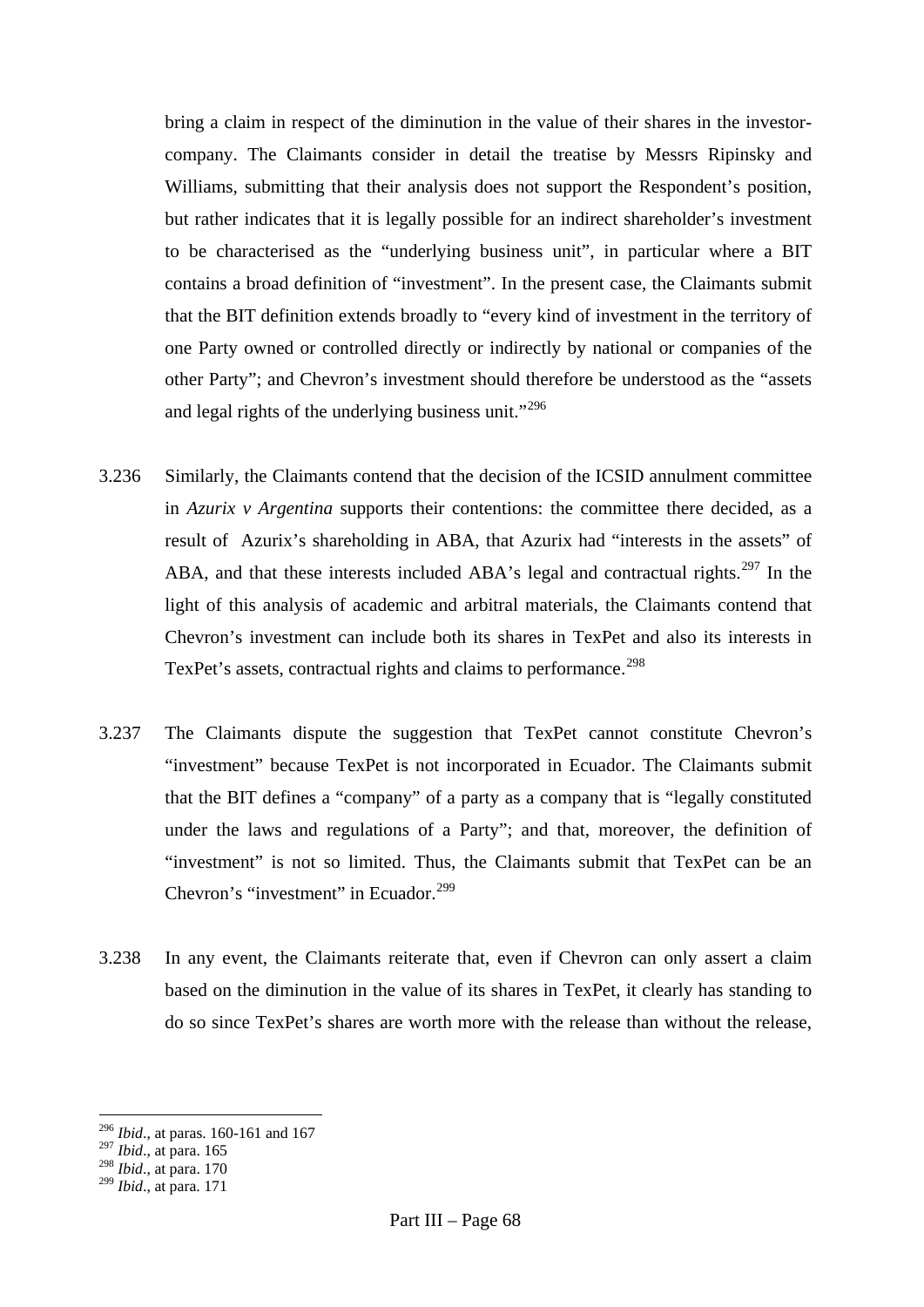and therefore the Respondent's conduct in undermining the release inevitably undermines the value of  $TexPet's shares.<sup>300</sup>$  $TexPet's shares.<sup>300</sup>$  $TexPet's shares.<sup>300</sup>$ 

- 3.239 *(viii) TexPet's Standing:* The Claimants also maintain that TexPet has standing to enforce the settlement agreements against the Respondent in this arbitration for itself and for Chevron's benefit. The Claimants make three particular points in support of this submission.
- 3.240 First, under Ecuadorian law, a party may seek specific performance of a contract, even if has suffered no damage from the other party's breach. The Claimants contend that the Respondent' own legal expert on Ecuadorian law supports this proposition.<sup>[301](#page-96-1)</sup> Second, the TexPet has shown that it has suffered damage. The Claimants rely on the submission that the Respondent's conduct violates international law and that consequently TexPet has suffered moral damage for which international law allows compensation (as claimed by TexPet); and further, that moral damages may be claimed under the Ecuadorian Civil Code.<sup>[302](#page-96-2)</sup> Third, the Claimants submit that TexPet has standing to seek a declaratory interpretation of the settlement agreements in circumstances where the parties dispute the content of those rights and obligations.<sup>[303](#page-96-3)</sup>
- 3.241 *(ix) Estoppel/Preclusion:* The Claimants acknowledge that they do not rely on these doctrines as providing an independent basis for this Tribunal's jurisdiction, but rather contend that the Respondent is thereby precluded from making jurisdictional objections based on its own inconsistent positions.[304](#page-96-4) The Claimants reiterate that the Respondent has "blown hot and cold" with regard to the corporate separateness of Chevron, TexPet and Texaco in various legal proceedings; and the Claimants contend that these inconsistent positions indicate a lack of good faith by the Respondent. [305](#page-96-5)
- 3.242 In response to the Respondent's arguments on estoppel, the Claimants contend that a representation may be founded on inaction or silence.<sup>[306](#page-96-6)</sup> In any event, the Claimants submit that the Respondent has communicated its position clearly on numerous

- <span id="page-96-2"></span><span id="page-96-1"></span><sup>301</sup> *Ibid*., at para. 176 <sup>302</sup> *Ibid*., at para. 178 <sup>303</sup> *Ibid*., at para. 179 <sup>304</sup> *Ibid*., at para. 182 <sup>305</sup> *Ibid*., at para. 184 <sup>306</sup> *Ibid*., at para. 185
- <span id="page-96-5"></span>

<span id="page-96-0"></span><sup>&</sup>lt;sup>300</sup> *Ibid.*, at para. 174<br><sup>301</sup> *Ibid.*, at para. 176

<span id="page-96-4"></span><span id="page-96-3"></span>

<span id="page-96-6"></span>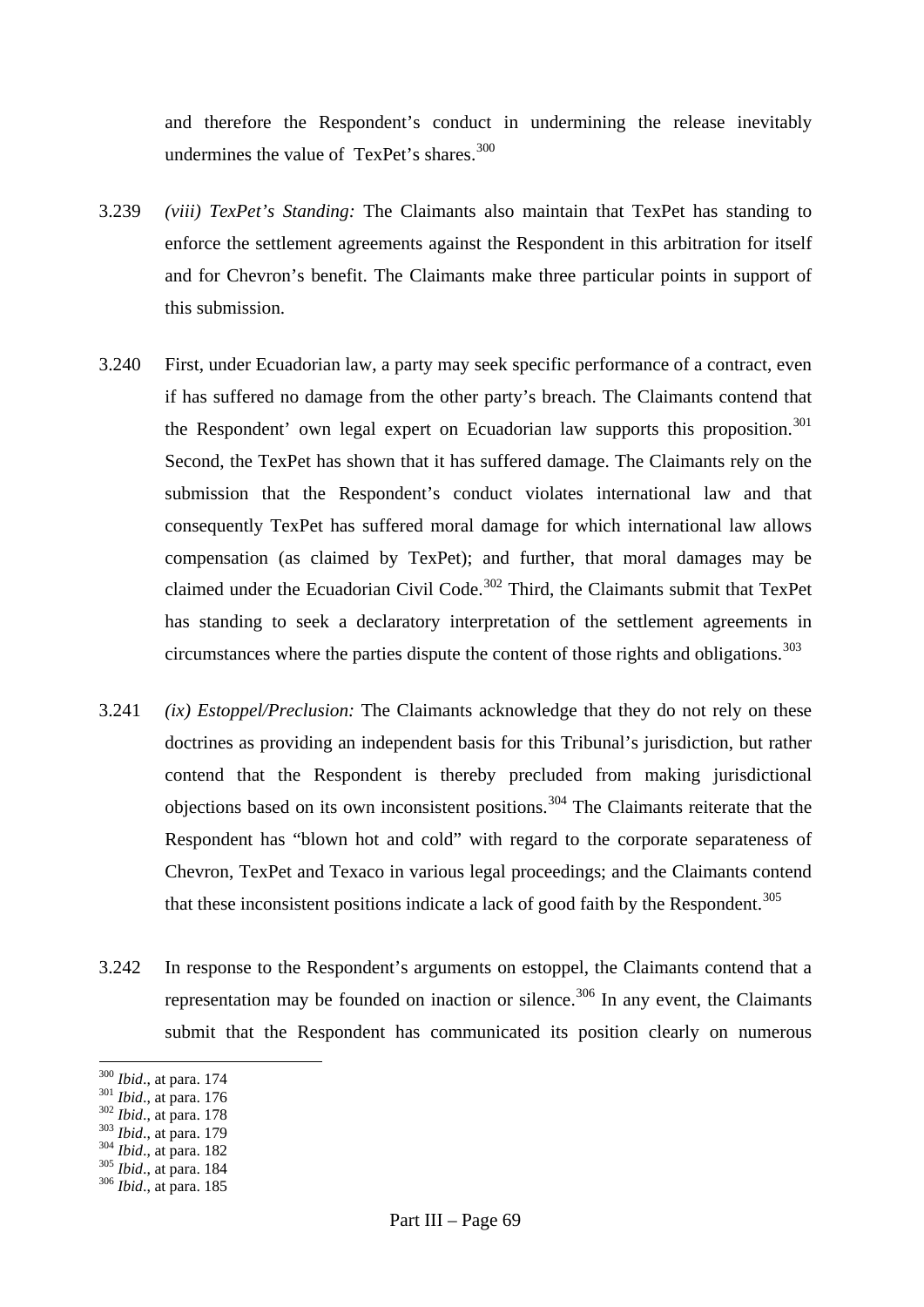occasions, for example by instigating criminal proceedings against Chevron's lawyers.<sup>[307](#page-97-0)</sup> Moreover, the Claimants contend that it is not necessary for the representation to relate specifically to international law and the jurisdictional requirements of the BIT: it is enough that the Respondent has represented that it has jurisdiction over Chevron.<sup>[308](#page-97-1)</sup>

- 3.243 *(x) Third Party Rights:* The Claimants maintain that there are no legitimate third party rights at issue in these arbitration proceedings. The Claimants reiterate that the *Monetary Gold* principle is inapplicable here because the Lago Agrio plaintiffs are not asserting separate legal rights, but are asserting the same rights which the Respondent released in the settlement agreements.<sup>[309](#page-97-2)</sup> The Claimants acknowledge that their position on third party rights is not solely based on the Attorney General's statement regarding the administration of the Lago Agrio judgment.<sup>[310](#page-97-3)</sup> The Claimants contend that the Respondent represented and released the same rights that the Lago Agrio plaintiffs now assert; and, since the Lago Agrio plaintiffs are asserting the interests of the Ecuadorian community to live in a clean environment, the Ecuadorian Constitution expressly obliges the Ecuadorian State to represent those interests. In the Claimants' submission, the Respondent did represent those interests in entering into the settlement agreements. Moreover, in the light of this constitutional provision, the Respondent is obliged and not merely entitled to represent any interest which the Lago Agrio plaintiffs may have in these arbitration proceedings.<sup>[311](#page-97-4)</sup>
- 3.244 More generally, the Claimants repeat that the *Monetary Gold* principle should not be extended to investor-state arbitration, based on the contention that whilst the Tribunal in this arbitration may determine the Respondent's international obligations under the BIT, the domestic *Lago Agrio* litigation operates on a different legal plane.<sup>[312](#page-97-5)</sup> The Claimants therefore contend that if the Tribunal's determination of the Respondent's obligations under the BIT were to jeopardise the Lago Agrio plaintiffs' rights under Ecuadorian law, that may create an issue between those plaintiffs and the Respondent;

<span id="page-97-4"></span>

<span id="page-97-0"></span> <sup>307</sup> *Ibid*., at para. 185

<span id="page-97-1"></span><sup>&</sup>lt;sup>308</sup> *Ibid.*, at para. 187<br><sup>309</sup> *Ibid.*, at para. 191

<span id="page-97-3"></span><span id="page-97-2"></span><sup>309</sup> *Ibid*., at para. 191 <sup>310</sup> *Ibid*., at para. 192 <sup>311</sup> *Ibid*., at para. 194 <sup>312</sup> *Ibid*., at para 199

<span id="page-97-5"></span>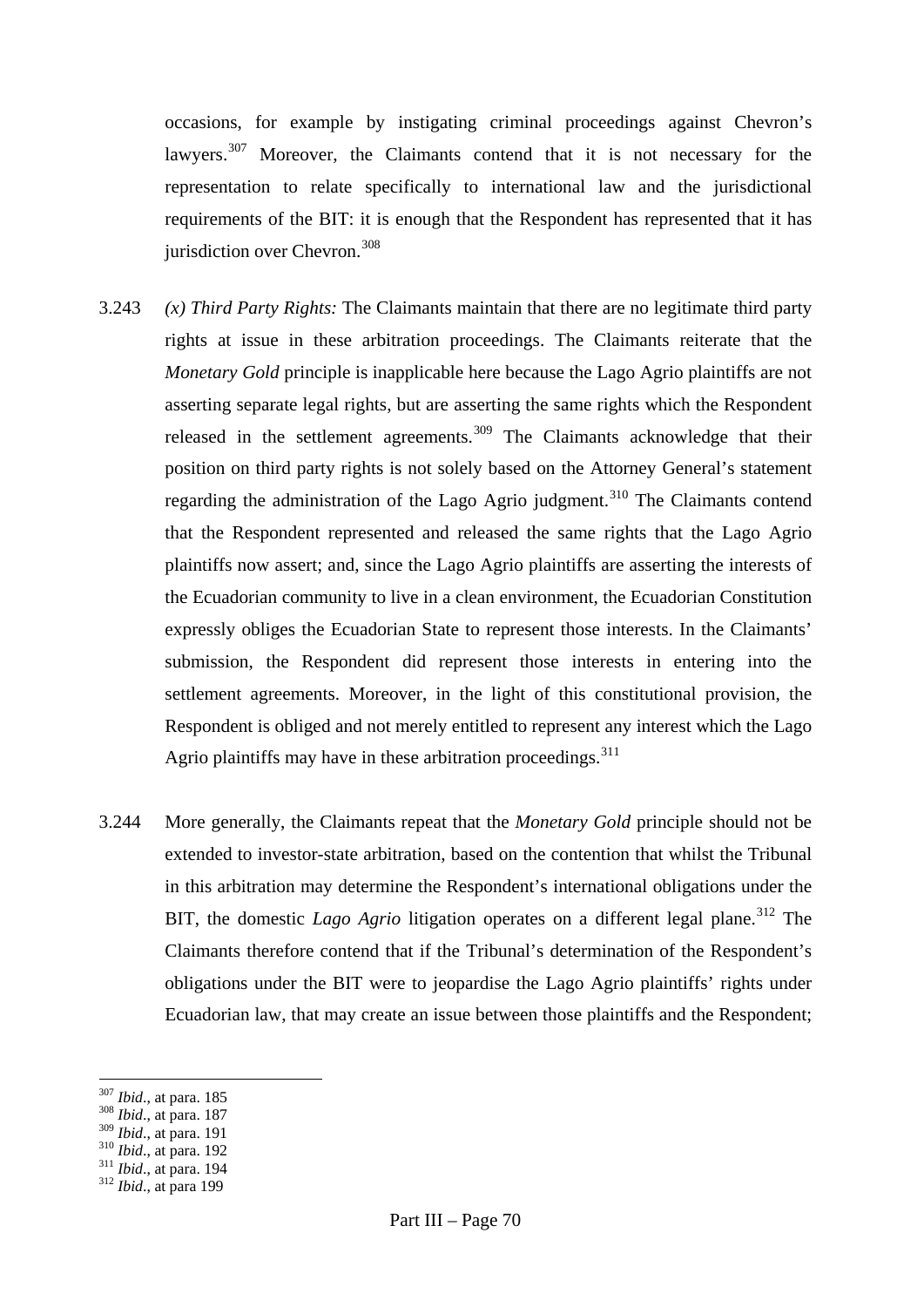but the Respondent is not thereby permitted to rely upon its domestic obligations to evade its international law obligations to the Claimants.<sup>[313](#page-98-0)</sup>

- 3.245 *(xi) Fork in the Road:* The Claimants maintain that the Respondent's Reply ignores the plain meaning of the fork in the road provision in Article VI(3) of the BIT. The Claimants make four specific points.
- 3.246 First, Chevron did not submit the investment dispute in this case to the Lago Agrio Court. The Claimants stress that the BIT's fork in the road provision is predicated on an "investment dispute" that cannot be settled amicably; and, consequently, the Respondent must show that the same "investment dispute" has been submitted to domestic legal proceedings. The Claimants reiterate that the issues and relief sought in the *Lago Agrio* litigation are materially different from those at issue in this arbitration. In particular, in this arbitration the Claimants assert positive claims against the Respondent (inter alia) for violations of the BIT and breaches of the settlement agreements. However, in the *Lago Agrio* litigation, the Claimants have brought no positive claims against the Respondent and have merely relied on the settlement agreements for the dismissal of the Lago Agrio plaintiffs' claims.<sup>[314](#page-98-1)</sup>
- 3.247 Second, the Claimants did not submit this investment dispute to the New York Courts. The Claimants contend that, even if the Claimants had submitted the same investment dispute to the New York Courts, this could not trigger the BIT's fork in the road provision given that these were legal proceedings in the USA and not Ecuador.<sup>[315](#page-98-2)</sup> In any event, the Claimants deny that they ever submitted this dispute to the New York Courts. In particular, the Claimants emphasise that the Respondent sought and obtained the dismissal of the Claimants' counterclaims in the New York litigation on the basis of sovereign immunity and forum non conveniens. Accordingly, the Claimants submit that the Respondent cannot now rely on these counterclaims for the purpose of its arguments under the BIT's fork in the road provision.<sup>[316](#page-98-3)</sup>
- 3.248 Third, the Claimants maintain that they have never submitted this investment dispute in the *Aguinda* litigation in New York. As regards the Respondent's reliance on the

<span id="page-98-1"></span><span id="page-98-0"></span><sup>313</sup> *Ibid*., at para. 200 <sup>314</sup> *Ibid*., at para. 207 <sup>315</sup> *Ibid*., at para. 208 <sup>316</sup> *Ibid*., at para. 210

<span id="page-98-2"></span>

<span id="page-98-3"></span>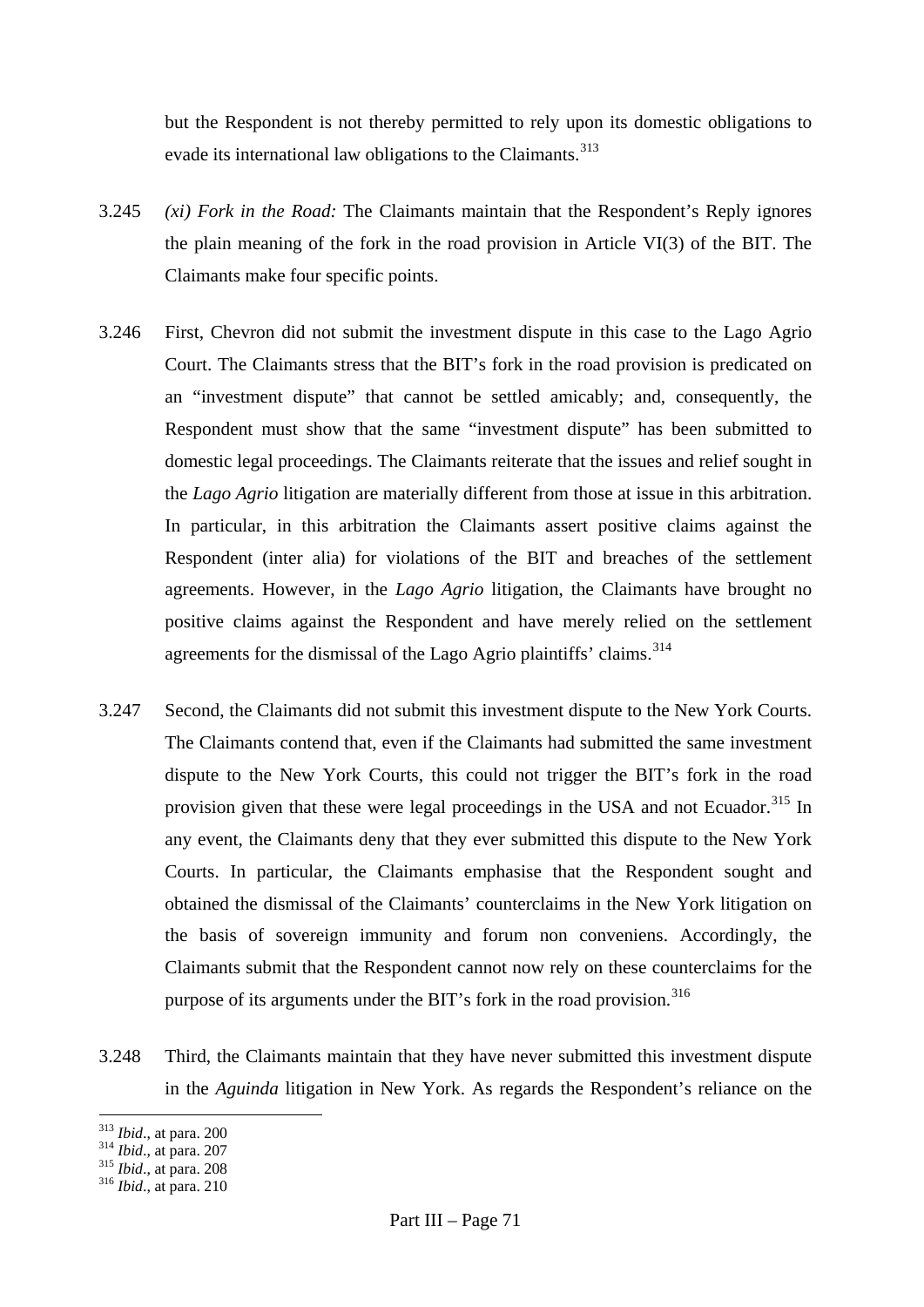undertaking by Texaco, the Claimants contend that, as a matter of fact, the undertaking was much more narrowly defined than the Respondent now suggests; and in particular that it made clear that Texaco did not waive "all claims and defences that it may have or be entitled to assert..."<sup>[317](#page-99-0)</sup> Further, the Claimants reject the Respondent's argument that Chevron adopted the "representation" made by Texaco. The Claimants note that the documents cited by the Respondent only refer to the forum non conveniens dismissal, which, as the Claimants explain, was not given on the basis of the broad "promise" which the Respondent now alleges.<sup>[318](#page-99-1)</sup>

- 3.249 Moreover, the Claimants maintain that the forum non conveniens dismissal by the New York Courts cannot trigger the BIT's fork in the road provision, since it relates to legal proceedings in the USA, whereas the BIT's fork in the road provision is only triggered by Ecuadorian legal proceedings.<sup>[319](#page-99-2)</sup> The Claimants reiterate their submissions that the fork in the road provision also requires a claimant to have made a choice; and it therefore cannot apply to a situation where the claimant in the arbitral proceedings has been forced to defend earlier domestic proceedings.<sup>[320](#page-99-3)</sup>
- 3.250 *(xii) Estoppel:* In rejecting the Respondent's argument that the Claimants are estopped from bringing their claims in this arbitration because these arbitration proceedings are "fundamentally inconsistent" with their alleged promise given to the US courts, the Claimants again highlight the limited nature of the undertaking given by Texaco to the New York Courts.<sup>[321](#page-99-4)</sup> The Claimants reiterate that, even if such a promise had been given as alleged by the Respondent, it was premised on Texaco (with Chevron) receiving fair treatment from the Ecuadorian Courts; and that the deterioration and lack of independence of the Ecuadorian judiciary in this case prevents any estoppel arising in favour of the Respondent.<sup>[322](#page-99-5)</sup>

<span id="page-99-1"></span><span id="page-99-0"></span><sup>317</sup> *Ibid*., at paras. 213-216 <sup>318</sup> *Ibid*., at para. 217

<span id="page-99-3"></span><span id="page-99-2"></span><sup>319</sup> *Ibid*., at para. 219 <sup>320</sup> *Ibid*., at paras. 220-222 <sup>321</sup> *Ibid*., at para. 226 <sup>322</sup> *Ibid*., at para. 227

<span id="page-99-5"></span><span id="page-99-4"></span>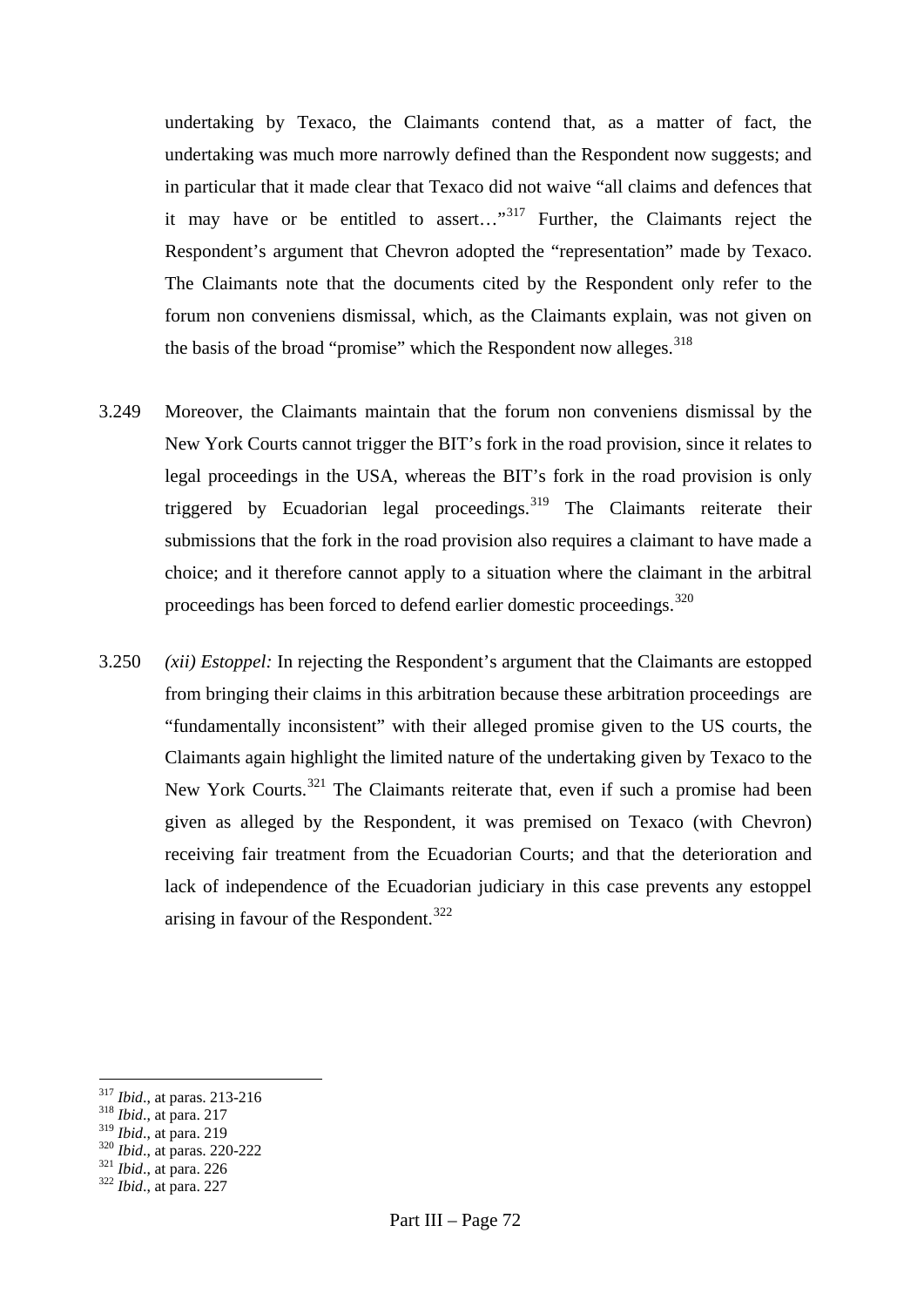# *(G) The Jurisdiction Hearing*

- 3.251 The Parties developed their respective cases orally at the Jurisdiction Hearing, by their legal representatives. No factual or expert witness testified before the Tribunal at this Hearing. It would lengthen unduly this summary of the Parties' jurisdictional cases by describing here the Parties' oral submissions; and the Tribunal have taken these fully into account in its analysis of the Parties' overall submissions below in Part IV of this Award.
- 3.252 *The Respondent's Attorney-General:* However, it is appropriate here to set out the opening address made by the Respondent's Attorney-General at the Jurisdiction Hearing, as interpreted and recorded in the English transcript of the Hearing, as follows [D1.8]:

*"Members of the Tribunal, I participate in this Hearing in my condition of Procurador General of the State of the Republic of Ecuador. With me are some of the members of the team that is in charge of the responsibility of defending the Republic in this international arbitration of investors and state. Before allowing to speak our lawyers of Winston and Matrix I want to talk to you briefly.*

*As a first point, I would like to talk about the present justice system in Ecuador. In the year 2008, the latest Constitutional Assembly in Ecuador as an expression of sovereign expression of the Ecuadorian nation approved the new Constitution that rules our country at the moment. This fundamental law is a product of the most important democratic exercise in Ecuador in the later years, with more than 63 percent of votes in favour of the referendum which approved the Constitution.*

*In terms of the justice administration, the new Constitution consolidated previous efforts of the judicial reform of Nineties. Although still we are not in the position that we would like to be, we are achieving important progress in this ambit. First of all, we have to concentrate the existence of Courts and other Tribunals to marginal places allowing better access to justice. [Secondly,] There is an improvement in justice efficiency in relation to the number of cases that are resolved. Thirdly, we have achieved greater transparency and publicity in terms of the activities of the judiciary; and, fourthly, we have developed norms that rules behaviour of judges and lawyers.* 

*In this way, in our system of justice is an improvement. There is advancement. We continuously improve trying to achieve high standards, standards of efficiency for the benefit of the Ecuadorian society.*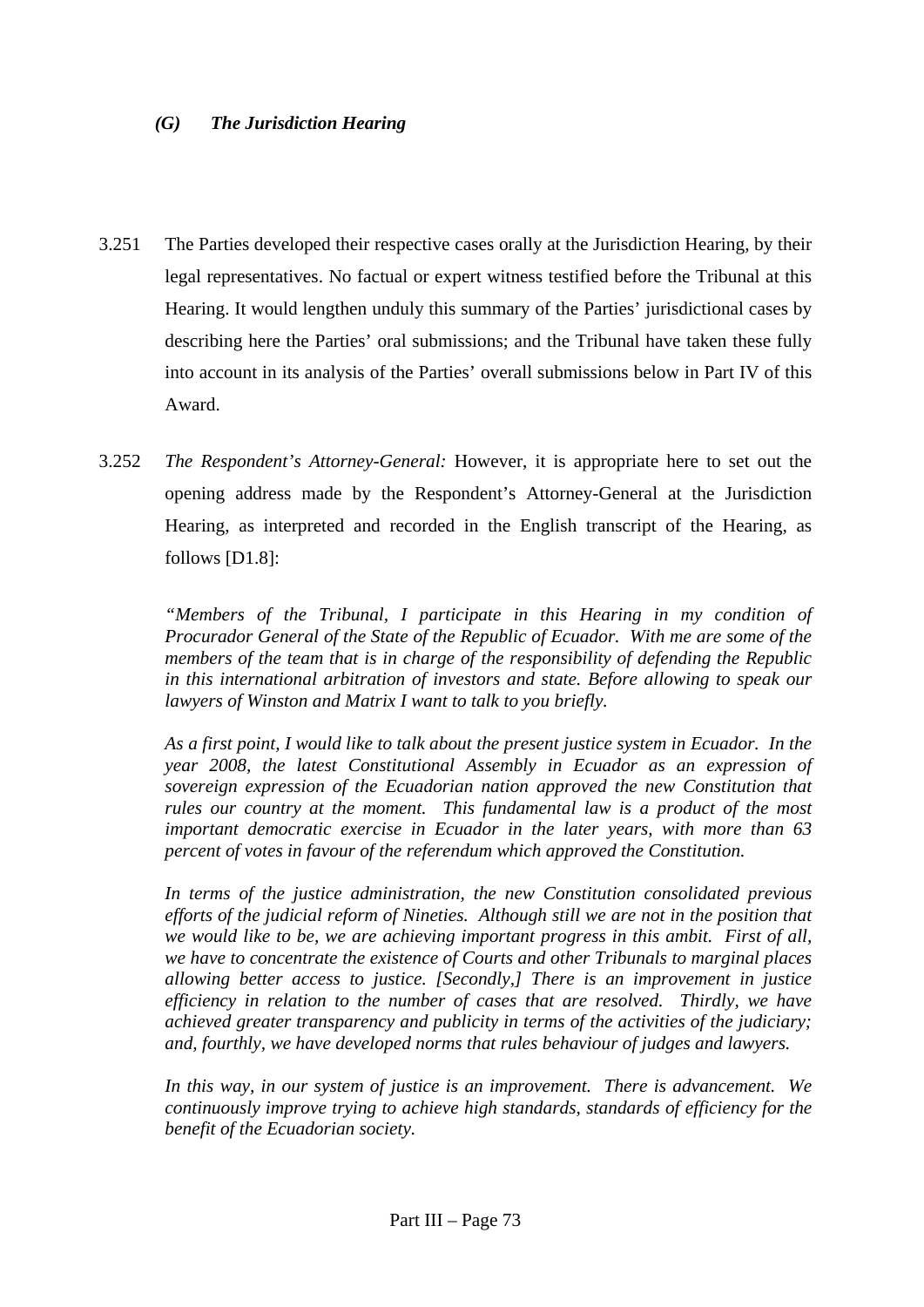*Now we concentrate in the present arbitration. The Ecuadorian Republic is trying to be trapped in a private controversy between two private litigants that are foreign to the State: On the one hand, the transnational companies Chevron and Texaco, and the other part, the indigenous people from Lago Agrio. In this litigation, what is at stake is the improvement of health in a locality of Ecuador that is still pending a resolution vis-à-vis a court in Amazonia in Ecuador. The Ecuadorian State is not part of this case. The controversy is being known by the presidency of the Provincial Court in Lago Agrio as a result of a litigation of 10 years against the Claimants and the tribunals of the United States. In that moment, the Claimants supported, without any objection, and presented the advantages of a judicial system vis-à-vis the Courts of the United States.* 

*So, our judicial system should be in charge of knowing about this case in Lago Agrio. At the moment, the Claimants have decided that they don't want to litigate against the Claimants of Lago Agrio, but they want to replace these Claimants with the Republic of Ecuador as part of the controversy, and they fabricated a crisis in the justice administration and a problem of Government in Ecuador. They have redirected that offensive against those that once offered an excellent relationship in previous decades.*

*The Claimants pretend to come unto this Arbitration Tribunal claiming for rights that they don't have in violation of the judicial commitments in the United States. So, the Republic of Ecuador, in an unconstitutional manner, should violate independency of the legal system to close a case of Lago Agrio.* 

*I* accepted my designation, and *I* have done my job as Procurador of the State of the *Republic of Ecuador convinced and respectful of the autonomy of the functions of the State because I am convinced of the independency of the justice system of my country and the process of change. But by the same token I am very conscious of the difficult problems affecting our systems still. We still have delays in processes in front of our courts. We have complaints against dishonest Courts, and we have problems of salaries for judges and Magistrates and lawyers. But I am conscious of our problems.* 

*We know our deficiencies, but we are working to correct them. The recent institution by the Council of Judiciary of Juan Nunez, who was in charge of the case of Lago Agrio until September 2009, is the testimony of the efforts to achieve a justice administration more robust and transparent.* 

*From the reading of Memorials and other communications from the Claimants in the present arbitration case, it is obvious that we are talking of different illicit case of the Claimants of Lago Agrio. But it is more obvious that the Claimants tried to convert the local litigation in Ecuador in an international litigation against a sovereign State has not been part of the controversy, particularly where one of the parties, transnational companies that have unlimited resources who now have presented this arbitration of investments looking for the protection under the argument that to operate in Ecuador is inconvenient. We have to understand inconvenient to their interests, of course.* 

*The position of the Ecuadorian Republic in the case of Lago Agrio as well as the position of Ecuador in any litigation of similar characteristics in Ecuadorian Courts is very clear and firm position. It's a litigation between private parties, the Claimants*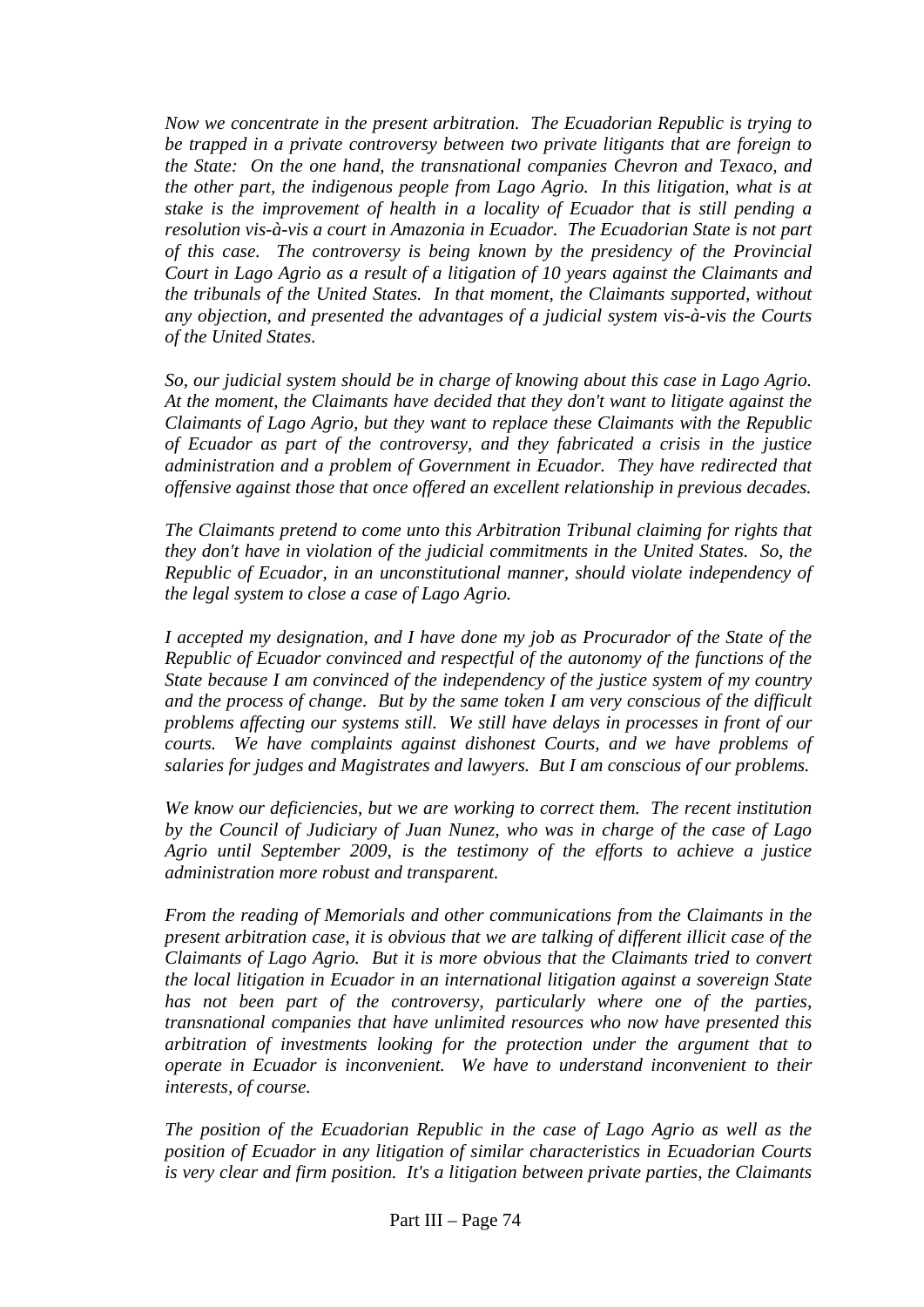*of Lago Agrio and Chevron, and the only role that the Republic of Ecuador in this case has to fulfil is to be the forum through its system of justice administration of a litigation where Chevron previously tried to prove; that is, in Ecuador where the case should be known.* 

*The Republic of Ecuador does not deny the support that [Texaco] received of the Government at the time in a note to the State Department of the United States, inviting the American Government to intervene in the case Aguinda with the intention to send the case to Ecuador. The same way we do not deny that the Governments of the time including the present administration made public the declarations in support of the people of Lago Agrio, but I conclude in two things.*

*First of all, there is no indication that in the case of Lago Agrio or its antecessor Lago Inda [Aguinda]; secondly, the Republic of Ecuador never interfered with the judicial process of Lago Agrio. The Republic of Ecuador has become the center of an attack by Chevron against the Ecuadorian State. Ecuador had to confront, to face this with the limited resources it has, different legal cases. The first case is Chevron of AAA and the courts of New York. The second case, Chevron is an arbitration of investment based in The Hague. And this arbitration, that is a third case presented by Chevron, and especially the machine of public relations of the Claimants that every year work in the corridors of the American Congress and also in the offices of the representatives of commerce of the United States looking to cancel the preferences that Ecuador enjoys from the commercial viewpoint, with the intention of pressurizing the Government to intervene in the case of Lago Agrio in favour of Chevron.* 

*This offensive without limit started in 2003, when Ecuador informed Chevron and the demandantes of Lago Agrio that it would keep a neutral position in this case, and we refused to interfere with the justice administration to disqualify this claim.* 

*In this Hearing of Jurisdiction that starts today, a request from you, members of the Court, that you look at this arbitration as what it is really, the effort by the Claimants to transform artificially a domestic litigation between private parties in the controversy of international characters between a State and investors, eliminating the rights of the Ecuadorian Courts and the people of Lago Agrio denying or claiming elements of a Treaty -- of investment five years after Texaco left our country after collecting enormous profits, thanks to our oil, during 20 years."*

3.253 *Chevron's General Counsel:* In response, Chevron's General Counsel, Mr Pate, made the following statement (in English), which it is similarly appropriate to cite in full, as recorded in the transcript [D1.111], as follows:

*"It was a privilege to hear directly from Solicitor General Garcia. His decision to address the Tribunal himself shows the importance of this matter to his client. I likewise will make a few preliminary points before turning to Mr. Bishop and Professor Crawford for the substantive presentations.*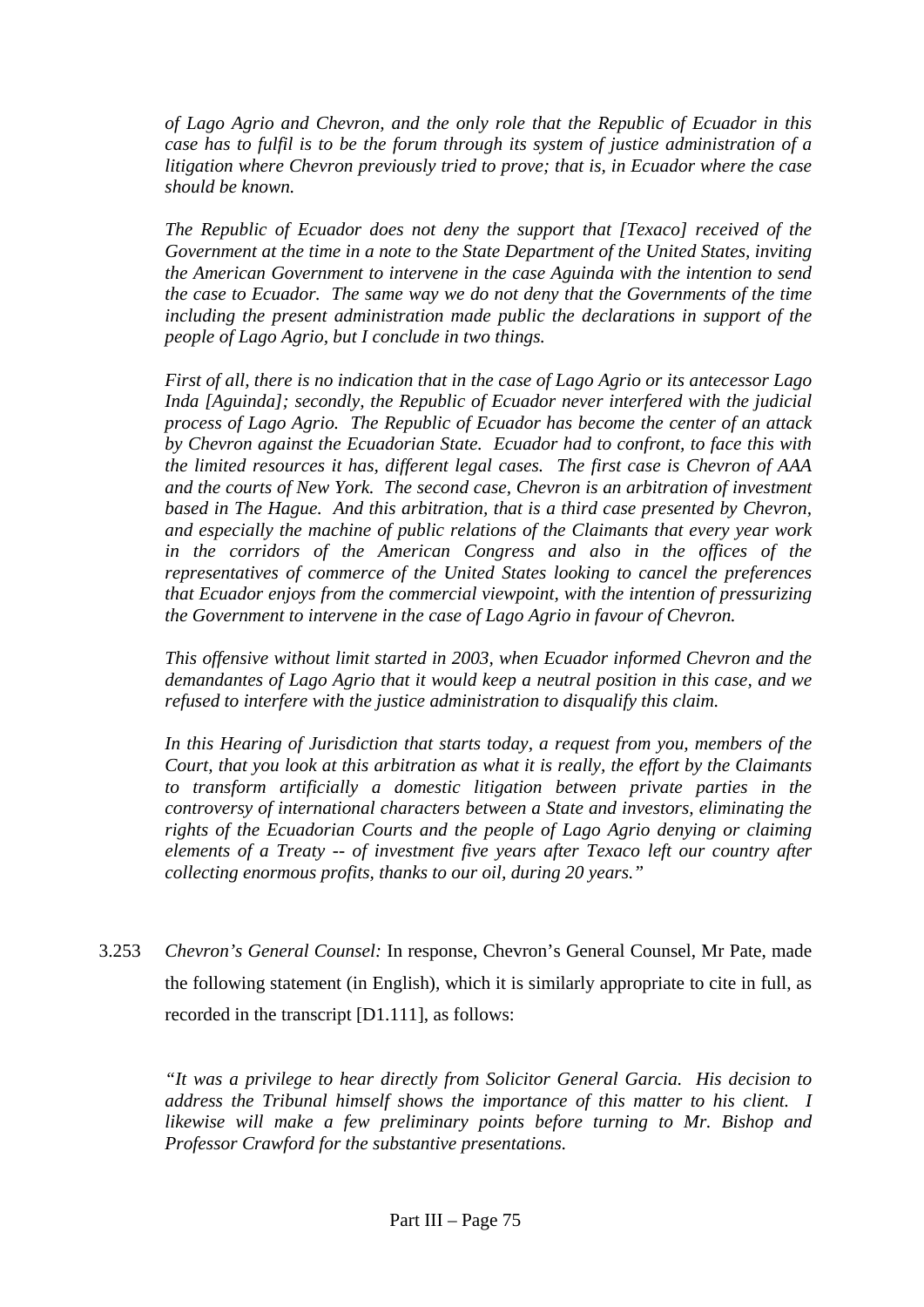*Chevron take no pleasure any in dispute with any sovereign Government. Chevron prides itself on constructive relations with Governments that employ widely varying systems and policies of Government and hold wildly varying attitudes toward the Government policies of the United States.*

*Chevron's subsidiary, Texaco Petroleum Company, pursued constructive relations with Ecuador from the 1960s to the 1990s when the Government of Ecuador decided at that time that the entire Concession and operation should be awarded to the PetroEcuador company.* 

*During Texaco's time, it earned profits described as enormous by Dr. Garcia, of some \$500 million. Ecuador's royalties, taxes, and other earnings during that same time period were approximately \$23 billion, and approximately \$116 billion through 2008. Texaco cleaned up when it left and awaits PetroEcuador's promised cleanup of its share of past impacts, not to mention what PetroEcuador will do about its pollution during the succeeding 18 years.*

*Let me now make some comments that relate to the so-called "Lago Agrio Plaintiffs", not to the Government of Ecuador. Chevron believes the dramatic evidence in the Crude video outtakes and recently produced documents has brought this entire situation into a fundamentally new phase. The Tribunal need not take my word for this, for several U.S. federal judges have noted that the evidence has "sent shock waves through the legal community", and shows activity that should be recognized as fraud by any Court.*

*Fraudulent filings, threats to judges, procuring sham criminal charges to be bartered for settlement money, and other activities by the American Plaintiffs' lawyers and their allies have been shown on high definition video and in the Plaintiffs' lawyers own documents.*

*Chevron will not give the so-called 'Lago Agrio Plaintiffs' lawyers', whomever they really represent, the extorted settlement money they seek. As to them, we hope only that they will be brought to justice by the appropriate authorities.*

*Now, Chevron has previously made detailed arguments about the interference by the Government of Ecuador in the Lago litigation, and it stands by those, but again, my comments on the Crude video evidence this afternoon are about the private Plaintiffs' lawyers and their profit motivated litigation investors.*

*The question for the Government of Ecuador, once it has had a fair opportunity to address the emerging evidence, is how it will respond to the evidence. In the Lago Agrio Court, Chevron's lawyers have lately been fined and threatened with other sanctions simply for presenting the evidence of fraud on the Tribunal. I note I have yet to hear from any speaker before this Tribunal any hint of doubt that the Lago Agrio Court will render a judgment against Chevron, no matter what evidence is shown to that Court. And, of course, the Government of Ecuador stands to get 90 percent of any judgment in the case. The figure now being sought is \$113 billion.*

*Dr. Garcia states with sincerity that Ecuador has nothing to do with the Lago Agrio Case, yet Mr. Bloom has submitted in New York just Friday attesting to the existence*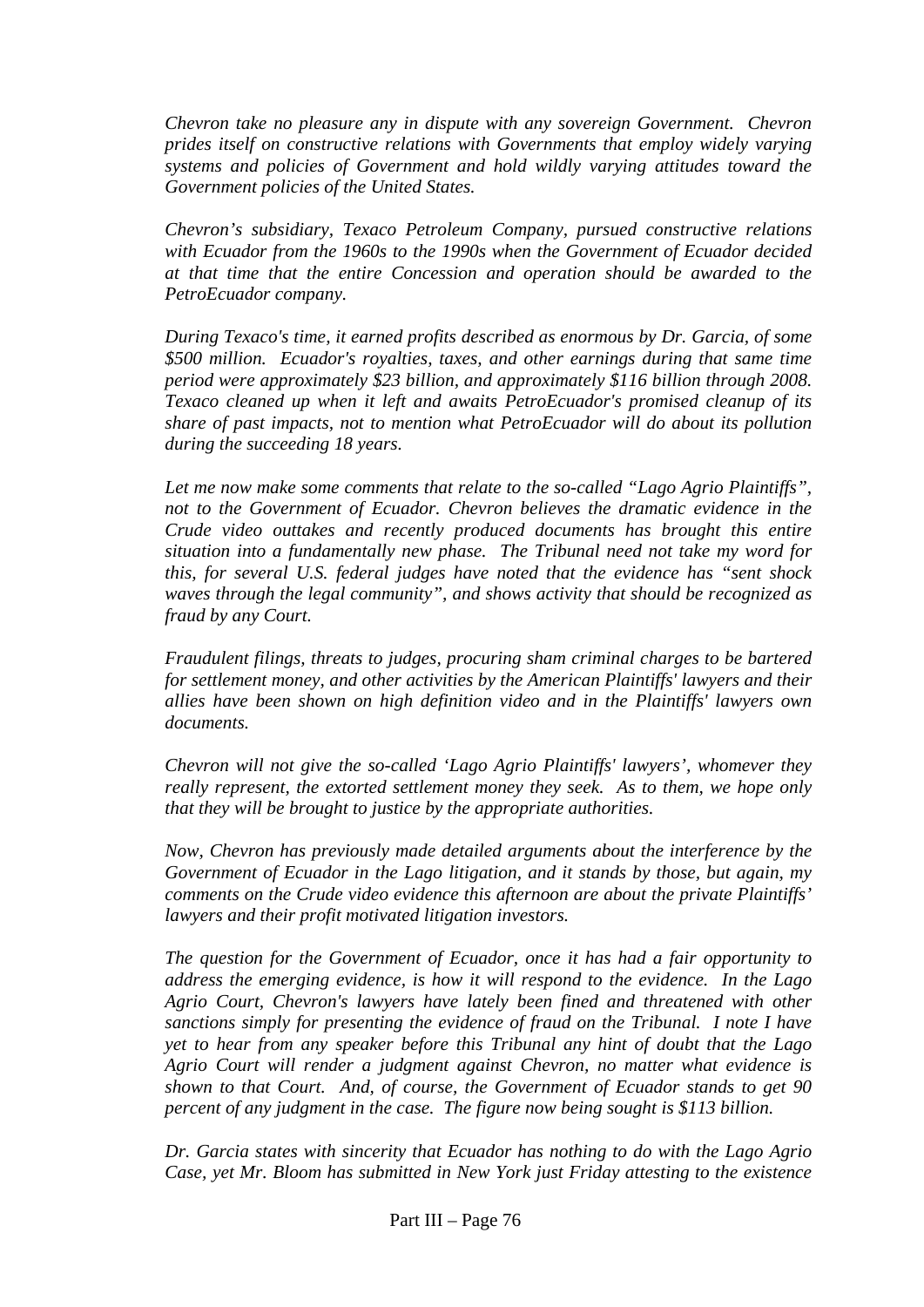*of a common-interest privilege with the Lago Agrio Plantiffs' lawyers since 2006. The evidence of communication between Winston & Strawn and Steven Donziger is copious.*

*A U.S. Federal Magistrate Judge recently stated that any country that does not recognize what has happened in Lago Agrio as a fraud has bigger problems than an oil spill.*

*Chevron eagerly awaits to what the Republic of Ecuador's reaction to the new evidence may be and whether the Republic believes there is anything that it and Chevron might constructively do together to address that situation."*

3.254 The Tribunal notes that both statements touch generally upon the most important questions raised by the Parties; namely the Respondent's legal responsibilities under the BIT (both by its executive and judicial branches) for events allegedly occurring in the *Lago Agrio* litigation in Ecuador. In the Tribunal's view, these questions impinge more on the merits of the Parties' dispute, rather than the Respondent's jurisdictional objections. It is, however, impossible for the Tribunal to lose sight of both these statements in addressing the Respondent's jurisdictional objections and the Claimants' jurisdictional responses.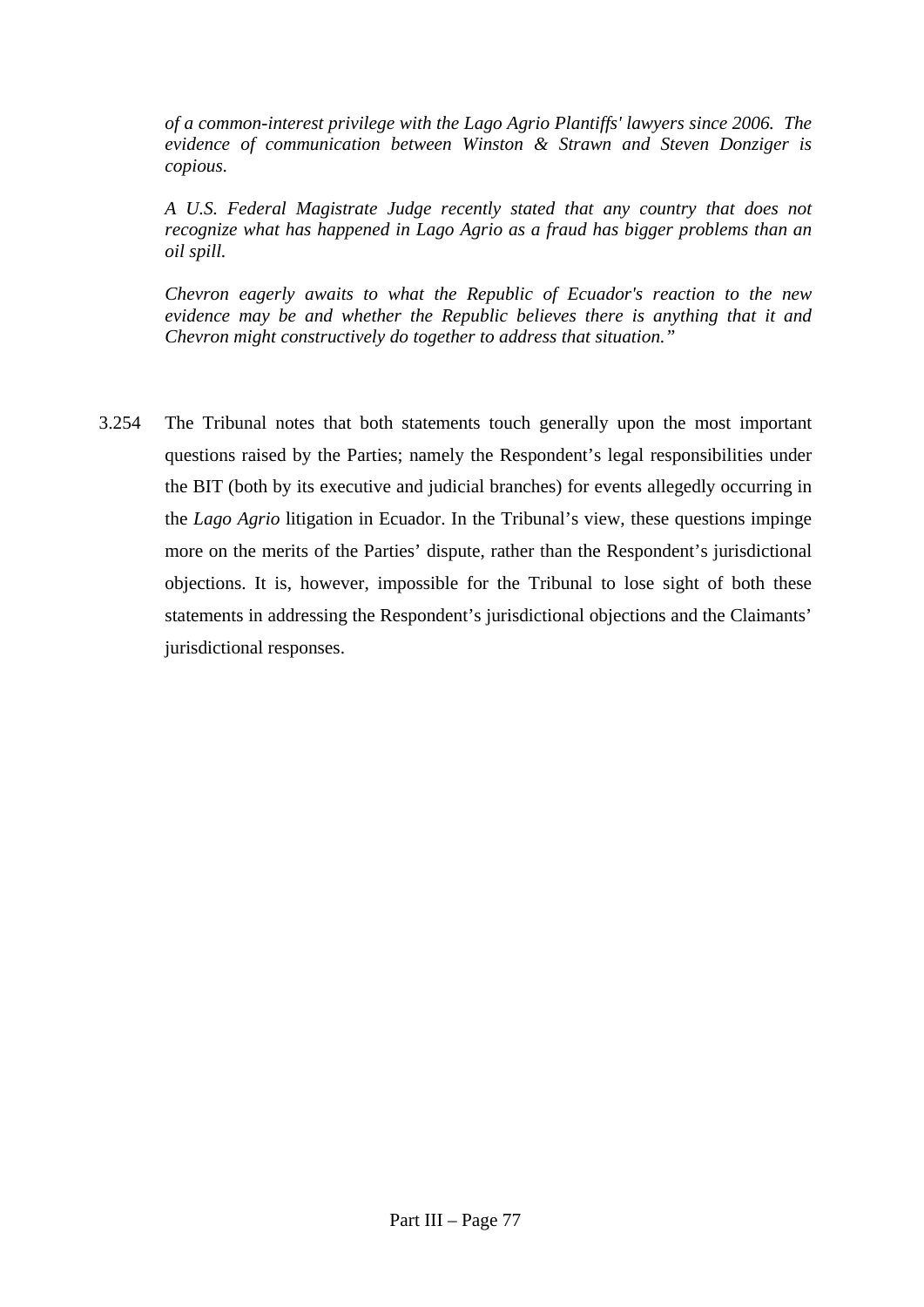## *PART IV: THE TRIBUNAL'S ANALYSIS AND DECISIONS*

#### *(A) Introduction*

- 4.1 It is appropriate to address in turn the issues raised by each of the Respondent's jurisdictional objections in regard to the Claimants' claims.
- 4.2 For ease of reference below, the Tribunal refers to the 1995 Settlement Agreement as including the 1998 *Acta Final* (also called by the Claimants "the 1998 Settlement and Release Agreement") and both, together with the Municipal and Provincial Releases, as included in the generic shorthand term "settlement agreements". The 1995 Settlement Agreement made with the Respondent lies, of course, at the heart of the Claimants' claims against the Respondent, as both an alleged "investment" and an alleged "investment agreement" under the BIT; and the Tribunal has therefore concentrated its analysis on that particular settlement agreement.

## *(B) The Prima Facie Standard*

4.3 The Parties appear to agree in part upon the general prima facie standard of review to be applied by the Tribunal to the Claimants' claims as a matter of jurisdiction; but they dispute its scope and application to this case. Their respective submissions are summarised in Part III above and their oral submissions at the Jurisdiction Hearing recorded at D1.115ff and D2.240, 321 & 336.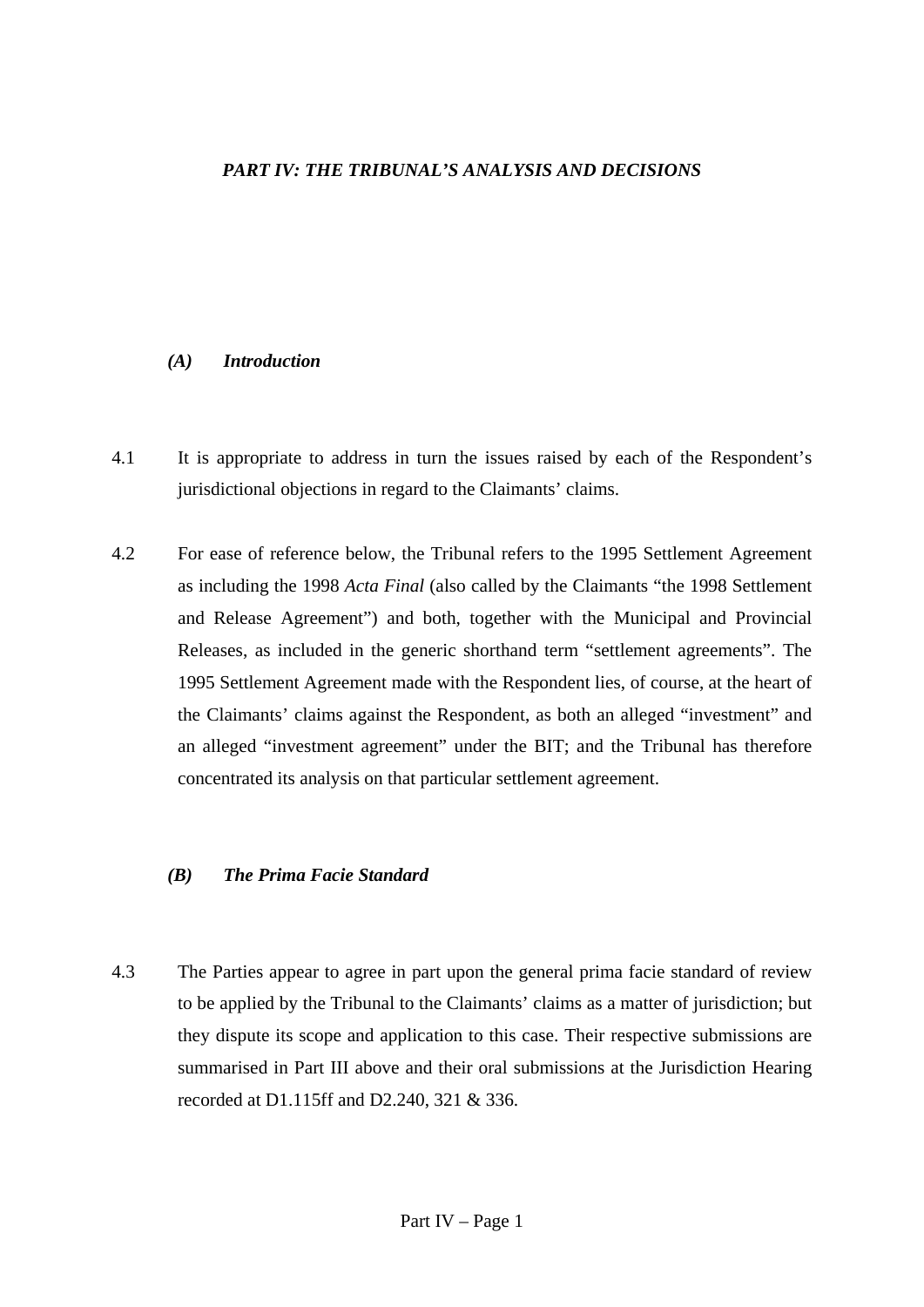- 4.4 In the Tribunal's view, under the BIT and Article 21 of the UNCITRAL Arbitration Rules, the Tribunal is required to decide in regard to the Respondent's jurisdictional objections whether or not, if the facts alleged by the Claimants are assumed to be true, the Claimants' claims would be capable of constituting breaches of the BIT as pleaded by the Claimants in their Notice of Arbitration (as later clarified and confirmed by their Memorial on the Merits).
- 4.5 As regards facts alleged by the Claimants but not admitted or denied by the Respondent, the Tribunal is required to test the factual basis of the Claimant's claims by reference to a prima facie standard. That standard was most clearly expressed by Judge Higgins in the well-known passage from her separate opinion in *Oil Platforms;* and it has been applied since by many arbitration tribunals in addressing jurisdictional objections made in investor-state arbitrations.<sup>[1](#page-106-0)</sup>
- 4.6 In short, by that standard, the Tribunal is here required for jurisdictional purposes, at the early stage of this arbitration (i.e. before the Respondent has pleaded any defence on the merits, particularly in response to the Claimants' Memorial on the Merits), to assume that the facts pleaded by the Claimants in the Notice of Arbitration are true unless such factual pleading is incredible, frivolous, vexatious or otherwise advanced by the Claimants in bad faith. Without having heard factual evidence from both sides (which it has not), the Tribunal cannot here finally determine any issue of fact disputed by the Parties: the relevant evidence before the Tribunal is materially incomplete; such evidence as has been adduced is made in writing only, without being tested orally by cross-examination or questions from the Tribunal to witnesses; and it has been manifest from the beginning of this arbitration that much of the Claimants' factual case is strongly disputed by the Respondent.
- 4.7 The practical difficulty arises from the use of the Latin term "prima facie". In the Tribunal's view, it does not mean, at this early procedural stage, that the Claimants must satisfy the Tribunal that their case, as now pleaded, would necessarily prevail on the merits if this arbitration were to proceed beyond the jurisdictional stage. Nor

<span id="page-106-0"></span><sup>&</sup>lt;sup>1</sup> *Oil Platforms*, Separate Opinion of Judge Higgins at p. 856, para. 32. These other investor-state arbitrations are collected in Schreuer et al, p. 540 (footnote 121).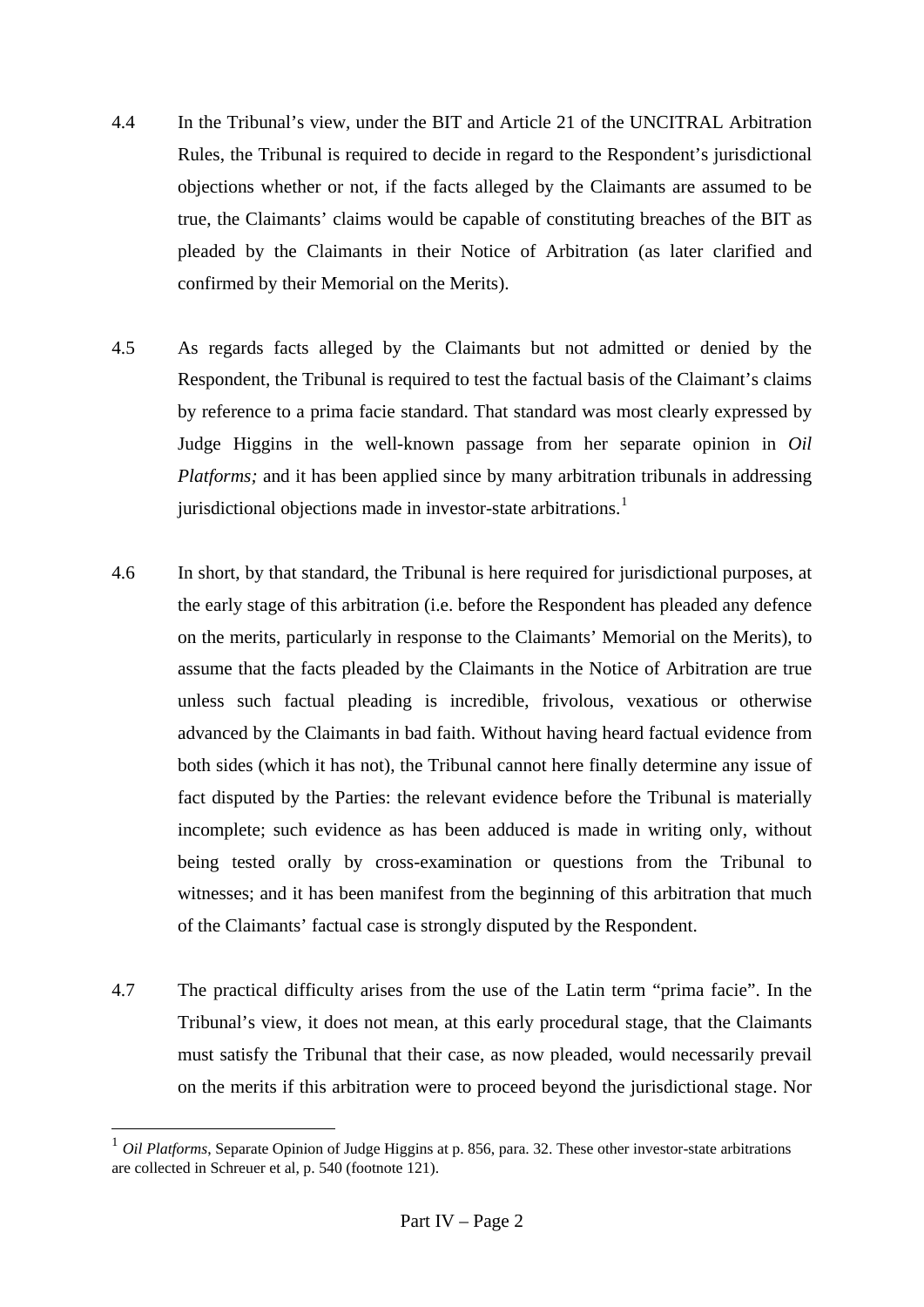can it mean, in a heavily adversarial procedure with both sides here making very extensive submissions and submitting numerous exhibits, that the Tribunal should only investigate the apparent surface of the Claimants' case on the merits. In other words, the jurisdictional stage of this arbitration cannot take the form of a preliminary hearing on the merits: but, conversely, the Claimants must establish that their case is sufficiently serious to proceed to a full hearing on the merits.

- 4.8 The Tribunal specifically rejects as imposing too high a prima facie standard the Respondent's submission at the Jurisdiction Hearing that the Claimants must already have established their case with a 51% chance of success, i.e. on a balance of probabilities (D2.242); and the Tribunal prefers, to this extent, the Claimants' submissions that their case should be "decently arguable" or that it has "a reasonable possibility as pleaded" [D2.321 & 338].
- 4.9 There is another feature of the prima facie standard to which the Respondent's Counsel drew attention [D2.243]: it would not be appropriate for the Tribunal here to found its jurisdiction on any of the Claimants' claims on the basis of an assumed fact (alleged by the Claimants but disputed by the Respondent) if that factual issue was never again to be examined by the Tribunal. In the context of factual issues which are common to both jurisdictional objections and the merits of the Parties' dispute, there is of course no like difficulty; but the Tribunal acknowledges the real difficulty of assuming under the prima facie standard the truth of a disputed fact unique to a jurisdictional objection which, if jurisdiction were then assumed and exercised, is never again addressed by the Tribunal during the arbitration proceedings.
- 4.10 This difficulty was best expressed by Sir Frank Berman in his dissenting opinion in *Lucchetti v Peru*<sup>[2](#page-107-0)</sup>: "It is one thing to say that factual matters can or should be provisionally accepted at the preliminary phase, because there will be a full opportunity to put them to the test definitively later on. But if particular facts are a critical element in the establishment of jurisdiction itself, so that the decision to accept or to deny jurisdiction disposes of them once and for all for this purpose, how

<span id="page-107-0"></span> <sup>2</sup> *Lucchetti v Peru*, Dissenting Opinion of Sir Franklin Berman, para. 17.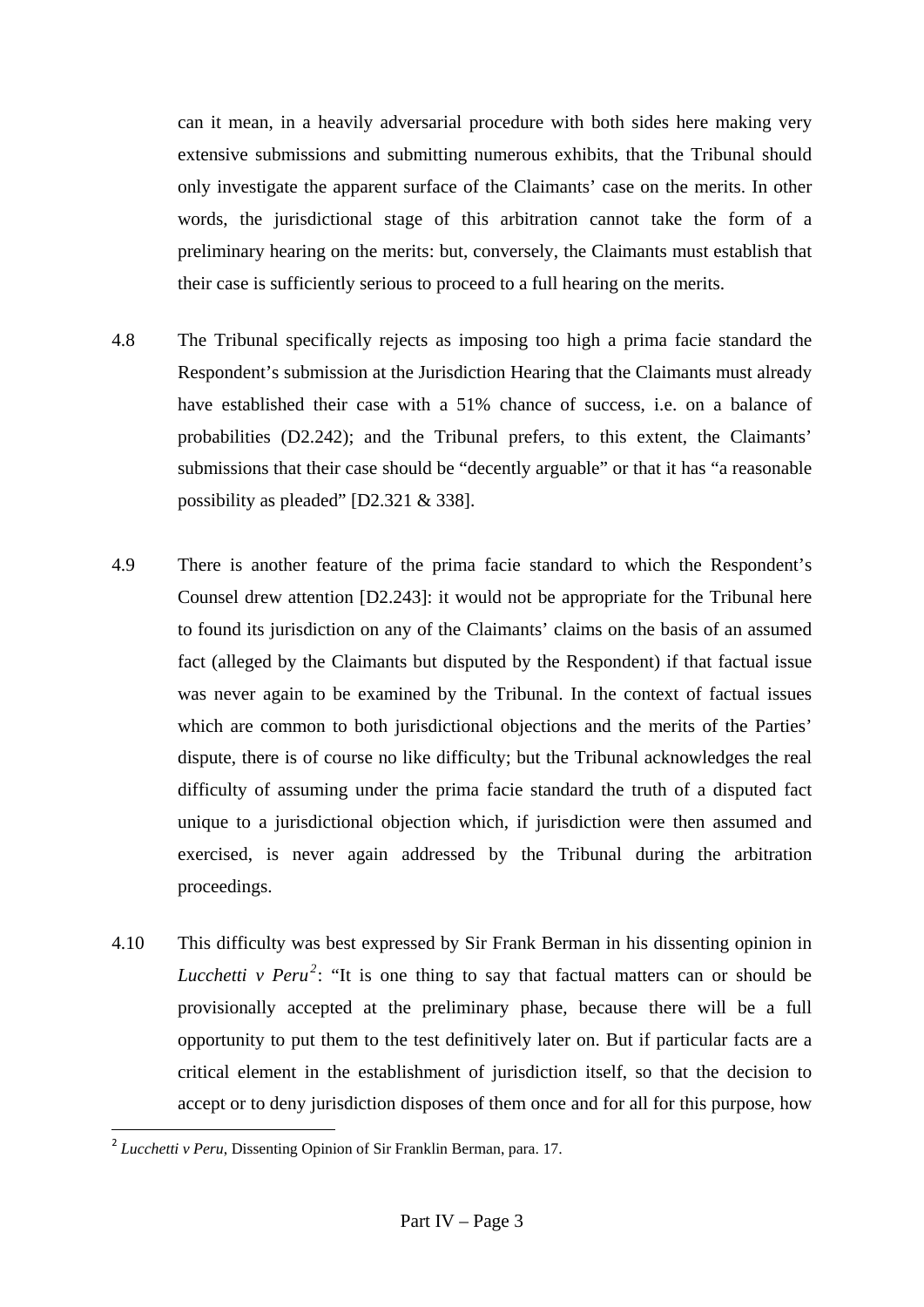can it be seriously claimed that those facts should be assumed rather than proved?" (paragraph 17). The Tribunal agrees with this question's implicit answer; and, to this extent, the Tribunal accepts the submission made by the Respondent.

4.11 Accordingly, in summary, the Tribunal's general approach in deciding the Respondent's jurisdictional objections under the prima facie standard here requires an assumption of the truth of the relevant facts alleged by the Claimants in the Notice of Arbitration (subject to the qualifications described above), excluding however a disputed fact uniquely relevant to the existence or exercise of the Tribunal's jurisdiction. As to such disputed fact, the Tribunal is required either finally decide that factual issue here (if it can) or address it later pursuant to Article 21.4 (second sentence) of the UNCITRAL Arbitration Rules. As to the actual merits of the Claimants' claims or the likely defences of the Respondent, the Tribunal is required not finally to decide here any legal or factual issues arising thereunder, including the question whether, even if the Claimants' alleged facts were proven true, the Claimants would be entitled under the BIT and the Arbitration Agreement to the relief claimed by either of them in respect of any of their claims pleaded against the Respondent.

#### *(C) Article VI(1)(c) of the BIT*

- 4.12 The Respondent submits that this Tribunal lacks jurisdiction ratione materiae under the BIT because the Parties' dispute does not arise out of or relate to an "investment" in Ecuador, for the purposes of Article VI $(1)(c)$  of the BIT. The Parties' respective submissions are summarised in Part III above and their oral submissions at the Jurisdiction Hearing recorded at D1.31ff & 119 and D2. 254, 333  $& 340.$
- 4.13 The Tribunal notes the broad definition of "investment" contained in Article I(1)(a) of the BIT, listing a wide variety of different forms ("'investment' means every kind of investment ...."); and Article I(3) also provides that any subsequent alteration in the form of in which assets are invested or reinvested "shall not affect their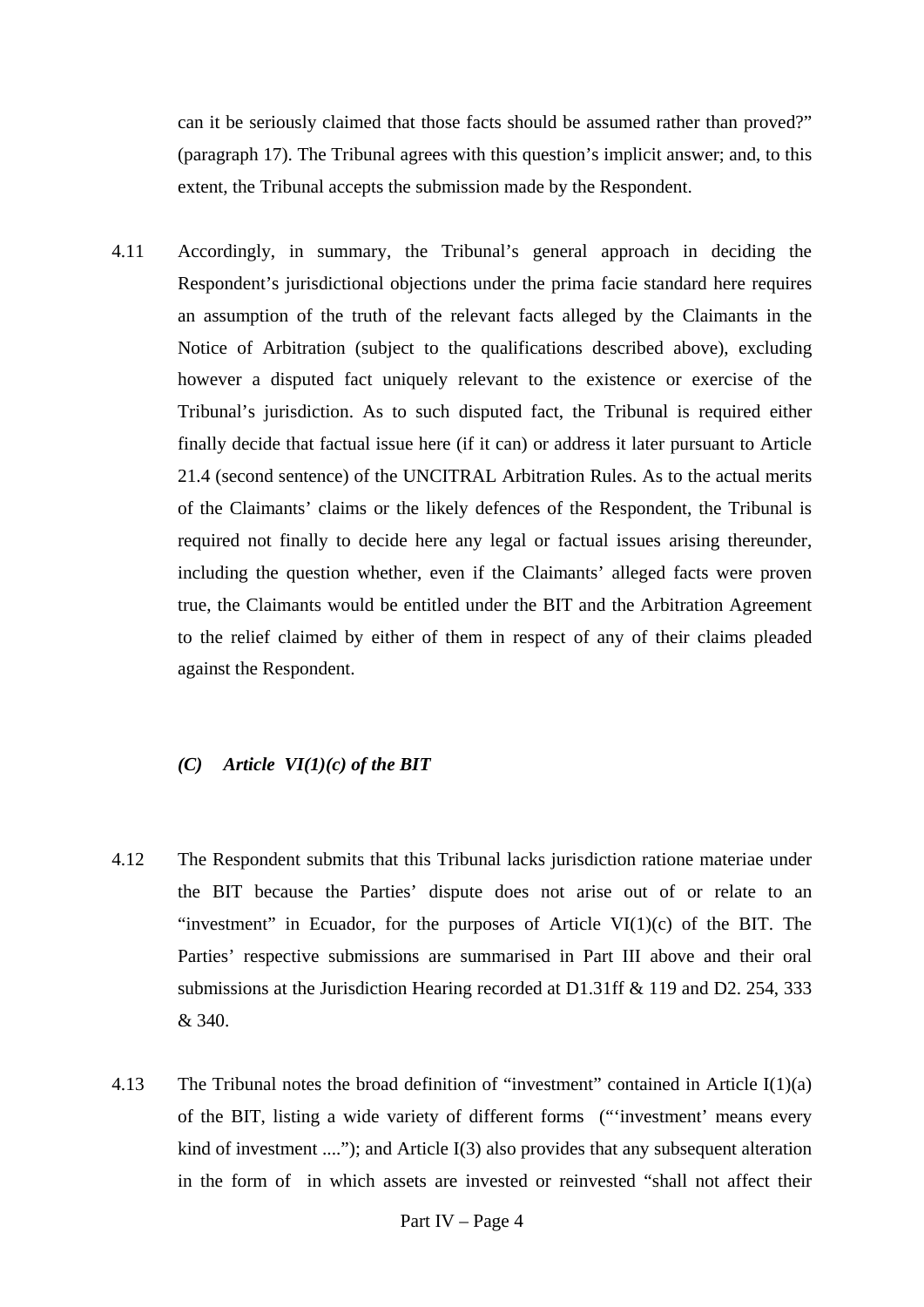character as investment." The BIT imposes no temporal limit on an investment: Article II(3)(b) confers express protection on the "disposal" of an investment; and Article II(7) likewise in regard to "effective means of asserting claims and enforcing rights with respect to investment, investment agreements, and investment auhorizations". There is no reason in the wording of this BIT to limit the lifespan of a covered investment short of its complete and final demise, including the completion of all means for asserting claims and enforcing rights by the investor or others in regard to that investment.

- 4.14 *TexPet:* It is appropriate to consider first the position of TexPet, before considering Chevron's separate position.
- 4.15 As alleged by the Claimants, TexPet began its investment in Ecuador in 1964 and continued its investments under the 1973 Concession Agreement. In the Tribunal's view, that investment did not terminate in 1992 (upon that Concession Agreement's ending) because there is a close and inextricable link between TexPet's 1973 Concession Agreement and the 1995 Settlement Agreement. Without the former, the latter would not have come into existence. It is also plain from the text of both the 1973 Concession Agreement (especially section 46) and the 1995 Settlement Agreement that the latter must be read with the earlier concession agreement and the Consortium's activities thereunder: the 1995 Settlement Agreement cross-refers repeatedly to the 1973 Concession Agreement: see its Preamble and Articles 1.1, 1.2, 1.12, 5.1, and 5.2.
- 4.16 The Tribunal therefore determines that, for the purpose of applying Article VI $(1)(c)$ , it is not possible to divorce one from the other. To the contrary, it is necessary to treat the 1995 Settlement Agreement as a continuation of the earlier concession agreements, so that it forms part of the overall investment invoked by TexPet. The Tribunal also notes that the BIT's requirement addresses not a concession agreement but an investment which can, by its nature and form, precede and (as here) follow the contractual term of a concession agreement. An investment can undergo several successive phases not chronologically coterminous with a concession agreement or concession.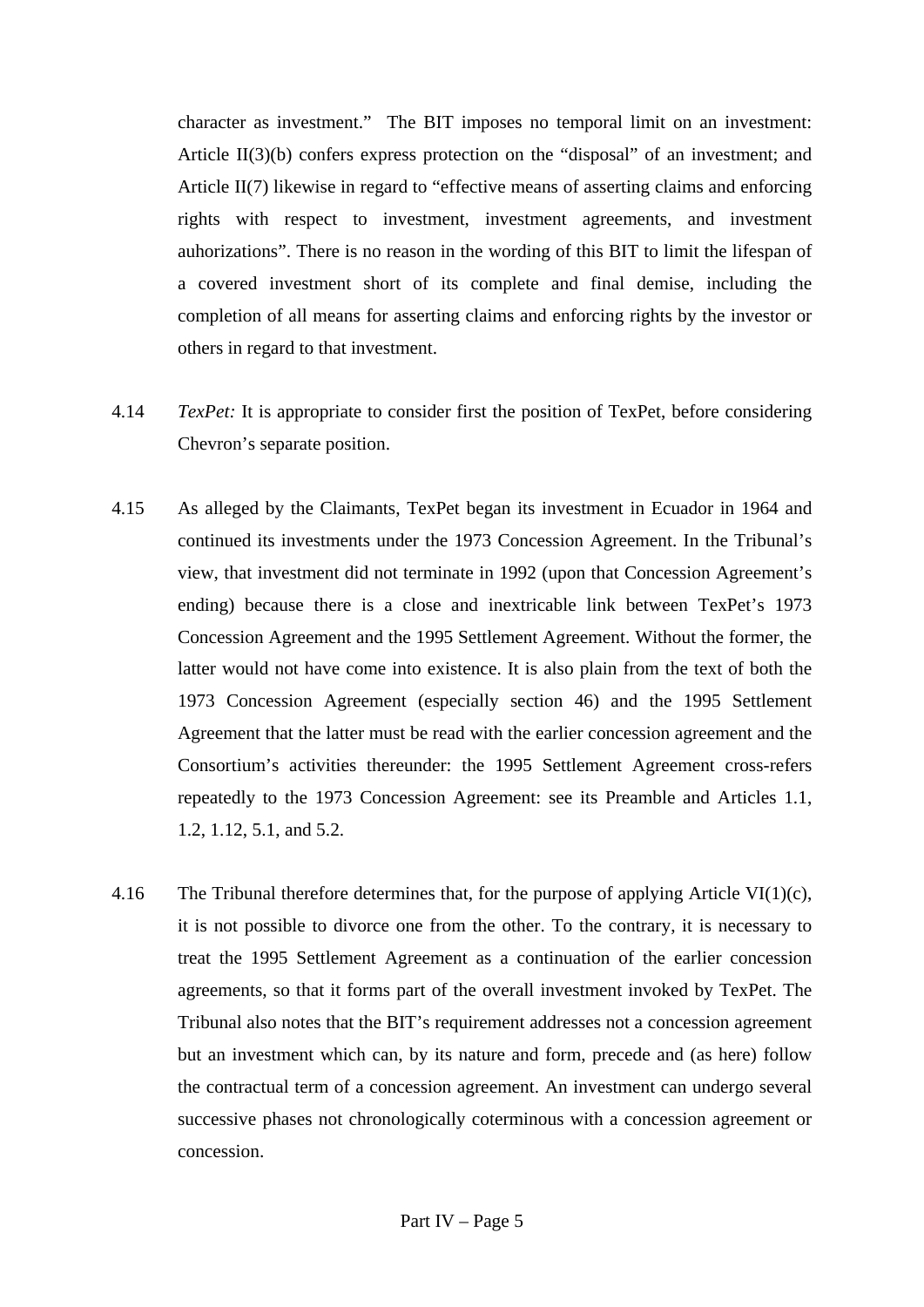- 4.17 It is also clear to the Tribunal from the complaint in the *Lago Agrio* litigation that its principal subject-matter addresses the alleged activities of TexPet under these concession agreements, with the complaint alleging several breaches of the 1973 Concession Agreement, especially paragraphs  $IV(7) \& IV(9)$ . There is, on the facts alleged by TexPet, a similar factor linking those concession agreements to the institution of the Respondent's criminal proceedings against Chevron's two lawyers. As regards the continued existence of TexPet's investment, that common subjectmatter links the complaint and criminal proceedings not only to these concession agreements but also to the related 1995 Settlement Agreement between TexPet and the Respondent.
- 4.18 At this point, in addition to its more traditional form, TexPet's investment assumes the forms set out in Article  $I(1)(a)$  of the BIT as: "a claim to performance having economic value, and associated with an investment" and "any right conferred by ... contract". In the Tribunal's view, assuming its case were to prevail, TexPet's remedies under the BIT in regard to such forms of investment (given its original investment) are not limited in this arbitration to compensatory damages for its own damage but could also include (as a matter of jurisdiction) its declaratory and other non-compensatory relief as a named signatory party to the 1995 Settlement Agreement.
- 4.19 Accordingly, applying these interpretations of the BIT, the Tribunal rejects the Respondent's jurisdictional objections against TexPet's claims under the BIT in this arbitration by reference to Article VI $(1)(c)$  of the BIT. TexPet's investment began in 1964, it includes the 1995 Settlement Agreement; and, with the *Lago Agrio* litigation, that investment has not yet reached its complete and final demise.
- 4.20 As a co-claimant in this arbitration, the Tribunal therefore decides that TexPet has standing (as a matter of jurisdiction) to seek its claimed declaratory, specific performance, moral damages and other relief against the Respondent, even though TexPet is not a defendant in the *Lago Agro* litigation (or a defendant in the criminal proceedings). As an investor with a covered investment and as a contractual party to the 1995 Settlement Agreement with the Respondent, TexPet enjoys valuable economic rights for itself; and its claimed relief can thus include relief advanced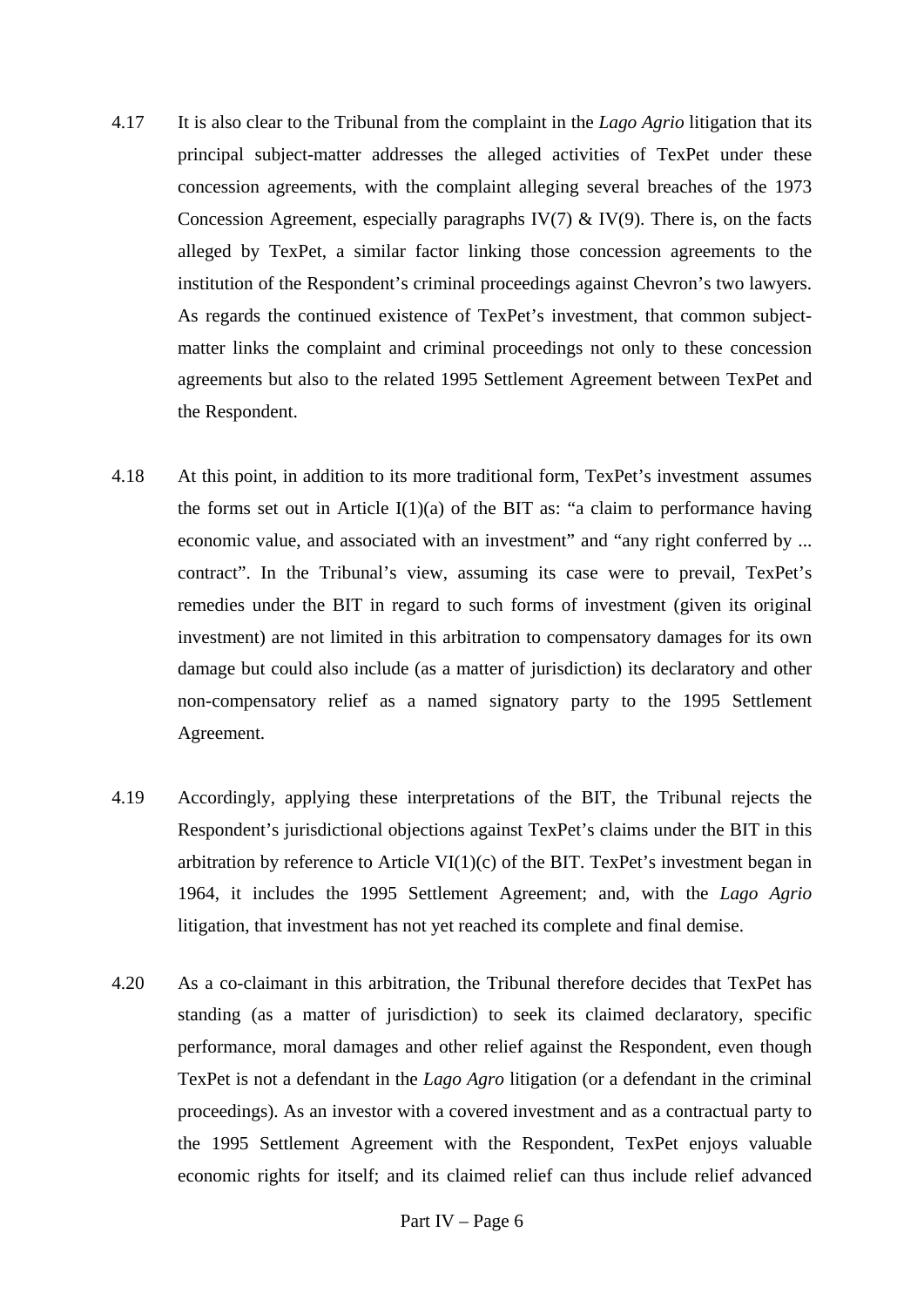under Articles I(1)(a)(v), Article II(3)(c), Article I(1)(a)(iii) and Article VI(1)(c) of the BIT.

- 4.21 The Tribunal has reached this decision on the basis of its interpretation of the BIT's wording, together with the facts of this case, both assumed and non-disputed between the Parties. Having made that decision independently, the Tribunal notes, however, that its approach regarding the overall life-span of an investment materially accords with the reasoning of other tribunals in *Commercial Cases Dispute, Saipem v Bangladesh, Mondev v USA, Frontier Petroleum Services v Czech Republic* and *White Industries v India.*
- 4.22 *Chevron:* The Tribunal considers that additional considerations arise in regard to Chevron. Chevron made no investment under any of TexPet's concession agreements; it was never a member of the Consortium; it was not a signatory or named party to the 1995 Settlement Agreement; and it first appears in this case's chronology in 2001 following its "merger" with Texaco.
- 4.23 On these facts alone, the Tribunal would not consider that Chevron could successfully plead any investment under the BIT for the purpose of establishing this Tribunal's jurisdiction over its claims in this arbitration; and, if its case stopped there, this Tribunal might decline jurisdiction over Chevron's claims under Article  $VI(1)(c)$  - subject only to Chevron's residual argument that it can still bring its claims as the indirect owner of TexPet.
- 4.24 In the Tribunal's view, as TexPet's parent company, Chevron is a covered investor under Article  $I(1)(a)$  of the BIT because it indirectly owns or controls an "investment" in Ecuador. It is not disputed that Chevron is a company "of the other Party" formed in the USA; and Article  $1(1)(a)$  does not require its indirect investment (i.e. in TexPet and its investment) to be a company formed in Ecuador. Accordingly, the Tribunal decides, as a matter of jurisdiction, that Chevron can bring its claims before this Tribunal for an alleged breach of any right conferred or created by the BIT with respect to its indirect "investment" in TexPet.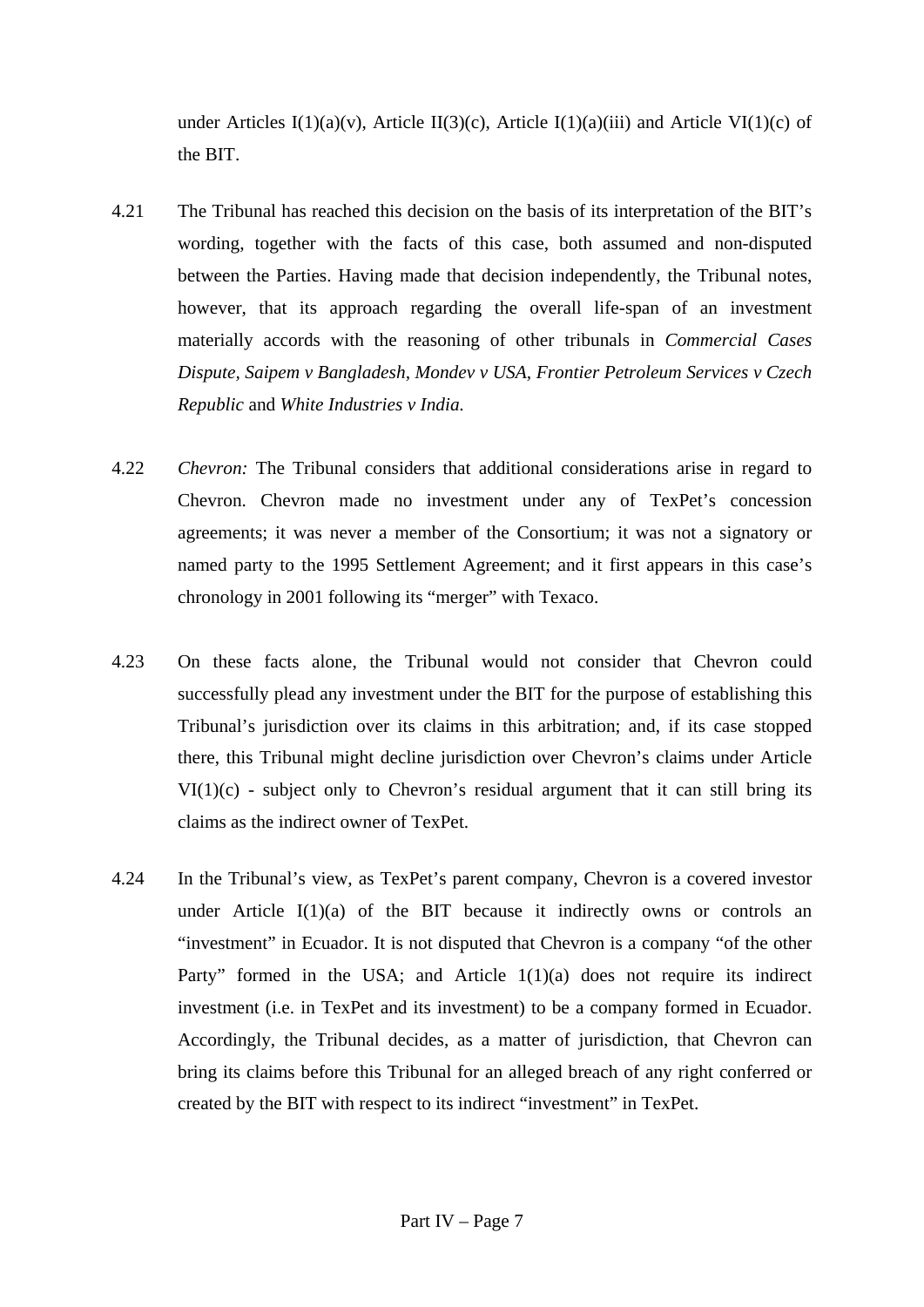- 4.25 A different issue arises from Chevron's exposure to the liability to the plaintiffs in the *Lago Agrio* litigation. Chevron became TexPet's parent and thus an investor in 2001 only, long after the events said to give rise to Chevron's liability and occurring at a time when Texaco (not Chevron) was TexPet's parent company. Notwithstanding their ostensibly distinct legal personalities and corporate histories, the *Lago Agrio* litigation appears completely to amalgamate Chevron with Texaco (for legal reasons which remain unclear to the Tribunal). In that event, Chevron here submits for jurisdictional purposes that it should be treated by this Tribunal as, effectively, standing in the shoes of Texaco, as TexPet's parent company from 1964 onwards, with the same original investment indirectly made and continued by Texaco. Otherwise, so Chevron submits, the Respondent and the Lago Agrio plaintiffs could succeed unfairly in "having it both ways": with Chevron liable in the Lago Agrio litigation because of the concession/investment made by Texaco & TexPet but with Chevron not entitled in this arbitration to assert any relief because it had in fact no such investment/concession at the material time, i.e. before 2001.
- 4.26 The Tribunal declines to cut this Gordian knot at this early stage of these arbitration proceedings: it will need a much better understanding of the legal reasons why Chevron is to be treated in the *Lago Agrio* litigation as a party succeeding to Texaco's liabilities which arose before the "merger" in 2001; and it will also need a clearer understanding of what constituted such "merger" as regards the different and successive legal relationships between Texaco, TexPet and Chevron before and after such "merger", under whatever applicable law or laws, namely the laws of the USA and/or Ecuadorian law.
- 4.27 Accordingly, for the time being, the Tribunal makes no final decision in regard to the Respondent's jurisdictional objection to Chevron's own claims as a direct investor under Article VI $(1)(c)$  of the BIT, save to join that particular objection to the merits under Article 21(4) of the UNCITRAL Arbitration Rules. In addition, the Tribunal's jurisdictional decision to treat Chevron as an indirect investor should not be understood as indicating (one way or the other) that Chevron would be entitled to all the relief claimed by Chevron in paragraph 547 of the Claimants' Memorial on the Merits (cited in Part I above). That is also a matter for the merits phase of this arbitration.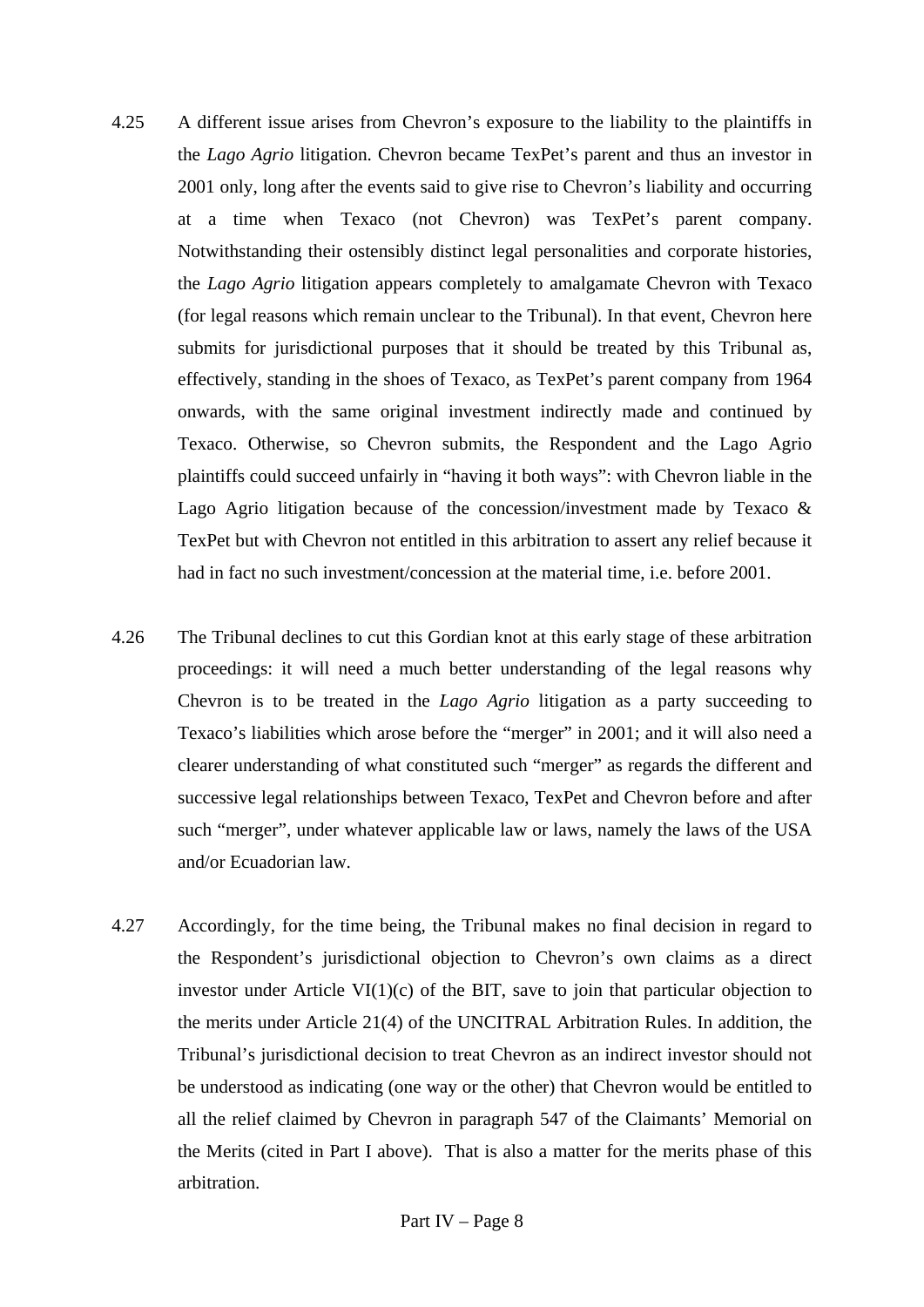- 4.28 *Res Judicata and Issue Preclusion:* Given these decisions, the Tribunal need not here address the Parties' respective submissions regarding res judicata or issue preclusion and the awards in the arbitration known as the *Commercial Cases Dispute*. It is unnecessary to decide this question as regards TexPet, given the Tribunal's decision in its favour above. As regards Chevron, however, this question may remain relevant, but for two reasons, the Tribunal declines to decide it here. First, the answer, even if completely favourable to Chevron, may be legally irrelevant and leave untouched other issues relevant to Article VI $(1)(c)$  of the BIT; and, second, in the Tribunal's view, this question of res judicata raises issues of Dutch law which are better resolved as part of the merits at a later stage of these arbitration proceedings. Accordingly, this question of res judicata (with issue preclusion) is not here decided by the Tribunal but joined to the merits, if and to the extent relevant, pursuant to Article 21(4) of the UNCITRAL Arbitration Rules.
- 4.29 *Estoppel and Preclusion:* Likewise, Chevron's other submissions based on estoppel, preclusion and good faith arising from the Respondent's alleged conduct in regard to the *Lagio Agri*o litigation and criminal proceedings are similarly joined to the merits pursuant to Article 21(4) of the UNCITRAL Arbitration Rules.

### *(C) Article VI(1)(a) of the BIT*

4.30 The Respondent submits that this Tribunal lacks jurisdiction ratione materiae under the BIT because the Parties' dispute does not "arise out of or relate to an investment agreement" between the Respondent and the Claimants, for the purpose of Article VI(1)(a) of the BIT. The Parties' respective submissions are summarised in Part III above and their principal oral submissions at the Jurisdiction Hearing recorded at D1.69, 114 & 164. These oral submissions overlap with their submissions under Article  $VI(1)(c)$  of the BIT, given their disputed definition of investment, particularly as regards Chevron's alleged investment agreement. The Tribunal notes at the outset that there is no definition of "investment agreement" in the BIT. It is again appropriate consider separately the positions of TexPet and Chevron.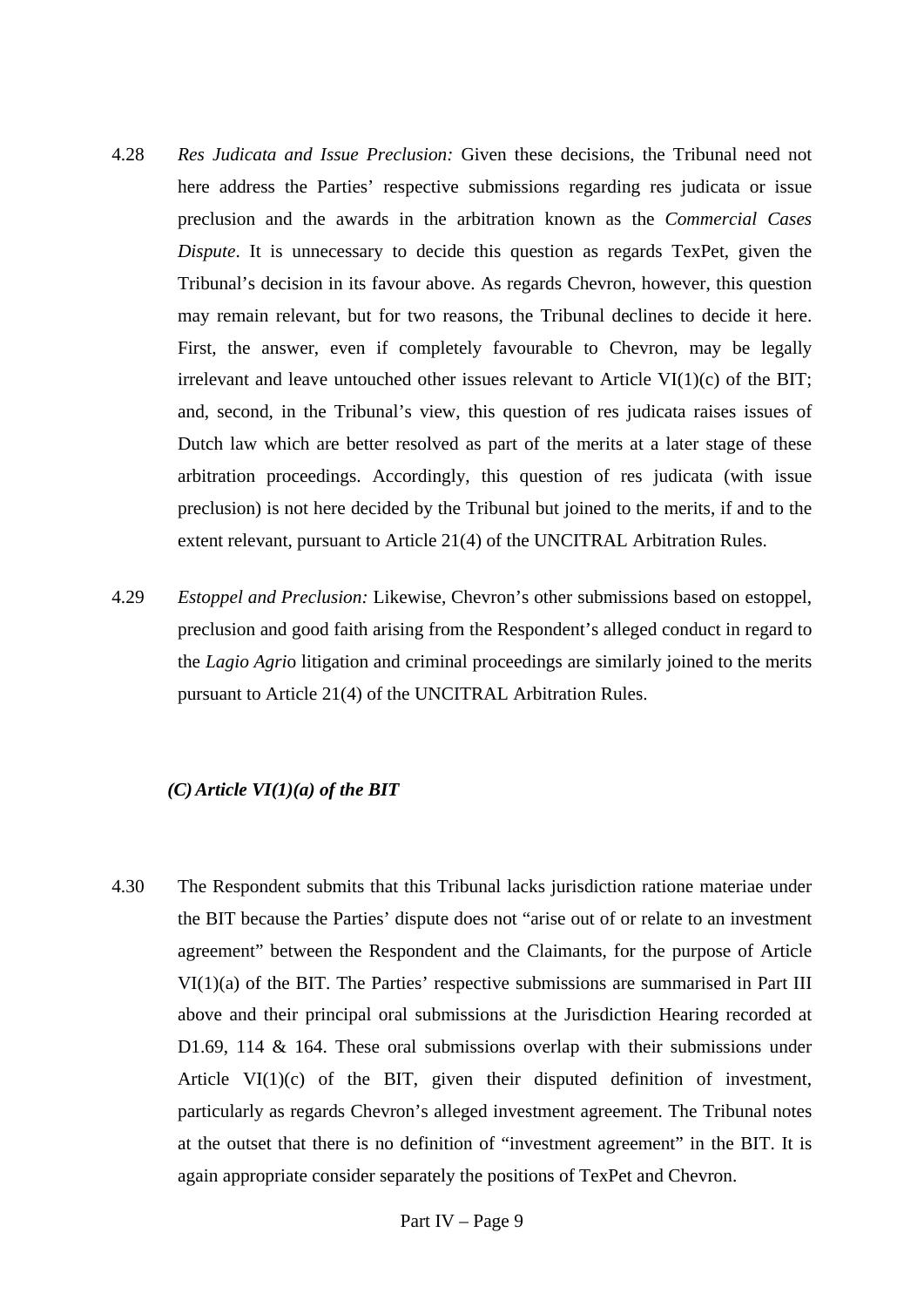- 4.31 *TexPet:* In the Tribunal's view, the 1973 Concession Agreement was an "investment agreement" within the meaning of Article VI $(1(a)$  of the BIT. TexPet, as a named party to this agreement with the Respondent, made investments in Ecuador, as both alleged by the Claimants and indeed acknowledged by the Respondent (Memorial on Jurisdiction, paragraph 47).
- 4.32 In the Tribunal's view, having already decided above upon the broad interpretation of "investment" under Article  $I(1)(a)$  of the BIT, there is an inextricable link between the 1973 Concession Agreement and the 1995 Settlement Agreement, to which TexPet and the Respondent were named and signatory parties. Again, the latter would not have come into existence without the former; and, accordingly, the Tribunal similarly determines that, for the purpose of applying Article VI $(1)(a)$ , it is not possible to divorce one from the other. In the Tribunal's view, the 1995 Settlement Agreement must be treated as a continuation of the earlier concession agreement, so that it also forms part of the overall "investment agreement" invoked by TexPet under Article VI(1)(a) of the BIT.
- 4.33 The Tribunal rejects the Respondent's argument that the 1995 Settlement Agreement came too long after the expiry of the 1973 Concession Agreement, some three years later (in 1992). In the Tribunal's view, there could be no doubt that if the 1995 Settlement Agreement had been made during the contractual term of the 1973 Concession Agreement (say in 1975), it could only have been regarded as an elaboration of that agreement and thus clearly forming part of one overall investment agreement. A long term oil concession must inevitably involve extensive clean-up costs and related responsibilities to others for the environmental consequences of its activities, particularly at or after the end of such activities. It is also well known scientifically that the consequences of environmental pollution caused by oil production are generally measured over many years, if not several decades. As the Claimants' Counsel rightly submitted at the Jurisdictional Hearing: "Environmental remediation is a normal and natural part of an oil concession project" (D1.129).
- 4.34 The Tribunal therefore dismisses any chronological distinction between remedial agreements made the day before and the day after the expiry of a concession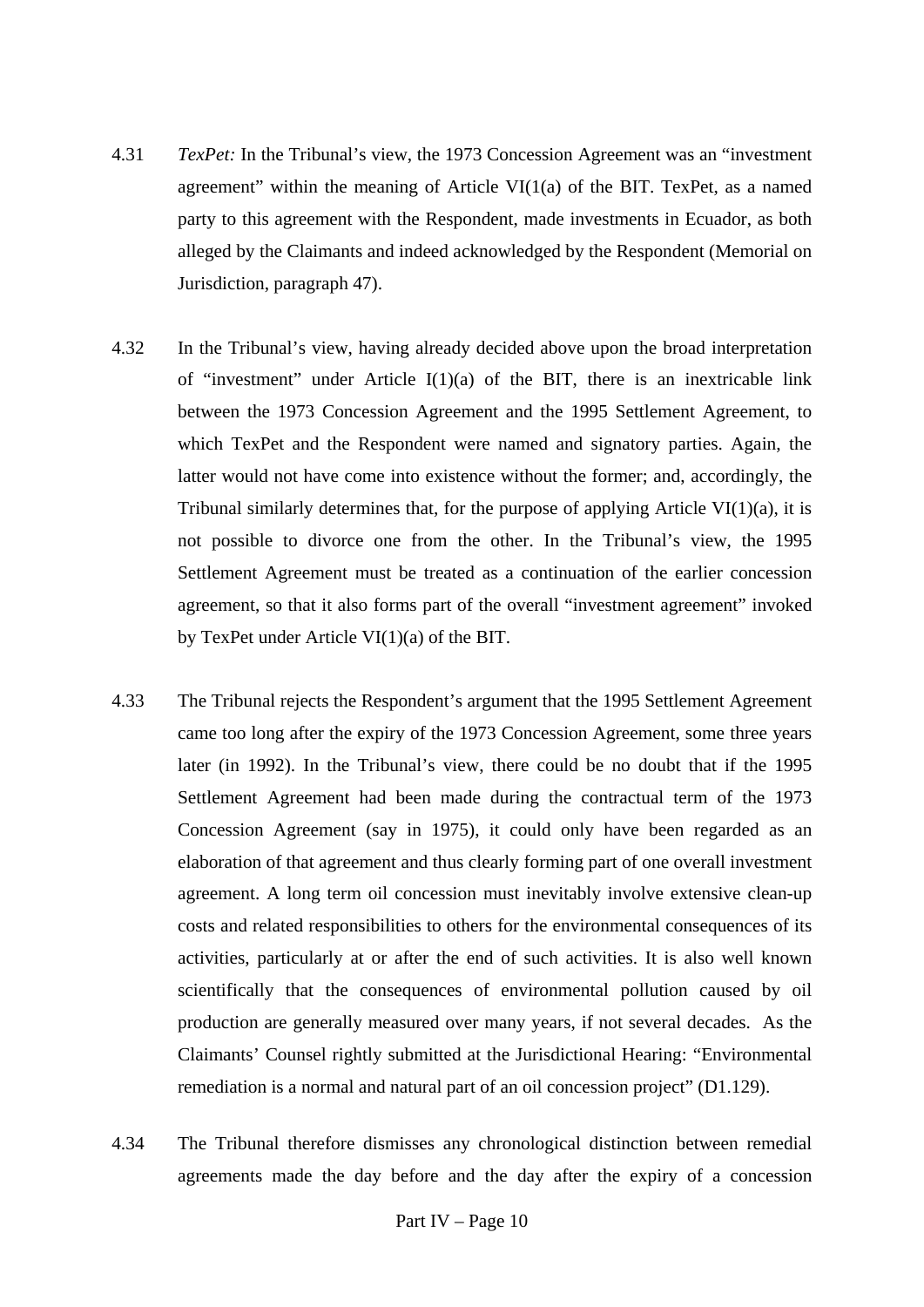agreement; and there is equally no logical reason to treat differently a much longer period after the concession's agreement expiry, so long as the same link remains between them (as is the case here).

- 4.35 Moreover, the requirement for an "investment dispute" under Article VI(1)(a) of the BIT (which introduces the Arbitration Agreement) is broadly defined to mean a dispute "arising out of or relating to" an investment agreement. In the Tribunal's view, such wording would not limit an investment dispute to one only arising under a particular investment agreement but would include a wider range of disputes "relating to" the investment agreement. In the Tribunal's view, TexPet's claims under the BIT do "relate" to the 1973 Concession Agreement, even if (contrary to the Tribunal's decision above) the 1973 Concession Agreement were to be isolated from the 1995 Settlement Agreement and the Parties' dispute did not arise under or even "out of" that concession agreement at all.
- 4.36 On the other hand, the Tribunal is not minded to treat the 1995 Settlement Agreement, by itself or (in the Claimants' phrase) free-standing, as an "investment agreement" under Article VI $(1)(a)$  of the BIT. It was of course an "agreement" whereby TexPet in fact incurred substantial expenditure and paid significant monies to actual and putative claimants in Ecuador; but TexPet's activities thereunder cannot fairly be described, by themselves, as having been made as an "investment". These activities were, as rightly submitted by the Respondent, performed by way of amicable settlements for past actual or alleged wrongs and not for investment purposes. Accordingly, standing alone, the Tribunal rejects the 1995 Settlement Agreement as founding its jurisdiction; and it is only when that 1995 Settlement is considered along with the 1973 Concession Agreement that it forms part of an "investment agreement" under Article VI $(1)(a)$  of the BIT. In arriving at this decision, the Tribunal found little assistance (either way) from the Parties' different submissions regarding the USA's treaty practices and related doctrinal writings.
- 4.37 On the basis that TexPet's dispute with the Respondent under the BIT relates to an investment agreement, consisting of the 1973 Concession Agreement either by itself or together with the 1995 Settlement Agreement, the Tribunal rejects the Respondent's jurisdictional objection under Article VI(1)(a) of the BIT as regards

Part IV – Page 11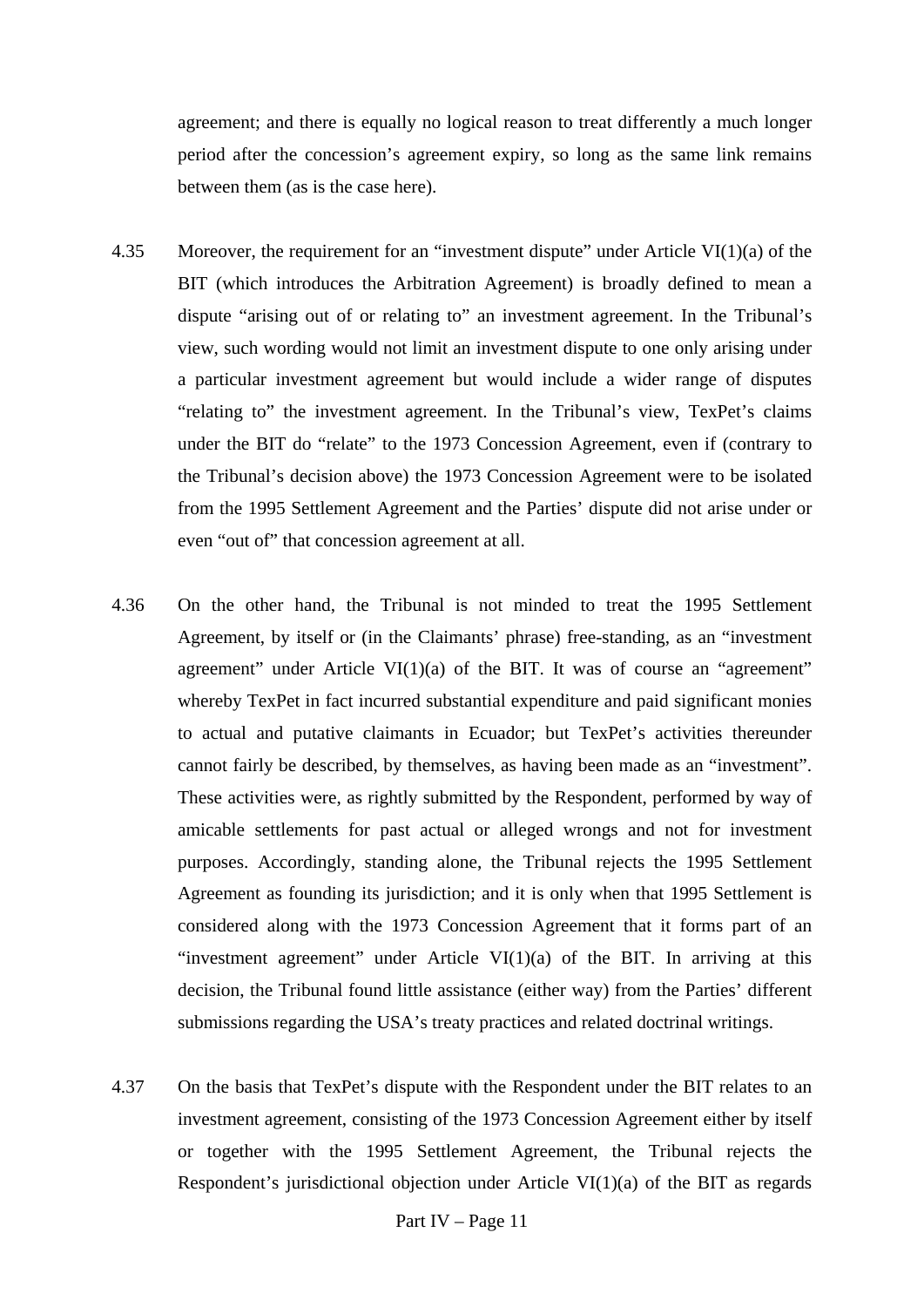TexPet's claims in this arbitration. In particular, the Tribunal does not consider that TexPet's claims relating to the 1995 Settlement Agreement under the BIT and international law are barred by Ecuadorian law as a matter of jurisdiction; e.g. Article 1465 of the Ecuadorian Civil Code (also "CC").

- 4.38 *Chevron:* In the Tribunal's view, additional considerations again apply to Chevron, because it was not a party to any concession agreement; and it was not a named or signatory party in the 1995 Settlement Agreement. Indeed, Chevron was not a named or signatory party to any contractual agreement made with the Respondent before the commencement of these arbitration proceedings.
- 4.39 The first issue is whether Chevron, under Article VI(1)(a) of the BIT, can assert contractual rights against the Respondent as a "Releasee" under Article 5.1 of the 1995 Settlement Agreement. There is no provision in the 1995 Settlement Agreement regarding its applicable law or its authoritative language (as between its English and Spanish versions); and Article 9.3 contains a "whole contract" provision. The Tribunal also notes that Article 9.6 provides that the 1995 Settlement Agreement substitutes and voids the 1994 MOU.
- 4.40 The Tribunal does not consider that this first issue is answered by the mere fact that Chevron was not a contractual party to the 1995 Settlement Agreement at the time when it was signed by TexPet and the Respondent. In the Tribunal's view, as considered above, the broad language of Article VI(1) of the BIT ("relating to") does not require such original contractual privity between Chevron and the Respondent; and moreover the term "between" in Article  $VI(1)(a)$  cannot be interpreted as requiring Chevron to be an actual signatory or named party to the investment agreement. However, the Tribunal does consider that Article VI of the BIT requires Chevron to be entitled to assert contractual or other legal rights against the Respondent under the 1995 Settlement Agreement as a "Releasee". The Parties' experts on Ecuadorian law agree that a "Releasee" can enforce the 1995 Settlement Agreement (by its terms and Article 1465 of the Ecuadorian Civil Code); and the question is therefore whether or not Chevron became such a Releasee in or after its "merger" with Texaco in 2001.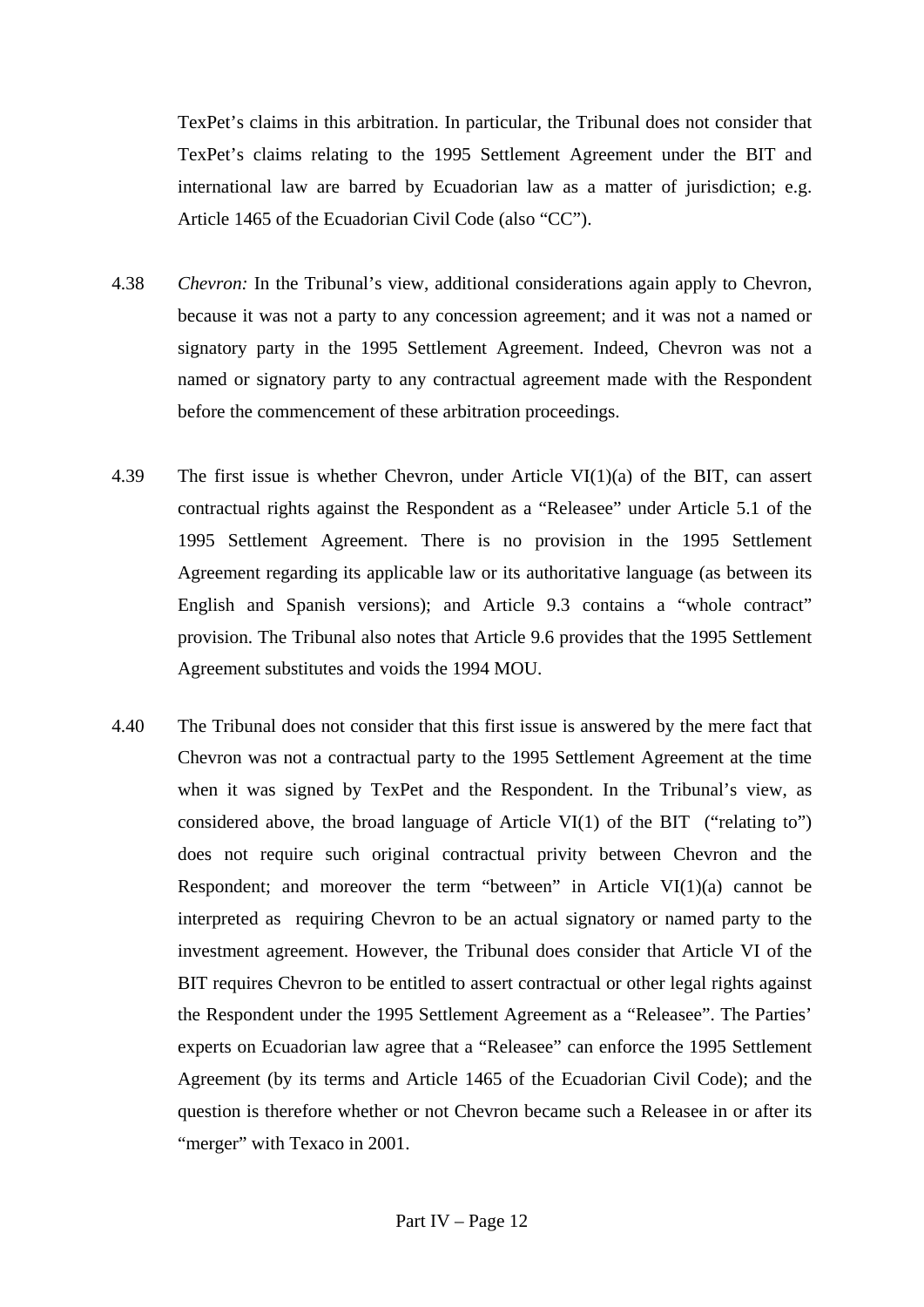- 4.41 The English version of Article 5.1 of the 1995 Settlement Agreement contains a long list of persons described as "Releasees", including TexPet's and Texaco's respective "successors" and "principals and subsidiaries". The latter term appears to relate to an agency relationship; and it does not thus self-evidently describe, in the Tribunal's view, Chevron as TexPet's later parent. The former term ("successors") might be more apt depending upon Chevron's "merger" with Texaco; but that is not a submission apparently made by Chevron, perhaps for reasons associated with the *Lago Agrio* litigation [D1.207 & D2.289]. The Tribunal notes that this contractual list does not expressly include parent or associated companies, although TexPet's then parent company (Texaco) was expressly included amongst the named Releasees.
- 4.42 Given its centre of gravity, for present purposes, the Tribunal here relies principally upon the Spanish text and Ecuadorian law, as submitted by the Parties. The question of this text's contractual interpretation was addressed in written reports by the Parties' respective legal experts on Ecuadorian law: Dr Barros and Dr Coronel for the Claimants and Dr Salgado for the Respondent.
- 4.43 The Parties' experts there closely examined the precise meaning of the Spanish word "principales" in Article 5.1 of the 1995 Settlement Agreement. Dr Barros and Dr Coronel support the Claimants' submissions, to the effect that "principales" means parent company (See Dr Barros' second report; and Dr Coronel's second report). With that interpretation, since Chevron has indirectly owned and controlled TexPet since 2001, Chevron would therefore be a "Releasee", contractually and legally entitled to seek declaratory and other relief against the Respondent under the 1995 Settlement Agreement.
- 4.44 Dr Barros' report (paragraphs. 23-35) also places special emphasis on the fact that the terms "principales y subsidiarias" are used in Article 5.1 of the 1995 Settlement Agreement. Dr. Barros expresses the opinion that in such a context "principales" does not refer to the principal-agent relationship under the law of agency, but to the parent or controlling company/subsidiary relationship under company law. Amongst other factors, Dr. Barros indicates that: (i) if the signatory parties had wished to use the term "principales" according to the meaning to be assigned to such a term in an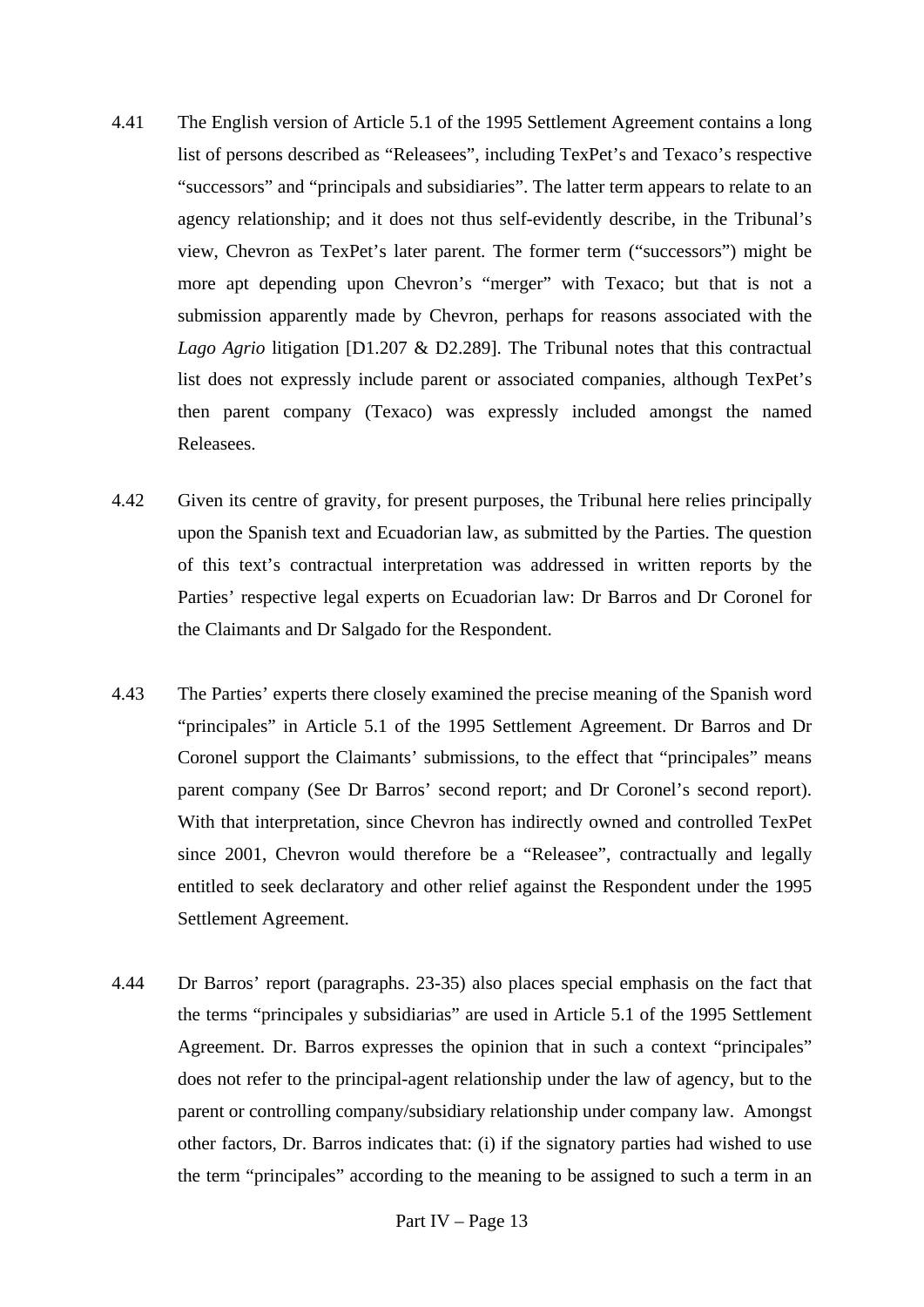agency relationship ("principal" or "mandante"), they would have mentioned it together with the term "agents" ("agentes" or "mandatarios") in Article 5.1 - which significantly was not the case (paragraph 26 of Dr. Barros' report); and (ii) a harmonious and good faith interpretation of the 1995 Settlement Agreement militates against construing the release as only covering companies or persons in the ownership structure (including TexPet), as such structure then existed and not also companies or persons that were to come into the structure at a later date (paragraphs 31 & 33 of the Barros report). Dr Barros points out that a contrary interpretation of Article 5.1 would mean that TexPet's officers when the release was signed would be covered as Releasees but not TexPet's future officers who could be still be exposed to liabilities; and that such reading does not make any sense (paragraph 29).

- 4.45 This interpretation is supported by Dr Coronel's report. Dr Coronel also expresses the opinion that with the parties' use of the words "principales" and "subsidiarias" together, Article 5.1 should be read to mean that companies above and below those mentioned by name in this provision are to be covered by the release (paragraph 19). Dr. Coronel also refers specifically to Article 1465 of the Ecuadorian Civil Code<sup>[3](#page-118-0)</sup> and also Article 1562 CC<sup>[4](#page-118-1)</sup>, Article 1[5](#page-118-2)7[6](#page-118-3) CC<sup>5</sup>, Article 15[7](#page-118-4)8 CC<sup>6</sup>, Article 1580 CC<sup>7</sup> (paragraphs 11-150).
- 4.46 By relying upon Articles 1576 CC and 1580 CC, Dr. Coronel states that a joint reading of the definition of "release" ("liberación") found at Articles 1.12 and 5.1

**.** 

<span id="page-118-0"></span><sup>3</sup> *"Cualquiera puede estipular a favor de una tercera persona, aunque no tenga derecho para representarla; pero sólo esa tercera persona podrá demander lo estipulado; y mientras no intervenga su aceptación expresa o tácita, es revocable el contrato por la sola voluntad de las partes que concurrieron a él. Constituyen aceptación tácita los actos que sólo hubieran podido ejecutarse en virtud del contrato".*

<span id="page-118-1"></span><sup>4</sup> *"Los contratos deben ejecutarse de buena fe, y por consiguiente obligan, no sólo a lo que en ellos se expresa, sino a todas las cosas que emanan precisamente de la naturaleza de la obligación, o que, por la ley o costumbre, pertenecen a ella".*

<span id="page-118-2"></span><sup>5</sup> *"Conocida claramente la intención de los contratantes debe estarse a ella más que a lo literal de las palabras".*

<span id="page-118-3"></span><sup>6</sup> *"El sentido en que una cláusula puede surtir algún efecto deberá preferirse a aquél en que no sea capaz de surtir efecto alguno".*

<span id="page-118-4"></span><sup>7</sup> *"Las cláusulas de un contrato se interpretarán unas por otras, dándose a cada una el sentido que mejor convenga al contrato en su totalidad. Podrán también interpretarse por las de otro contrato entre las mismas partes y sobre la misma materia. O por la aplicación práctica que hayan hecho de ella ambas partes, o una de las partes con aprobación de la otra".*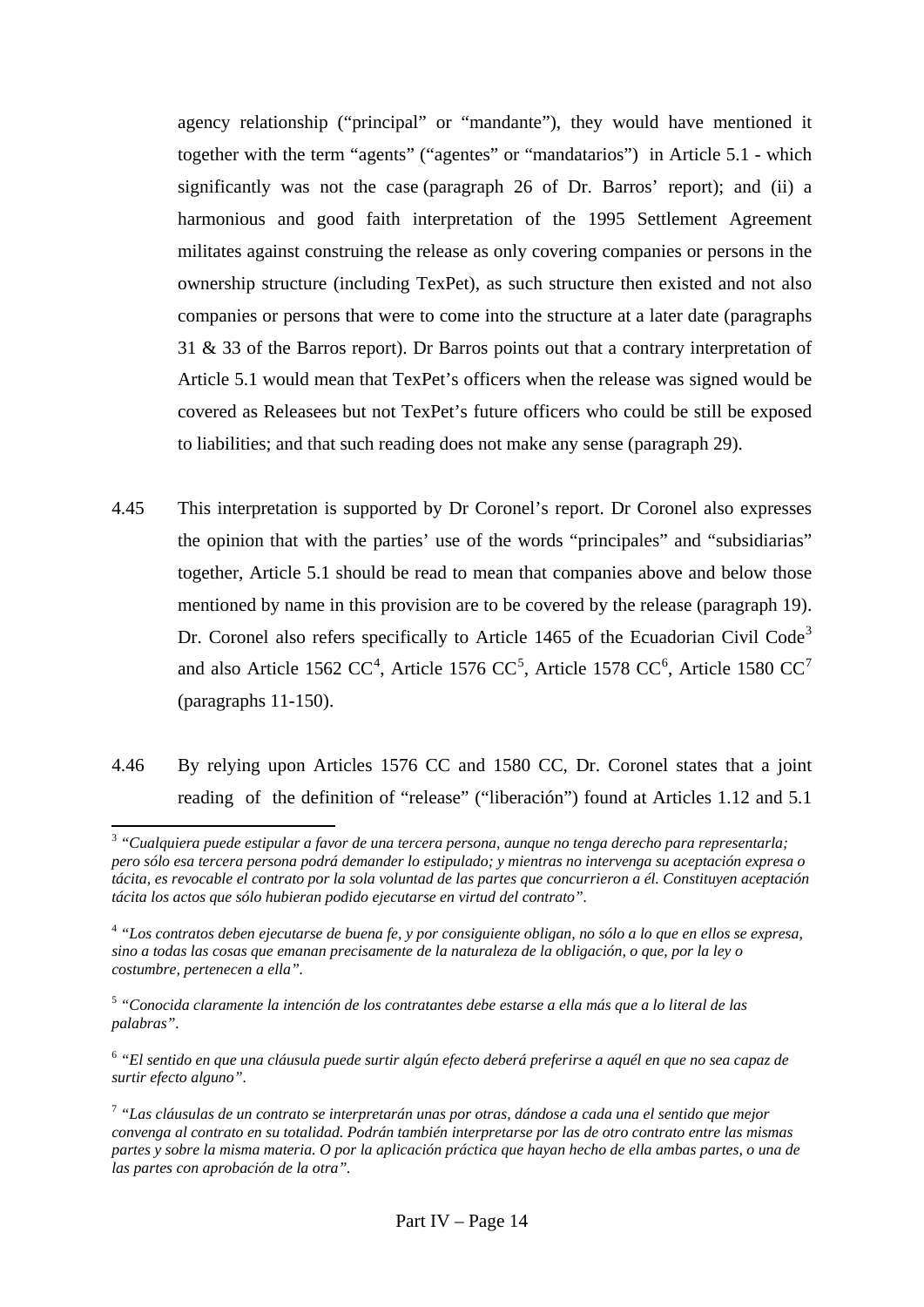of the 1995 Settlement Agreement confirms the intention of the parties not only to release TexPet but also "all persons and entities related to TexPet " (paragraph 20). The main thrust of his opinion seems to be that Article 1.12 broadly extends the release to all legal and contractual obligations and *responsibility* vis-à-vis the Respondent and PetroEcuador resulting from the consortium's operations and relating to the environment (not limited to TexPet), and that the broad list of related entities covered by Article 5.1 evinces the parties' intention to extend the release to companies or entities or persons not there expressly mentioned or identified by name.

- 4.47 In particular, Dr Coronel states that: (a) the release covers Texaco, then the indirect owning and controlling company of TexPet, which means that it must also extend to companies becoming in the future the indirect owning and controlling companies of TexPet (i.e. Chevron); and (b) the reference to "successors" in Article 5.1 indicates that companies not expressly listed by name in its text could still benefit legally from the release. Dr Coronel states that when the 1995 Settlement Agreement was made, it was impossible for the signatory parties to know or even predict that Chevron (or anybody else) would become the owning and controlling company of TexPet. Since the highest parent corporation at that time was expressly covered by the release, a logical and good faith reading of this provision requires its coverage to any future company replacing Texaco as TexPet's parent (paragraph 20). In that sense (and only in that sense), Chevron is a "successor" of Texaco; i.e., Texaco was replaced with Chevron as the indirect owning and controlling shareholder of TexPet within the meaning of Article 5.1 of the 1995 Settlement Agreement.
- 4.48 Neither Dr Barros' report nor Dr Coronel's report denies that the Spanish term "principales" outside the specific context in which such term is used in Article 5.1 and within the context of an agency relationship means "principal" or "mandante". In this connection, the Tribunal notes that the Diccionario de la Real Academia Española defines "principal" as follows: (i) 19th Edition (1970): "For. El que da poder a otro para que lo represente, poderdante"; and (ii) 22nd (last) Edition (2001): "Der. Poderdante" [i.e., within a legal context - this is what the references For. or Der. stand for]. "Principal" means who grants a power of attorney in fact."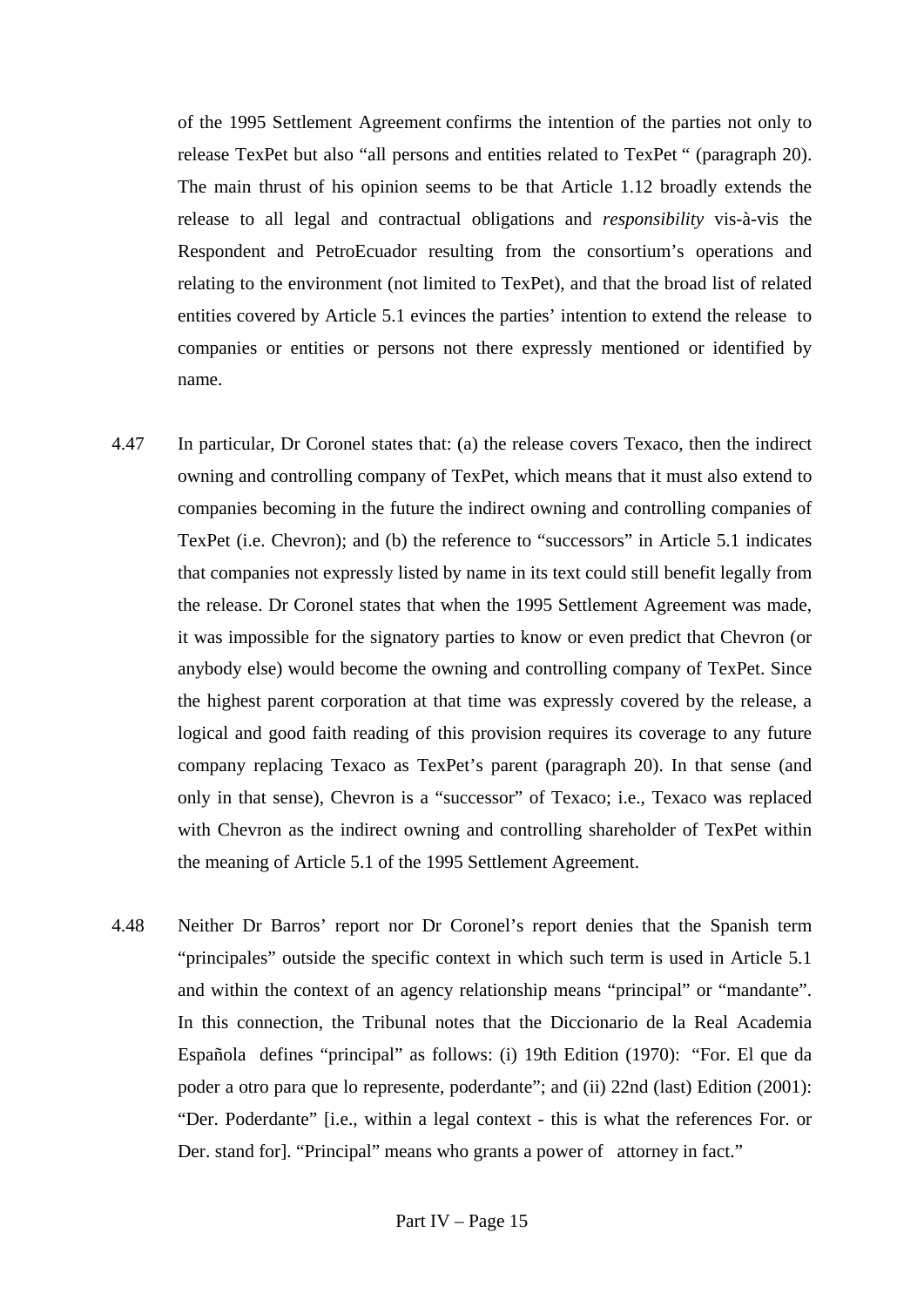- 4.49 On the other hand, the Tribunal notes that examples in which such term has been used in the context of general company or corporate law in Ecuador are very exceptional, as shown in the report of the Respondent's legal expert, Dr. Roberto Salgado Valdez (the "Salgado report"). However, the Salgado report does not go further than addressing the usual legal meaning of the term *"principal".* It does not analyse the question of what exactly the signatory parties themselves objectively intended by their use of that term in Article 5.1 of the 1995 Settlement Agreement; and the Tribunal has not been shown any legal materials refuting the possibility of the contextual interpretation advanced in the Barros and Coronel reports based upon such intention. Although the Respondent disputes these experts' interpretation, it appears to rely only upon its own reading of the meaning only of "principales" out of context.<sup>[8](#page-120-0)</sup> The Salgado report limits itself to denying the Claimants' interpretation in only one paragraph (paragraph 20), exclusively on the basis of the isolated meaning of "principal" (with no context) and without analysing the reasoning in the Coronel report or the Barros report.
- 4.50 The Tribunal notes that, although clause VIII of the 1994 MOU provides that its stipulations do not limit third-party rights arising out of the operations of the Consortium, Article 9.6 of the 1995 Settlement Agreement clearly provides that it substitutes and voids the MOU. Further, Article 5.1 of the Settlement Agreement does grant releases to third parties not specifically identified by name which is incompatible, on its face, with clause VIII of the 1994 MOU. These circumstances militate in favour of not assigning interpretative weight to the MOU when interpreting the 1995 Settlement Agreement.
- 4.51 The Tribunal also notes that Article 9.4 of the 1995 Settlement Agreement provides that it shall not be construed to confer any benefit on any "third party not a Party to this Contract", nor grant any rights to "such third party" to enforce its provisions.<sup>[9](#page-121-0)</sup> The term "Party" excludes Chevron as a non-signatory party. This significant

**.** 

<span id="page-120-0"></span><sup>8</sup> Memorial on Jurisdiction, paragraphs. 93-99. Reply, paragraphs. 127-132 ; and Jurisdiction Hearing D1.75- 81.

<sup>9</sup> *"No se deberá inferir que este Contrato conferirá beneficios a terceros que no sean parte de este Contrato, ni tampoco que proporcionará derechos a terceros para hacer cumplir sus provisiones":* see the Memorial on Jurisdiction, at paragraphs 98-99.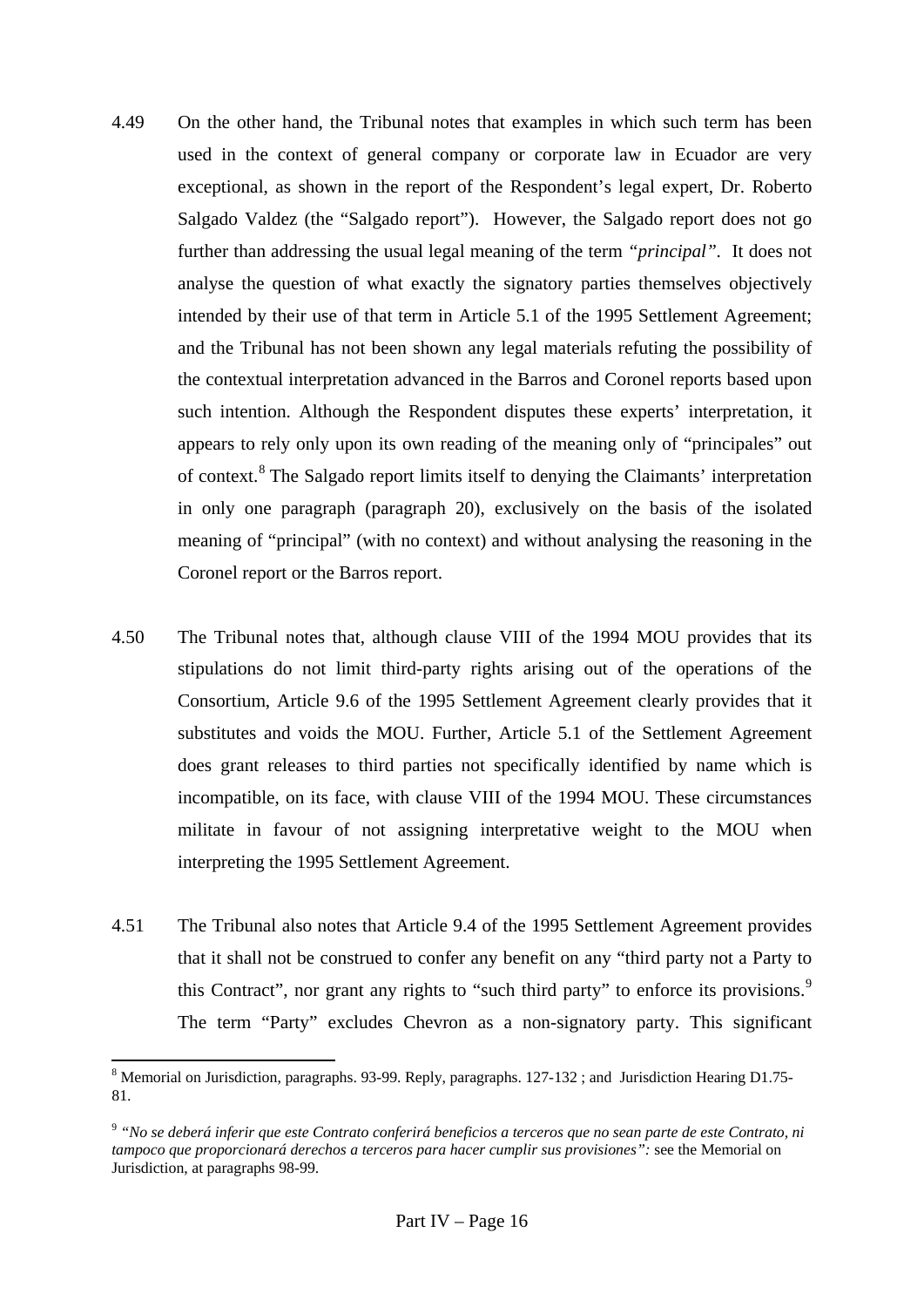provision was of course much invoked by the Respondent. Indeed, the Tribunal considers that, if Chevron were not a Releasee, Chevron must be treated as a third party which is not legally entitled to claim any benefit under the 1995 Settlement Agreement or to enforce its provisions against the Respondent. If Chevron were, however, a "Releasee" (as the Claimants submit), the question arises whether Chevron is a "third party" at all. The Claimants contend that Article 5.1 effectively grants benefits to parties which are not named or signatory parties and that Article 9.4 should be interpreted harmoniously with Article 5.1 so as to avoid making the releases meaningless. The Tribunal, whilst not finally deciding this question, considers that the Claimants' answer is sufficiently serious to require further consideration at the merits phase of this arbitration.

- 4.52 Finally, the Tribunal notes that Dr Salgado acknowledges that the meaning of Article 5.1 depends ultimately on the intention of the signatory parties, here TexPet and the Respondent. This approach appears to accord with the approach taken by Dr Barros and Dr Coronel. In the Tribunal's view, those parties' objective intention may therefore provide the answer to this important question; but, again, it is not a question which the Tribunal can properly answer at this early stage of this arbitration, not without affording to the Respondent the requisite opportunity to adduce relevant and admissible evidence as to such an objective intention. (The Tribunal has noted, as earlier indicated, the "Whole Contract" provision in Article 9.3 of the 1995 Settlement Agreement).
- 4.53 In summary, applying the prima facie standard described above, the Tribunal decides for present purposes that the Claimants' interpretation, supported by two legal experts, is at least "serious"; but the Tribunal does not otherwise here finally decide the question one way or the other. Given that this question is a mixed question relevant both to the Respondent's jurisdictional objection under Article  $VI(1)(a)$  of the BIT and the merits of Chevron's claim relating to the 1995 Settlement Agreement, the Tribunal decides to join the Respondent's objection to the merits under Article 21(4) of the UNCITRAL Arbitration Rules.
- <span id="page-121-0"></span>4.54 *Res Judicata, Issue Preclusion and Estoppel:* As with Article VI(1)(c) above, the Tribunal considers it inappropriate here to decide these questions under Article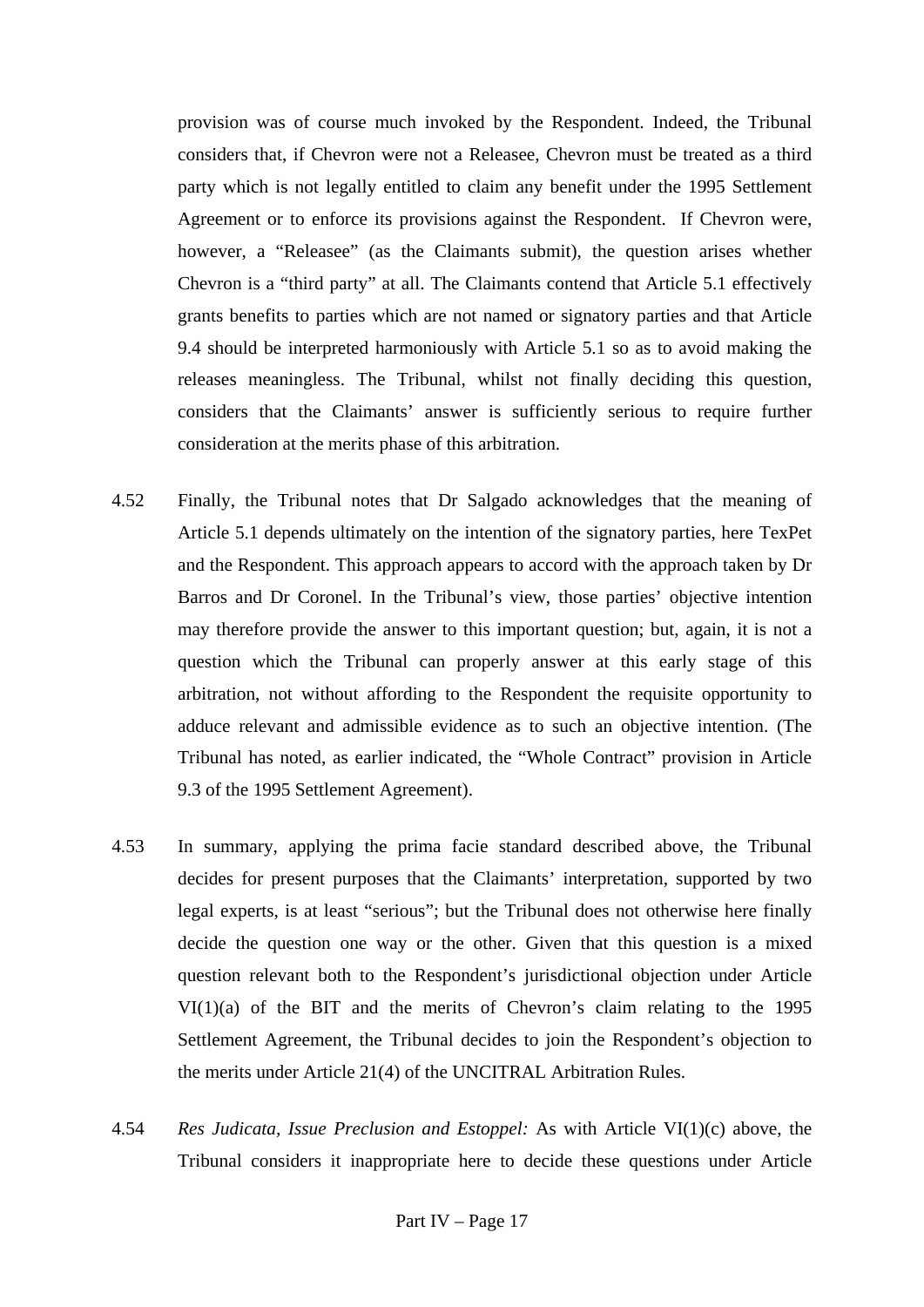VI(1)(a) of the BIT. Similarly, it joins these issues, if and insofar as they may remain relevant to the Respondent's jurisdictional objections to Chevron's claims, to the merits under Article 21(4) of the UNCITRAL Arbitration Rules.

## *(D) No Prima Facie Case*

- 4.55 The Respondent next submits that this Tribunal lacks jurisdiction ratione materiae under the BIT because the Claimants have no prima facie case on the merits of their claims. The Parties' respective submissions are summarised in Part III above and in several parts of their oral submissions at the Jurisdiction Hearing.
- 4.56 Applying the standard of review described above, the Tribunal specifically rejects this separate jurisdictional objection. Given that this arbitration will now proceed further in regard to the respective merits of the Parties' dispute and that the Respondent has yet had no opportunity to plead its defence on the merits, it is appropriate for the Tribunal here to add very little.
- 4.57 There is no doubt in the Tribunal's mind that the allegations pleaded by the Claimants against the Respondent rank amongst the gravest accusations which can be advanced by a claimant against a modern State subject to the rule of law. There is equally no doubt that these allegations are deeply offensive and repellent to the Respondent. The Tribunal refers to the opening statements made respectively by Chevron's General Counsel and the Respondent's Attorney-General, set out above in Part III of this Award.
- 4.58 The Claimants' allegations may be completely false or completely true. As yet, the Tribunal has formed no concluded view on any these contested allegations one way or the other. Its decision in this Award is limited to the required application of the prima facie standard under the BIT and Arbitration Agreement to the Respondent's jurisdictional objections; and for this limited purpose it has concluded that the Claimants' pleaded case is serious and not advanced in bad faith; nor is its case incredible, frivolous or vexatious.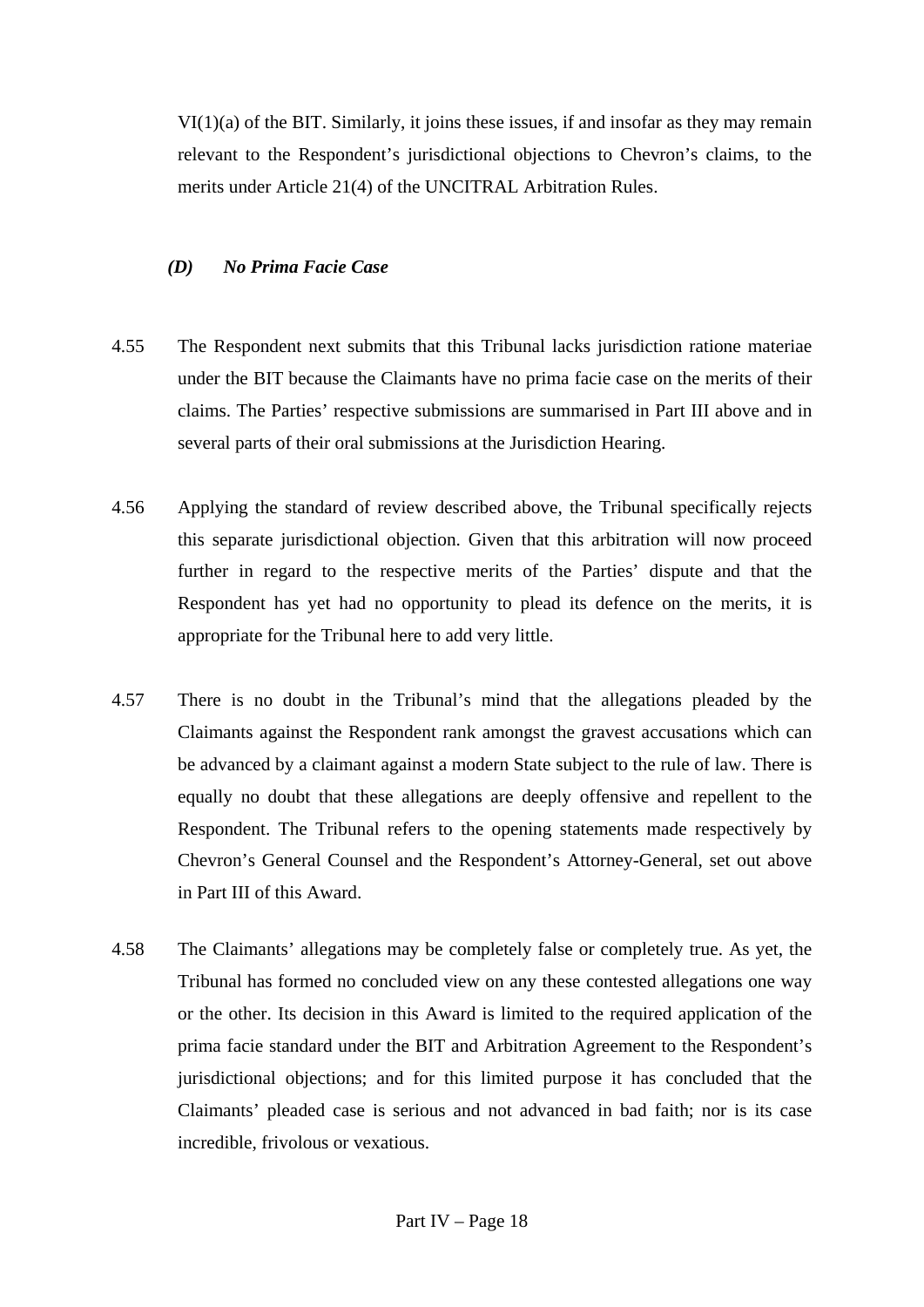#### *(E) Third Party Rights and Monetary Gold*

- 4.59 The Parties' respective submissions are summarised above in Part III of this Award and their oral submissions at the Jurisdiction Hearing recorded at D1.101 & 227 and D<sub>2</sub>.262 & 353.
- 4.60 Under international law, the *Monetary Gold* principle articulated by the International Court of Justice stipulates, in essence, that although a tribunal may have jurisdiction over a dispute it must not or should not exercise that jurisdiction if the very subjectmatter of the decision would determine the rights and obligations of a State which is not a party to the proceedings. There is disagreement between the Parties concerning the applicability of the principle to mixed (State/Non-State) arbitrations under bilateral investment treaties and to circumstances in which a tribunal adjudicating upon the liability of a State may have to consider matters that are the subject of litigation between private persons. The Tribunal does not, however, have to decide that disagreement, because it considers that even if the *Monetary Gold* principle should be applicable in this arbitration it would not operate so as to prevent the Tribunal from exercising jurisdiction over the Parties' dispute. The following paragraphs explain the Tribunal's reasoning, assuming (for the sake of argument) that the principle should be applicable here.
- 4.61 As the Parties to the present dispute have recognized, the *Monetary Gold* principle draws its strength from, and implements, a number of distinct and fundamental principles of international law. Most obviously, it gives effect to the principle that no international tribunal may exercise jurisdiction over a State without the consent of that State; and, by analogy, no arbitration tribunal has jurisdiction over any person unless they have consented. That may be called the 'consent' principle, and it goes to the question of the tribunal's jurisdiction.
- 4.62 In the *Monetary Gold* case itself, the International Court of Justice held that, as a corollary of the 'consent' principle, if the very subject-matter of the case that it has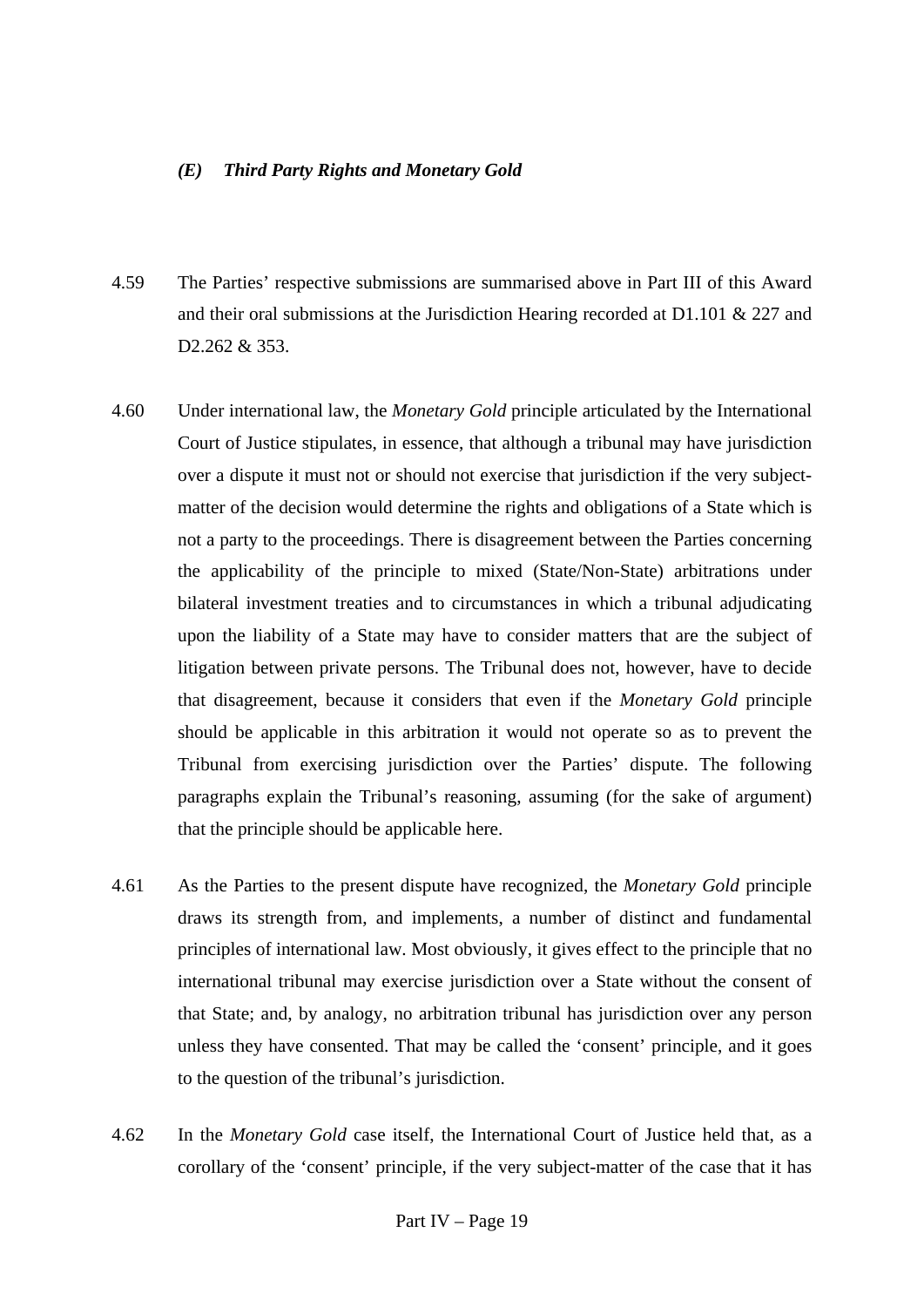to decide is a question of the rights of a State not before it, the International Court cannot proceed to decide that case. In such a case, the Court would not hear full argument on the rights in question. That corollary may be called the 'indispensible third party' principle; and it goes to the question of the ability of the tribunal to decide the case justly and according to law.

- 4.63 There is also a concern that the rights of States should not be ruled upon unless they are properly before the Court and are given a full opportunity to present their case. This third aspect may be called the 'due process' principle; and it goes to the question of the rights of the absent third party.
- 4.64 All three aspects of the *Monetary Gold* principle are reflected in the submissions of the Parties to this Tribunal. The *Lago Agrio* litigation has, as a central issue, the question of the legal effect (if any) of the 1995 Settlement Agreement. That is also a question before this Tribunal; but the Lago Agrio plaintiffs are not named parties to these arbitration proceedings. Assuming, for the sake of argument, that the *Monetary Gold* principle applies to the present arbitration, all three of its aspects need to be considered.
- 4.65 First, the 'consent' principle: it is clear that this Tribunal does not have jurisdiction over the Lago Agrio plaintiffs themselves. That is the case both in the context of applications for interim measures and in the context of any further proceedings on the merits in this arbitration. One consequence is that the Tribunal has no legal authority over the Lago Agrio plaintiffs and cannot order them to do or to abstain from doing anything. At most, the Tribunal could request the Lago Agrio plaintiffs to follow a certain course of action. On the other hand, the Tribunal does have jurisdiction over Chevron and TexPet as Co-Claimants and also (subject to its jurisdictional objections) over the Respondent in this arbitration, under the Arbitration Agreement.
- 4.66 Second, the 'indispensible third party' principle. This is more complicated. A decision that the 1995 Settlement Agreement releases Chevron and TexPet from all liability in respect of environmental harm in Ecuador would appear to entail the conclusion that the Lago Agrio plaintiffs could not succeed in their litigation against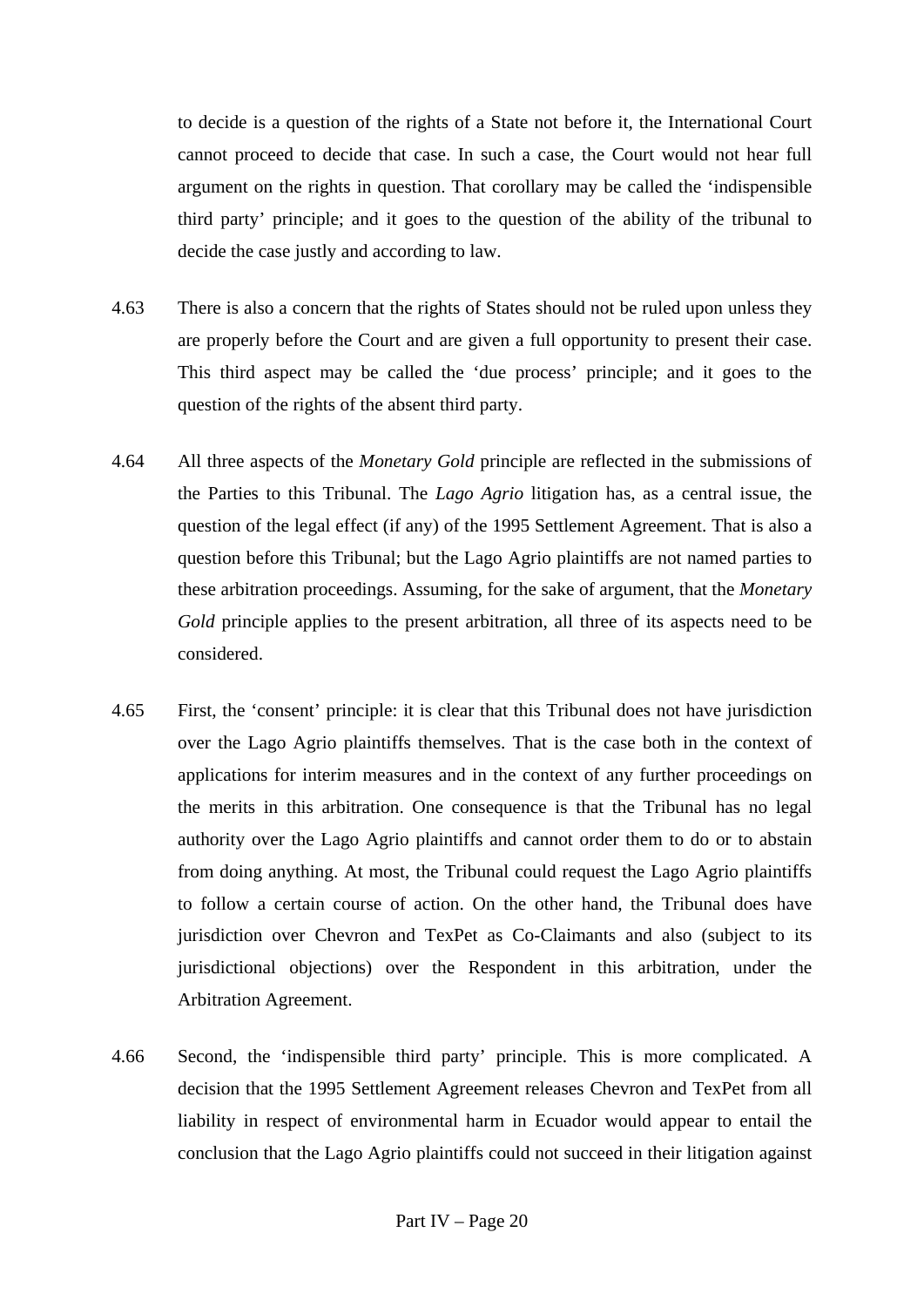Chevron in respect of environmental harm in Ecuador. Indeed, this Tribunal is formally requested, in the Claimants' prayer for relief (cited in Part I above), to make a series of decisions that are explicitly or implicitly premised upon a particular view of the legal effect of the 1995 Settlement Agreement. In that sense, if there were a decision by the Tribunal in this arbitration that the 1995 Settlement Agreement releases Chevron from all liability, that might be said to decide the legal rights of the Lago Agrio plaintiffs. But that is something that depends upon the form and content of the decision of this Tribunal: it is not an inevitable consequence of the Tribunal exercising its jurisdiction. The question of form and content of the decision is a matter to be addressed during the merits phase of this case.

- 4.67 It is clear that this Tribunal has only to decide upon questions of the Respondent's liability to the Claimants under the BIT. In so far as it is relevant to the *Monetary Gold* point, the question for this Tribunal is whether the Respondent is, by virtue of that treaty, under an obligation to the Claimants to act so as to uphold the efficacy of the terms of the 1995 Settlement Agreement, as those terms are interpreted by the Claimants. It may be that the answer to that question is that the Respondent is indeed under such an obligation; and that the decisions of the Ecuadorian Courts are incompatible with that obligation. But that answer would not decide the question of the effect of the 1995 Settlement Agreement as between the Lago Agrio plaintiffs and Chevron. If there were an inconsistency between the Respondent's obligations under the BIT and the Lago Agrio plaintiffs' rights as determined by the Courts in Ecuador, it would be for the Respondent to decide how to resolve that inconsistency. On this analysis, the Lago Agrio plaintiffs cannot here be regarded as indispensible third parties; and this case can properly proceed to the merits of the Claimants' claims without them.
- 4.68 Third, the 'due process' principle: it is possible that even though the Lago Agrio plaintiffs may not be indispensible third parties to this arbitration, a decision by this Tribunal may nonetheless have a significant effect upon their legal rights and interests. The question therefore arises of the extent to which the principle of due process, in relation to the Lago Agrio plaintiffs, may be brought to bear in this context by the Respondent in this arbitration.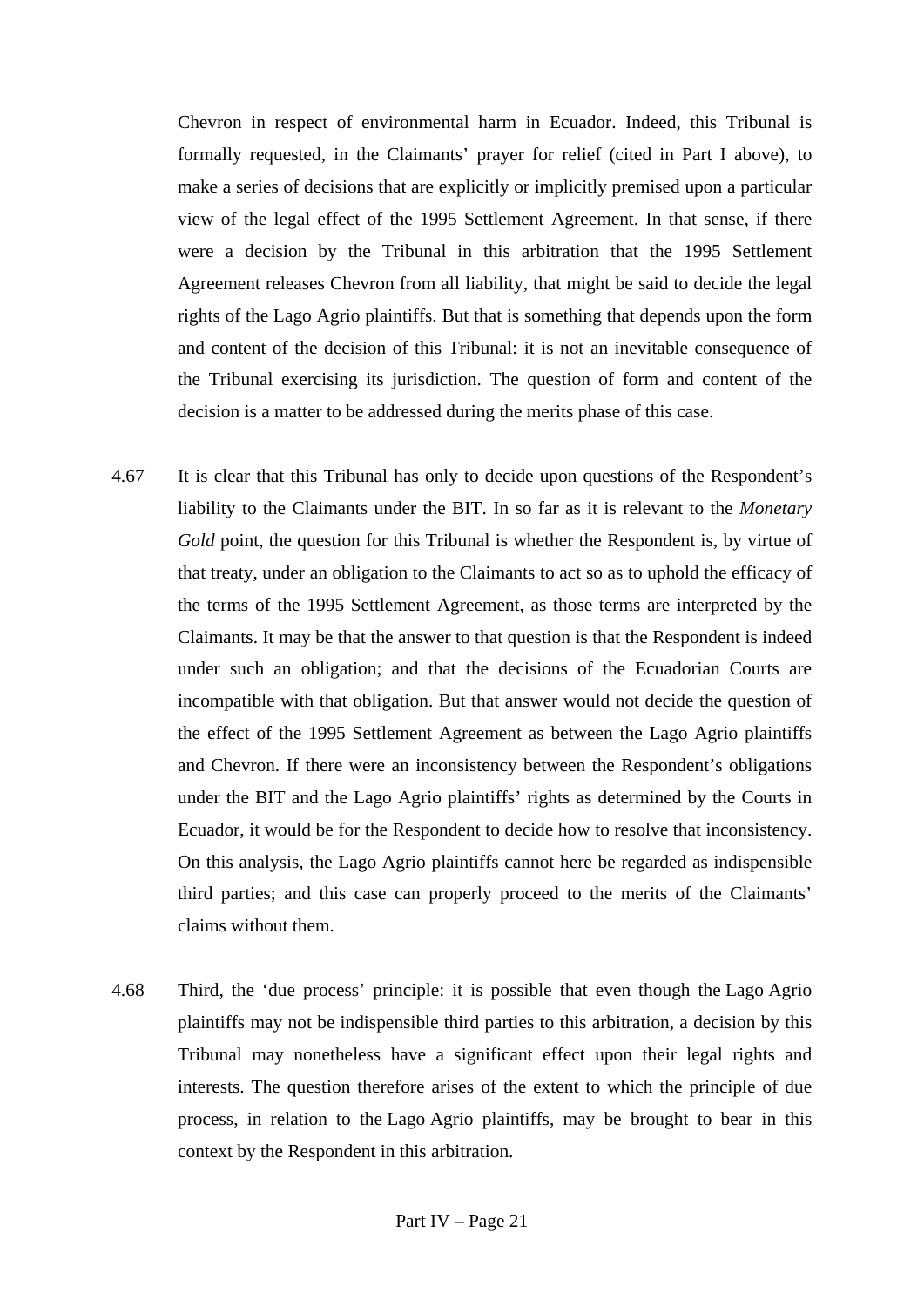- 4.69 At this stage, the question is to be answered in the context of the Respondent's objection to jurisdiction. It is, moreover, a question to be answered in the light of the rights of due process possessed by the Parties to this arbitration. Due process is a principle that bears, at least primarily, upon the manner in which jurisdiction is exercised by a tribunal, rather than upon the very existence of that jurisdiction. It is not necessary for this Tribunal to decide if there is a theoretical possibility that due process rights of a third party, not a party to the proceedings and not subject to the jurisdiction ratione personae of an arbitral tribunal, might in some extraordinary case be argued to operate so as to deprive persons who undoubtedly are parties to the proceedings and within the jurisdiction ratione personae of the tribunal of their right to a hearing and to due process. That is plainly not the case here.
- 4.70 The question for this Tribunal is in essence whether the Respondent has or has not violated rights of the Claimants under the BIT because of the way in which the Respondent has, through its organs, acted in relation to the settlement agreements. The question is one of the rights and obligations existing between the Claimants and the Respondent; and the Lago Agrio plaintiffs, who are not parties to the settlement agreements or to the BIT, do not have rights that are directly engaged by that question. If it should transpire that the Respondent has, by concluding the Release Agreements, taken a step which had the legal effect of depriving the Lago Agrio plaintiffs of rights under Ecuadorian Law that they might otherwise have enjoyed, that would be a matter between them and the Respondent, and not a matter for this Tribunal.
- 4.71 Accordingly, the Tribunal decides to reject this part of the Respondent's objections based upon Third Party Rights.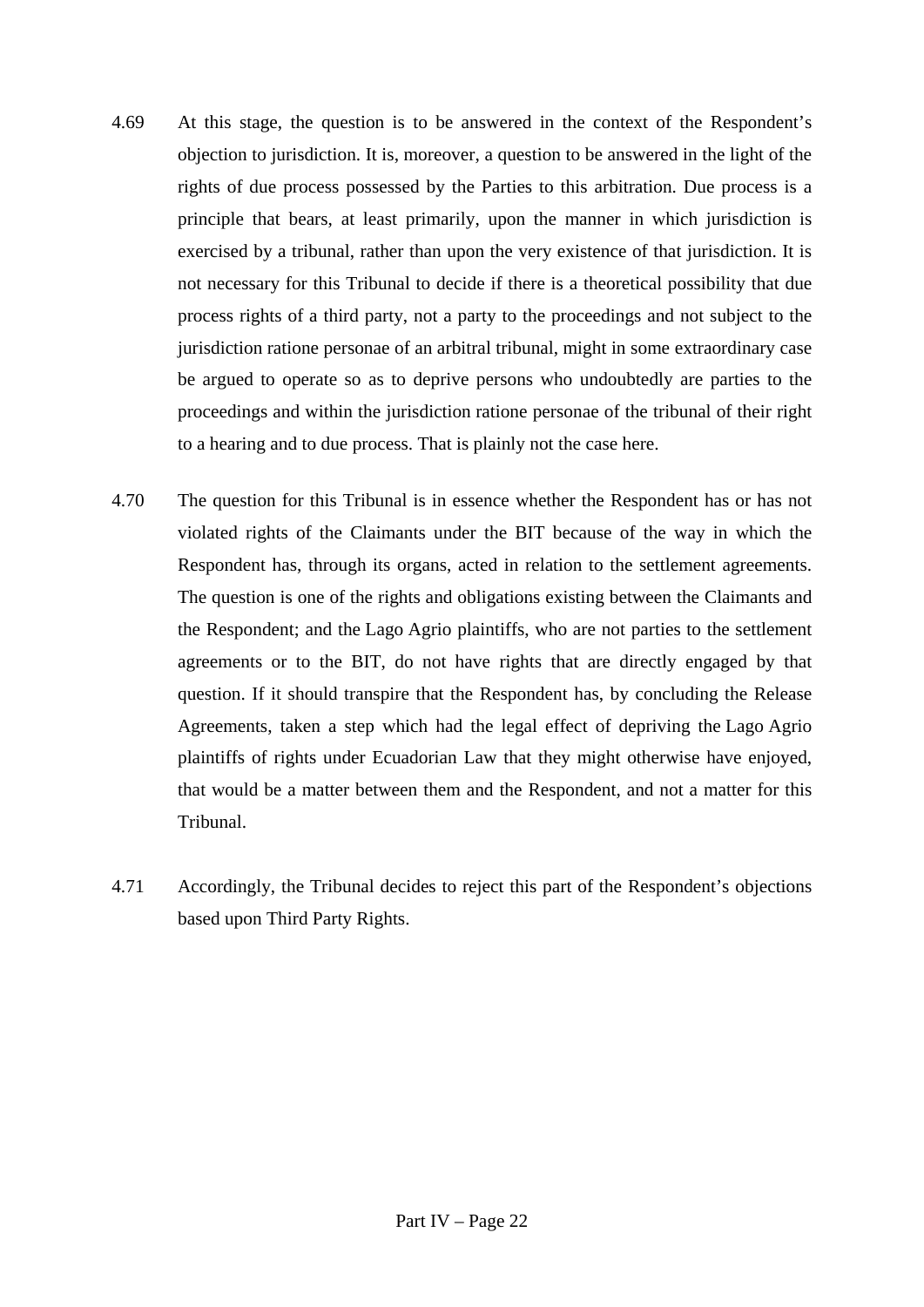#### *(F) Fork in the Road*

- 4.72 The BIT's fork in the road provision appears in Article VI(3) of the BIT, the material parts of which are set out in Part II above. The Parties' respective submissions are summarised in Part III above and their oral submissions at the Jurisdiction Hearing recorded at D1.86 & 184 and D2. 294.
- 4.73 The question is whether "the dispute" submitted to this Tribunal has already been submitted to the national courts of Ecuador or New York so as to trigger the fork in the road provision in Article VI(3). There is no suggestion that the Parties have agreed to any other settlement procedure under Article VI(2)(b) of the BIT.
- 4.74 In the Tribunal's view, "the dispute" in this context must mean "the same dispute": it is not suggested that the submission of a different dispute between the Claimants and the Respondent could trigger the fork in the road provision in relation to the Parties' dispute before this Tribunal. Plainly, what is literally one and the same dispute cannot be before two tribunals simultaneously. 'Sameness' must refer to material identity or sameness determined in the context of a fork in the road provision. The question is therefore: what is required to establish this particular 'sameness'?
- 4.75 Tribunals in earlier investment cases have applied a 'triple identity' test, requiring that in the dispute before the domestic courts and the dispute before the arbitration tribunal there should be identity of the parties, of the object, and of the cause of action. In the present case, there is no identity of parties, of object or of cause of action between the *Lago Agrio* litigation or, indeed, in the *Aguinda* litigation in the New York Courts.
- 4.76 It is unlikely that the triple identity test will be satisfied in many cases where a dispute before a tribunal against a State under a BIT and based upon an alleged breach of the BIT is compared with a dispute in a national court. National legal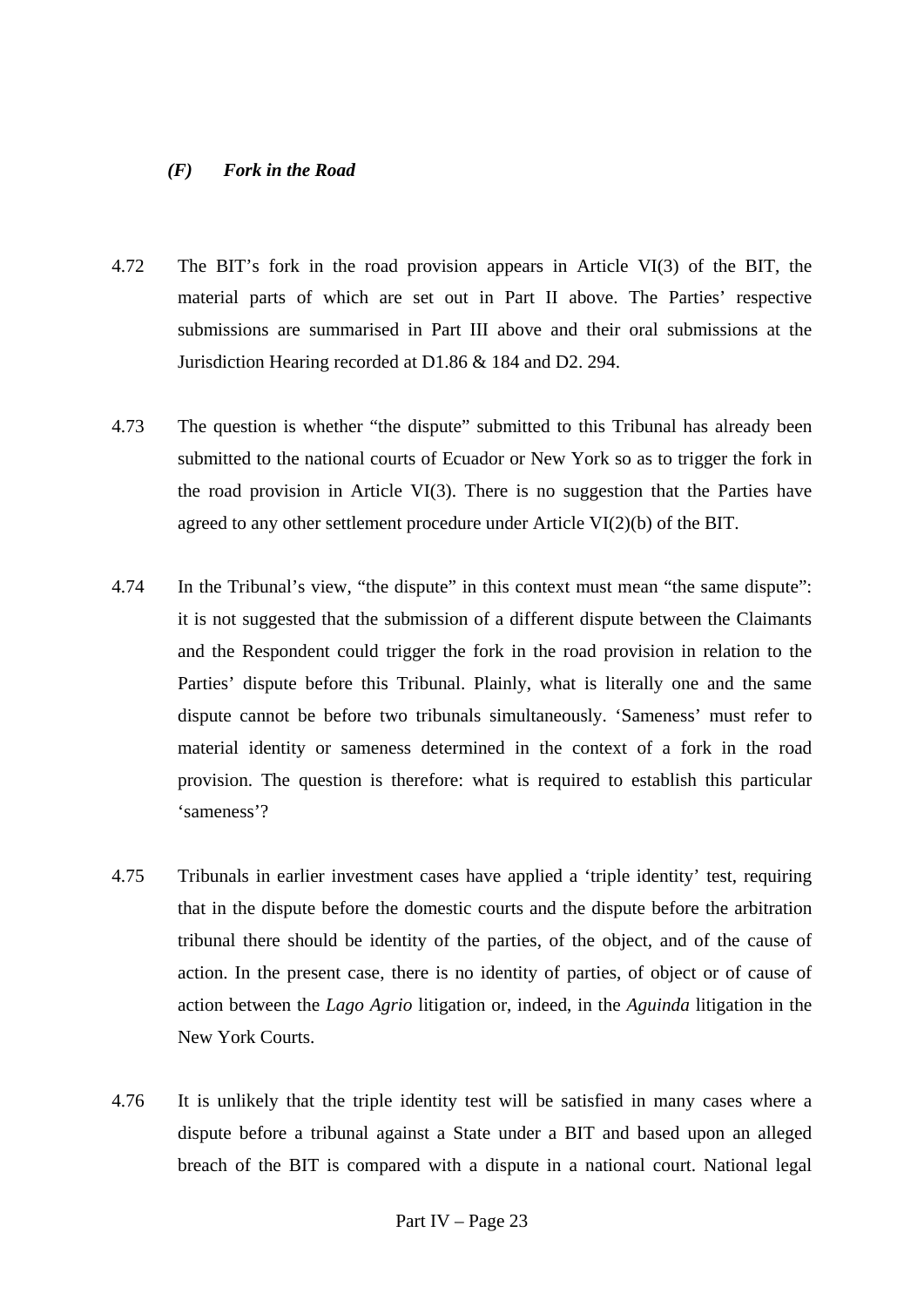systems do not commonly provide for the State to be sued in respect of a breach of treaty as such, even though actions for breach of a national law giving effect to a treaty might be possible. A strict application of the triple identity test would deprive the fork in the road provision of all or most of its practical effect.

- 4.77 The triple identity test was developed to address questions of res judicata and to identify specific issues that have already been determined by a competent tribunal. It has also been applied to similar questions arising in the broadly comparable context of lis pendens. It is not clear that the triple identity test should be applied here in order to determine if it is the same 'dispute' that is being submitted to national courts and to the arbitration tribunal. It is, however, not necessary for the Tribunal to decide this question, because there is a more fundamental point arising from the wording of the BIT itself.
- 4.78 The short answer to the fork in the road issue in the present case is that the fork is stated by Article VI(3)(a) of the BIT to be inapplicable if the "national or company concerned has not submitted the dispute for resolution." Those words require that, for the fork to be applied, not only must the dispute have been submitted for resolution but also that the dispute was submitted by the "national or company concerned" for resolution in the national courts.
- 4.79 In this case, the dispute before the Courts of Ecuador was not submitted by the Claimants but by the Lago Agrio plaintiffs. One Claimant (Chevron) before the arbitration tribunal is the defendant before the Courts of Ecuador. The other (TexPet) is not a party to the *Lago Agrio* litigation at all. Whatever might be the position in respect of differently-worded fork in the road provisions in other BITs, it is clear that the Claimants in this case have not themselves submitted the dispute before this Tribunal to any other court or tribunal. The same reasoning applies to the legal proceedings before the New York Courts, even if a submission to those Courts could trigger the BIT's fork in the road provision at all (as opposed to its continuation before the Ecuadorian Courts, as submitted by the Respondent).
- 4.80 That is a sufficient answer to the fork in the road issue, but only within its own limits; i.e., only insofar as it is true that the Claimants have not themselves submitted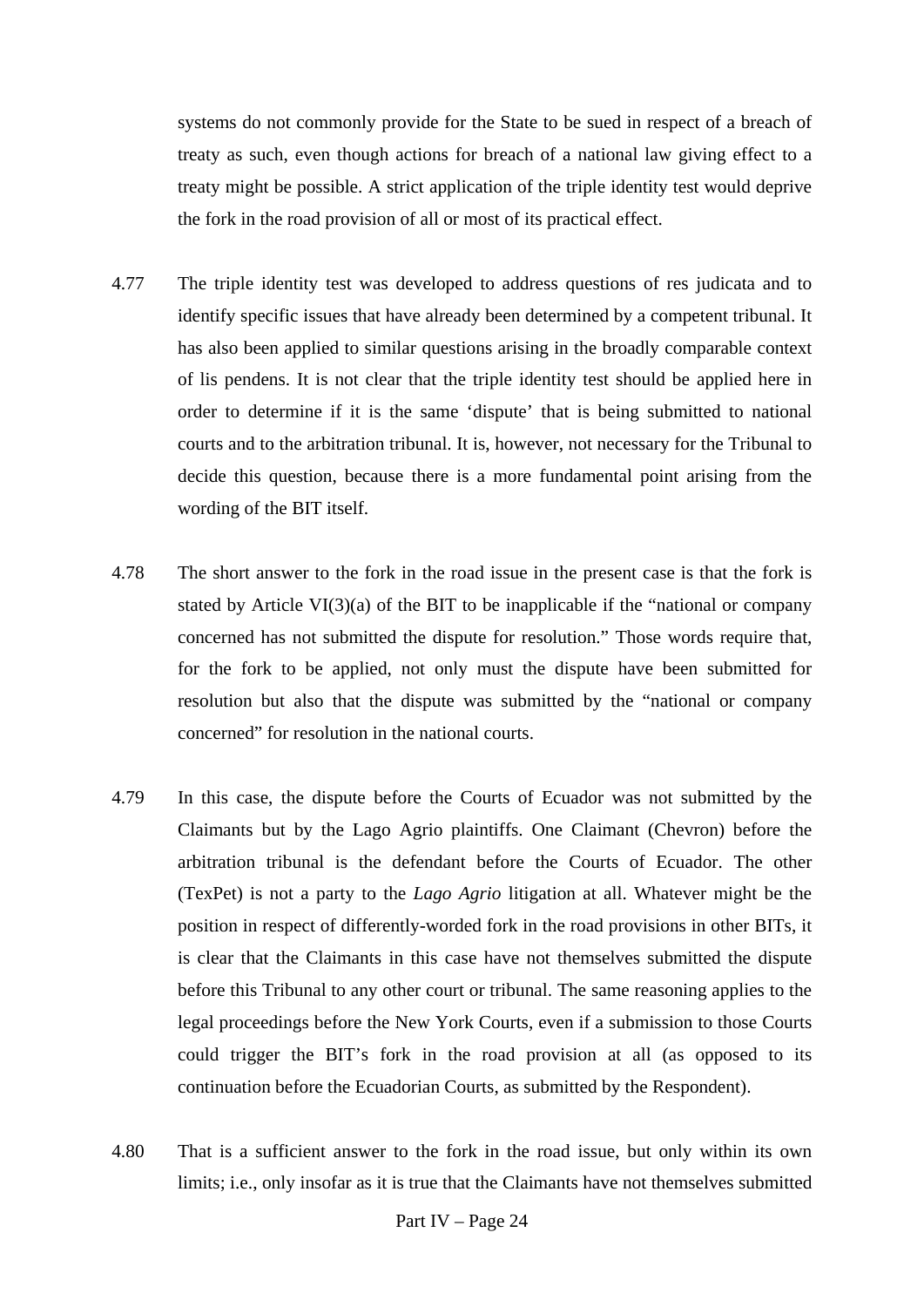the dispute to the Courts of Ecuador or New York. It is arguable that if some part of the dispute before this Tribunal were to have been submitted to the national courts, for example by way of a counterclaim, that part of the dispute would be subject to the fork in the road provision.

- 4.81 It is the Claimant's prayer for relief in the *Lago Agrio* litigation that must be scrutinised and compared to the Claimants' claims pleaded in this arbitration (as to the merits) in order to determine whether the former contains any elements that have the character of counterclaims or which are for some other reason exceptions to the observation that the Claimants have not themselves submitted that dispute to the Ecuadorian Courts. In this arbitration, the Claimants' prayer for relief is set out in paragraph 547 of the Claimant's Memorial on the Merits, which is recited in full in Part I above.
- 4.82 The request in subparagraph 1 of paragraph 547 for a declaration that the Claimants have no liability or responsibility for environmental impact certainly corresponds to the defence raised in the *Lago Agrio* litigation. The raising of a plea in defence to a claim in the national courts, however, cannot properly be described as the submission of a dispute for settlement in those courts. The notion of 'submission' of a dispute connotes the making of a choice and a voluntary decision to refer the dispute to the court for resolution: as a matter of the plain and ordinary meaning of the term, it does not extend to the raising of a defence in response to another's claim submitted to that court.
- 4.83 The request in subparagraph 2 for a declaration that the Respondent has breached the BIT is not a matter before the national courts; nor (obviously) is the request in subparagraph 3 for a declaration that under the BIT and international law Chevron is not liable for any judgment rendered in the *Lago Agrio* litigation; nor the request in subparagraph 4 for a declaration that any judgment rendered against Chevron in that litigation is not final, conclusive or enforceable.
- 4.84 The request in subparagraph 5 for a declaration that the Respondent or PetroEcuador (or the Respondent and PetroEcuador jointly) are exclusively liable for any judgment rendered in the *Lago Agrio* litigation is, if strictly construed, a request

Part IV – Page 25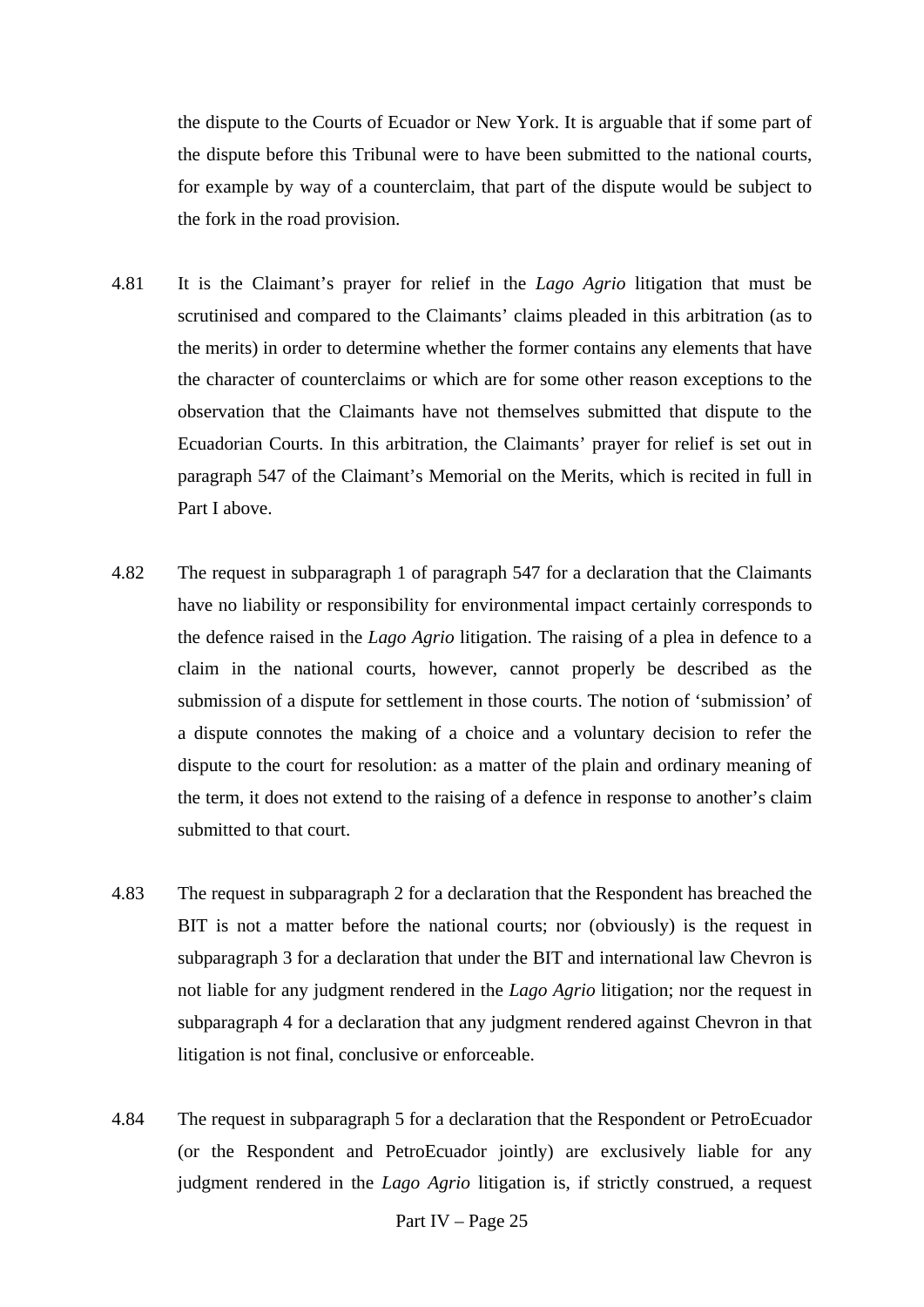relating not to the substantive rights and duties in issue in the Courts of Ecuador but a request relating to the distinct duties that the Respondent and Petroecuador would have in respect of any judgment in the *Lago Agrio* litigation.

- 4.85 It might be said that in effect this request invites the Tribunal to decide that the Respondent and/or PetroEcuador are liable for any environmental damage. That is a request that might be said to go beyond the simple defensive plea that Chevron (and TexPet) is (or are) not liable for any such damage. It might also be said to be a question that could be answered, at least impliedly, by the Lago Agrio Court's ruling on Chevron's defence based on the settlement agreements. It would, however, be a triumph of form over substance if this request in subparagraph 5, which is the direct corollary of the plea of non-liability under the 1995 Settlement Agreement at the heart of the Claimants' defence in the *Lago Agrio* litigation, were to be regarded as a dispute that had been submitted to the Courts of Ecuador by the Claimants, thus triggering the fork in the road provision. The Tribunal does not therefore take this formalistic approach to the Claimants' pleading in this arbitration.
- 4.86 It is unnecessary to deal in detail with the requests in subparagraphs  $6 12$ , which are patently not matters that the Claimants have submitted to the Ecuadorian Courts.
- 4.87 The request in subparagraph 13 for the recovery of the costs of defending the Lago Agrio litigation and seeks recovery of costs from the Respondent in this case, not from the Lago Agrio plaintiffs. Plainly, those costs cannot be recovered twice: but while further developments in the Lago Agrio litigation might affect the amount of any claim, they do not affect its admissibility in this arbitration.
- 4.88 The request in subparagraph 14 does not duplicate any claim in the Lago Agrio litigation; and nor do the requests in subparagraphs 15 and 16.
- 4.89 The Tribunal decides accordingly to reject the Respondent's case that the Claimants' claims before this Tribunal are precluded by the fork in the road provision in Article  $VI((3)$  of the BIT.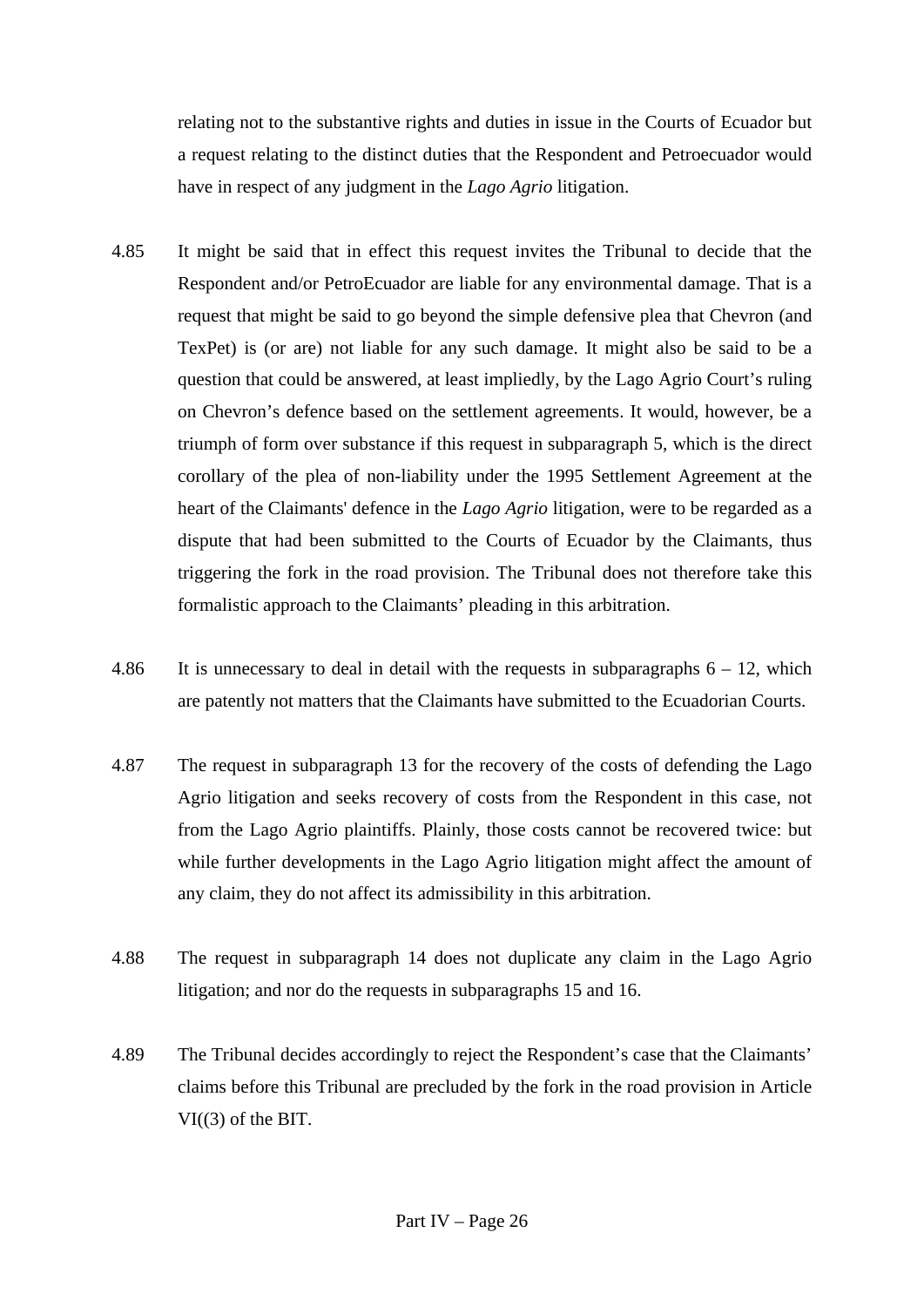#### *(G) Admissibility*

- 4.90 The Tribunal has generally subsumed under the UNCITRAL Arbitration Rules the Respondent's objections as to the admissibility of the Claimants with its jurisdictional objections; and it is not therefore necessary to address them here separately, save for the following specific objections considered below.
- 4.91 Generally, the Tribunal considers that the Respondent's objections to the admissibility of the Claimants' claims, where not amounting to or overlapping with its jurisdictional objections, should be treated under Articles 15 and 21 of the UNCITRAL Arbitration Rules as issues relating to the merits phase of these arbitration proceedings. The UNCITRAL Rules do not contain any provision equivalent to ICSID Arbitration Rule 41(5). An objection to the admissibility of a claim does not, of course, impugn the jurisdiction of a tribunal over the disputing parties and their dispute; to the contrary, it necessarily assumes the existence of such jurisdiction; and it only objects to the tribunal's exercise of such jurisdiction in deciding the merits of a claim beyond a preliminary objection. Under the UNCITRAL Arbitration Rules, that is an exercise belonging to the merits phase of the arbitration, to be decided by one or more awards on the merits.
- 4.92 The Respondent submits that material damage is essential to the Claimants' claims under the BIT in respect of the 1995 Settlement Agreement; and that, in the oral submission of the Respondent's Counsel at the jurisdiction hearing: "... unless and until the Claimants are found liable to the Lago Agrio plaintiffs in a judgment not subject to appeal, there is no claim before this Tribunal that is ripe for adjudication" [D1.65].
- 4.93 In the Tribunal's view, this submission is mistaken as regards the Claimants' claims for non-compensatory relief under the BIT; and it is also mistaken as a matter of legal principle as regards the claim for moral damages (see Article 31(2) of the ILC Articles on State Responsibility: "Injury includes any damage, whether material or moral, caused by the internationally wrongful act of a State"). As regards the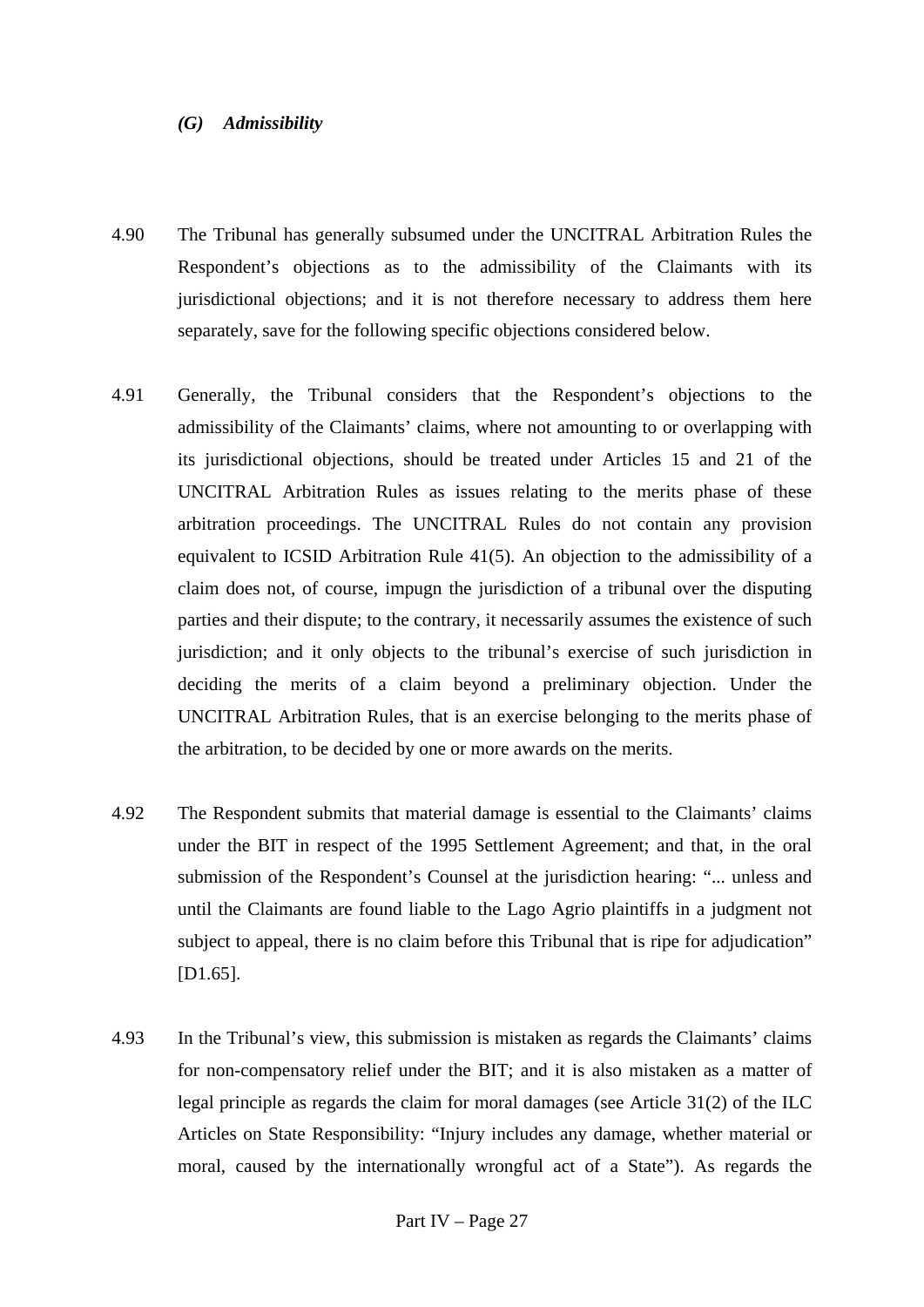Claimants' other claims for compensatory relief, it relates to the merits of the Parties' dispute because the Claimants' claims for damages are based upon injuries alleged caused by the Respondent's existing acts and omissions in breach of the BIT and are not exclusively dependent upon the eventual and final outcome of the *Lago Agrio* litigation.

4.94 As to the Respondent's related application to stay these arbitration proceedings "until the Lago Agrio judgment is handed down and appeal's been heard" [D1.67], the Respondent later acknowledged (rightly so, in the Tribunal's view) that the Tribunal could proceed with its decisions on jurisdiction as a matter of discretion under the UNCITRAL Arbitration Rules (D2.253). Subsequent events have also made the Respondent's application otiose.

### *(H) Conclusion*

- 4.95 *TexPet:* In conclusion, for the reasons set out above, the Tribunal here decides, as regards TexPet's claims, to reject all objections made by the Respondent as to jurisdiction and admissibility.
- 4.96 *Chevron:* As to Chevron, the Tribunal decides to reject all objections made by the Respondent as to jurisdiction and admissibility in regard to Chevron's indirect investment (as TexPet's parent company owning and controlling TexPet) under Articles  $I(1)(a)$ ,  $VI(1)(a)$  and  $VI(1)(c)$  of the BIT; the Tribunal decides to join to the merits under Article 21(4) of the UNCITRAL Arbitration Rules the objections made the Respondent as to jurisdiction in regard to Chevron's direct investment under Articles  $I(1)(a)$ ,  $VI(1)(a)$  and  $VI(1)(c)$  of the BIT; and it decides to reject all other objections as to jurisdiction and admissibility made by the Respondent.
- 4.97 *Costs:* Given that these arbitration proceedings will now proceed further to the merits phase, the Tribunal decides that it would be inappropriate to make any decision as to costs claimed by the Parties in their respective claims for jurisdictional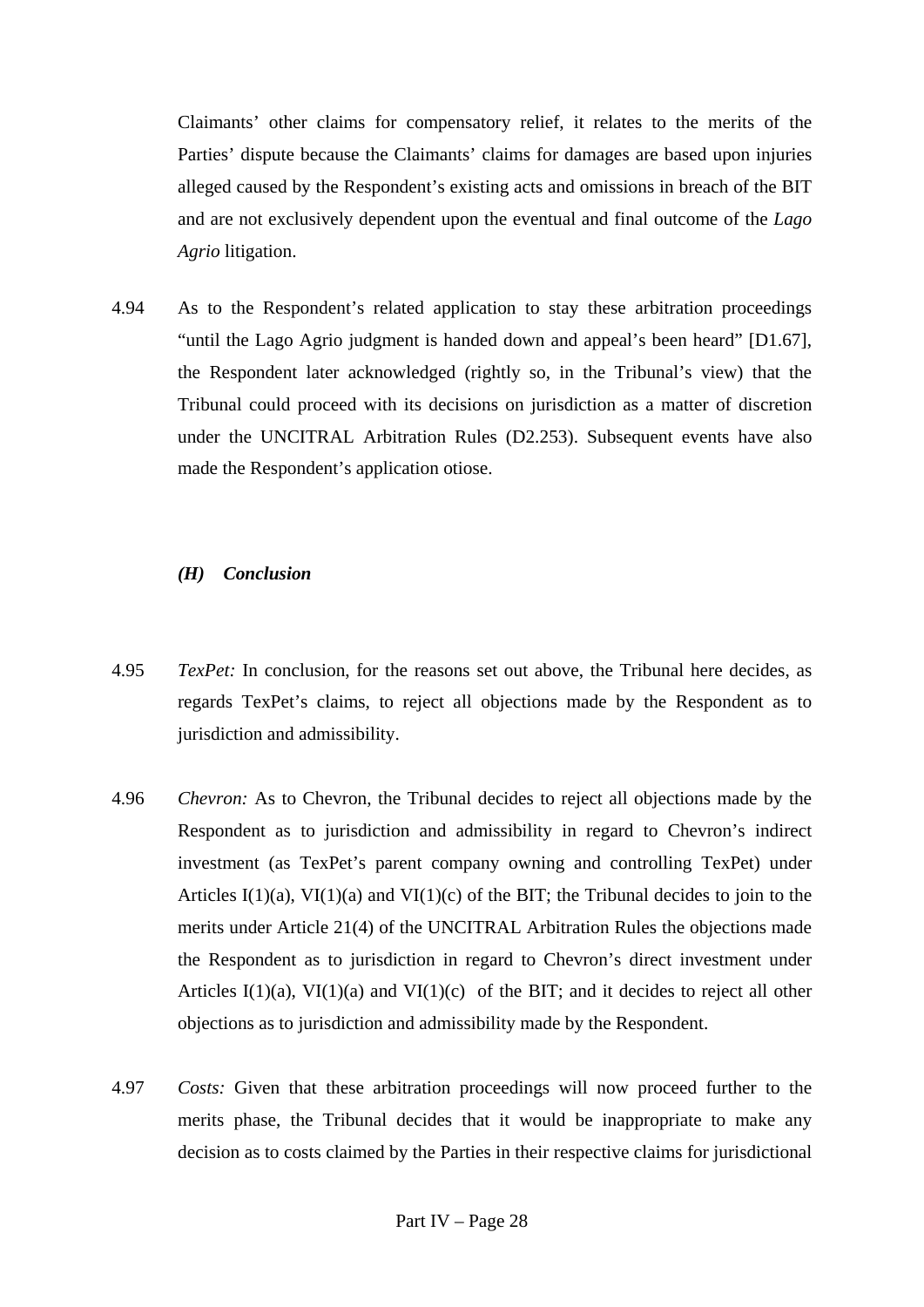relief (set out in Part III above); and that such costs should be decided in a later order or award by the Tribunal.

4.98 *Jurisdictional Relief:* In these circumstances, it follows that the jurisdictional relief claimed by the Respondent is dismissed (save for its claim for costs to be deferred); and that the Claimants' claim for jurisdictional relief (save for their claims for costs to be likewise deferred) is granted to the extent decided above.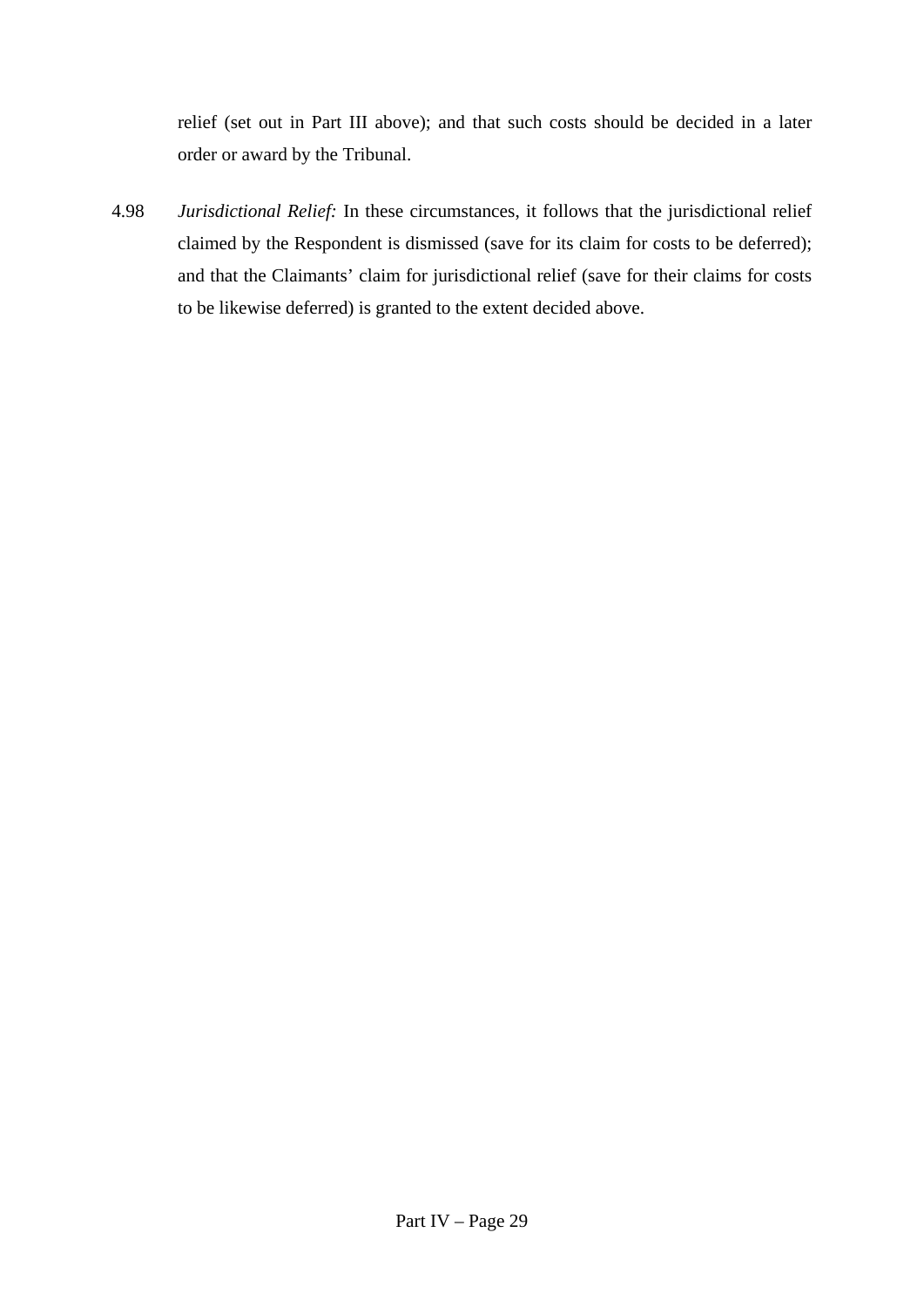### *PART V: THE OPERATIVE PART*

- **5.1 For the reasons set out above, the Tribunal here decides as a third interim award:**
- **5.2 The Tribunal declares that it has jurisdiction to proceed to the merits phase of these arbitration proceedings with the claims pleaded in the Claimant's Notice of Arbitration dated 23 September 2009, subject to the following subparagraphs;**
- **5.3 A regards the claims pleaded by the Second Claimant (Texaco Petroleum Company or "TexPet") in the Claimants' said Notice of Arbitration, to reject all objections made by the Respondent as to jurisdiction and admissibility by its Memorial on Jurisdiction and Admissibility dated 26 July 2010, its Reply Memorial on Jurisdiction Objections dated 6 October 2010 and its further submissions at the Jurisdiction Hearing on 22 and 23 November 2010;**
- **5.4 As regards the claims pleaded by the First Claimant (Chevron Corporation or "Chevron") in the Claimants' said Notice of Arbitration, to reject all objections made by the Respondent as to jurisdiction and admissibility in its said memorials and further submissions, save those relating to the jurisdictional objections raised against the First Claimant as a investor under Article I(1)(a) alleging a "direct" investment under Article VI(1)(c) and an "investment agreement" under Article VI(1)(a) of the Ecuador–USA Treaty of 27 August 1993 which are joined to the merits of the First Claimants' claims under Article 21(4) of the UNCITRAL Arbitration Rules forming part of the Parties' arbitration agreement under the Treaty; and**
- **5.5 As regards the Parties' respective claims for costs, the Tribunal here makes no order save to reserve in full its jurisdiction and powers to decide such claims by a later order or award in these arbitration proceedings.**